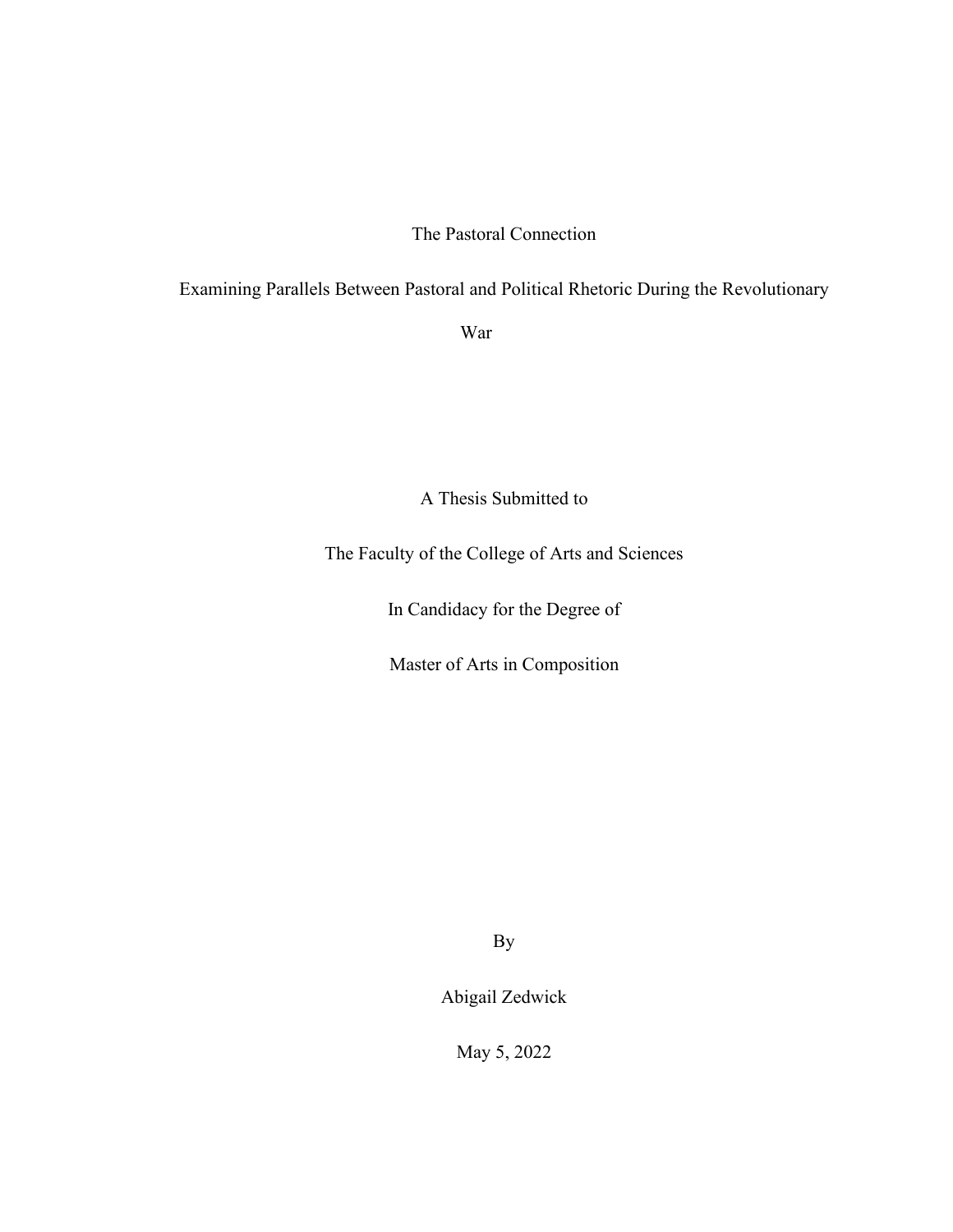Zedwick i

## **Abstract**

<span id="page-1-0"></span>This paper examines the parallels between rhetoric in sermons preserved from the Revolutionary War period and rhetoric in political speeches and writings from the same period. The aim is to establish the extent of the parallels in rhetoric and to demonstrate that the rhetorical stances from the pulpit preceded the same rhetorical stances in political, secular work through establishing the date each document was published or presented. Studying these sources alongside reliable secondary sources on both the political and religious rhetorical themes will demonstrate, when put together to form a more complete picture of the period, that the political rhetoric was an echo of what was already being preached in the pulpits and published in sermons well before the war itself commenced. While sermon rhetoric was hardly the only influence on the rhetoric of politics at the time, this study will show that the rhetorical shift of the time—from supporting Britain to a war against Britain on the grounds of broken contracts, abuse of authority, and religious persecution—began in the pulpit and was then caught, in its final stages, by the political orators and writers of the day to set a nation on fire for freedom.

KEYWORDS: Revolutionary War, pastors, Founding Fathers, sermons, politics, rhetoric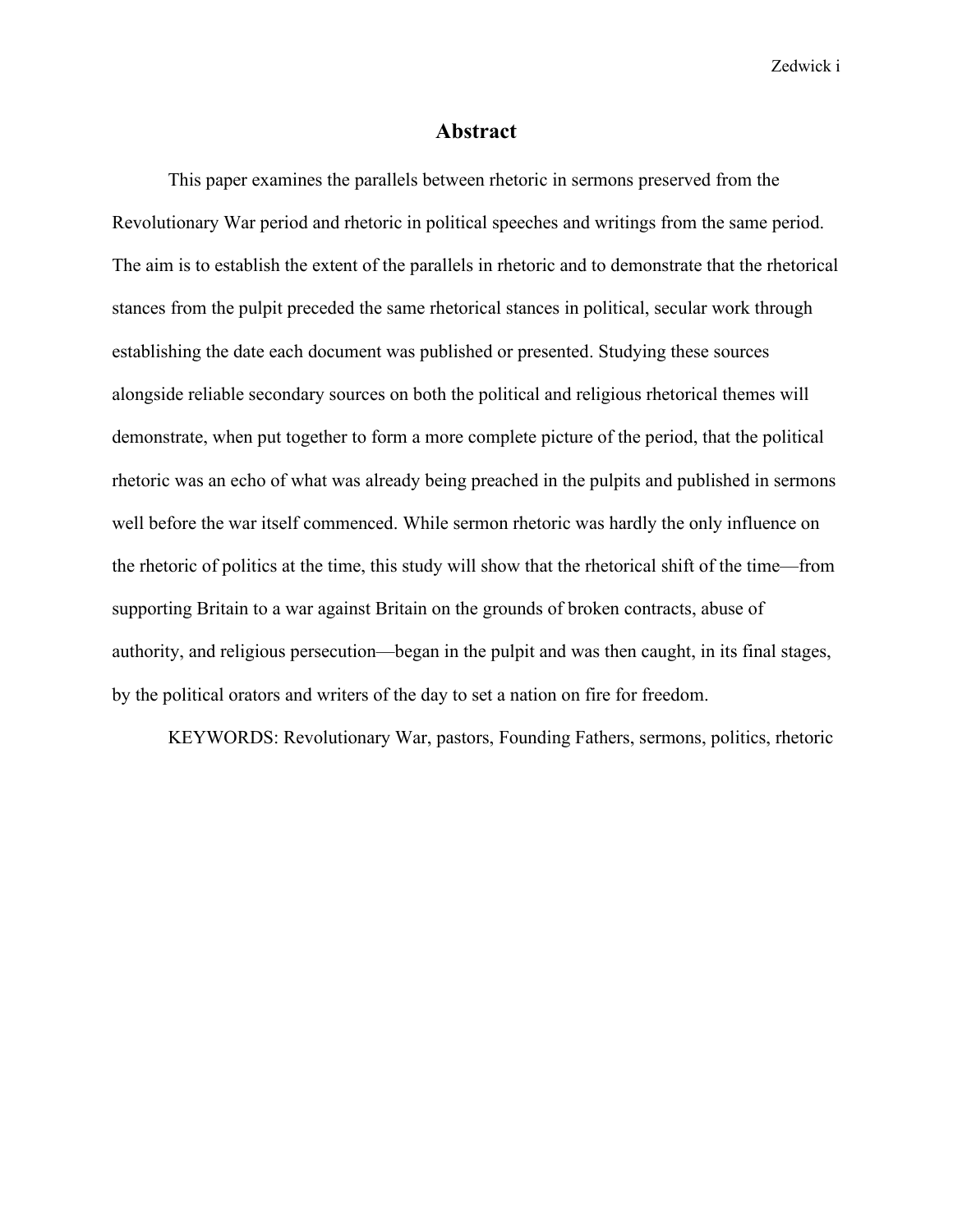| Table of Contents                                                                 |
|-----------------------------------------------------------------------------------|
|                                                                                   |
|                                                                                   |
|                                                                                   |
|                                                                                   |
|                                                                                   |
|                                                                                   |
|                                                                                   |
| Conclusions on the Research Reviewed and Furthering the Discussion 51             |
| Historical Backdrop—A Brief Review of How Politics and the Pulpit Intersected  53 |
|                                                                                   |
|                                                                                   |
|                                                                                   |
| Government, the Duty of Submission Owed to It, and the Rights of the People 66    |
|                                                                                   |
|                                                                                   |
|                                                                                   |
|                                                                                   |
|                                                                                   |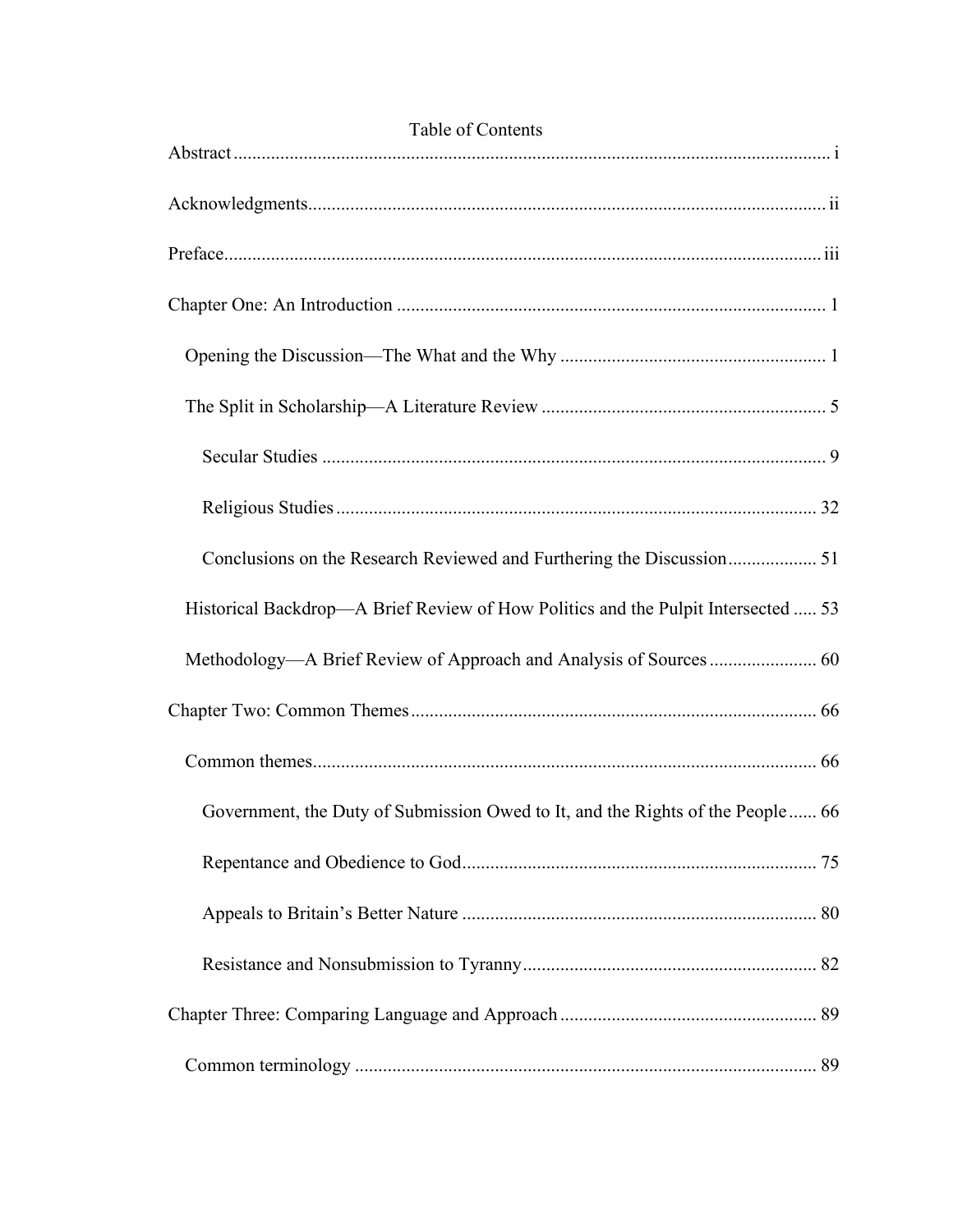| Parallels between Wise's Sermon and Jefferson's Declaration of Independence 90       |
|--------------------------------------------------------------------------------------|
|                                                                                      |
| Parallels in Language about Government's Purpose and Source of Power  95             |
| Parallels in Language on Separation of Powers and the Preservation of Liberty 98     |
|                                                                                      |
|                                                                                      |
| Common rhetorical approaches to the conflict and views of England 105                |
|                                                                                      |
|                                                                                      |
|                                                                                      |
| Further Study and the Importance of These Sorts of Studies to Grasping the Roots 115 |
|                                                                                      |
|                                                                                      |
|                                                                                      |
|                                                                                      |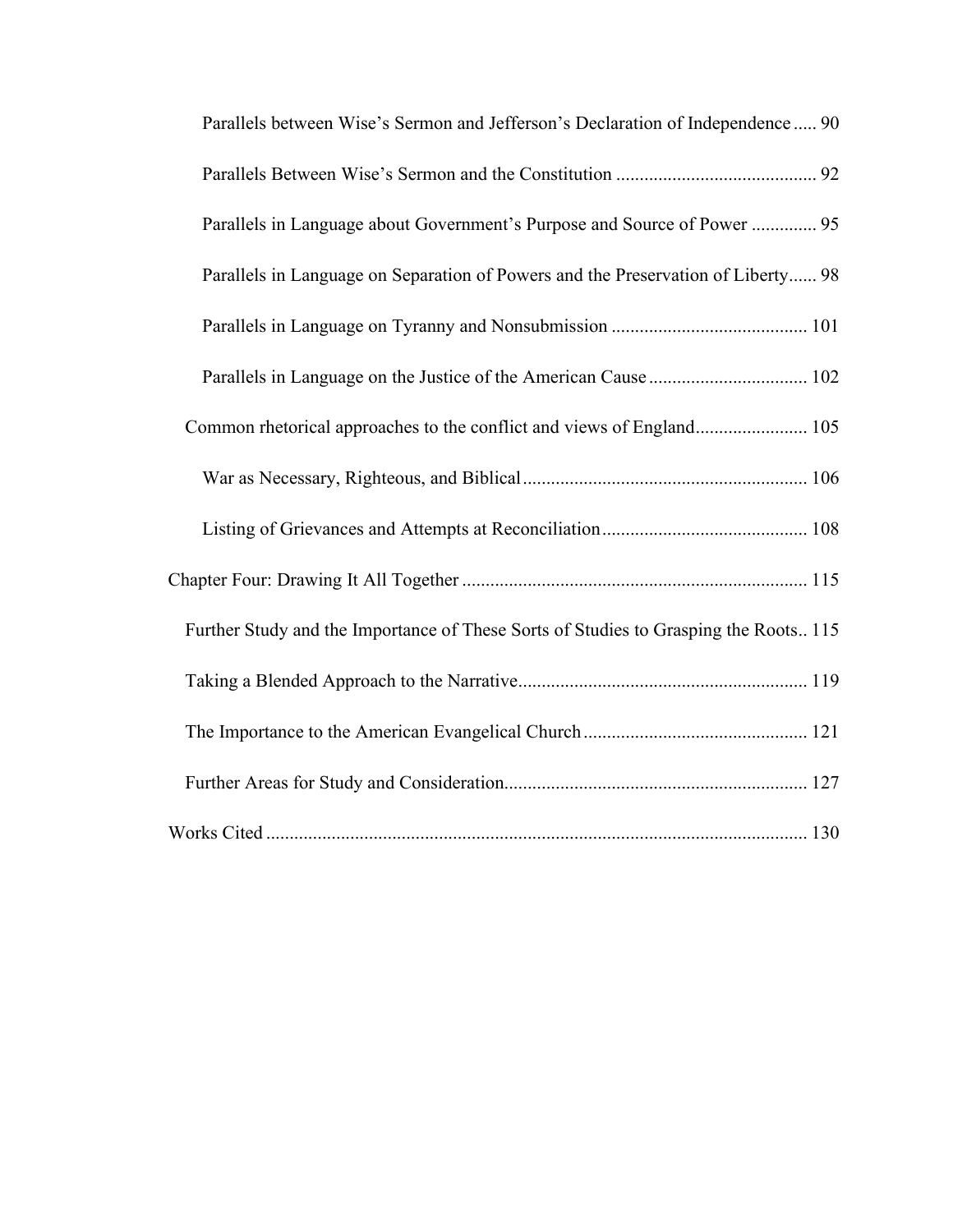Zedwick ii

## **Acknowledgments**

<span id="page-4-0"></span>First, I want to acknowledge and thank my father for inspiring my love of history and philosophy, which set me on this path to begin with. He is the one who instilled this passion in me from an early age and the one who offered me access to his own knowledge and library when I first began my close study of the primary sources from the American Revolution and Founding three years ago. If not for him, this study might never have come to be.

I also want to acknowledge and thank both of my professors for this project. They were the ones who introduced me, formally, to the world of rhetoric when I first began my Master's in Composition with Liberty. They brought my passion for philosophy and my love for the art of persuasion and argumentation together, offering me new insights into how the two connected. I am particularly grateful to Professor Holt for his guidance in my Modern Rhetoric class, where I wrote my very first paper on this area of rhetoric. It was from that paper's initial study that my thesis paper's research question came to be.

Finally, I want to acknowledge and thank my family and friends for the support they have offered through this process. They have listened to me ramble on about the research and the writing of the paper, prayed for me to find the right words and the sources needed to complete the project well, and lent a listening ear at times when the process was proving stressful or frustrating. Their support has meant a great deal to me.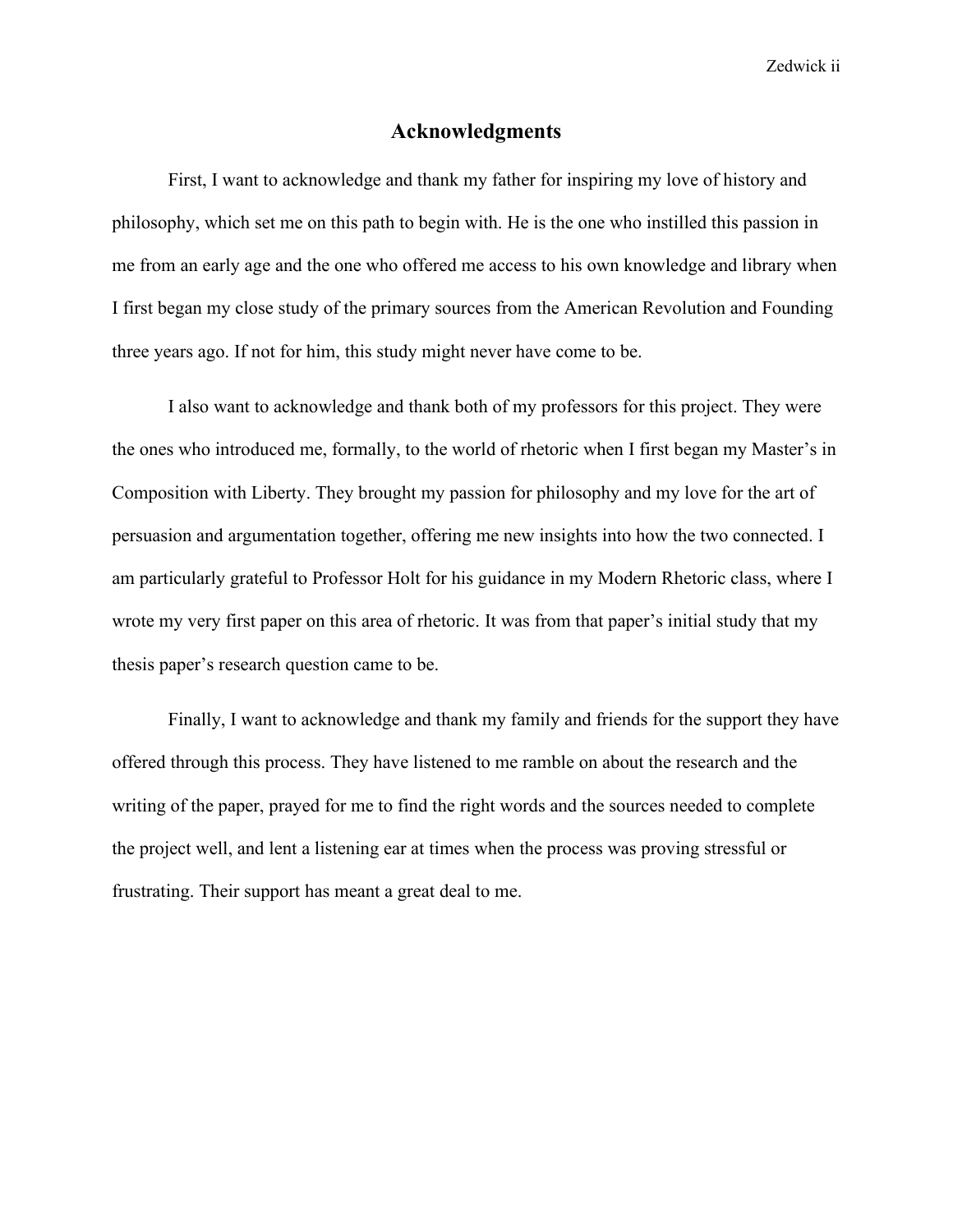Zedwick iii

## **Preface**

<span id="page-5-0"></span>This thesis is a study of the connections and similarities in the rhetoric found in sermons leading into and during the Revolutionary War and the political writings and documents from the war. It has been written to fulfill the graduation requirements of the Composition program at Liberty University. I worked on the thesis and its research from January to May of 2022.

The project began as a research paper in my Modern Rhetoric class under the guidance of Professor Travis Holt. My research question came from the body of research I did for that earlier paper and was narrowed with the help of both Professor Holt and Dr. Robert Brandon. The research required a great deal of work given the interdisciplinary nature of the subject matter, but this study has allowed me to formulate an answer to the initial question. It was difficult to narrow such a broad area of study down to something that would be within the scope of this paper, and much more research will be needed to explore the full depths of the topic. Thankfully, I had both Dr. Brandon and Professor Holt to assist me in focusing the topic and honing the research focus until I had a specific and narrow research question that would be answerable within the scope of this paper.

I want to once again take a moment to thank those who supported me in this project. A special thanks goes to both Dr. Brandon and Professor Holt for all their assistance on the project, as well as to my dad for inspiring my passion for the topic and to the rest of my family and friends for keeping me motivated by engaging me in discussions about the project and my research. Whenever I was feeling overwhelmed with the sheer enormity of the project and the research, they helped me to refocus by discussing bits and pieces of what I was reading and studying. Thank you to each one of you for the part you played.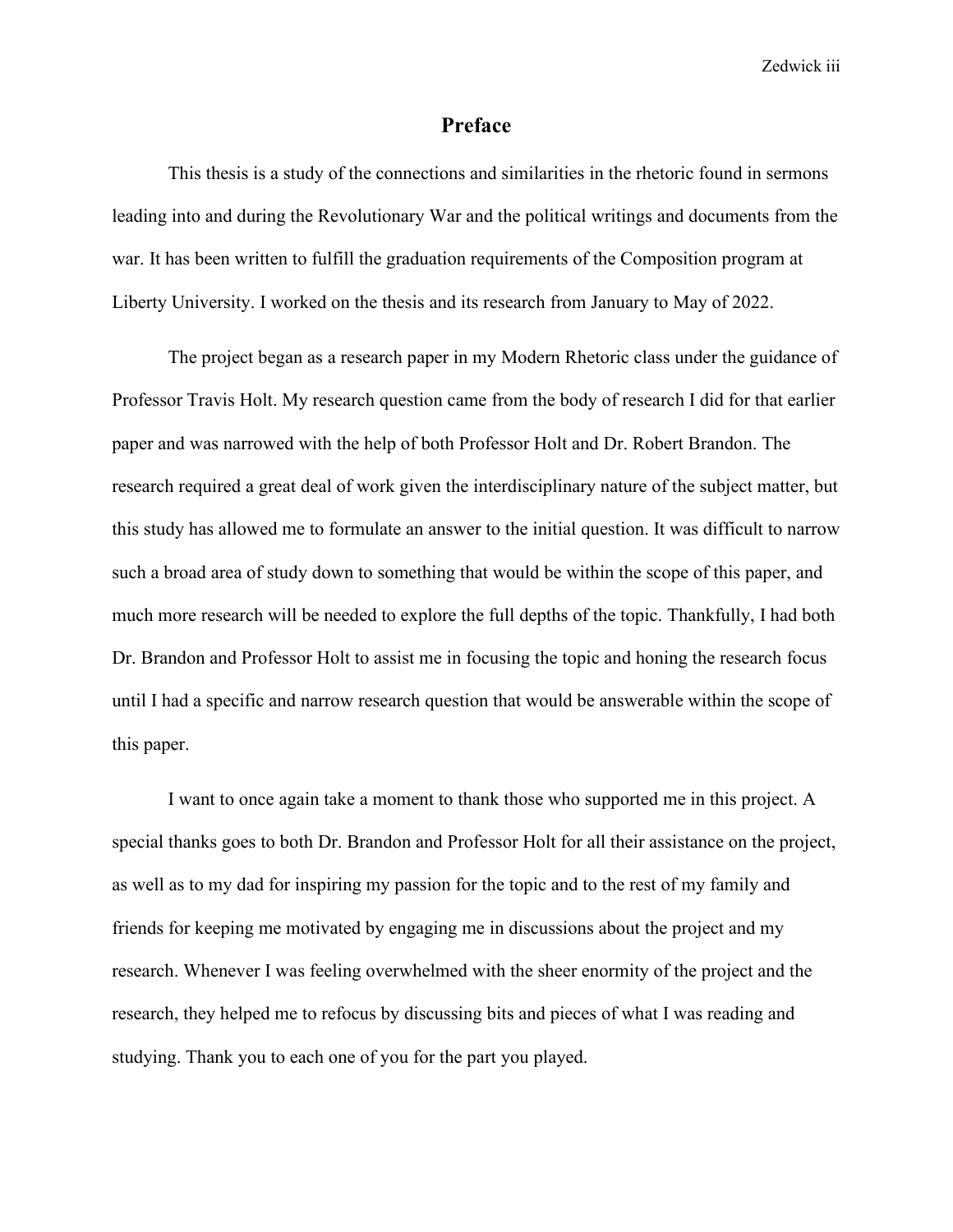I hope you will find the paper informative and illuminating.

Abigail Zedwick

Illinois, May 1, 2022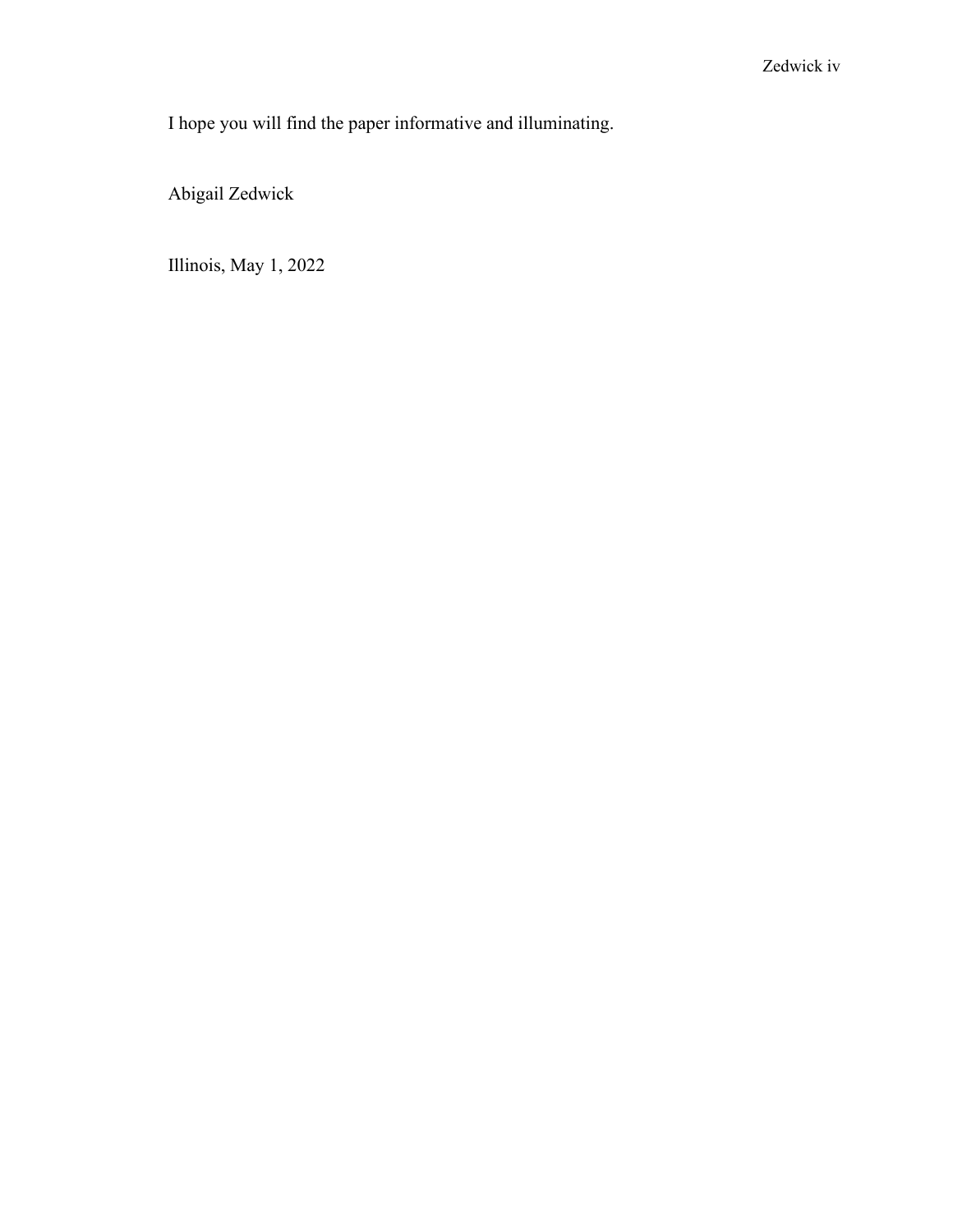# **Chapter One: An Introduction**

## <span id="page-7-1"></span><span id="page-7-0"></span>**Opening the Discussion—The What and the Why**

Studying the rhetoric of the American Revolution offers a wealth of directions to go in any discussion of the subject. It is no easy matter to whittle the topic down to a narrower subtopic that can be discussed in the scope of a thesis paper. I will freely admit that I struggled to decide which direction to go and felt the pull in a host of directions thanks to the interdisciplinary nature of the field. In the end, however, I settled upon exploring the parallels between the rhetoric in sermons preserved from the years before and during the Revolutionary War and the rhetoric in printed political speeches or pamphlets and documents from the war.

My aim is to show that there are significant parallels and, through demonstrating the parallels that can be found, even in sermons some seventy to eighty years before the war, to show that the sermon rhetoric preceded the political rhetoric, acting as a significant influence on the philosophy and rhetoric found in politics during the war.

I fully acknowledge, of course, that this is not the only influence. The pastors preaching these sermons were themselves often influenced by men like Locke and Hobbes as much as they were influenced by prior generations of clergy. Any balanced study must further admit that, if the focus is narrowed solely to the Founders in particular when studying political rhetoric, other influences played a significant role as well. It must also be admitted that other factors, as we will see shortly, did play a role in how broadly the rhetoric—political or religious—in favor of revolution could spread. However, these factors have been closely studied by other well-studied scholars, and it is not the point of this paper to prove the influence or the extent of that influence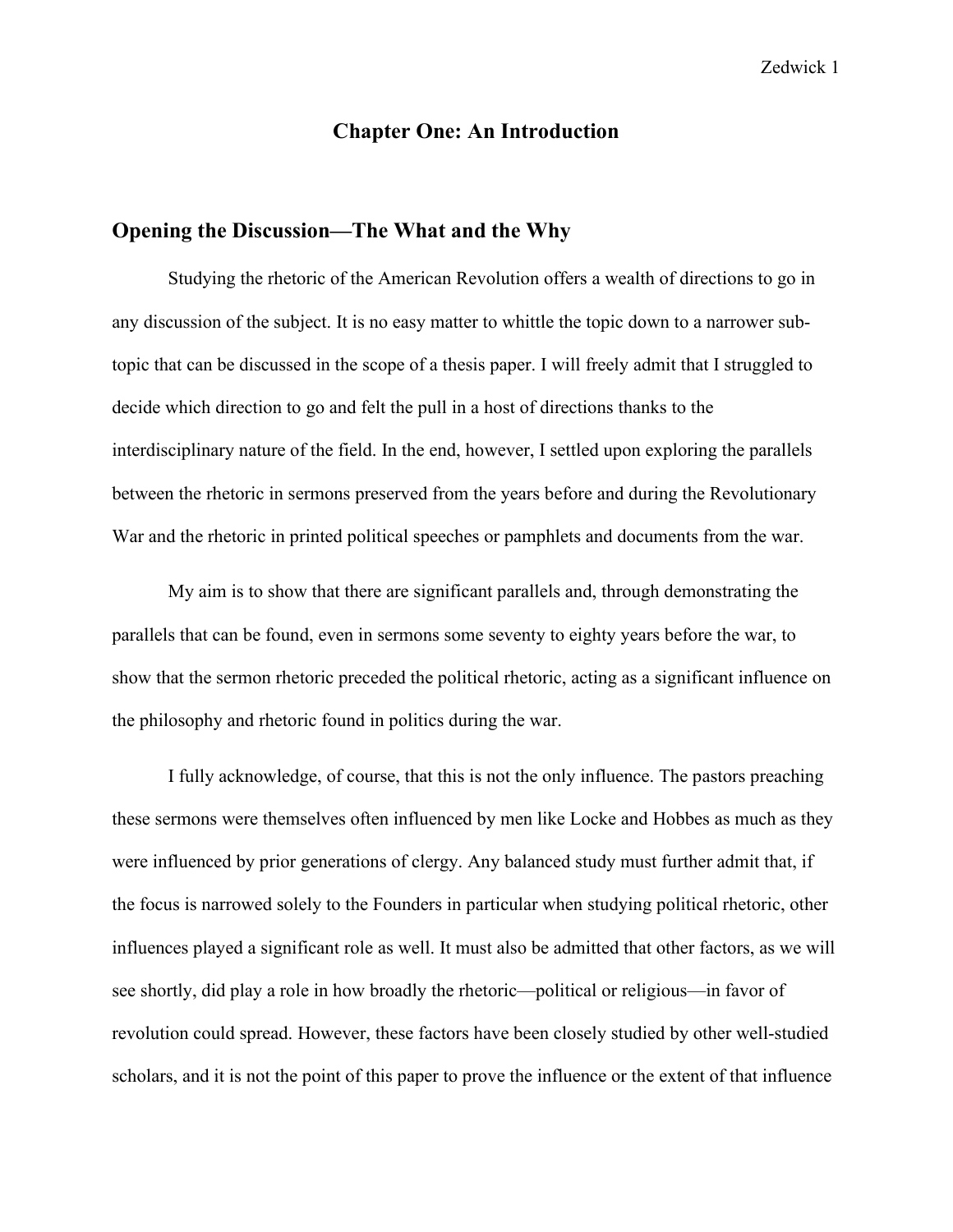from other sources. The point of the paper is to focus on one neglected area of the study: the rhetorical parallels and the reality that the sermon rhetoric influenced the political rhetoric, not the other way around. The goal is not to diminish the other important factors that played a role but is only to leave those to others who have covered them in detail already.

This leads us to the question *why*. Why choose the parallels between pastoral rhetoric and political rhetoric during the period for the paper's focus? There are two points of significance for me in studying this topic, beyond the reality that it is a gap not closely or broadly studied in either side of the scholarship—secular or sacred. The topic has both personal and academic significance to me as a scholar and significance to me as a Christian.

First, the topic has personal and academic significance to me as a scholar. I have been studying the American Colonial period up through the American Founding period for around three years now. This may be why it was so difficult for me to settle on a narrow enough area for the paper. There was so much to choose from that it was difficult to settle on the primary question I thought needed studying. In the end, I realized that my studies revealed a disconnect between what secular scholars and religious scholars were studying, with neither connecting to the other in any significant way. Only a few of the studies I reviewed in my reading even connected politics to religion in this period at all. Most took up either religion or politics and sought to focus solely on one as the only or key influence to the exclusion of the rest.

This struck me as strange. How could anyone on either side study a period where the secular and the sacred were so obviously intertwined and manage to exclude the other from the discussion to give sole credit to one or the other for how the war turned out? I set out to better understand how religious and secular rhetoric intersected, how they influenced one another—if indeed they had—and why it was the way it was in the Revolutionary War period.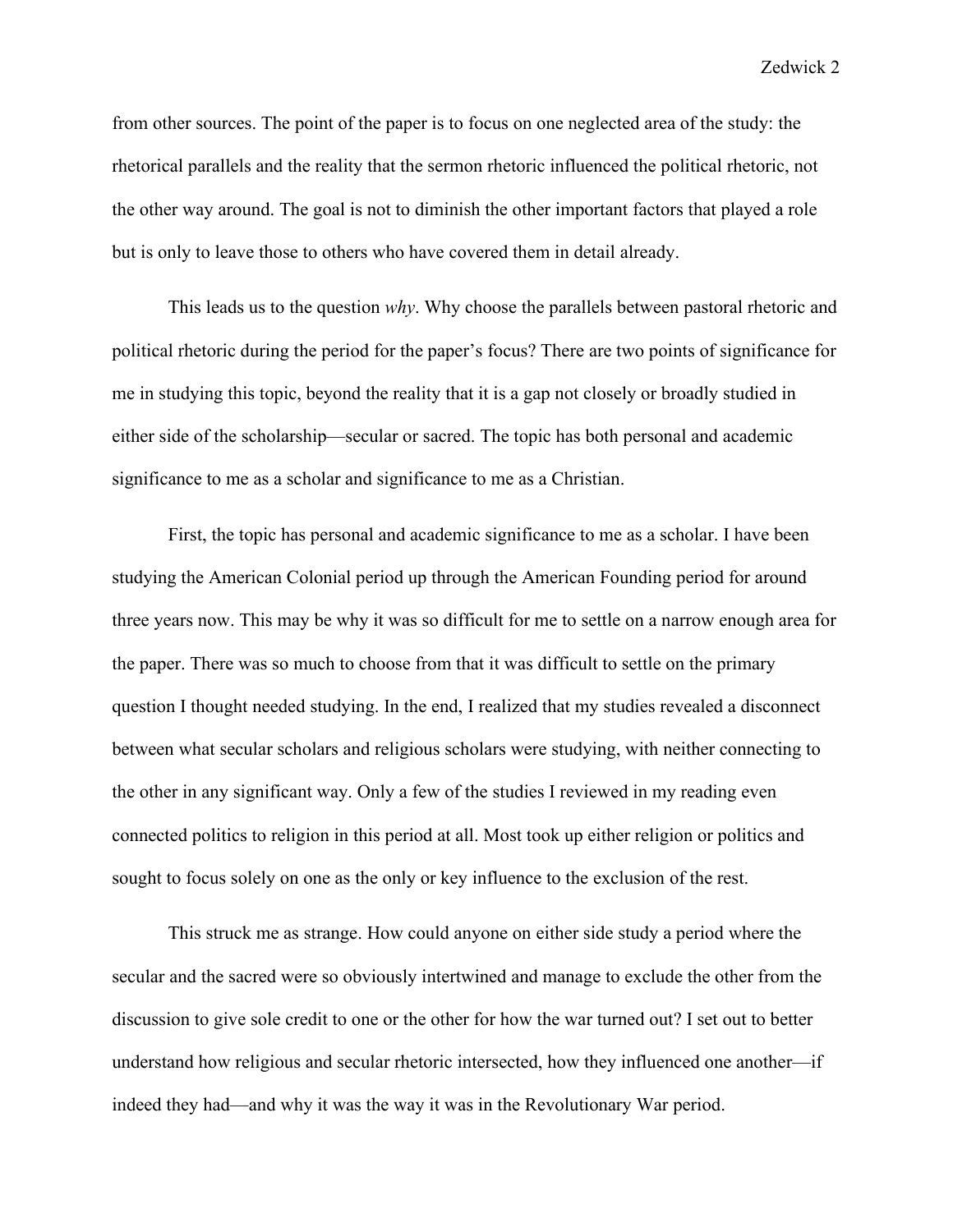As a scholar, I am searching for the truth and an understanding of the why, so when I see a connection being misrepresented or ignored in scholarship on a topic I am passionate about, it bothers me. My personal interest in this topic was to take what I had learned in my own study and to make it accessible to others looking for the connection, whether fellow scholars or laymen.

Second, this topic has significance to me as a Christian. This area of history is my heritage as an American Christian, not just as a United States citizen, and I believe that understanding my roots and learning from both their strengths and their weaknesses is pivotal. My fascination with rhetoric used to defend theological stances in general intersected well with studying this area of my heritage to understand why the church had such a great influence on the rhetoric at the time.

Today, it is either a distant hope or nearly unimaginable to the average American Christians that we could ever have that kind of influence. Even those who grasp that we had it in the past often fail to grasp why we had it or how we could ever achieve that again in the future. They focus their energies on the political in the hope that it will bring about the same sort of spiritual Revolution seen then, but they miss what undergirded the political action, which leaves them destitute of the power that led to the Revolution. A great deal of study and introspection on our past will be necessary if we are to grasp fully how it was achieved or why it was even possible, let alone how we might make use of similar methods and approaches today.

My goal is only to demonstrate the extent of the connections between sermon rhetoric and political rhetoric here. I am aiming to draw the two realms of scholarship together in alignment as they should be based upon the intersection between sacred and secular in the primary sources of the time. The two are inseparable, with the church and the state intertwined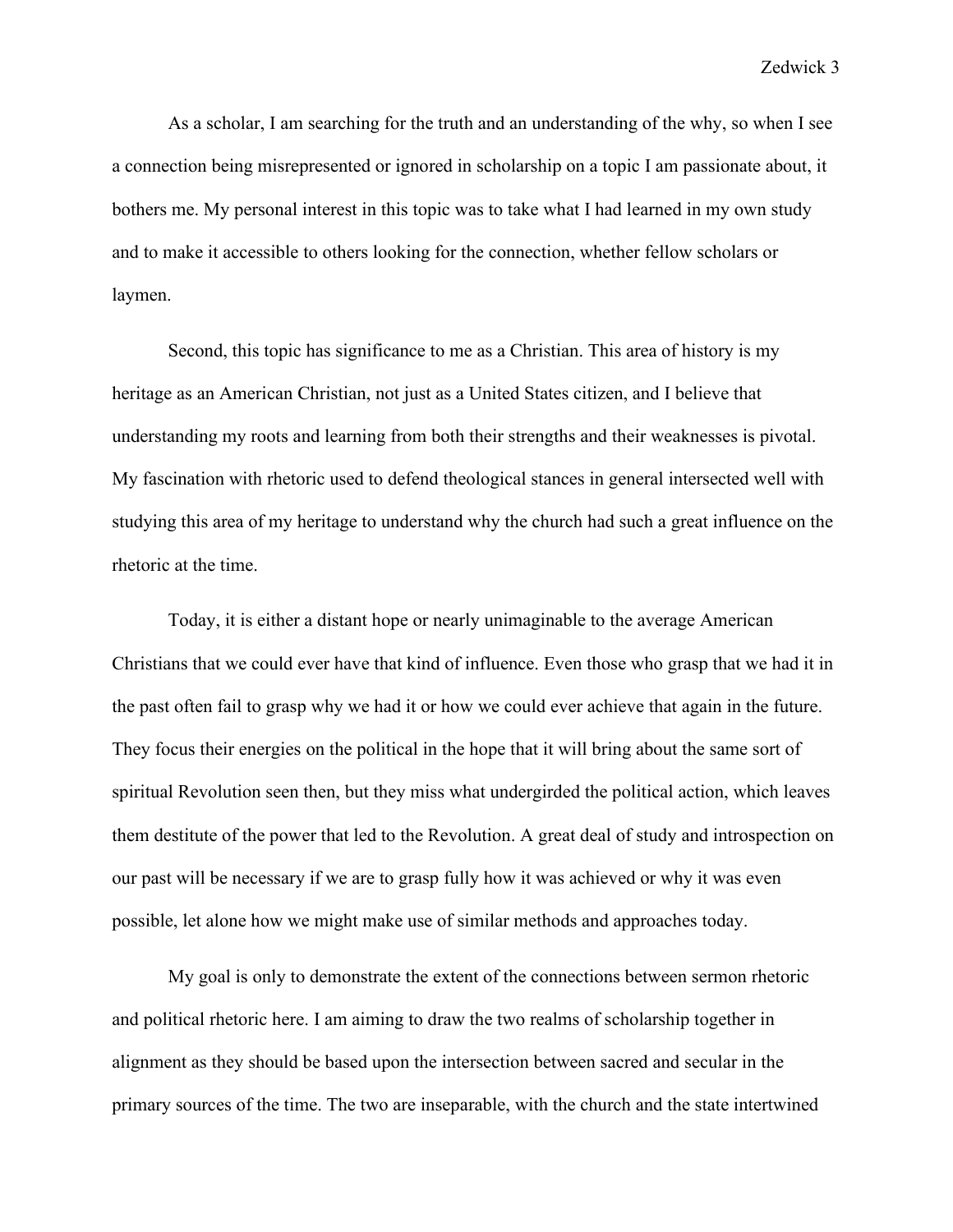and supporting one another in their own realms, each playing a distinct role but aiming to support the other insofar as it was moral to do so. It is this connection I wish to demonstrate, though I do not aim to establish, nor do I claim, that sermons were the only influence of importance at the time.

I cannot digress into every particular about how that connection was possible or all the reasons why the rhetoric in the pulpit was able to spread out to the political scene of the day so effectively because it is outside of the paper's scope. However, I believe that proving the influence was there and the nature of the connections in rhetorical stances is the first step. One must understand that it *was* there before they can grasp *why* it was there, and that is where I want to start a discussion.

Further studies and papers would be needed to go into all the details regarding the history of the church in New England or the other colonies and how they built so much influence over the politics of their day. Some are already available, though most examine the historical rather than the rhetorical aspects, and while that is useful, more studies of the rhetorical aspects would be necessary to extrapolate any useful principles or techniques the modern church could hope to apply.

I will cover the history of the New-England tradition, which birthed the movement both religiously and politically, in brief in this introductory chapter to set in the reader's minds both the historical context necessary to understand the rhetoric and the discussion of other scholars. The interdisciplinary nature of this topic makes it impossible to cover the topic without touching on other disciplines such as history, law, or religion, but the discussion of those disciplines must be limited here to mere mentions as they are relevant and necessary to understanding the focus of the paper. I do believe these areas are pivotal for further study, however, and would encourage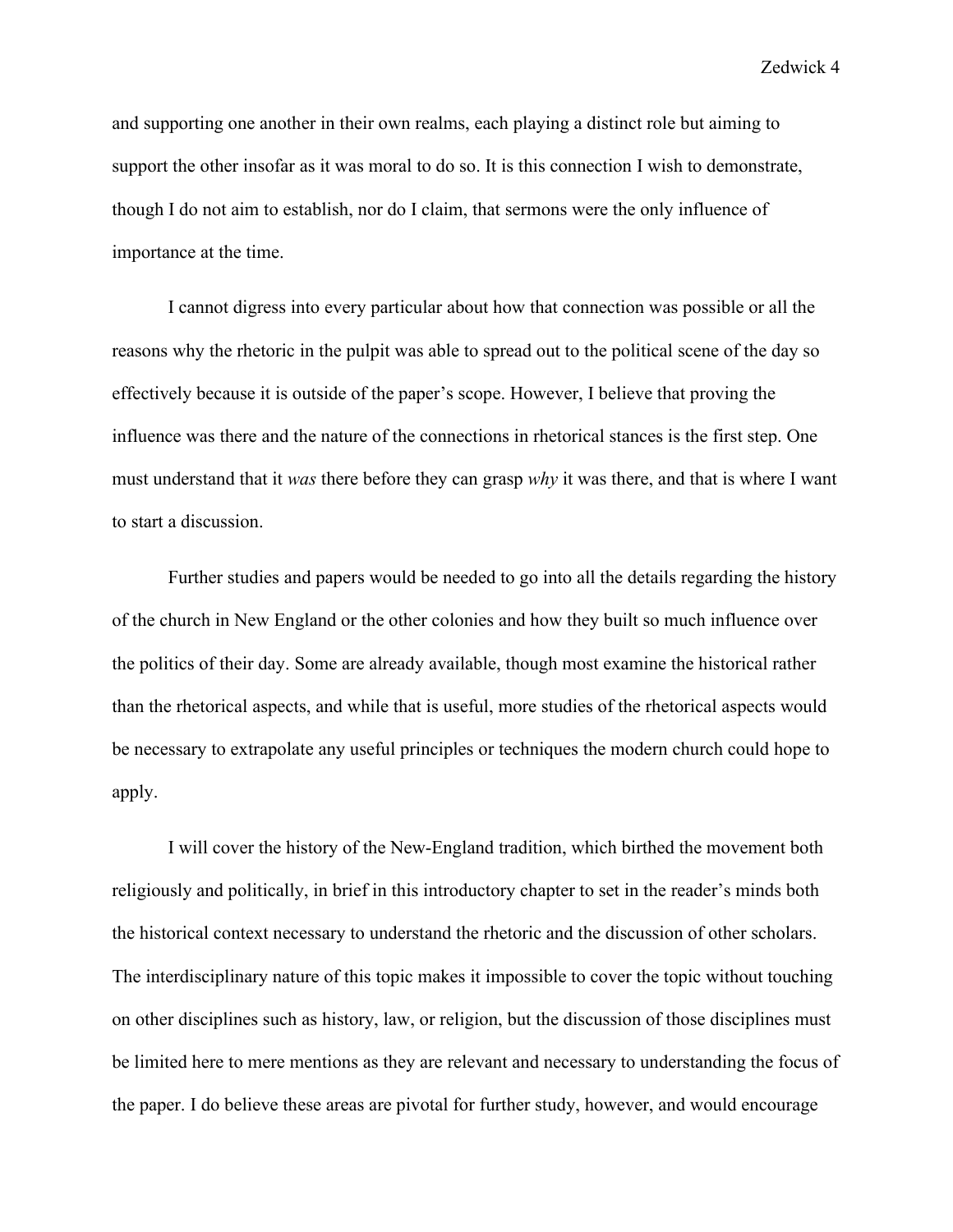interested readers to seek out some of the papers reviewed here and the primary sources themselves if further study is of interest.

A final note is needed before delving into the literature review. I use the terms secular scholarship and religious scholarship. In order to avoid confusion, I mean by these terms those who make close study of the secular influences on the period are secular scholars and those who make close study of the religious influences are religious scholars. Both may be present at either religious or secular institutions, though it does seem less common for the second to be present in many well-known secular institutions. However, it is possible to see both types of scholars in both types of institutions, so the institutions are not the defining factor in my definition of the two as distinct. Finally, it should also be noted that it is possible to have a blend of the two papers where the scholars have studied the two together as is done in this paper. For the sake of clarity in classification, I will place those scholars in their own section as those who attempted to bridge the divide or bring some balance to the two. These sources were, admittedly, rare in my studies, but I did find a few and wish to highlight them and applaud them for taking on the difficult task of striking a balance in examining the two sets of influences. For the most part, however, the sides are clearly defined with a line drawn between them that does not seem, upon my own studies of the available research, to be crossed on any regular basis. With these definitions established, the split in scholarship below should be of less confusion to the reader.

# <span id="page-11-0"></span>**The Split in Scholarship—A Literature Review**

In the wide body of literature from scholars on the Revolutionary War, there is a distinct gap between the studies done by secular scholars and those done by religious scholars. Both bring something of value to the discussion, but both are missing something by refusing to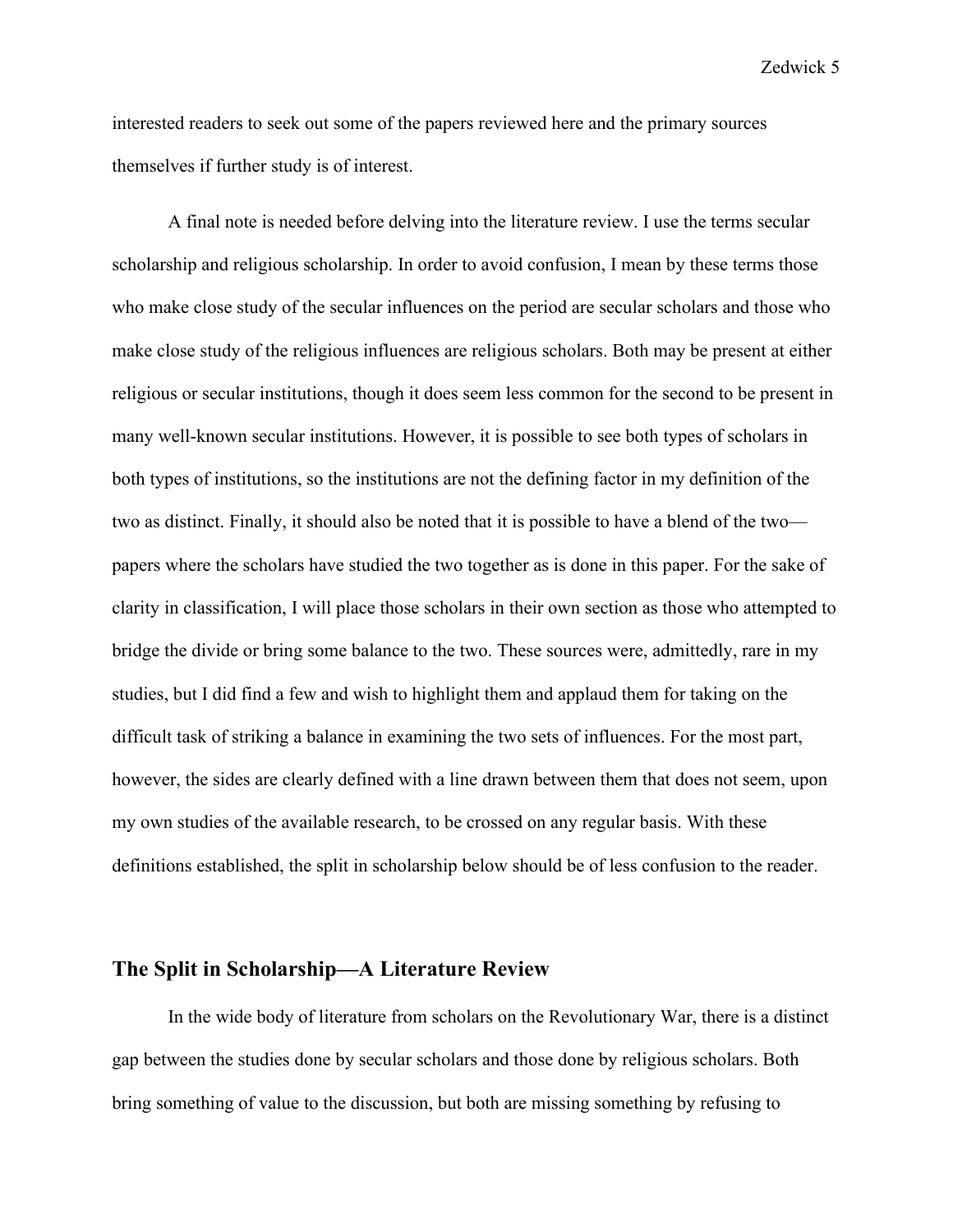acknowledge the significance of the other, and both do harm to the discussion on a scholarly and a popular level when readers rely on only one side of the aisle and thereby are led to wrong conclusions about the time that formed our nation.

If one read purely religious scholarship on the subject, he would walk away with the impression that Christianity was the most important influence—if not the only influence—on the war and the Founding after it. Scholars in this field deemphasize the influence that secular rhetoric had on the pastors they study by ignoring this aspect of the discussion in their work in order to focus narrowly and exclusively on the pastors themselves or what they were preaching. Perhaps the most famous example of this approach on a historical level is David Barton, a famous and controversial scholar who traces every thread of the Revolution back to religious influences. While he certainly makes good points, points that need to be made to the broader public, overemphasizing the influence is a mistake because it leaves out credit to the influential secular sources at play during the time. Not only does this overemphasis at times gain the religious community mockery from the secular community on the sometimes-deserved critique that they are making connections that do not exist, but it is the reason why so many readers of purely religious scholarship on the Revolution make the claim that the nation was purely founded on religious and Christian principles, effectively ignoring or leaving out the secular side of the discussion and its importance.

Meanwhile, anyone reading secular scholarship would point to a host of other purely secular influences and claim that Christianity had nothing at all to do with the war or the Founding. This claim stems from the exclusive focus on secular influences present in secular scholarship. Most do not go so far as to claim that religious influences were non-existent, but by ignoring them or mentioning them only in offhanded ways that seem to have little to do with the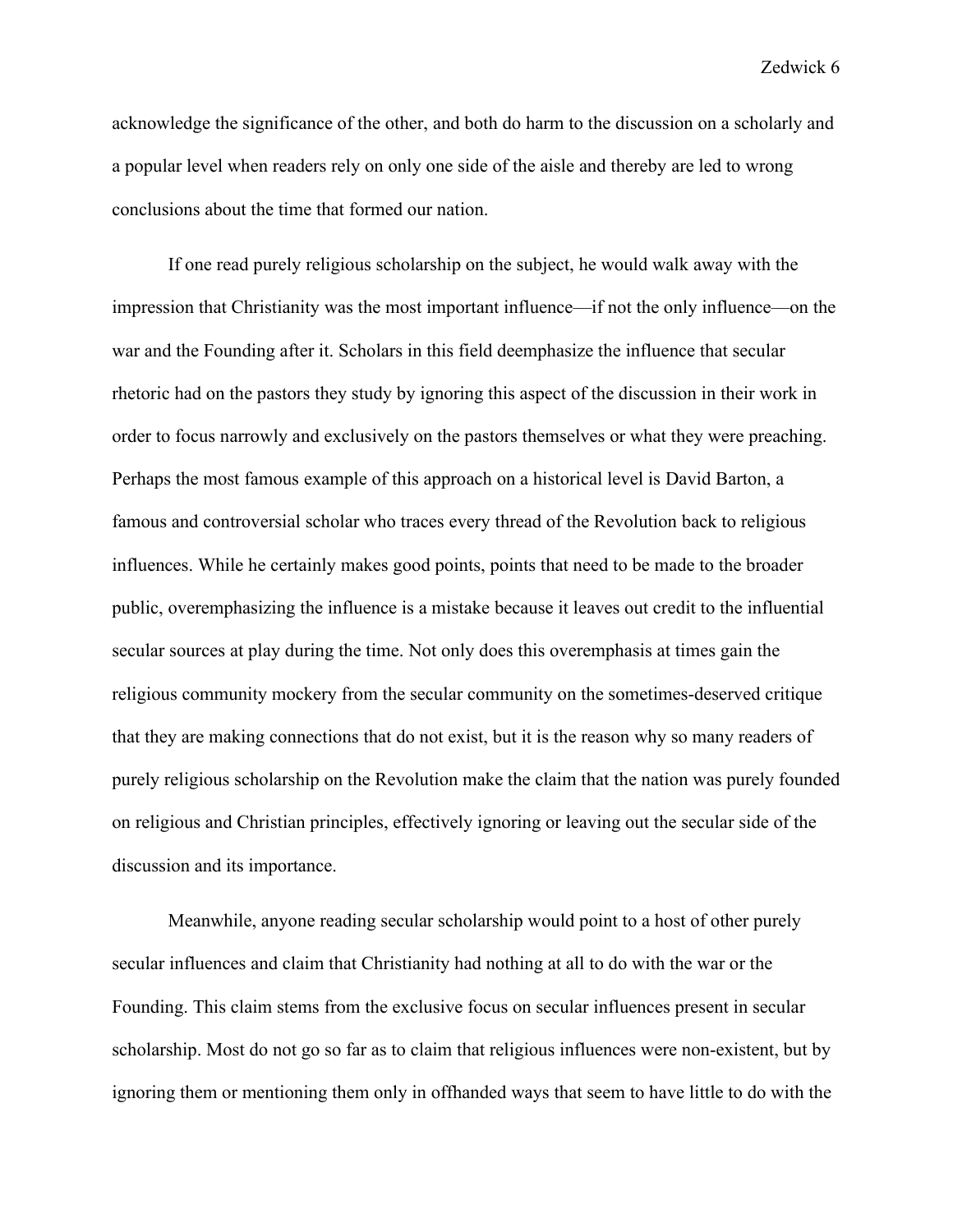topic at hand, they deemphasize religious influences just as much as religious scholars deemphasize the secular sources. One example of this occurs in Sandra Cleary's paper, reviewed below, when she mentions offhand that a certain pastor opposed one group; the mention was brief and the pastor seemed to play no important role, so his mention seems disjointed and insignificant in a discussion about newspapers in Boston. With no solid connection to the material discussed, the pastor seems insignificant. This is just one example of such a situation; it is far more common for papers from secular scholars to simply omit any mention of religious figures at all. This results in claims from readers of scholarship on this subject that America is a wholly secular nation that never was influenced by Christianity and that was certainly never founded upon any Christian principles—a claim which simply is not supported by the primary source record and one that I doubt very much most honest scholars in the secular realm would make themselves. This unfortunate imbalance in viewing the movement is not likely the result of any concerted effort or plot but simply results from scholars narrowing their focus as much as absolutely possible to the point that they know little about anything else and feel unqualified to mention it—an unfortunate occurrence that leads to a lack of broader understanding of how their field fits into the wider picture and, thereby, a lack of similar understanding in readers.

Putting on "blinders" of a sort is an unfortunate byproduct from focusing exclusively on one set of influences to the exclusion of the equally important influences from the other side of the aisle, and both sides are guilty of this, leading both of their readers to conclude that their side's set of influencers were the only influences to speak of. As a result, neither side of the debate has an accurate picture. The reality displayed by the primary sources is that both were extremely pivotal, and both had different parts to play, often in compliment to one another. Clergy were being influenced by secular and religious sources from the English Civil War in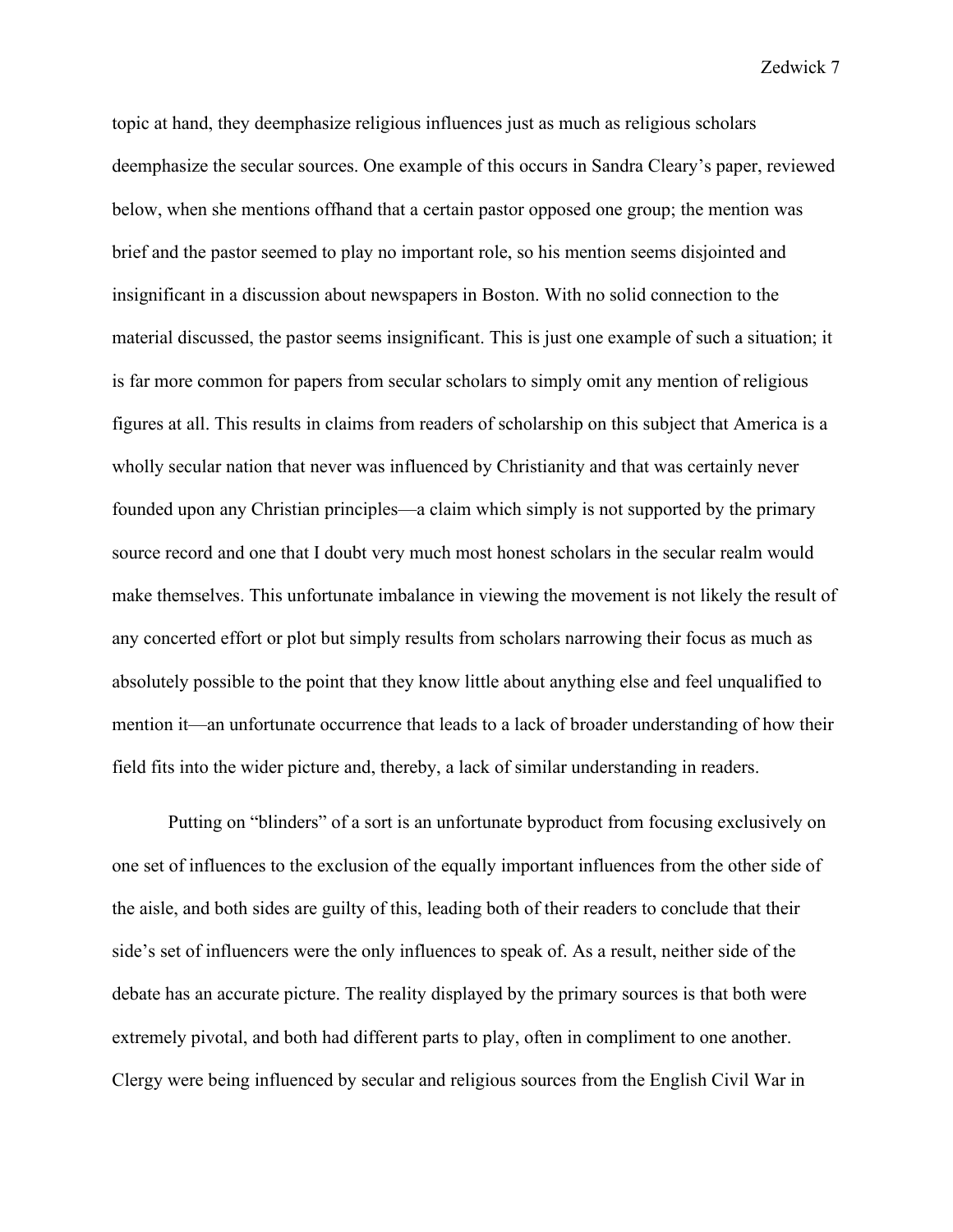England and before as well as by their own religious contemporaries, and then their secular contemporaries were influenced by them in combination with many of the same sources that the clergy were drawing from in the decades prior. The issue of influences is by no means clear cut, but the scholarship does not examine them with the sort of nuance the primary sources tend to reveal, and this mistake is costly to our understanding of the nature of the movement. By examining both sides together, understanding of the movement can be deepened and enriched.

My aim is that this paper would stand in the gap, connecting the two together where they belong—side-by-side instead of at odds. The goal here is that the entirety of this paper act as a response to that divide, both by beginning to build the bridge between the two with the discussion here and in encouraging other scholars to follow in my footsteps to bring the two sides back together where they rightfully belong so that all of us can better understand the movement that fascinates us as scholars equally regardless of which side—secular or sacred—we happen to be on.

To do that, however, it is necessary to examine some of the various points of discussion on both sides to orient this paper firmly in the discussion. The focus of this literature review is on sources from both sides of the discussion surrounding printed rhetoric, specifically. This means most of the sources aim to delve into either secular political rhetoric in places like newspapers, pamphlets, written oratory or speeches, letters, and more; or else on religious political rhetoric mainly found in the form of printed sermons from newspapers or circulated pamphlets. My goal with this review is to establish what both sides of the discussion are saying because it is my intent to draw from the primary sources both are using in order to lay out the connections between the two. It is not my intent to disparage one side or the other for the gaps in their discussion of the movement; both sides are at fault in part for choosing to ignore or neglect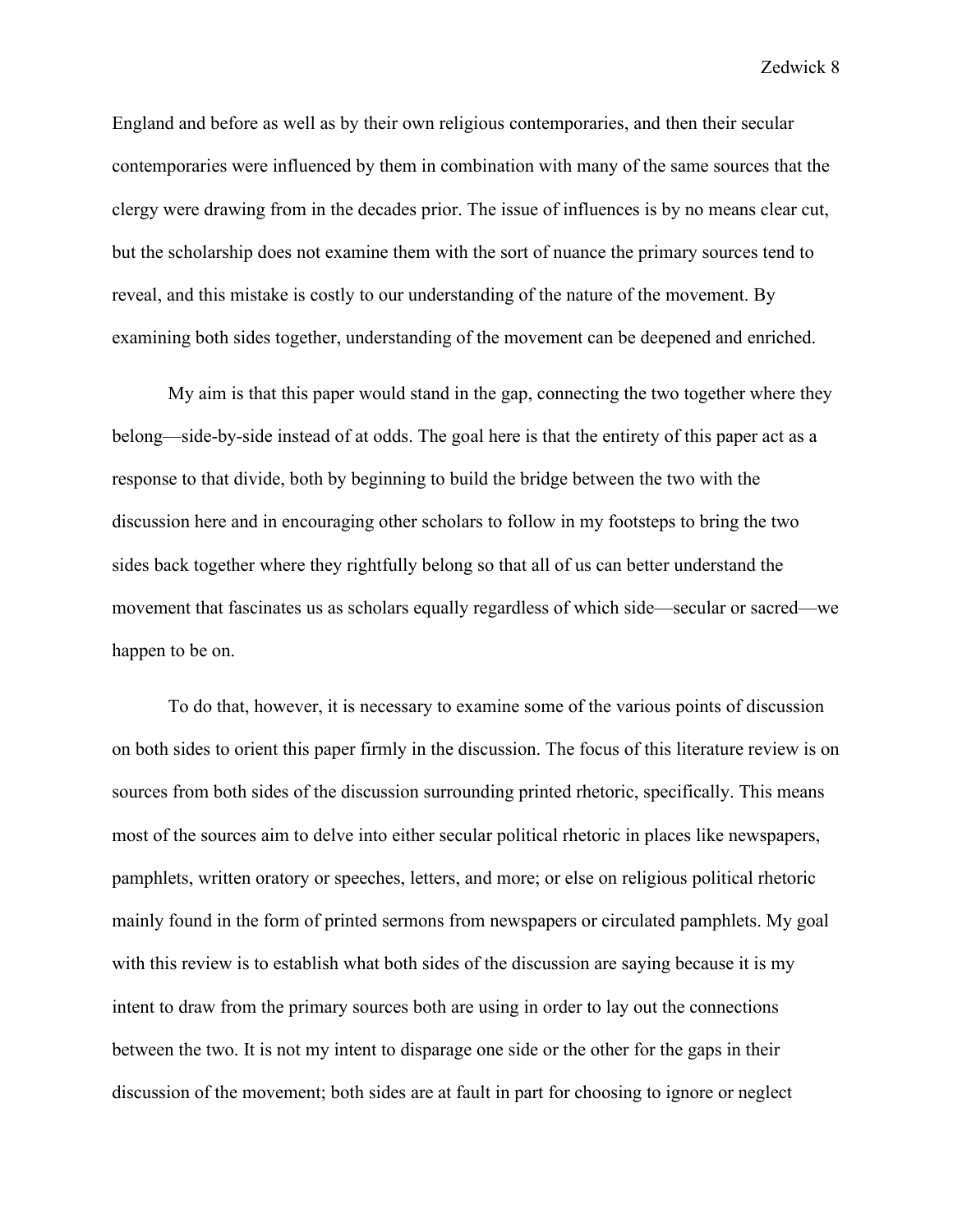aspects of the other side's arguments in favor of their own narrative. The goal of the paper is to begin bridging the divide between the two realms to start drawing the discussion back to a balanced acknowledgment of the importance of studying both in conjunction with one another.

### <span id="page-15-0"></span>**Secular Studies**

The secular body of literature on printed rhetorical pieces is much more expansive than the religious body of literature, at least in its types of sources, since it generally covers everything except printed sermons or pastoral papers. There are two areas of secular focus that this paper will explore: newspapers or pamphlets and Founding documents or writings from Founders. This subdivision allows for better categorization of the various sources I will explore in the literature review and a more organized reading experience for the reader.

### **Newspapers and Pamphlets**

Newspapers and pamphlets were pivotal to the spread of the Patriots' rhetorical stance. As it became increasingly dangerous to speak out in public places, many patriots turned to writing letters to the editors of various newspapers or to writing pamphlets for publication with the request that their work be published under pseudonyms.

In her paper *Of No Party: The Independent Newspaper and the Rhetoric of Revolution, 1765-1775*, Sandra Cleary offers an excellent opening into the discussion with her exploration of the importance of newspapers to public debates. She focuses specifically on the Boston newspapers. She says that "the newspapers of pre-Revolutionary Boston, the seedbed of the revolt, played a central role in these public debates" (Cleary 157). Part of the reason for this, she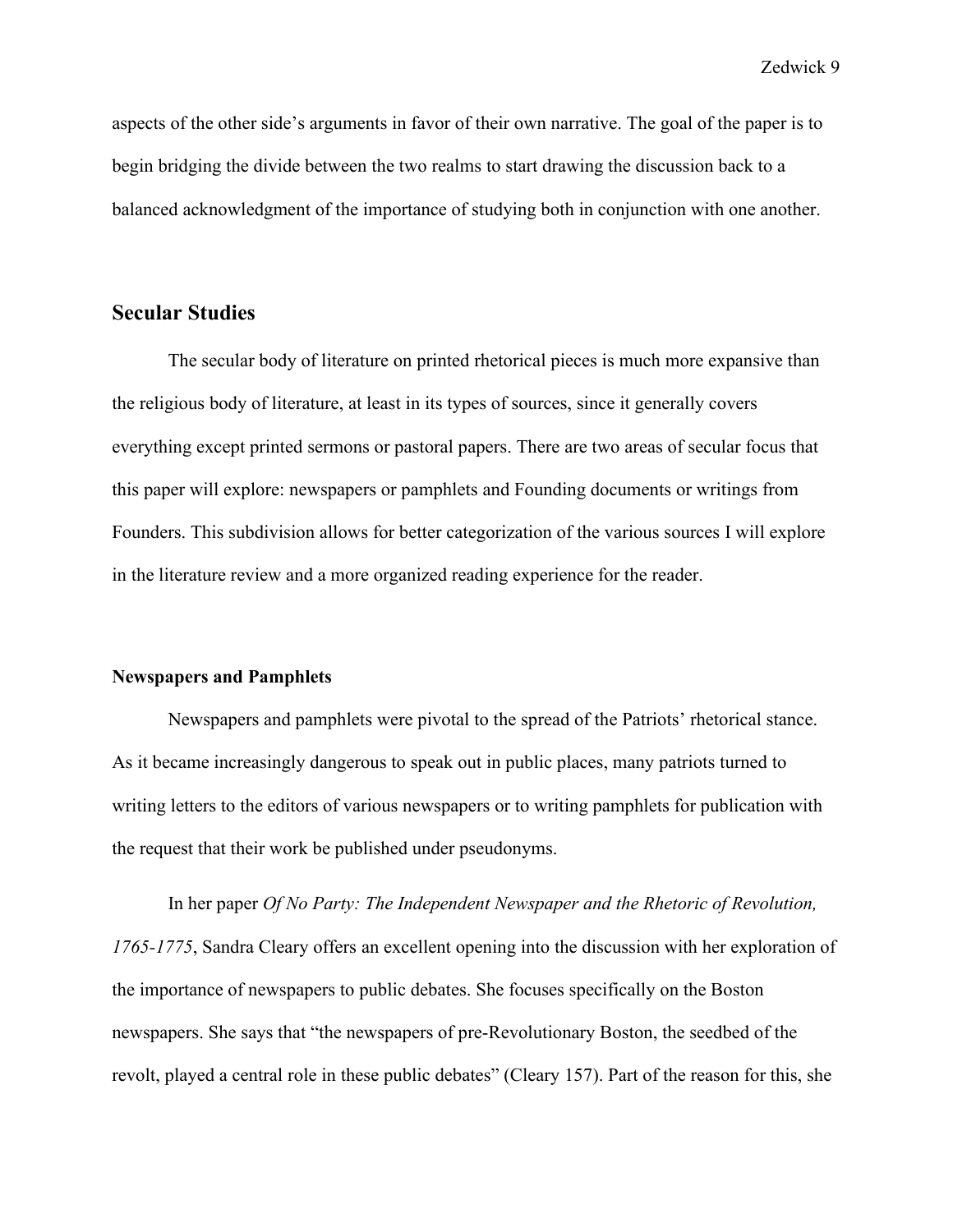argues, is that the papers were publishing "letters (real and fabricated), speeches, essays and straightforward propaganda in the form of songs and poems" (Cleary 157). She states that there were five newspapers in Boston, specifically, by the time of the revolt, with seven prior to that during the period of 1763-1775. According to Cleary, "that was more than any town except Philadelphia (Thomas 1810)" (Cleary 157). Nor were the newspapers purely patriotic sympathizers carrying on the debate against England for the side of the resistance. In examining the papers, Cleary breaks down who supported what, stating "Isaiah Thomas's *Massachusetts Spy* rivaled Benjamin Edes and Jon Gill's *Boston Gazette* in patriotic fervor, but the *News-Letter*, and the *Post-Boy* were Tory in sympathy. John and Thomas Fleet's *Boston Evening Post* maintained a dogged independence, opening its pages to Whig and Tory views alike until war began" (Cleary 157). Given this, it is hardly a surprise to discover that some of the most important rhetorical pieces for both sides were published in newspapers.

According to Cleary, few of the newspapers from the time achieved impartiality. "Other Boston papers," Cleary says, "proclaimed goals similar to the *Post* [acting purely as a printer, not as the promoter of faction politics], but seldom achieved them in practice. The short-lived *Independent Advertiser,* for instance, declared that 'we are of no Party, neither shall we promote the narrow and private Designs of any such. We are ourselves free, and our Paper shall be free' (Thomas 50)." (Cleary 158). Of course, the definition used for freedom then looks little like the holy grail of objective reporting in today's newspapers, as Cleary points out that "the freedom the *Advertiser's* contributors sought was the opportunity to advance a radical Whig agenda, and one searches in vain for government defenders in its pages" (Cleary 158), a point that closely echoes the reality in the pamphlets as well, which Tories complained about because they advanced such a radical stance, one the Tories felt was aimed at whipping the people into a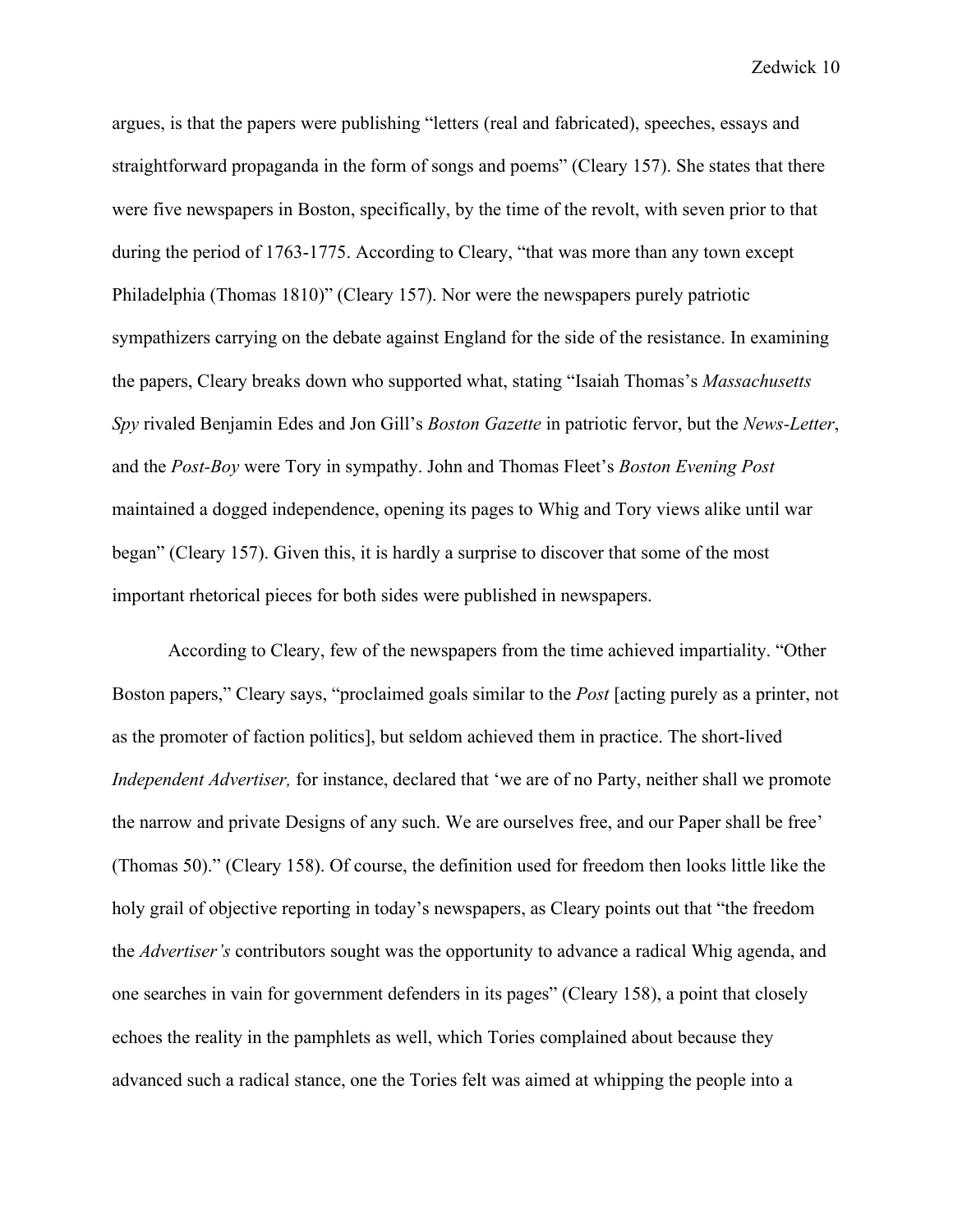frenzied mob, not at rational discourse (Tanner and Krasner 4). Cleary devotes considerable time to exploring the one paper that remained relatively neutral, defying the aims of both sides to promote only one side of the narrative. She states that "Fleet's dogged insistence on his right to print without regard to ideology was verified by the content of his paper" (Cleary 159). The example that Cleary gives is the printing of George Whitfield's work, a preacher whom Fleet was not personally a supporter of. This point, though brief and only intended to support her broader argument about Fleet's paper, does serve to illustrate one point of connection between secular scholarship and religious scholarship, which is important for this paper's scope since it is one example of how sermons were spread throughout the colonies alongside the political points of the day. Other newspapers in other colonies boasted some of the same objectivity, such as the small newspaper run by loyalist James Rivington, which profited by publishing works on both sides from authors like Alexander Hamilton and Samuel Seabury. (Gould 384). Of course, Cleary is only examining one avenue through which rhetoric spread. They were, in many cases, framing the argument that scholars find in the pamphlets by behaving as the publishing outlet for the writers seeking to push their pamphlet out to other colonists. Without papers like Cleary covers in her own work, we might not have the ability to discuss the broad impact that the pamphlets examined below had, which makes studying the newspapers first critical to understanding the broad range of influence these works had.

The newspapers may have made the discussion possible, but the pamphlets were the biggest space where the debate raged between the two sides, with examples of wit and knowledge displayed by both sides. The Tories generally took a very unemotional, coldly logical approach to the situation and ridiculed the Whigs for their impassioned speeches and writings. One of the most famous examples of such ridicule in political Tory pieces circulating at the time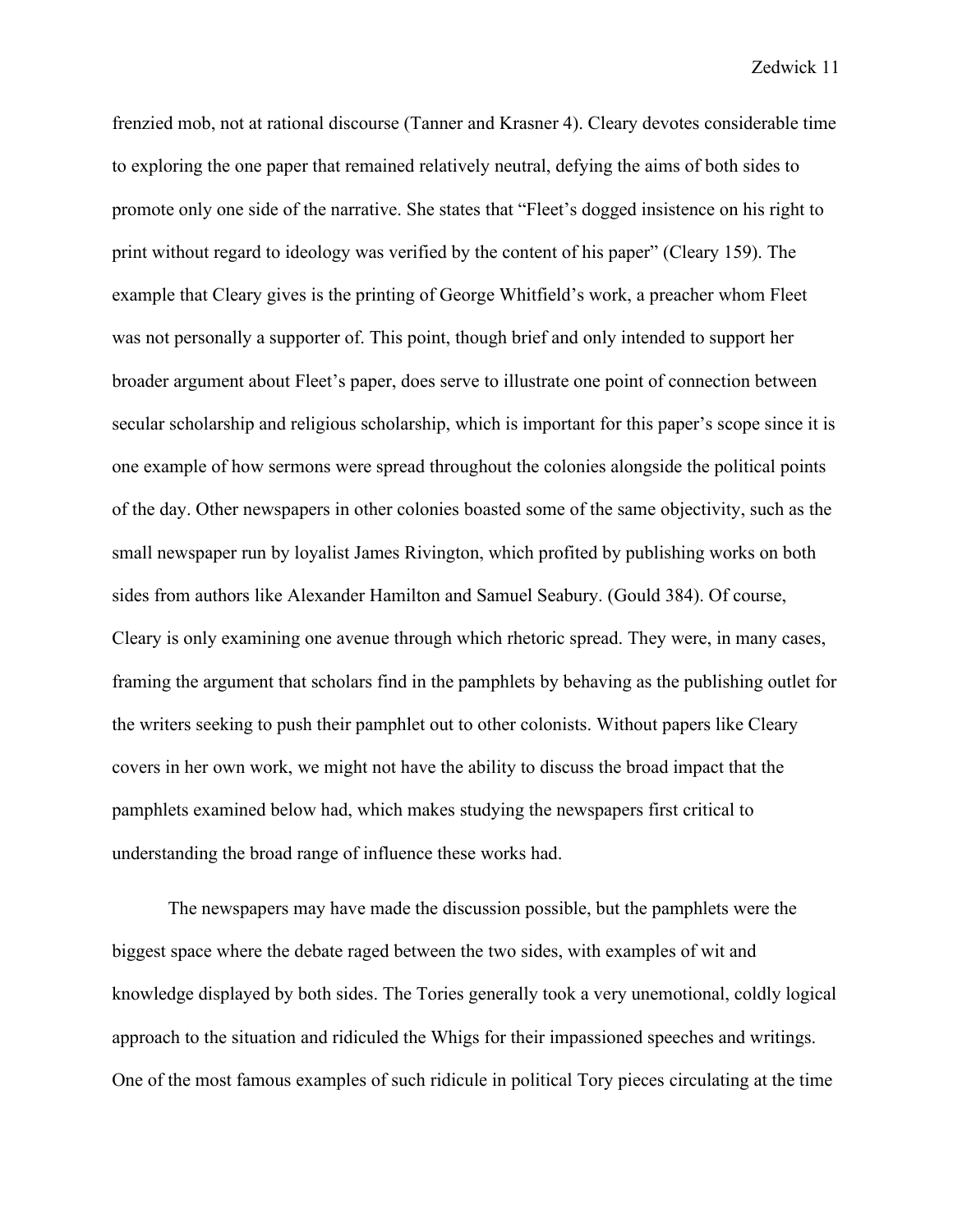was Robert Rogers' *Ponteach*, though Hamilton and Seabury's pamphlet debate also garnered a great deal of attention and displayed a similar level of wit*.* The two pieces are quite different in genre, but both demonstrate the carefully crafted rhetoric deployed by the Tories in this fight. In their study of Rogers' verse drama titled "Exposing the "Sacred Juggle": Revolutionary Rhetoric in Robert Rogers' *Ponteach*," Tanner and Krasner seek to explain why such rhetoric is found in this unique example of drama in Revolutionary America. Their paper attempts to demonstrate how the work is political allegory intended to offer "a loyalist critique of revolutionary rhetoric" (Tanner and Krasner 5), a goal they achieve well, showing the wit and intelligence behind Rogers' approach at the same time.

They begin with a discussion of the political scene, noting that "during the 1760s oratory and pamphleteering became principal tools of both the proponents and opponents of American independence" (Tanner and Krasner 5). Much like Cleary noted with the newspapers, pamphlets were an indispensable tool for carrying on the debate between the two sides of the war. While the newspaper debate was at times present between the publishers themselves as they chose what material and reporting to print, it was also present in the newspapers through which writers they chose to publish, a point that Cleary also makes in brief when she notes that "some of the most important pamphlets such as John Dickenson's 'Letters from a Pennsylvania Farmer,' appeared first in the provincial newspapers or were later serialized in them" (Cleary 157). An abundance of printed material from both sides clearly demonstrates the importance of oratory and pamphlets to the development of the rhetorical arguments from both sides.

Before bullets did the talking, words were the primary weapon of choice. Both sides attacked the other vigorously, accusing one another of rhetorical games and tricks. The pamphlets were not exempt from this battle and were, in fact, one of the chief modes of engaging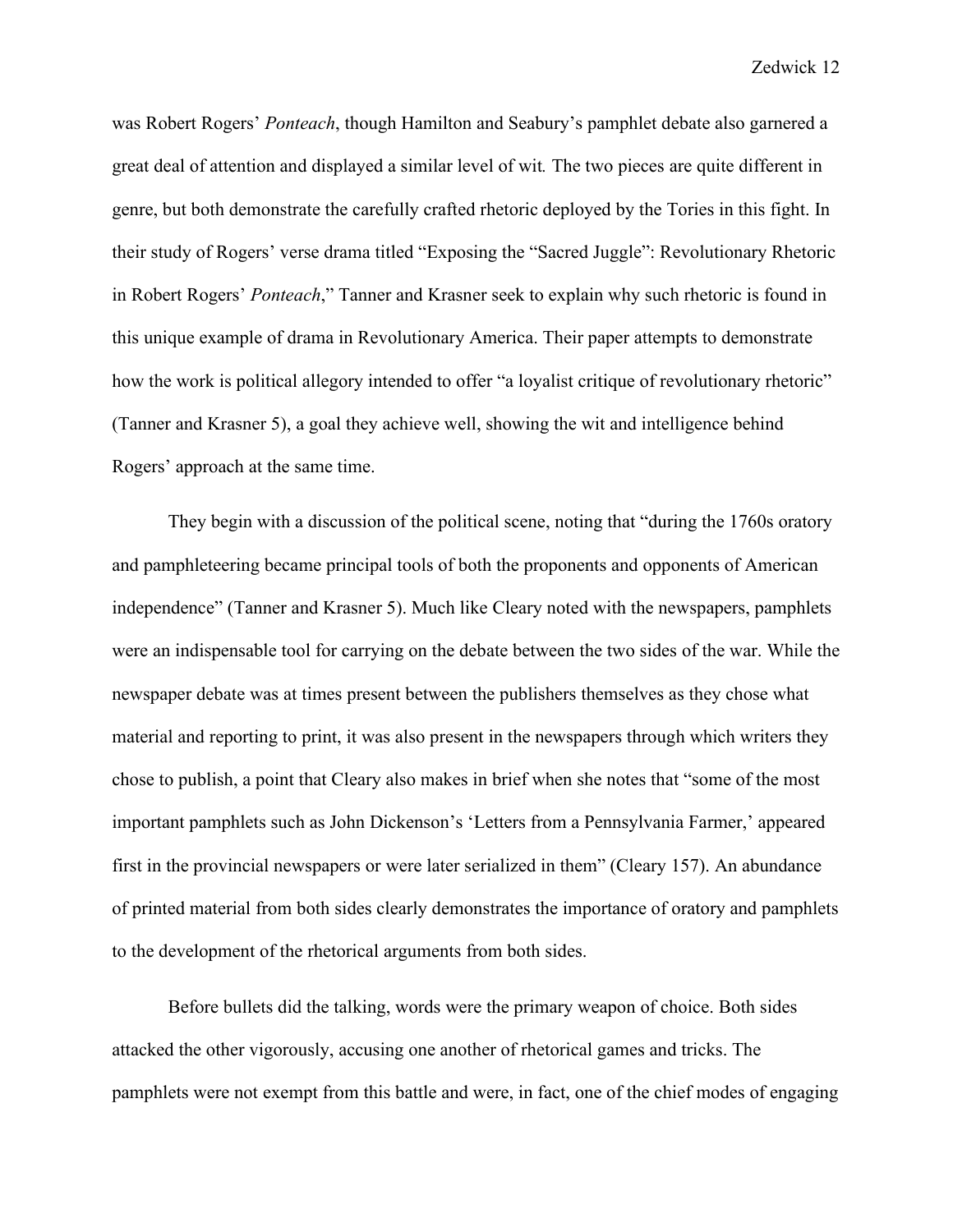in the fight. Both sides have notable examples of attacks on the other, with many patriots representing it as a rhetorical fight. Nor were the patriots the only ones making this claim. "Richard Bland's satire of 1764, 'The Colonel Dismounted,' represents the conflict between Britain and America as a rhetorical battle" (Tanner and Krasner 5) as well, though he does not depict the revolutionary cause favorably. The tone he utilizes is reminiscent of Seabury's tone in his first pamphlet when his "snide dismantling of the seventh Article of Association" (Gould 386) focused on Congress's literary expression to ridicule it for being base, lack of rhetorical clarity when using terminology surrounding rights and freedom, and lack of classical expression. Bland, Rogers, and Seabury offer an excellent understanding of the Tory side's pamphlet rhetoric, which was on the whole derisive and derogatory toward the patriot cause. They were frequently "elite conservatives" who "prized classical learning as the badge of social status" (Gould 387), and while writers like Rogers satirized and mocked the Whigs for their so-called rabble rousing, the Patriot side fired back by mocking them for their pretentious attitudes and stuffy insistence upon tradition to the exclusion of any decent but new arguments that failed to utilize traditional literary techniques.

Whatever they thought of one another's literary technique or lack thereof, both sides felt that the other was using rhetoric "to pad an argument devoid of real substance" (Tanner and Krasner 5), though the loyalists were the ones most concerned with the particulars of the revolutionaries' rhetoric and its effect. They frequently complained not only that Whigs were using rhetoric to make the weaker argument stronger but also that their rhetoric was dangerous because it sought to appeal to the lower classes. Not only that, they became increasingly concerned with mob riots and attacks on anyone opposing the Revolutionary cause, a fact which can also be seen in Cleary's work where she notes that many Tories reached out to Fleet's paper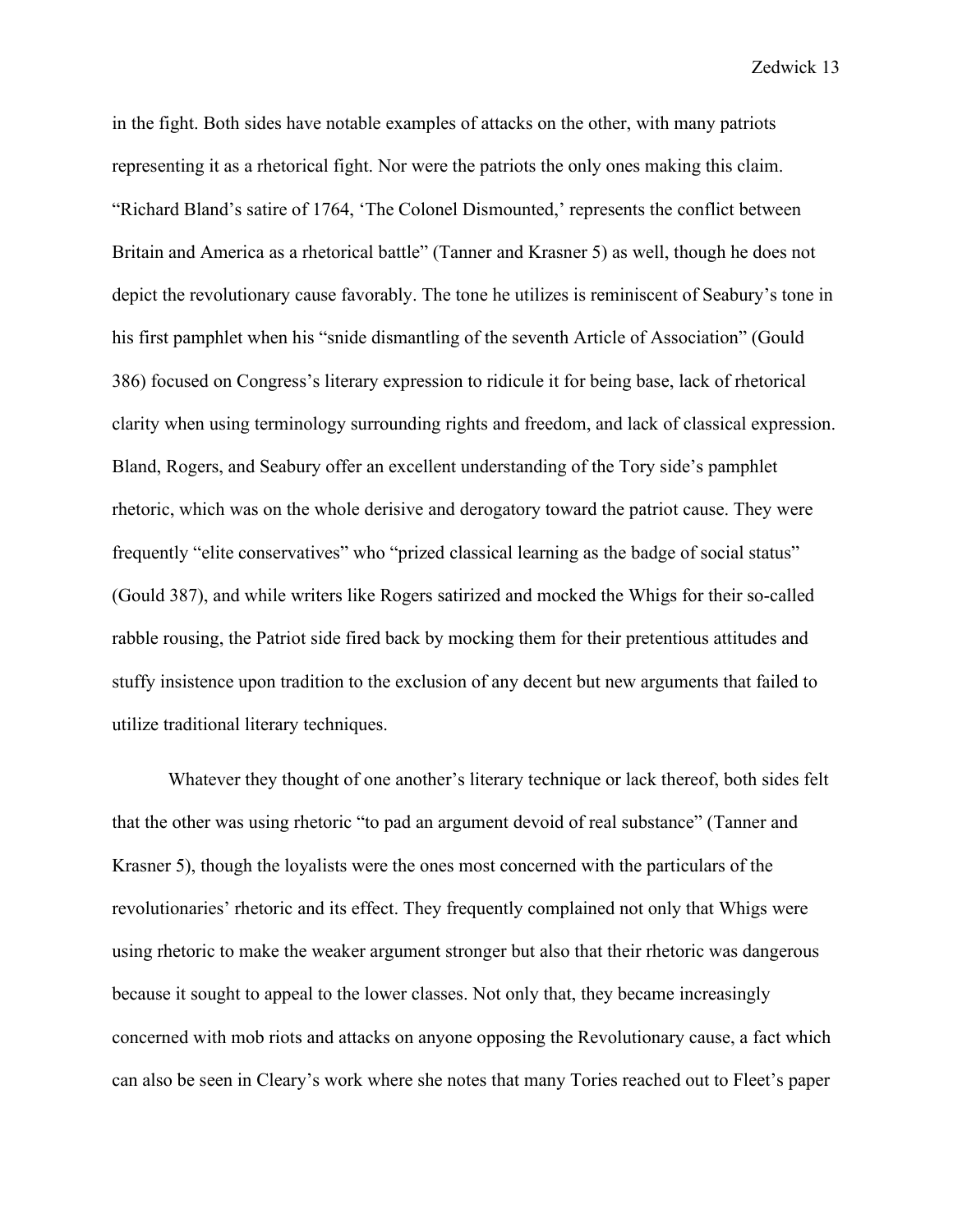for publication, one with a note that "I and others have for some time past been stigmatized and Treated with sneer and ridicule, and as enemies to our country, because we have not fallen in with the most commonly received Opinion" (Cleary 162). This unfortunate divide became increasingly clear, not just in the newspapers that Cleary discusses, but also in the pamphlets where attacks on Whigs as rabble rousing troublemakers and mob-inciters became increasingly common.

The Whigs, for their part, while they fought the battle on a legal and philosophical level in engaging with Britain herself, aimed to reach the common man and make the message they had plain for anyone to understand, educated or not. This only furthered the accusations by loyalists that Whigs were trying to incite mob riots. Tanner and Krasner point out that "the majority of Tory pamphleteers portray revolutionary fanaticism as a calculated deception. In the eyes of their opponents, Wood states, 'the Whigs were not actually expressing anything meaningful about themselves but were rather feigning and exaggerating for effect" (Tanner and Krasner 6). This led the Tories to a point where they looked on everything the Americans said and felt that it "could not be taken at face value but must be considered as a rhetorical disguise for some hidden interest' ("Rhetoric" 49)" (Tanner and Krasner 6). These writers roundly condemned works, even from highly educated men such as Thomas Paine, as being pernicious, carefully crafted lies intended to disguise the lack of a real reason to revolt, yet another example of their derision even for those who *did* fit their literary expectations on account of their adoption of different definitions to words and the "influence of Lockean ideas about the arbitrary nature of language" (Gould 386), which enraged men like Seabury as they watched the patriots use loose definitions for rhetorical terms, an issue they believed could open the way for "political misrepresentation" (Gould 386). It was from this position that Richard Rogers' *Ponteach* came,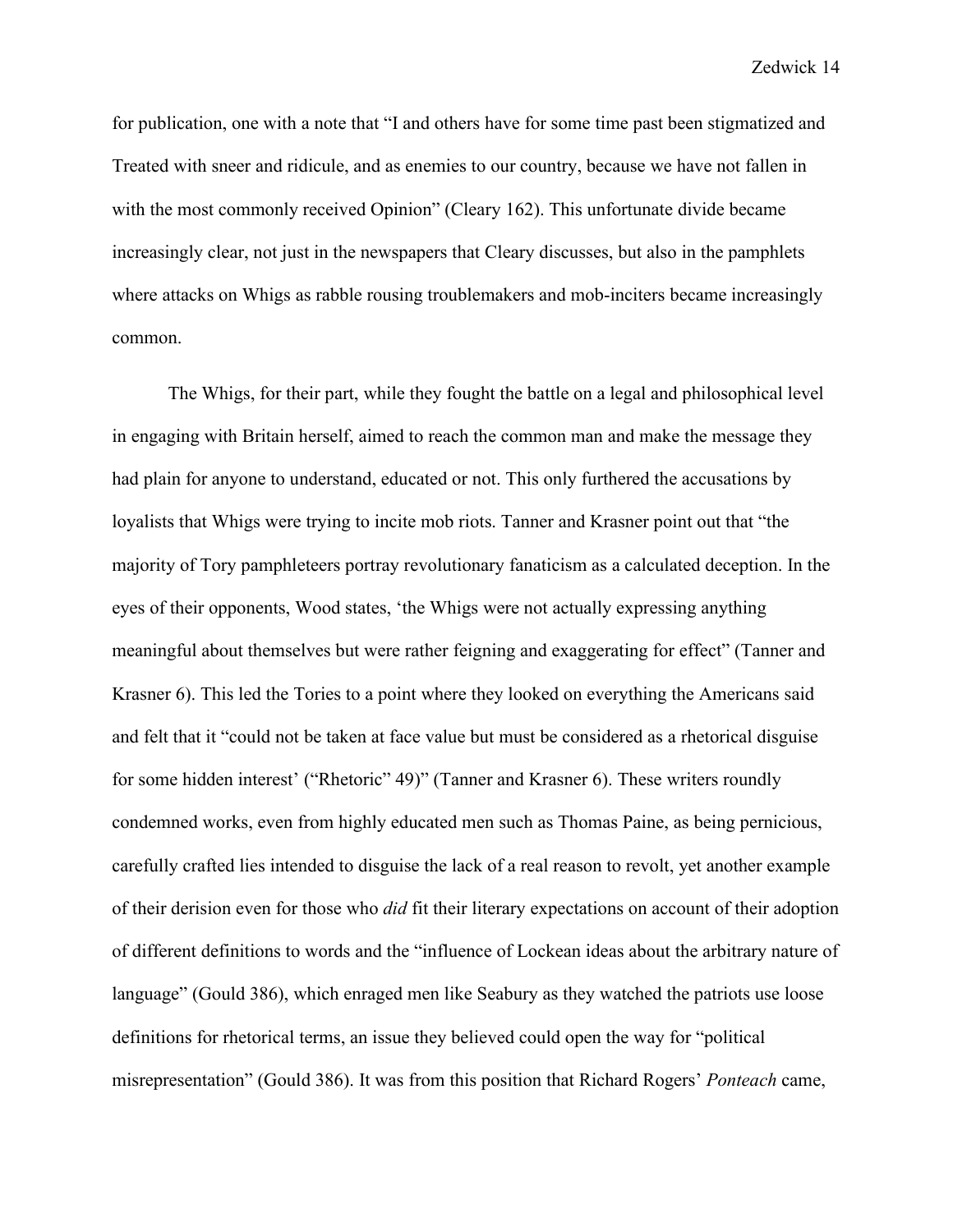as the play characterizes revolutionaries as a "combination of hot-headed fervor and coldly rational manipulation" (Tanner and Krasner 7). The key point was made in numerous ways throughout Tory rhetorical pamphlets, but Rogers makes it himself by using rhetorical devices to present the revolutionaries' argument as seeming justified initially before flipping it around and demonstrating that Ponteach—the type of an American revolutionary in Rogers' play—is using "the appearance of moral righteousness as a means of disguising his quest for power" (Tanner and Krasner 8). Rogers serves as an excellent example of the way in which pamphlets proved pivotal to the argument for the Tories, who were increasingly pushed out of the political discussion in the newspapers—the other major way to gain an audience as the war heated up. He is accompanied by men like Seabury in deriding the patriot cause as base and sensationalist.

The Whigs used pamphlets with a slightly different approach because their goal was to appeal to the common man, not just the educated elite—who were often the crowd Tories prided themselves on appealing to. They, like the loyalists, used pamphlets to attack the other side, but they often approached it with much plainer language. There were also many more pamphlets intended specifically to rebut loyalist arguments already being made in the pamphlets. The most famous of these sorts of exchanges is the battle in print between Alexander Hamilton writing as "A Friend to America" and Samuel Seabury, who wrote under the name A.W. Farmer or A West Chester Farmer.

Despite the infamy of Seabury, a well-known loyalist who wrote many pamphlets defending Britain during this period, few papers on the war's literature delve into the argument, except for studies of the revolutionaries' responses to it. In the introduction to his paper *Wit and Politics in Revolutionary British America: The Case of Samuel Seabury and Alexander Hamilton*, Philip Gould points out the reason for this. "Literary scholarship about the loyalists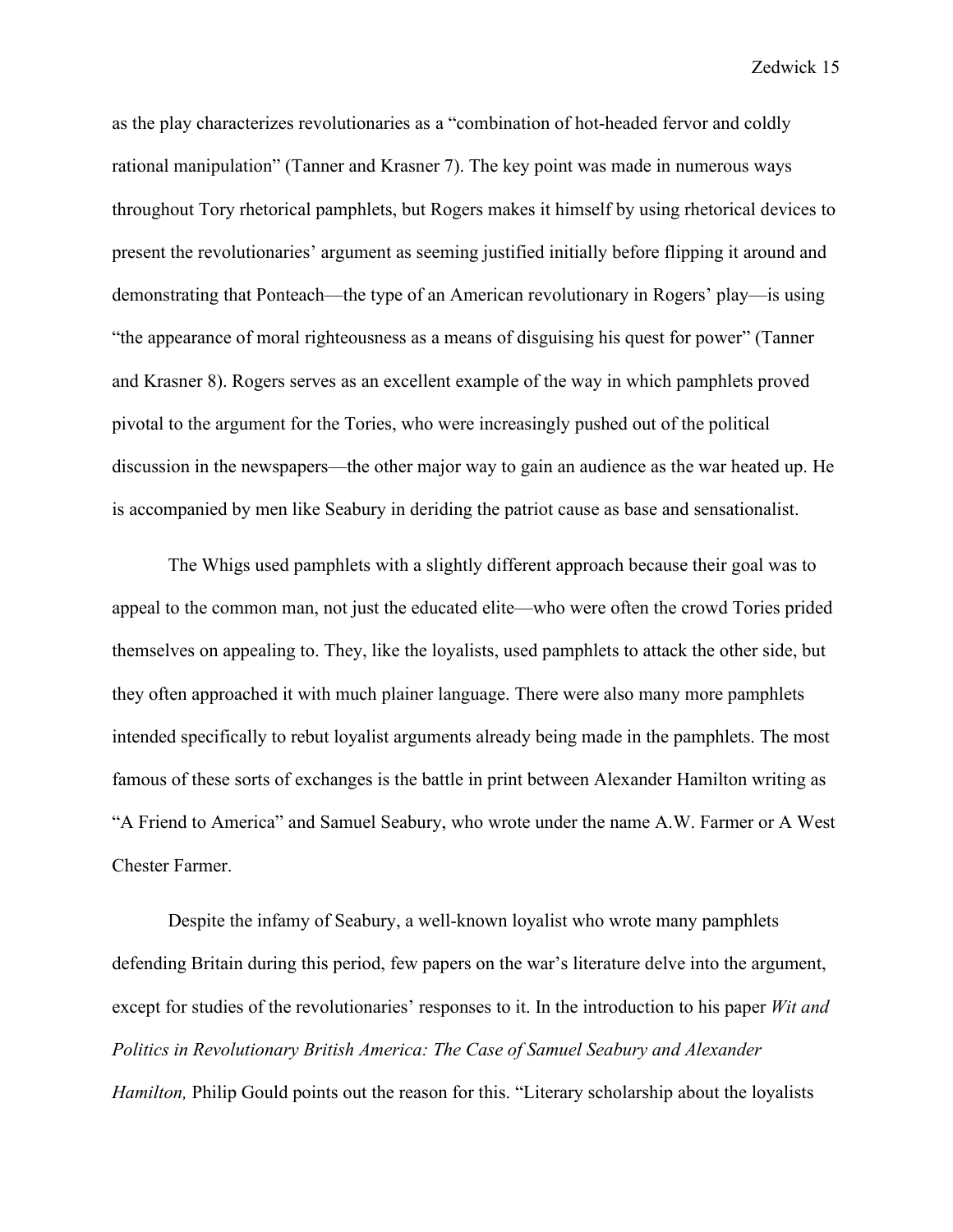opposed the Revolution has been notably thin—a fact that reveals the nationalist concerns that traditionally have shaped the Revolutionary American literary canon" (Gould 383). Though he admits this is unsurprising, Gould seeks to illuminate the conflict between the two groups through examining the exchange between Hamilton and Seabury in order to show that both sides possessed intellect and characterizations of the Tory side as intellectually bankrupt or a failure to study the Tory side are both a mistake. In this sense, he follows in the footsteps of the previous scholars in trying to look at both sides and illuminate the intelligence and concerns of both, not just one. Like Tanner and Krasner, he seeks to show the Tory rhetoric for what it was intelligent regardless of whether it was misguided or wrong in the end.

Both Hamilton and Seabury, in this case, were examples of the highly educated individuals on both sides of the fight just as Rogers provided Tanner and Krasner with an intelligent writer to highlight in studying Tory rhetoric. Seabury, according to Gould, was "an eighteenth-century British American writer who received a medical education in Scotland, went to Britain to be ordained as an Anglican minister, and, most importantly, remained a loyal British subject during the entire Revolutionary period" (Gould 384). Hamilton, on the other hand, was "a precocious King's College student, recently come to New York from the West Indies" (Gould 384). As such, Gould seeks to prove that the Tory rhetoric does not deserve to be characterized as unintelligent, dull, or uninformed, nor does it deserve to be ignored as though it is less worthy of study than its American counterpart.

In the case of Hamilton and Seabury, Hamilton began the battle of rhetorical wit when he published, under the pen name "A Friend to America", his pamphlet *A Full Vindication of the Measures of Congress* with loyalist James Rivington's paper, the *Gazetteer*, one of the many papers that "played a central role in these public debates" (Cleary 157) and the paper that would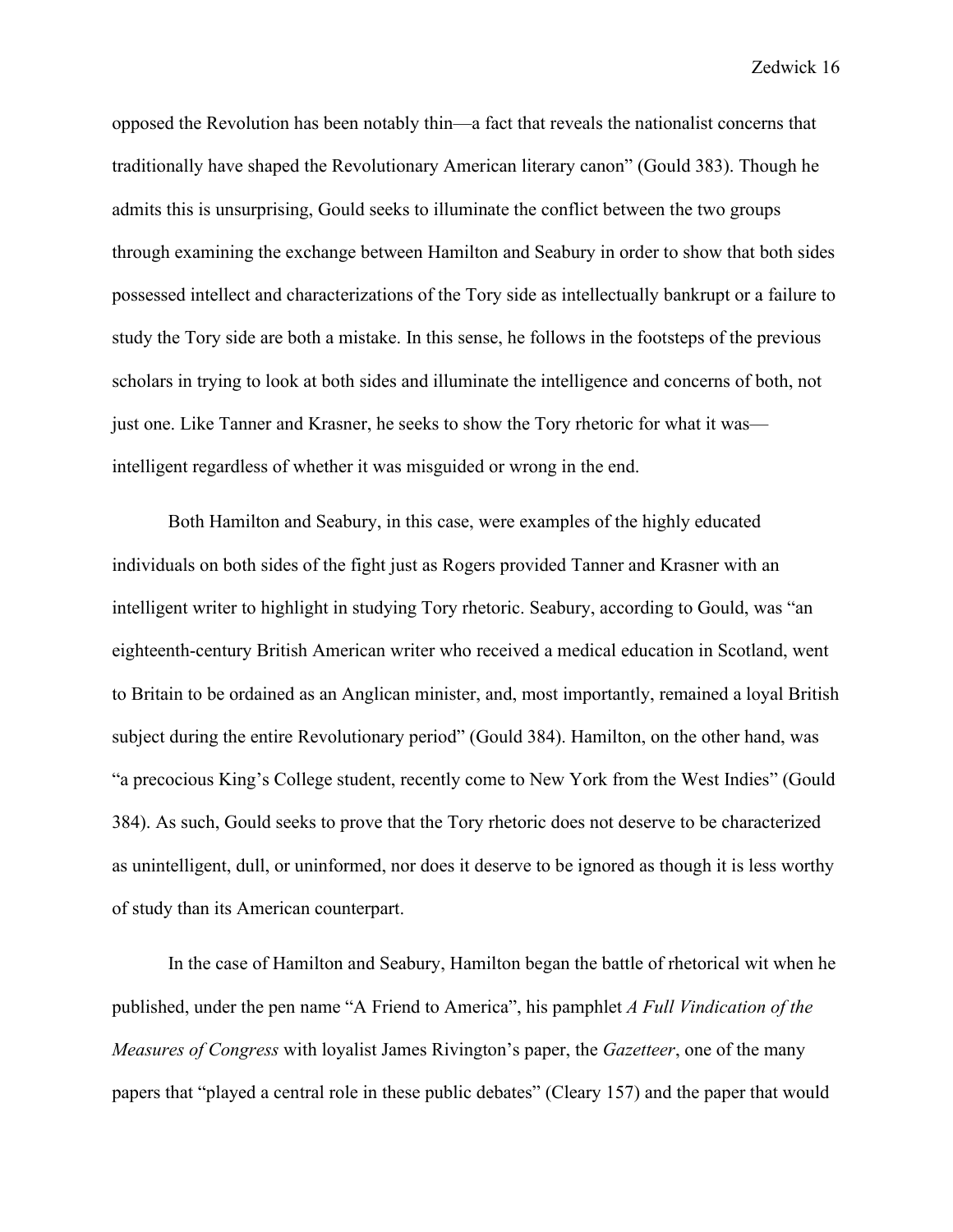set the beginnings of the Hamilton-Seabury pamphlet war down in history*.* Seabury had already been working on his own pamphlet regarding the Continental Congress when Hamilton's piece came out, and he "added a nasty postscript to his new work, *The Congress Canvassed: or, An Examination into the Conduct of the Delegates, at their Grand Convention*, promising a fuller response to the "Vindicator" in the near future" (Gould 384). That response became his third paper, *A View of the Controversy between Great Britain and her Colonies*, in 1775. The rhetorical battle between these two highly educated men went going beyond the political issues of the day to create a battle of wits: who knew the authorities on the subject at hand best and who could argue it most eloquently. In this way, they echo the prose found in *Ponteach*, though as was noted earlier, Rogers' language more closely mirrors his fellow Tory's in its derisive tone. Hamilton's takes on more of a disbelieving and incredulous tone, still with the intent to at times mock Seabury, but in many cases simply to make plain his inability to see how anyone could possibly fail to see the situation so spectacularly.

This process of debate between the two men and in other pamphlets too was important for a few reasons, according to Gould. First, these pamphlet debates were "an important feature of Revolutionary print culture, and it asks us to allow for a kind of generic flexibility, since the political pamphlet operated, albeit obliquely, as an important site for engaging in literary and cultural criticism as well" (Gould 385). This can be seen in the newspapers as well, given their concern with publishing "letters (real and fabricated), speeches, essays and straightforward propaganda in the form of songs and poems" (Cleary 157), all of which also helped to shape and engage with literary and cultural critique. This was true more broadly of the debates in the pamphlets as a whole as well, but "in the case of Seabury and Hamilton, the dispute that emerged focused principally on the matter of wit—who possessed it, who did not, and, most importantly,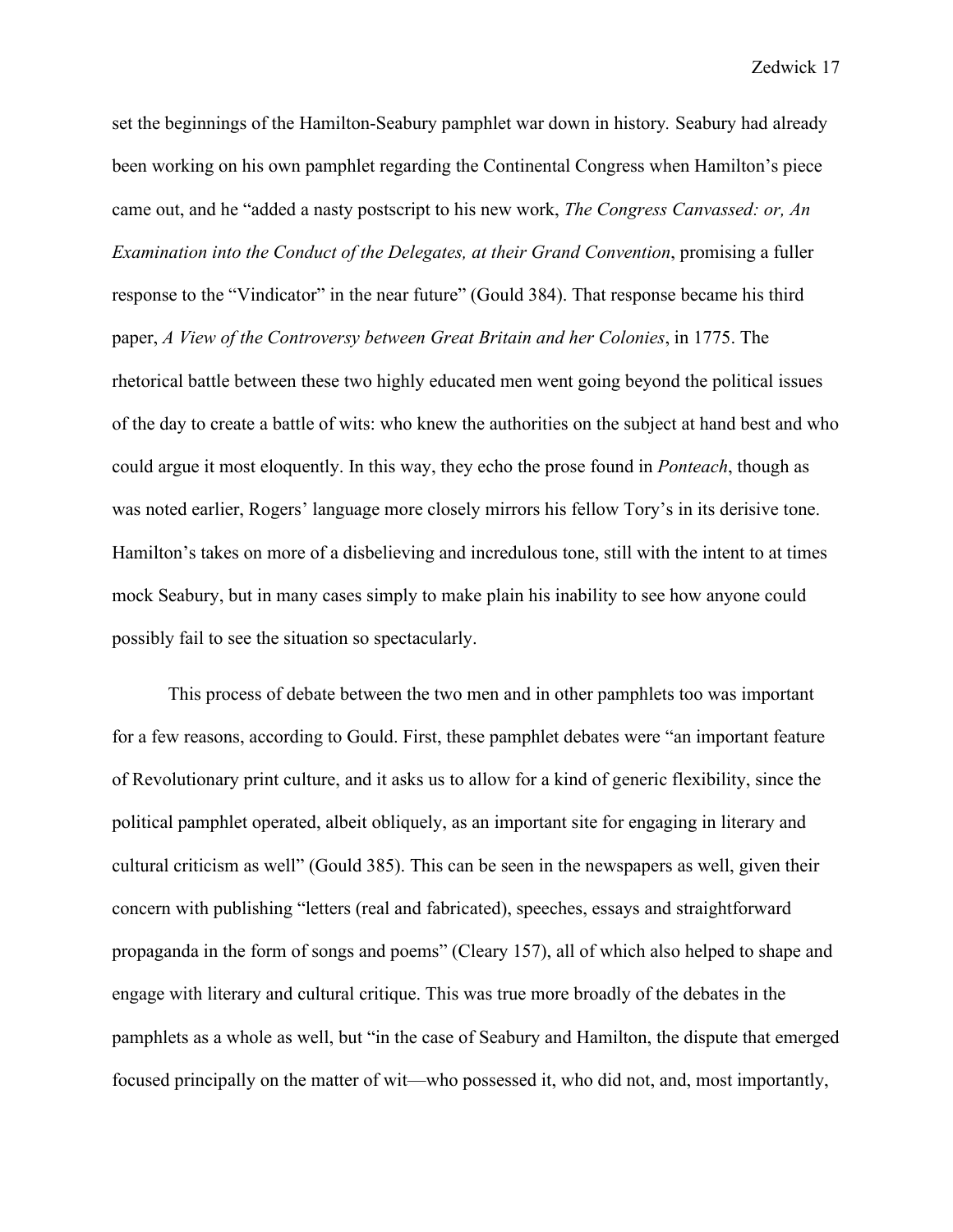who could demonstrate mastery of English literary authorities on this subject to undermine his opponent" (Gould 385). This was, of course, important since it provided the readers with a broad range of evidence and reasoning to consider in deciding where they themselves would align in the war. Still, it was hardly the only reason the dispute was pivotal. A secondary, more important purpose that the pamphlets, and this debate in particular, was involving "the larger and complex reconstruction of British American identities out of canonically English materials, at a time when the deteriorating political situation made such a project all the more difficult" (Gould 385). This was a difficult task, but it was crucial to developing a distinctly American rhetorical identity. By publishing the pamphlets, newspapers framed the debate and played a role that would offer scholars "the outlines and progress of the evolving public consciousness" (Cleary 157). In much the same way as Cleary argues the newspapers show the progress and evolution of Americans' public consciousness, Gould argues here that this sort of debate, and in particular the one he is examining, played a crucial part in developing that sense of identity on the rhetorical stage in America.

Although the Tories roundly condemned the Patriot cause for attempting to incite mob violence, looking at examples of pamphlets put out by the key figures involved demonstrates that there was a blended message to the people regarding the rhetorical and political scene of the day. In his paper *The Invention of a Public Machine for Revolutionary Sentiment: The Boston Committee of Correspondence,* William B. Warner examines yet another example of pamphlet rhetoric in the pamphlets published by the Boston Committee of Correspondence. Warner examines only the pamphlet they wrote to surrounding Massachusetts towns under the original commission of Boston's Whig leadership, but it is an excellent example of how pamphlets from the Whig side of the argument actually appealed to the people. Warner does not fit in with the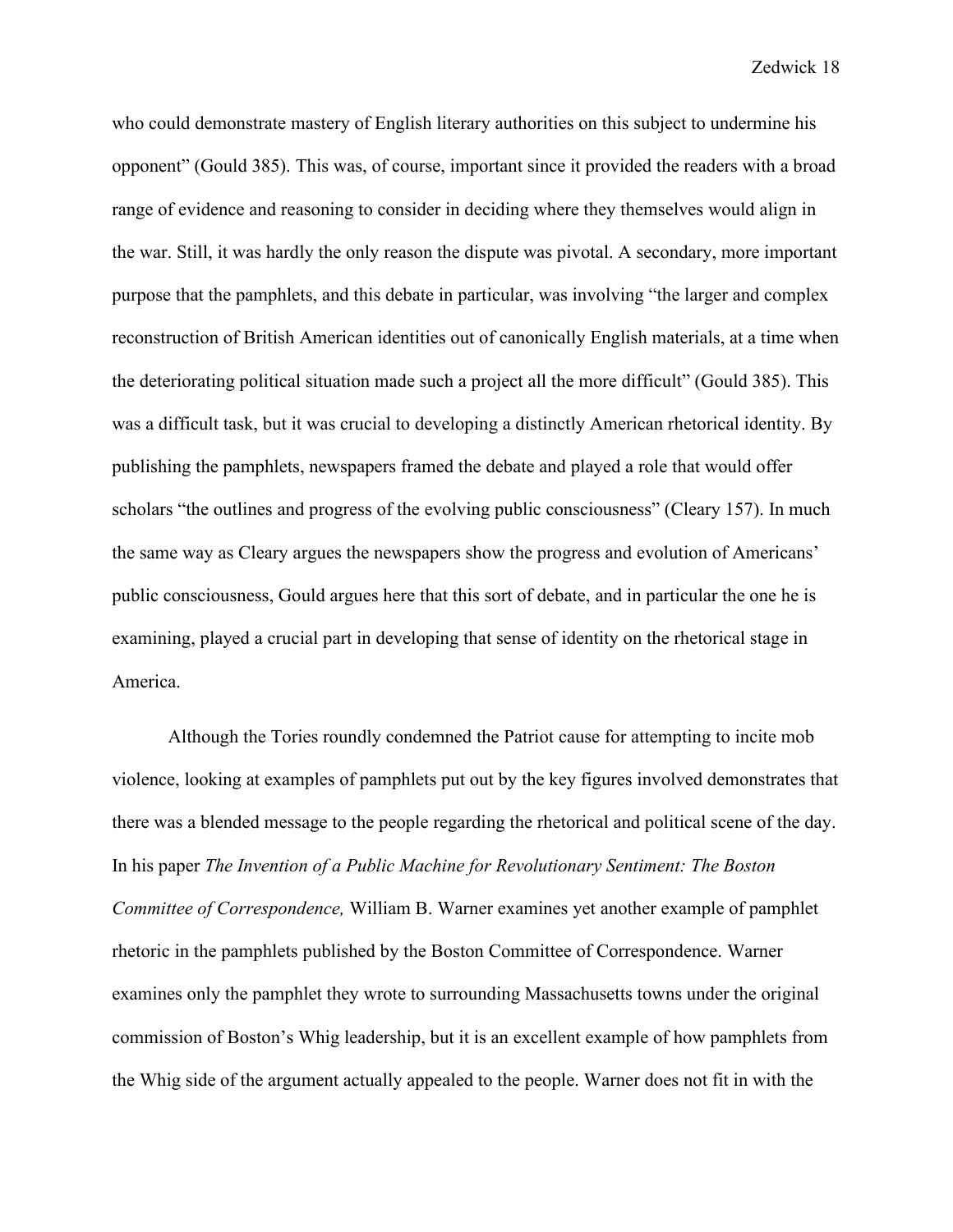others in that he does not focus his attention on the wit or brilliance of Tory rhetoric but instead showcases the reasonableness of the Whig rhetoric, a sharp contrast against the claims of the Tories that the Whigs were merely attempting to rouse people to revolt. However, he is in good company in examining pieces of pamphlet literature that reveal the wealth of intelligence possessed by the individuals involved in the public debate occurring in the newspapers.

Warner explains that "the Boston committee [was] composed of the minds and bodies of twenty-one members who engage in corporate acts of deliberation, writing, and reading. … What results from the systematic expansion of the standing Whig committees of correspondence can be understood, as the Pennsylvania Whig Joseph Reed did, as a 'public machine' for producing consensus and unity" (Warner 149-150). This committee's correspondence with the people via pamphlets offers scholars today some of the most influential examples of Whig pamphlet rhetoric preserved from the period. While the scholarship above regarding *Ponteach* and Seabury's work offered some insight into the best of Tory pamphlets, Warner's work seeks to illuminate the other side of the discussion by examining some of the best of Whig pamphleteering. In this way, he provides the balancing point to the viewpoint of the Tories that the other papers examined, demonstrating that the accusations they leveled at the Whigs were in fact unfair in the case of sanctioned literature.

The rhetorical form these formal pamphlets took focused on the ancient device of the petition rather than arguing against a particular viewpoint, as Hamilton and Seabury's pamphlets did, making the approach slightly different from what the earlier sources examined were doing. "What the Boston committee composes and sends out to other towns," says Warner, "is the first instance of a new political genre: the popular declaration. It involves a clever repurposing of two of the three primary elements of the ancient right to petition: the statement of rights and the list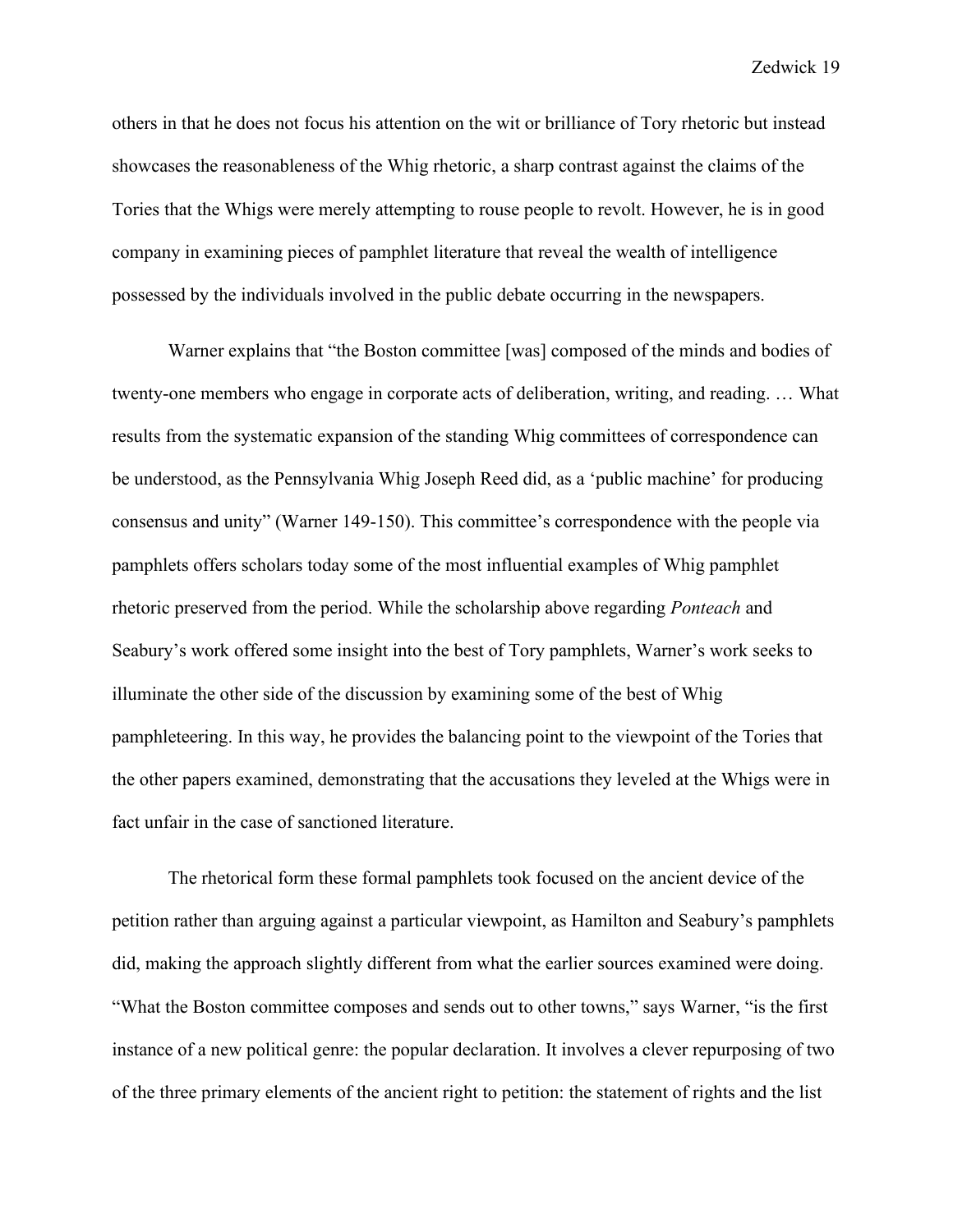of grievances" (Warner 150). While these popular declarations certainly sought to rouse the common man to action and to challenge the authority of Britain, they were intended to be clear, rhetorically based arguments that laid out the rights owed to the American colonists by Britain and the list of grievances caused by Britain's abuse of those rights but still, at that point, unaddressed and denied. This was a logical stance, not a vapid, emotionally driven attempt to whip the mob into a frenzy. It bears little resemblance to the "fear and frenzy, the exaggerations" of enthusiasm (Wood, "Rhetoric", 60)" (Tanner and Krasner 4) that Tories like Robert Rogers viewed "as 'propaganda, that is, as a concerted and self-conscious effort by agitators to manipulate and shape public opinion' (Wood, "Rhetoric, 47)" (Tanner and Krasner 4). Of course, this may be of little surprise considering that rhetoric on both sides at times mischaracterized or falsely demonized the other.

What made these committees so dangerous, as the Tories and the British accurately understood them to be, was that their arguments successfully roused the people to action, so much so that at times, various committee members had to make their own public appeals to the people to remember reason in acting as a corporate body. Instead of appealing to literary tastes in the way that Hamilton and Seabury did, which was the more recognized way to "debunk the initial gesture towards colonial political sovereignty" (Gould 387) and question political authority, they took to older types of writing to address their grievances that would reach those who were not as well-educated as society's elites, making some of the same arguments accessible to the masses. Warner quotes from one such appeal from Samuel Adams after Britain made a move to pay judges from customs duties instead of through the colony's House of Representatives.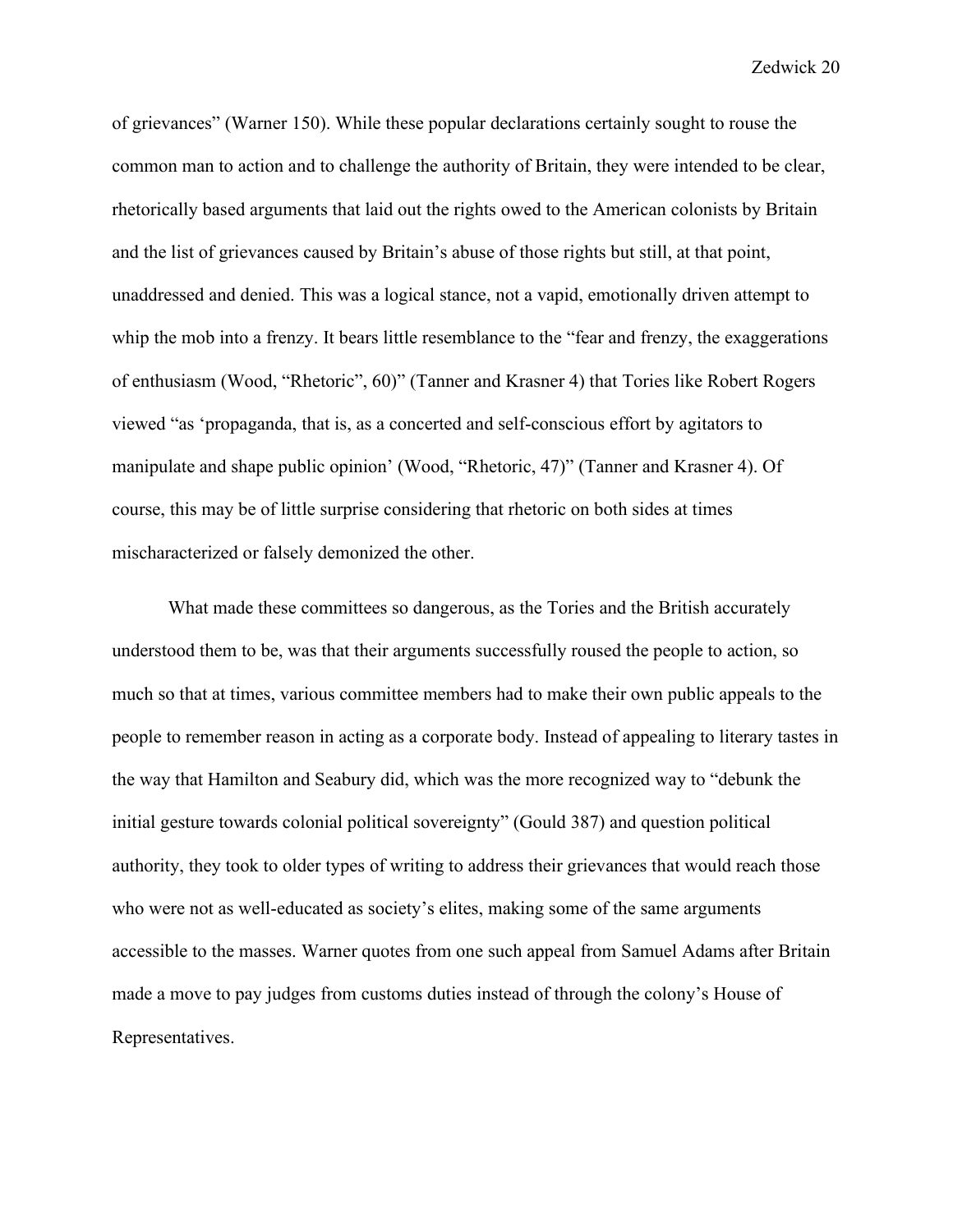The next step may be fatal to us. Let us then act like wise Men; calmly look around us and consider what is best to be done. Let us converse together upon this most interesting Subject and open our minds freely to each other. Let it be the topic of conversation in every social club. Let every Town assemble. Let Associations & Combinations be everywhere set up to consult and recover our just Rights. *Valerius Poplicola* [an early consul of Roman Republic<sup>[2]</sup> (Warner 146)

Notice the calm language and the lack of inflammatory speech. In fact, as Warner points out, "…Adams' call to calm the passion of the moment by slowing down and coming together" (Warner 146) is crucial to the point Adams is trying to make. Many other similarly influential figures called for the same in their writings. Overviewing the newspapers and pamphlets of the time through the lens of current scholarship reveals that both sides were attacking each other, both were making well-reasoned appeals to various groups to take one rhetorical stance and set of actions or another, and both had people who advocated for extreme responses where extreme responses were inappropriate. Neither side was without its incendiaries, just as neither lacked its wise advocates for caution. Cleary, Tanner and Krasner, Gould, and Warner all illuminate various facets of the rhetorical struggle going on within the newspapers and pamphlets of the day, offering valuable insight into what was happening and why. However, even as they discuss a major outlet for the various voices in the discussion surrounding the war, they still leave out any discussion of the sermons, which pastors typically published through the newspapers or in pamphlet form, an oversight that leaves out a major influence on public sentiments during the period.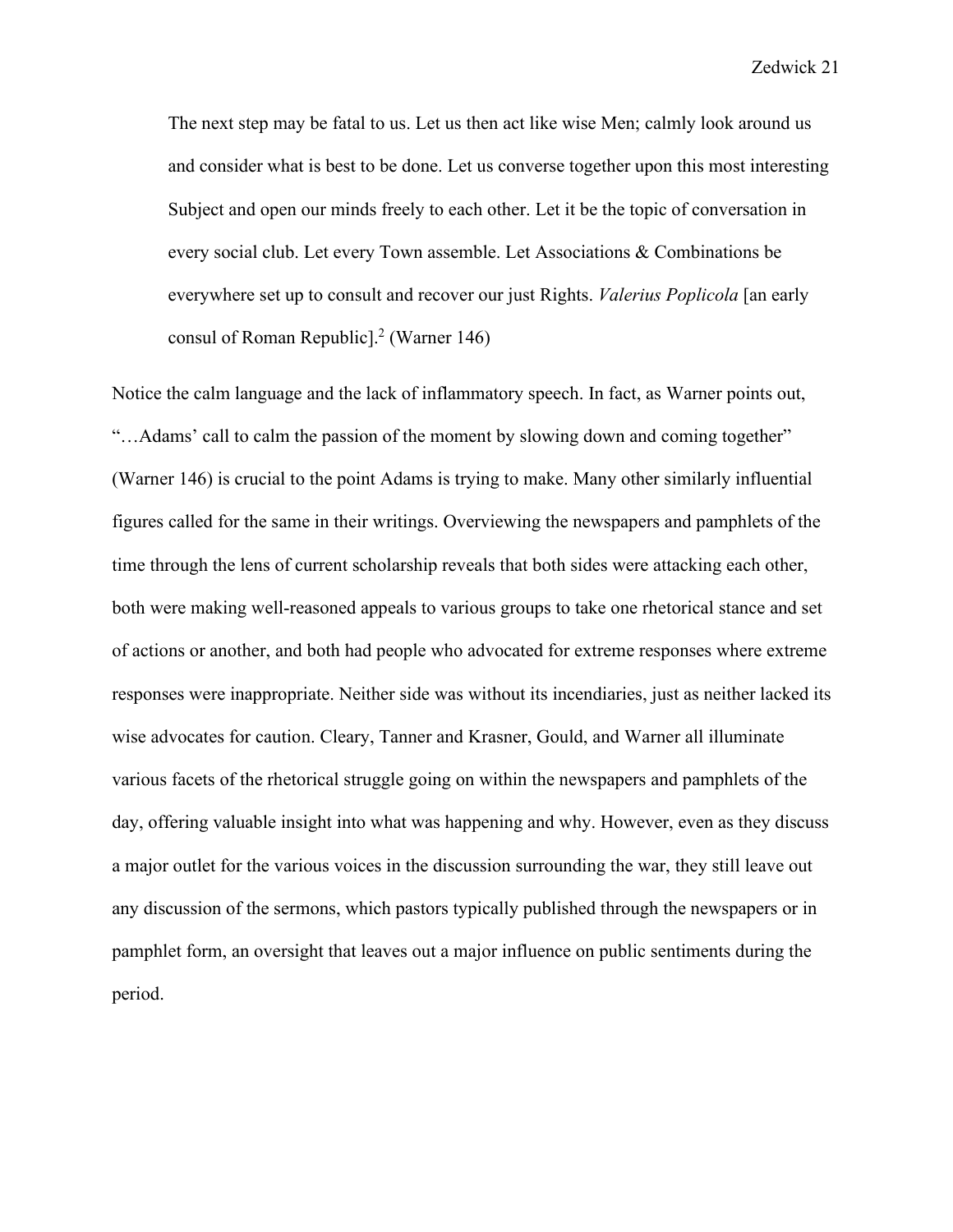#### **Founding Documents and Writings**

The second key area of secular scholarship regarding written rhetoric focuses on the Founding documents and writings as extensions of revolutionary principles blended with an attempt to temper the destructiveness of revolution. These studies focus on aspects of the Constitution, writings of Founders, and the Declaration of Independence as their primary written sources. Here, there is a shift away from studying the rhetorical war before the Revolution to the way that the new country handled the rhetorical problems that war created. As such, there is a bit of a disconnect between the scholars mentioned above and the ones covered below, but it will be helpful for the reader to consider these sources in light of the previous stances established. Those stances in rhetoric during the period before the physical war created the problems and act as a framework for the issues that the scholars below are discussing. Without understanding the rhetorical scene detailed through the review of sources earlier, it would be impossible to grasp how the same Revolutionaries who fought the war then had to turn around and deal with a host of problems caused by the very same sentiments they fought to foster.

The major focus of scholarly discussions surrounding this period is the rhetoric of violence in the Revolution. Given that the battle was mainly rhetorical in nature until 1776, it makes sense that most of these works center on a discussion of rhetorical violence in the war's aftermath rather than physical violence alone.

For the new republic to survive, it was imperative to curb the violence, both rhetorically and physically. The same principles that roused the people to fight for independence, if not tempered and refined, could be turned to further uprising against the new government just as it had been against Britain. In the early years before the Constitutional Convention was called, this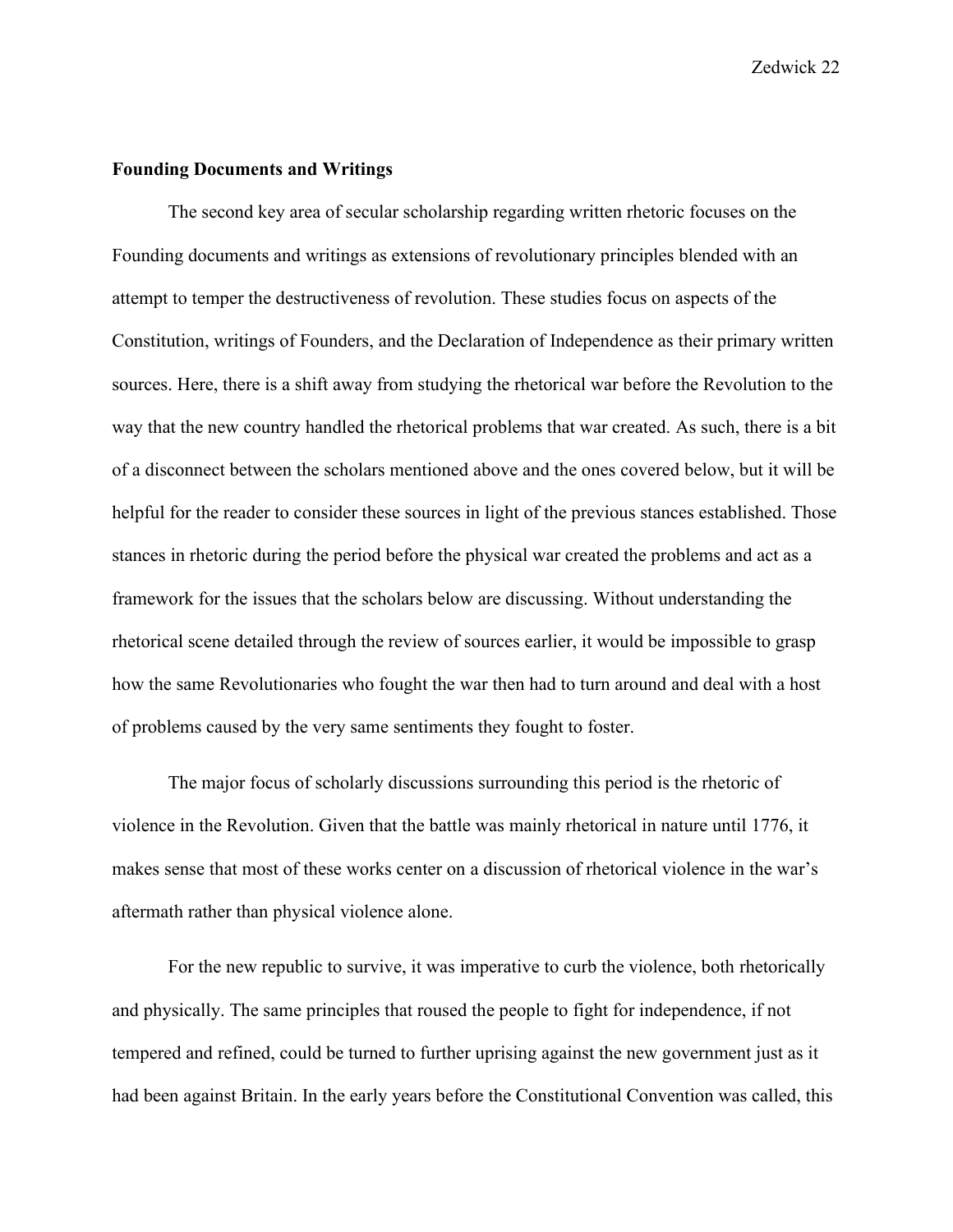would certainly have been devastating, as the Continental Congress, under the Articles of Confederation, did not have the power to suppress such a revolt on any legal grounds. Even had the violence not led to new forms of tyranny, continued violence based on revolutionary principles would lead to chaos and the harm of the citizens of the new country. Because this was one of the biggest issues facing the Revolutionaries and therefore one of the issues most covered in the primary sources, scholars often turn to examining how the Founders dealt with this issue rhetorically.

Two intriguing studies on this issue are Jeremy Engels' *Reading the Riot Act: Rhetoric, Psychology, and Counter-Revolutionary Discourse in Shay's Rebellion, 1786-1787* and David Randall's *The Rhetoric of Violence, the Public Sphere, and the Second Amendment.* The two examine two different areas of this issue, but both focus on how the new country shaped the structure of the country and dealt with the matter of violence to keep revolts from occurring continually and also to ensure that liberty was protected. This balancing act is revealed clearly in Shay's Rebellion, the focus of Engels' work, and the Second Amendment, Randall's area of the discussion. While both are seemingly at odds with one another—Engels focuses on the suppression of a revolt in the new nation and Randall focuses on the enshrining of the possibility of revolt and violence—the two partially overlap to create the unique rhetorical solution to the problem revolutionary violent sentiment posed to the new republic.

Engels' article examines the short revolt that took place just after the Revolutionary War ended. He clearly defines the rhetorical problem as the necessity of "[demonstrating] that the American Revolution was an unavoidable revolution, not a disobedient rebellion, for revolution connoted a natural cycle akin to the revolution of the heavens, whereas rebellion was unlawful, wicked, and worthy of the swift retort of the King's militia" (Engels, 63). This required a great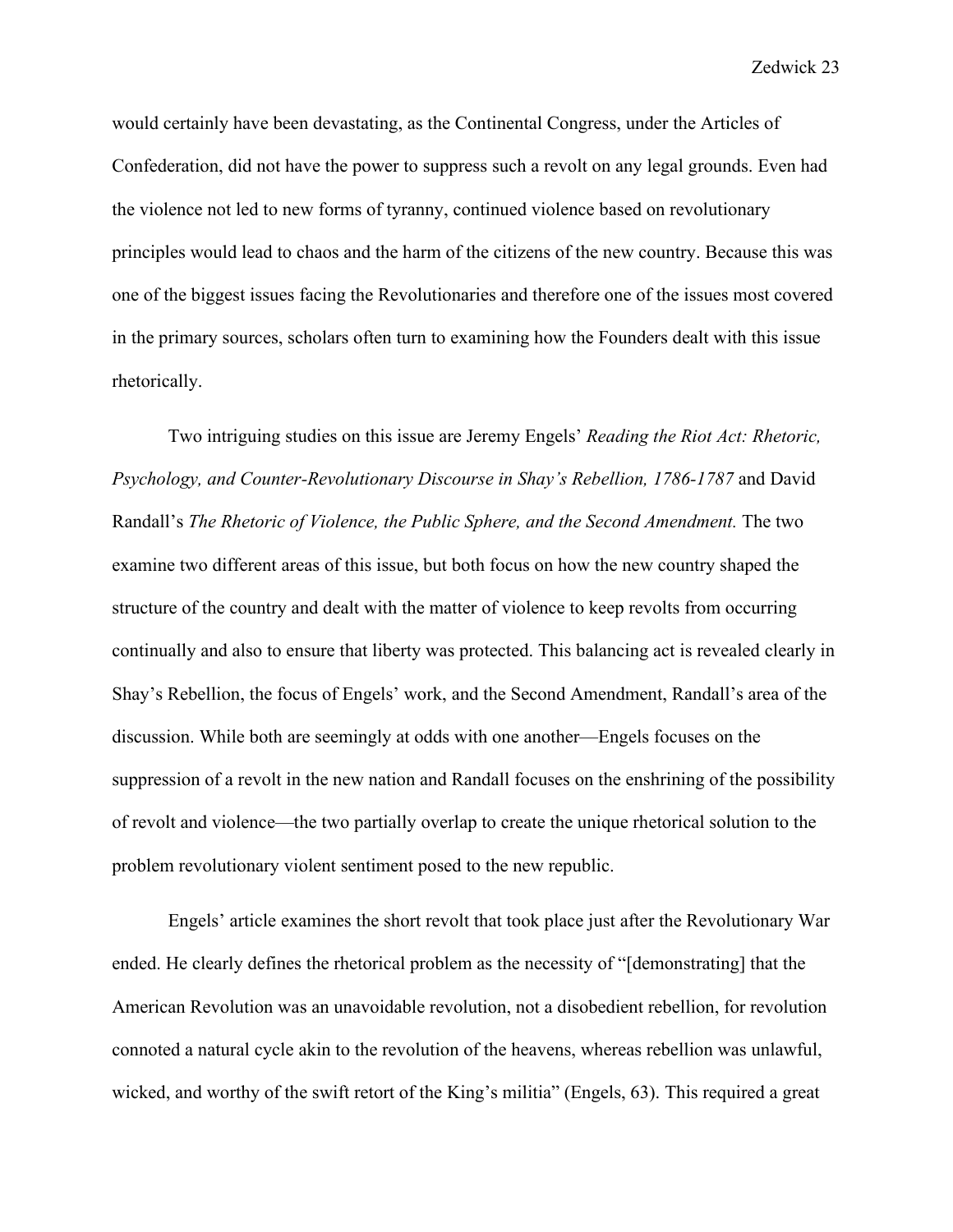deal of rhetorical groundwork and debate in the decades prior to the war, and such a shift could not be redirected overnight. Once one revolution could be proven natural and lawful on a certain set of arguments, such as the presence of tyranny, the same argument could be applied to any similar revolution so long as the list of grievances was sufficient. Unfortunately, this is precisely what occurred in Shay's Rebellion with the rhetorical stance taken by those pressing the revolt.

Engels states that "just 10 years after Jefferson immortalized this revolutionary logic in the Declaration, it was repeated in Shay's Rebellion, which erupted in 1786—1787 when backcountry Massachusetts farmers (calling themselves "Regulators") who were economically abused by government policies favoring Boston elites marched on rural courts to bar the entry of judges and juries" (Engels 64). The Founders, all of whom had lived through the Revolution and most of whom had also fought in it, lined up on either side of the conflict. Some, like Jefferson, argued that the rebellion was perfectly natural and that violence had a positive effect on the political situation in America. Others, like Washington, roundly condemned the revolutionaries. This group of elites "tried to limit the right of citizens like Daniel Shays to take up arms against the state. Those who were eager to consolidate power in a Federal Constitution thus used Shay's Rebellion to advance their cause" (Engels 65). Massachusetts's government agreed with those like Washington and responded first with rhetoric intended to make the new revolutionaries seem insane and then with violence to repress the revolt.

It is clear in studying this rebellion that it, like the Revolutionary War, was a rhetorical fight as much as it was a physical one, and this time, the State won out. The revolt and the government's claims that those perpetrating it were violent, insane men frightened the citizens and convinced many of them that it was necessary to quell the violent rhetoric that had been so pivotal during the Revolution in favor of something more orderly. While the government's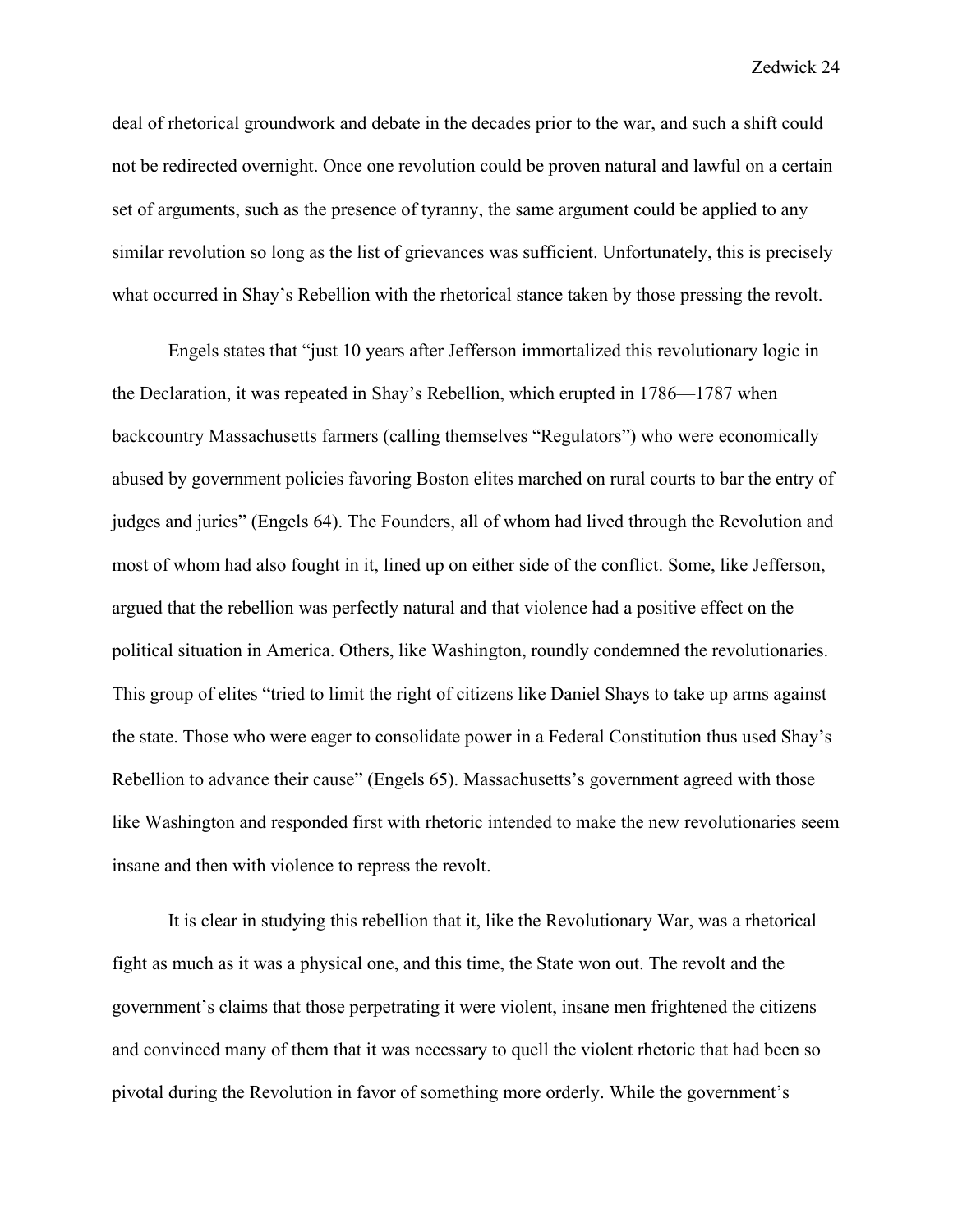violence prevailed and those defrauded were not, ultimately, given the justice they deserved, Engels does point out that some good came of an otherwise heinous abuse of a group of rightfully angered, protesting people. He considers the event pivotal because "it exposed the instabilities of democratic mob rule, known at the time as 'mobocracy,' thus furthering the American quest for rational, non-violent government," (Engel 65) moving the people toward "the reformulation of popular politics around the practice, and ideal, of reasoned debate" (Engel 65). However, Engel also makes a note about what else it demonstrated about reason and violence, arguing that many oppose reason and violence but Shay's Rebellion "demonstrates that reason is often violent, and that violence can be rational" (Engel 65). The rebellion showed that at times it was reasonable to use force when facing an unreasonable exercise of power, something that should have been readily evident to people from the Revolutionary War, but had yet to be fully realized. It also exposed the importance of striking a balance between restraining revolutionary sentiment and keeping the government from tyrannizing the people. Randall notes that this conundrum was solved by shifting the "locus of sovereign rhetorical violence from the Leviathanic state to the people" (Randall 127) and then combining it with "the newer Lockean tradition of rights" (Randall 127) to settle the tension by appointing the armed militia as the method by which the people could preserve their freedoms and rights under the new government (Randall 127). He offers the Second Amendment as the answer that was found to the difficult rhetorical situation that Engels notes Shay's Rebellion brought to the forefront of the discussion around the time of the Constitution's writing.

As Engels unfolds the rest of the paper, he focuses on the rhetorical stance of the Massachusetts government, a gap in the study of this event he is seeking to close. The paper discusses the government's strategy to turn the public against the revolutionaries, a strategy that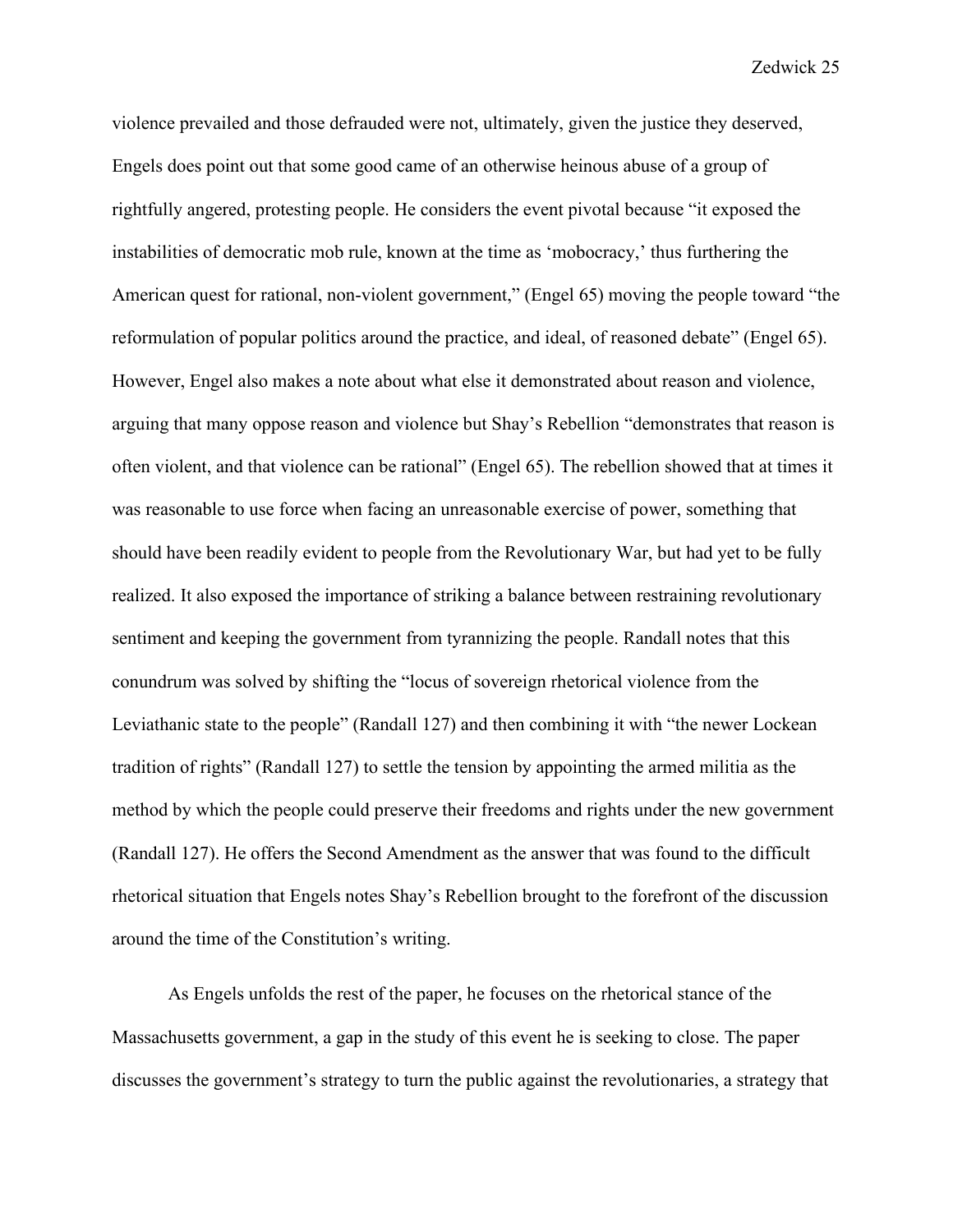ironically mimicked those Britain had employed against the colonies only a few short years earlier. Despite the tragedy that unfolded and the government's prevailing over citizens who had been wrongfully used by that government, Engels demonstrates how this event impacted the second Founding document of America—the Constitution. This is significant to the discussion because it assists us in understanding how it was possible to shift the area of rhetoric we will be studying in this paper from a resounding condemnation of tyranny and call to uprising to a call to protect against tyranny and the banning of uprisings. It explains how the Constitution can contain many of the themes and rhetorical language we will study here and yet simultaneously condemn revolution, the very thing which made its writing possible. Because of Shay's Rebellion, the Constitutional Convention members, with the exception of a few notable figures like Jefferson, were convinced of the need to reverse or at least soften the rhetorical stance Jefferson's Declaration of Independence had taken. Engels notes, "For the new federal Constitution to criminalize the tradition of revolution enshrined in the Declaration of Independence, the members of the Constitutional Convention had to create a government that reserved the right to punish another Daniel Shays if he arose" (Engels 81). They achieved this by turning back to Thomas Paine and his later arguments after publishing *Common Sense* in 1776. Paine had argued "that revolutions were problematic because they tended to force individuals to 'lose sight of morality, of humanity and of the theology that is true'" (Engels 82). To achieve a balance between the tyranny of a single despot and the tyranny of the mob that often resulted from revolutions, Paine argued that "former revolutionaries lost their state-toppling powers the minute they entered into representative government" (Engels 82-83).

Engels makes a point to note that not all of the Framers were impressed with this train of events, however. Jefferson, in particular, felt that the Framers' preoccupation with the possible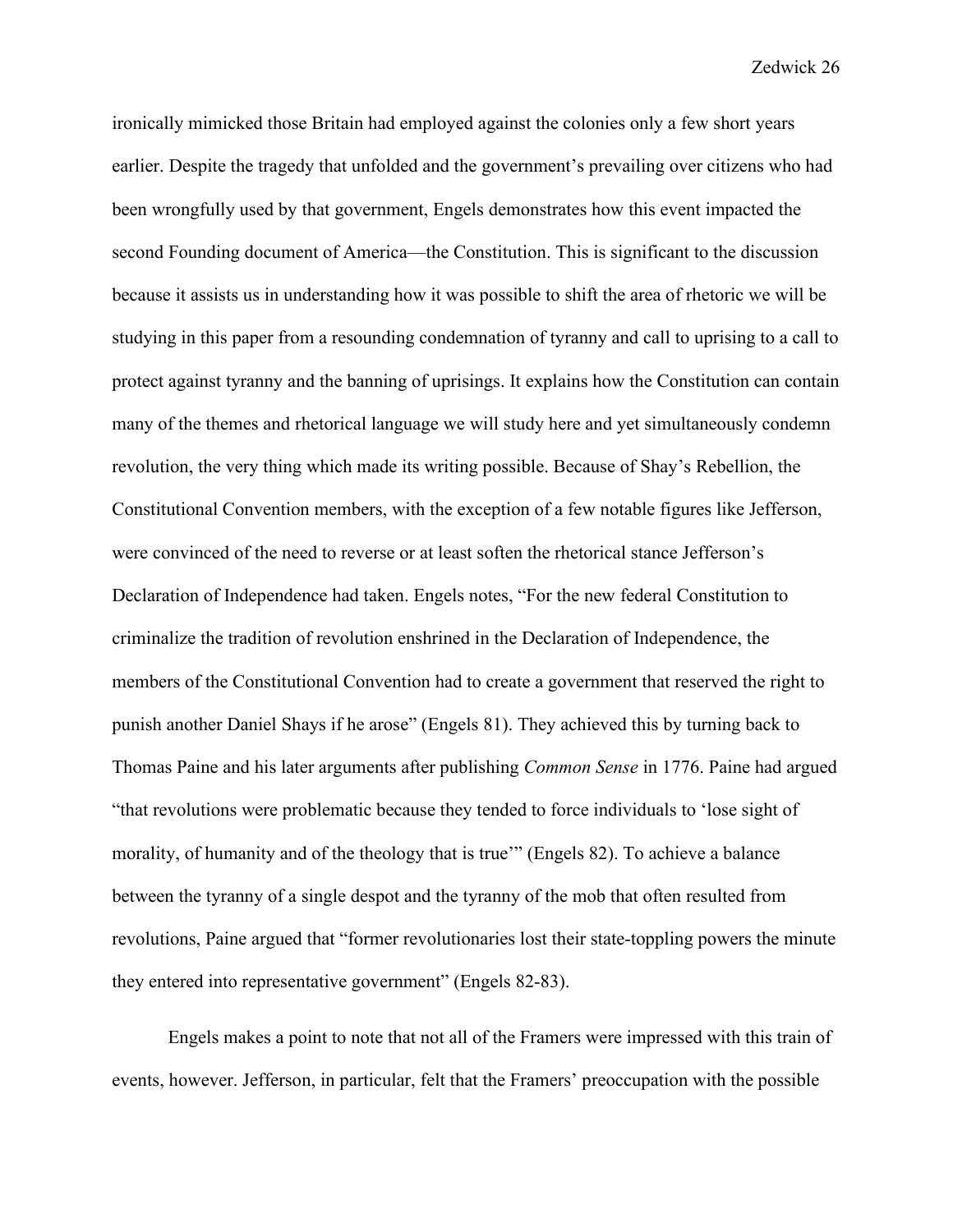dangers of further revolution following Shay's Rebellion made too great an impression on the writing of the Constitution, and whether this is true or not, the Bill of Rights balanced out the suppression of a means to buck off tyranny should it arise in the new regime. He is joined, evidently, by Madison who was the mind mainly responsible for the Bill of Rights, in which he defends the people's vehicle to rhetorical violence to prevent government usurpations and tyranny. Randall also highlights this while pointing out the balancing point to Paine's later arguments with the use of political philosophers from former generations to deal with the rhetorical problem of violence, but he argues that the Founders used Locke rather than Paine to simultaneously criminalize revolt and also force the government to fear the people. He points out that "Sidney and Locke both had argued that the operation of the free state depends on the people inducing fear in the government, but how was this to be done? The answer lay in the Anglo-American militia tradition" (Randall 135). The nature of Paine's tradition allowed the Framers to criminalize revolt without intense public protest, while the earlier writings of Paine and the writings of Sidney and Locke gave them a way to retain the possibility for the people to act as a powerful warning to the tyrant that he could not proceed to enslave the people unchecked. The framers of the Constitution took a blend of Paine, Sidney, and Locke, and in the end, were successful in defending the movement to criminalize popular violence, a move that stabilized the republic.

However, even though they criminalized popular violence, the Bill of Rights, which was added to the Constitution to gain the support of the opposition, also enshrined a right to bear arms and for states to have militias. This is an area that Engels does not address. How can one reconcile the right to bear arms, which was added for the sole purpose of allowing the people to defend themselves from the predations of government, with the movement to criminalize revolt?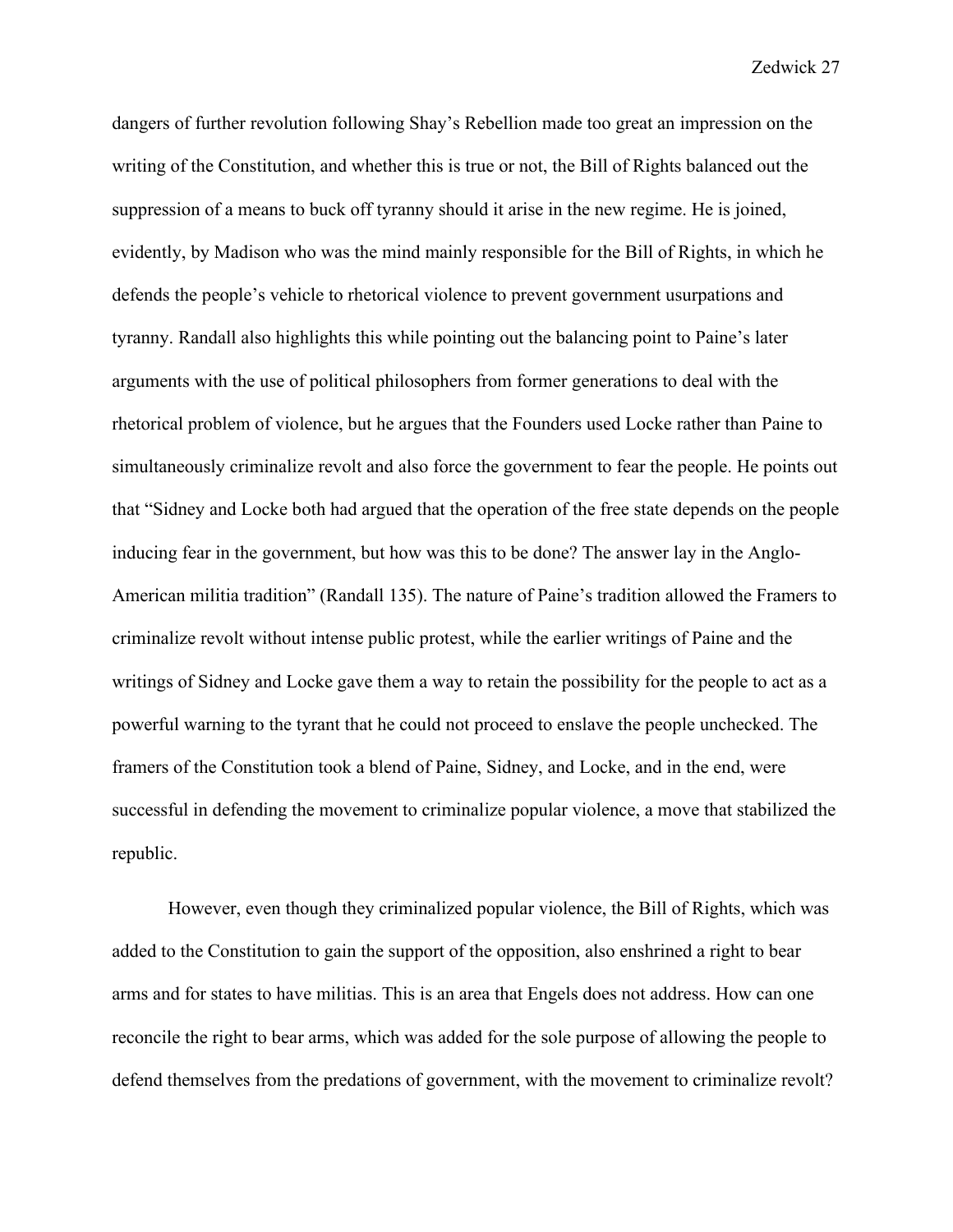The two seem incredibly at odds, but once again, the rhetoric of violence comes into play, this time with the possibility and threat of violence as a tool to constrain overreach from government. While Engels focuses on Shay's Rebellion and its influence on the Founding, David Randall makes the seeming contradiction between criminalizing revolt and defense against tyranny in his paper *The Rhetoric of Violence, the Public Sphere, and the Second Amendment.* Taking up the issue that Shay's Rebellion demonstrated, which was, as Engels pointed out "that reason is often violent, and that violence can be rational" (Engels 65), Randall argues that violence and rhetoric can go hand in hand in preserving freedom, an argument he makes on the grounds of rhetorical violence as opposed to realized, physical violence.

While acknowledging the issues facing the new country, much as Engels does, Randall believes that the Framers had more of a balance than Jefferson's quote in Engels' paper would imply. He states that the Second Amendment was the answer to avoiding the tyranny that the outlawing of rebellion, which Engels discusses in his paper, would tend towards if left to stand alone. In effect, the Second Amendment acts as the balance to the movement to criminalize revolt in order to ensure the government would not easily be able to take advantage of such criminalization to enact tyranny over a defenseless people.

He argues that thinkers like Algernon Sidney and James Madison, "who were sensitive to and influenced by the rhetorical elements of Machiavelli and Hobbes as Habermas's preferred philosophes were not" (Randall 127), shifted "sovereign rhetorical violence from the Leviathanic state to the people, and, in combination with an appeal to the newer Lockean tradition of rights, specified the armed militia as the essential means by which the sovereign people exercised this rhetorical violence so as to maintain a free regime" (Randall 127). Key to the argument for both criminalizing revolt and enshrining rhetorical violence in the Constitution via the Second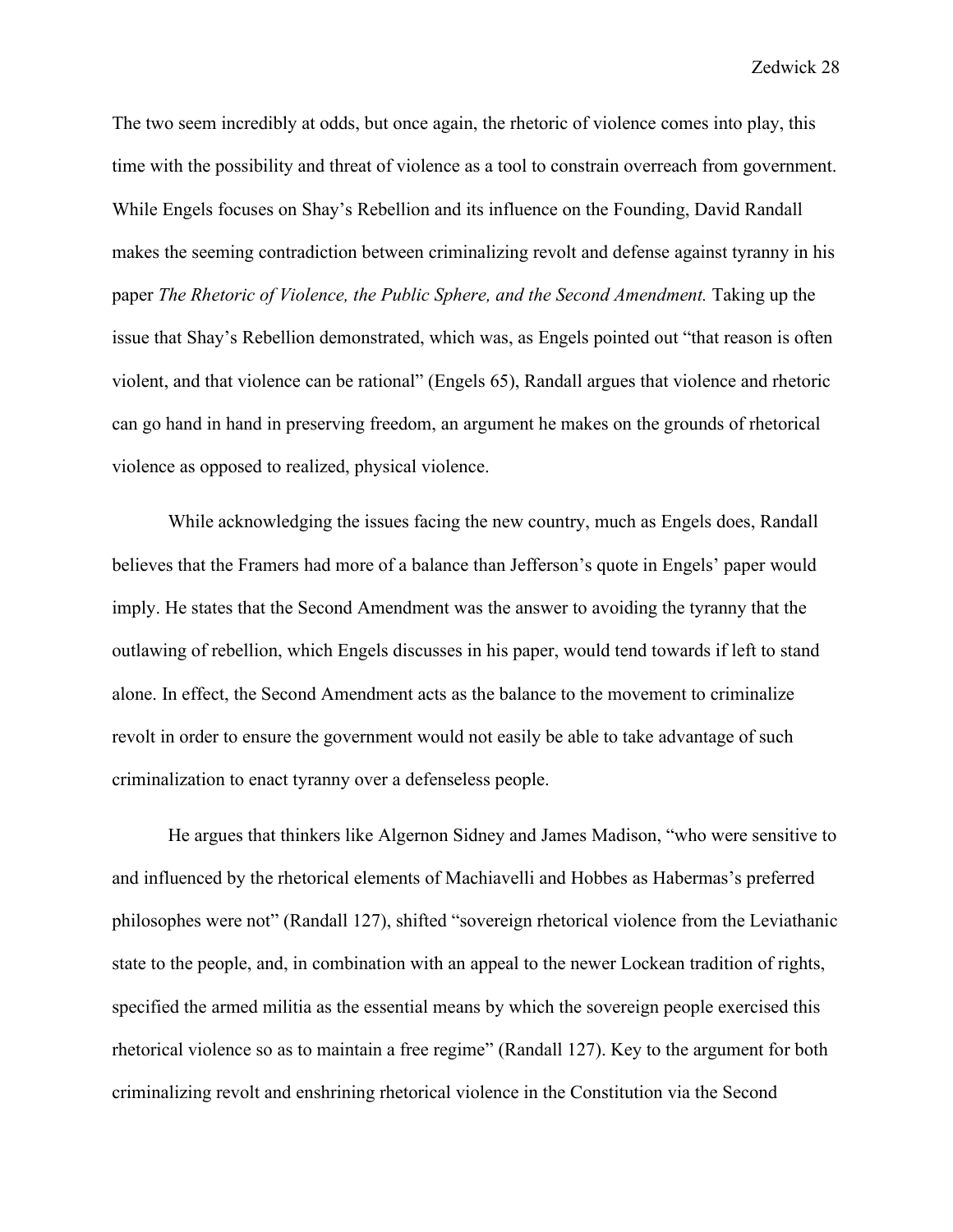Amendment is the point that the violence need not be literal, physical violence. Randall, just like Engels, is speaking on the rhetorical violence used to subdue one side or the other. In Shay's Rebellion, the violent rhetoric was used to gain the support of the people to subdue a rightfully aggrieved minority, and in the case of the Second Amendment, it is used to check the government and make them afraid of the people. Randall, therefore, argues that the violence is rhetorical because it is not a physical display of force but a forceful persuasion that the violence is both possible and likely if power is abused by those put into authority by the people.

With the Second Amendment in place and a firm foundation on the principle that the people were the wellspring of any government's authority, the people could take those in power out of power just as well as they had put their rulers into it, and the violence of rhetoric as a persuasive tool was considered a powerful means to that end. As Randall argues, "[f]rom the time of rhetoric's classic origins, the philosophical critique of rhetoric generally characterized it as a quasi-violent abuse of human judgment…Rhetoric was characteristically conceived of as being coercive as such, with a force that hovered near to more open violence" (Randall 129). The Second Amendment, Randall argues, was intended to cause the tyrant to fear the people's power enough to restrain their own behavior before violence was necessary to right the system.

Revolutionary violence was both criminalized in one form in the Constitution and enshrined in another in the Bill of Rights. Of course, such a tension does create a difficulty in discussing the issue of instilling fear into the government through the people's ability to seize the power from the government. This "discourse, of course, smacked of treason, and there is usually a guarded air in the relevant discussion (e.g., Fletcher 1698, 24-26, 35-36, 43-44). It was in Revolutionary America, therefore, that the defense of the armed militia received its sharpest articulation" (Randall 136). Naturally, after the criminalization of revolt, that guarded air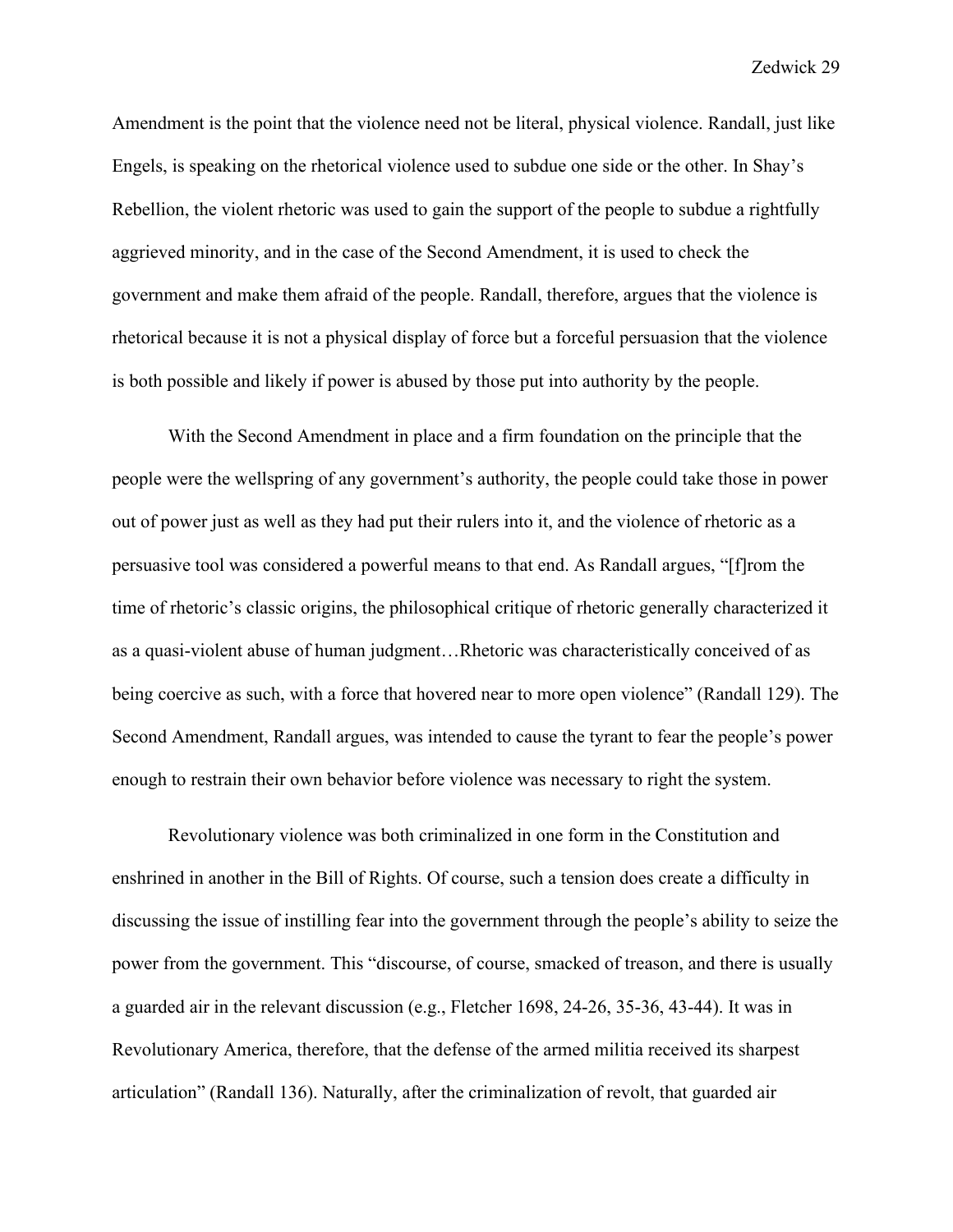returned to the discussion in the colonies, though the people still held to the right to bear arms fiercely, believing firmly in Patrick Henry's warning "'Guard with jealous attention the public liberty. Suspect everyone who approaches that jewel. Unfortunately, nothing will preserve it but downright force. Whenever you give up that force, you are ruined' (cited in Williams 2003, 51)" (Randall 136). This leads Randall to the conclusion "that the Second Amendment drew on a fear of popular rebellion, exercised by the militia, as a means of deterring the American government from succumbing to the temptations of tyranny and thereby allowing the simultaneous delegation of sovereign violence to that government without danger to the continuing operation of a free republic" (Randall 138). It is clear that though Engels' note about Jefferson's distaste for the Framers' concerns with preventing revolution in the Constitution has its place and validity, the Bill of Rights and its amendments were the answer to the imbalance Jefferson noticed (Engels 81-81). Jefferson had felt, like most of the Anti-Federalists that "the Constitution was a complete rejection of the spirit of 1776" (Engels 82) because it rejected the "popular, anti-government violence displayed in Shay's Rebellion" (Engels 82). But with the second amendment, the Constitution's blow to what had been accomplished in 1776 was softened as the amendment was intended to embrace the violence promoted by the Revolution to "[harness] it toward republican ends" (Randall 140) and to translate "the exercise of violence by the armed citizenry of the militia into the *universal* and *individual* right to bear arms (Scalia 2008).<sup>15</sup><sup>\*</sup> (Randall 140). This important amendment became the backbone of the people's defense against tyranny; an armed people is never so easy to subdue as one with no defense left them. Through putting the Second Amendment in place, the Founders ensured that government would check its own tendency to abuse power out of fear of what a well-armed, vigilant people might do if it did not.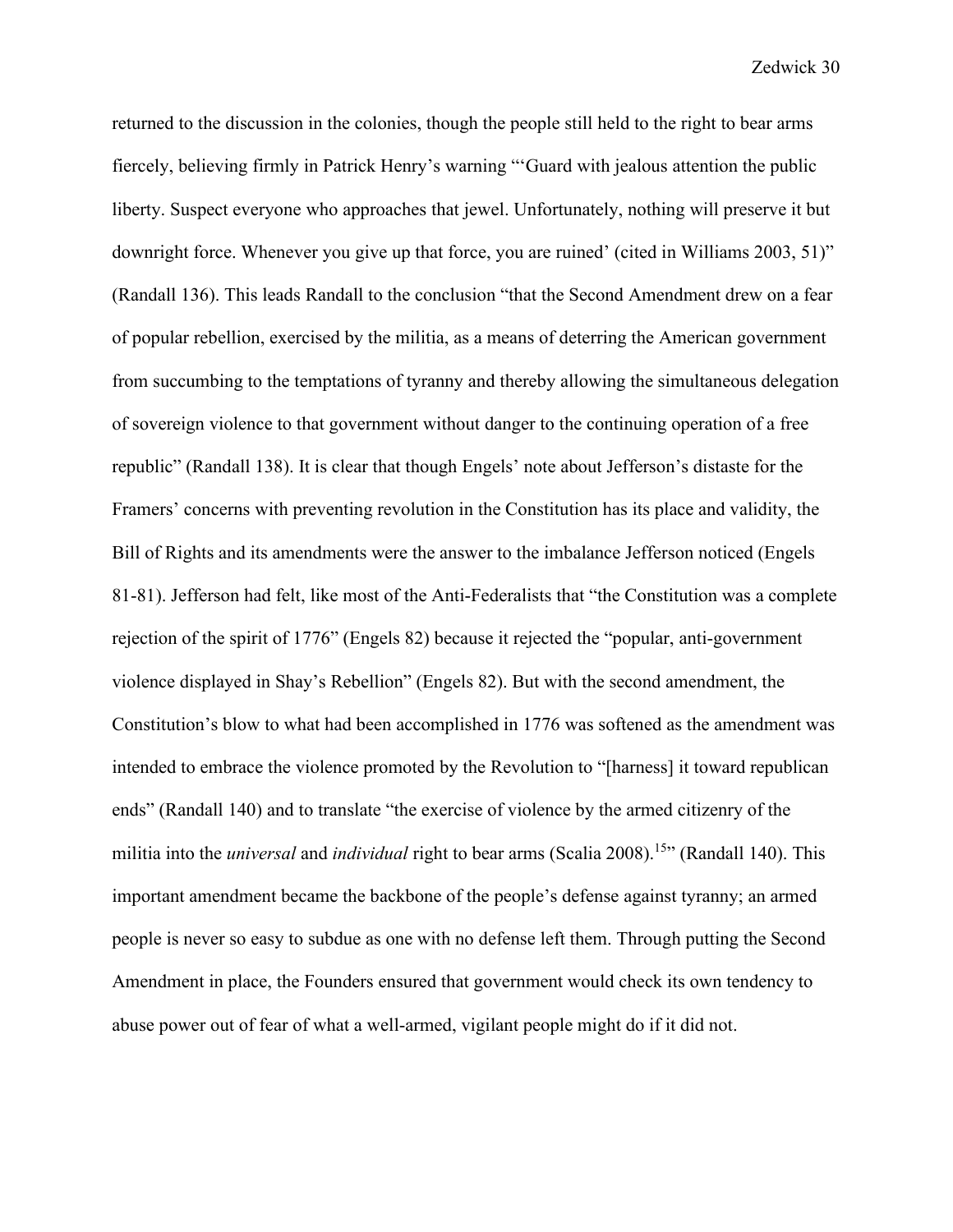Randall ends his discussion by emphasizing the interesting point that it is not necessary that the militia be capable of launching a revolution. Like Engels, he does not intend that the reader focus on the physical violence itself. The rhetorical violence is the more important point as it was both the vehicle to government suppression of revolt and to forcing that same government to stay its hand for fear of the people's retribution. Far from requiring the capacity for literal violence, he says that "[w]hat has mattered, rather, is the rhetorical power of the Second Amendment—its power to influence public opinion, its power to make the people think of themselves as fearsome and to make the government to think of itself as afraid" (Randall 143) and that "[i]t is our fond passion to construe uncertain words, not guns nor any other certainty, which makes us free" (Randall 144). Randall's discussion of this topic hits on an important point at the end, a point that is vital to the following discussion. It was ideas and words that changed the nation, not the physical revolt. The physical revolt became necessary after the words had changed the colonies and the other would not let them go. Randall examines the end result of the change that these rhetorical shifts through verbal battles. This paper seeks to examine them as they occurred before and during the war to better explain how they ended up at the point where Randall's paper picks up.

In this manner then, as the documents from the period are considered and the thread of violence in them examined, it becomes clear that there is a tension between the form of violence criminalized and the form preserved for the purpose of creating a protective force behind the liberties enjoyed in America today. This was a key part of what made the documents so unusual and special at the time. It is also this thread of violence—rhetorical and physical—that was able to rouse the people to action and still holds the power to ignite action again.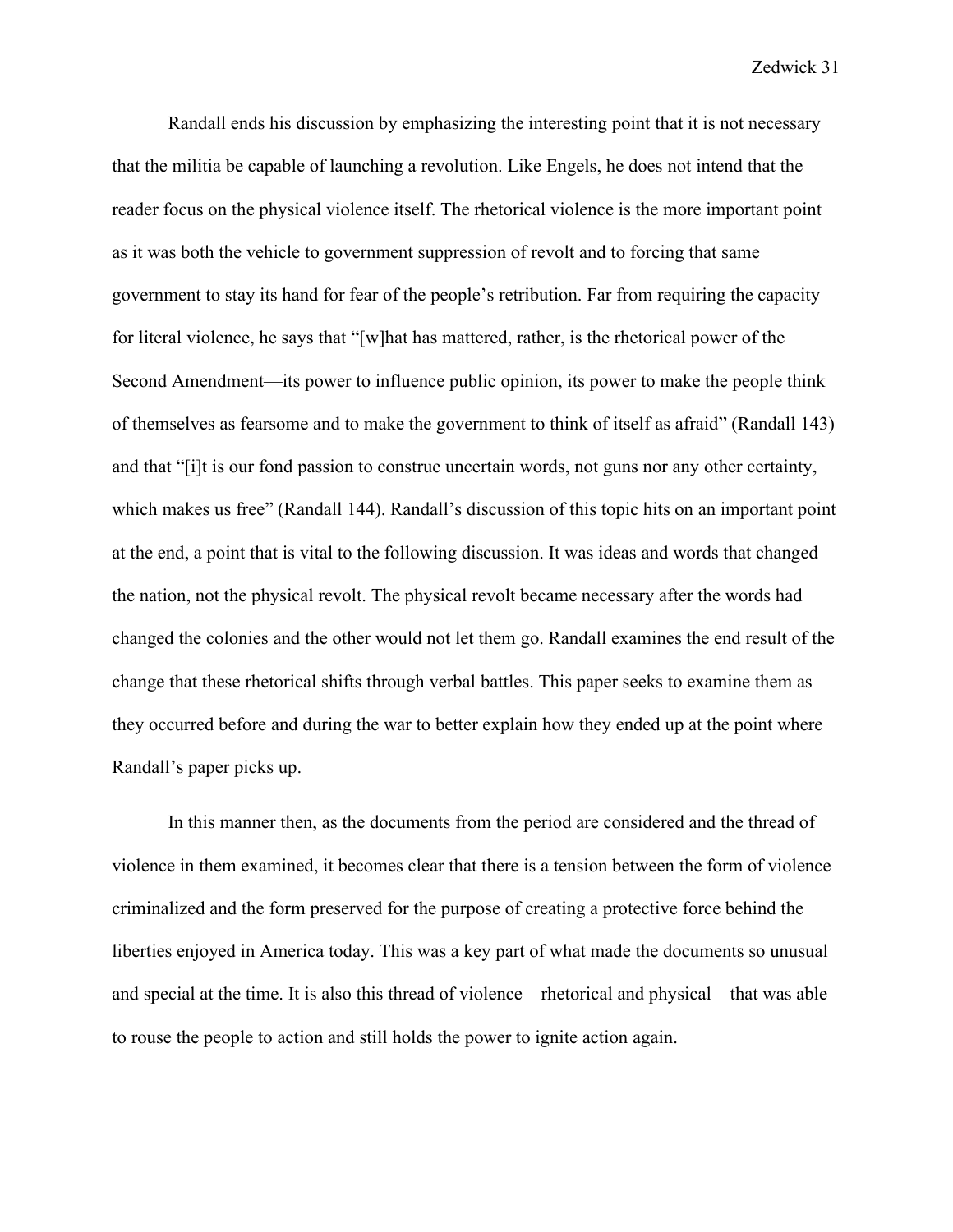# **Religious Studies**

On the other side of the discussion, religious scholars are studying the influence of various religious aspects and movements on the wider political movement in British America at the time. This study focuses mainly on the pastors, sermons, and other religiously based movements going on just prior to the Revolution. It does not have solid overlap with the discussion of sources above in most cases because it focuses on an area of the broader discussion that those scholars have largely ignored and, as mentioned in the introduction to the literature review, largely ignores the area that the other scholars have covered.

Some of these studies also examine how these religious aspects intersected with the politics. This is the closest the two studies seem to come to intersecting, though the bias is often clear in the effort made to point everything back to the religious aspects, thereby excluding an admission of the importance of the secular ones. Rarely do these studies discuss the two side-byside, which makes it hard—if not impossible—to connect them with each other.

This would be less of a problem if there was a decent blending in the secular field of the two in order to make up for the propensity of religious studies to, with good reason, focus on the religious aspects alone. Unfortunately, this is not the case, and the study in this field tends to be very narrowly focused on the body of literature being ignored in the secular field. Fortunately, when these studies are brought together with the political ones in the secular field, the picture becomes much clearer. This study aims to begin doing so by first orienting the reader in the broader discussion from both groups and then by drawing the reader into a closer examination of the two sets of primary sources being used by each in order to see the two side-by-side and thereby understand the commonalities better. In this section, there will not be a great deal of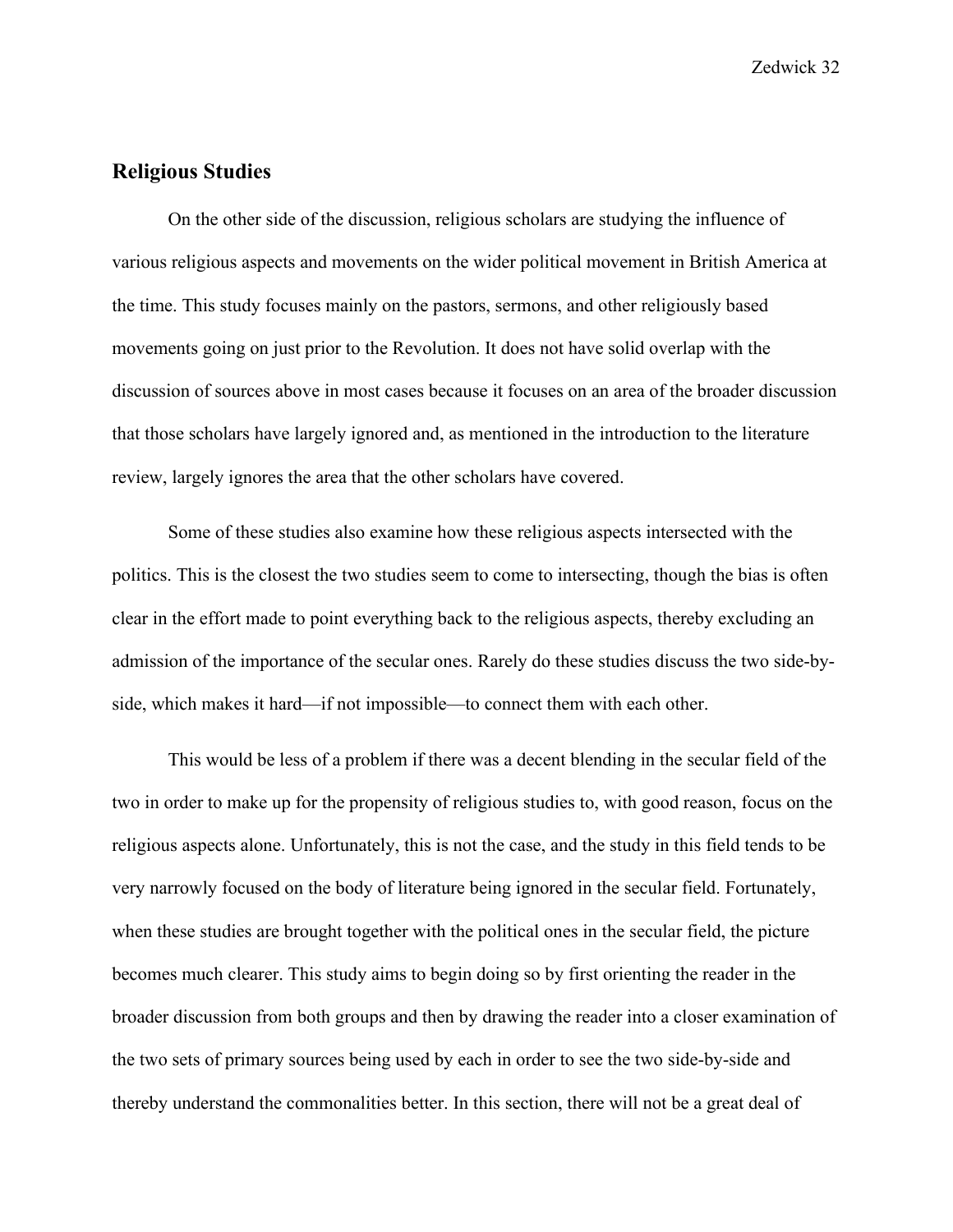reference back to the secular sources since the two discussions have remained largely separate. Studies that do overlap the two a bit more will be in their own section as examples of studies that did overlap the two sides of the discussion well.

### **The Clergy**

The clergy are the first major area of study in the religious scholarly. Both historical and rhetorical scholars have made close study of the clergy's influence on the political scene throughout the many years prior to and during the Revolution. The studies cover everything from the influence of the Great Awakening to the roots of New England clergy's influence in Puritanism.

One article by Frank Dean Gifford, titled *The Influence of the Clergy on American Politics from 1763 to 1776,* provides an excellent survey of the studies in this field by tracing the history of the clergy's influence on politics, particularly in New England where most of the clergy supporting the Revolution were preaching. He says that "[t]he position of the clergy in New England during the eighteenth century was one of great power and influence. Although they had lost some of the peculiar strength of their office during the very early years of the settlements in Massachusetts, yet there is abundant evidence that they were leaders and spokesmen for their communities" (Gifford 105). They held such influence because of their education, their part in the community as teachers, and their travels which allowed them to become "far better acquainted with events in the outside world than their parishioners" (Gifford 105). Gifford makes an interesting note here about sermons during the period, which connects back to Cleary's study of newspaper influence. He quotes Professor Van Tyne, stating, "'It must be remembered,' says Professor Van Tyne, 'that the pulpit was in that day the most direct and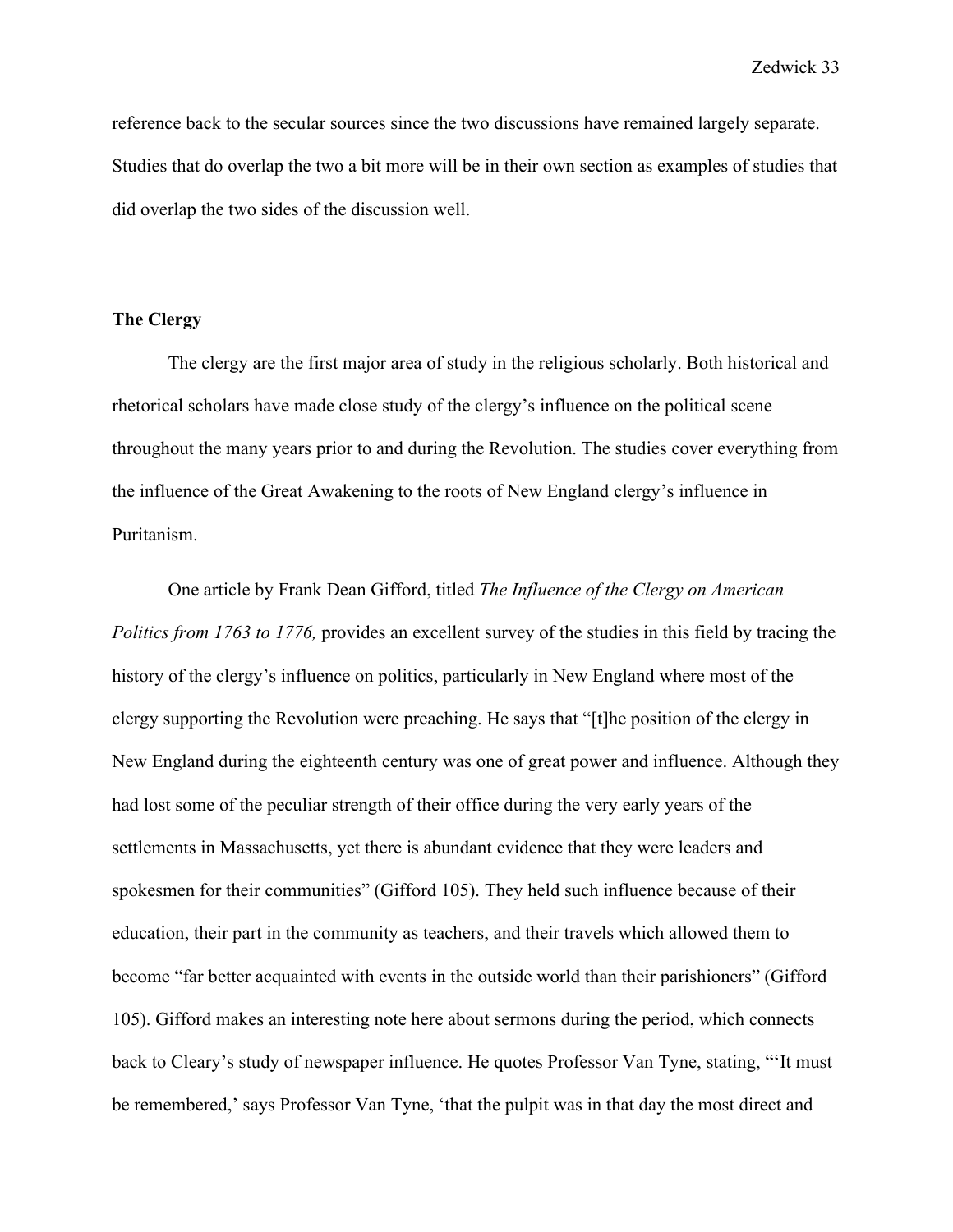effectual way of reaching the masses—far outrivalling the newspaper, then only in its infancy'" (Gifford 105). This may be somewhat accounted for by the role clergy played in civic life, a role that far outweighed newspapers at the time. Returning to Tyne, Gifford's paper points to the reason for that prominent role, stating that "'This [preaching a sermon as part of the election day ceremonies] was not a mere compliment to religion, for after 1750 certainly the sermons were listened to as a source of political instruction" (Gifford 105). In fact, the sermons enjoyed a broader reach at times than newspapers because "'by legislative resolution they were published in pamphlet form, and were scattered throughout the colony, becoming in some cases a sort of text of civil rights'" (Gifford 105). Because of this, Gifford argues that "a study of these election sermons will make it very clear that the clergy used these special opportunities to the full" (Gifford 105) to espouse civic theories, the necessity of resisting tyranny, and the belief that government's power is granted by the people.

In New England, especially, the clergy held a special role politically and rhetorically from the years of 1763 to 1774. "When we come to consider the part played by the clergy during the years from 1763 to 1774 we must begin with New England where, as Van Tyne says, 'the political leadership, as well as moral guidance was beyond question with the clergy, and only the commandments of God took precedence over their teachings'" (Gifford 107). Gifford's point here is extremely important to the study of pulpit rhetoric broadly or specifically because it reminds readers that the position the clergy held put them in a position to make arguments on politics to the general public and be heard rather than dismissed. It means that more weight has to be given to the sermons, particularly in New England, as a barometer of where the people were rhetorically because most of the political and theological positions held by laymen began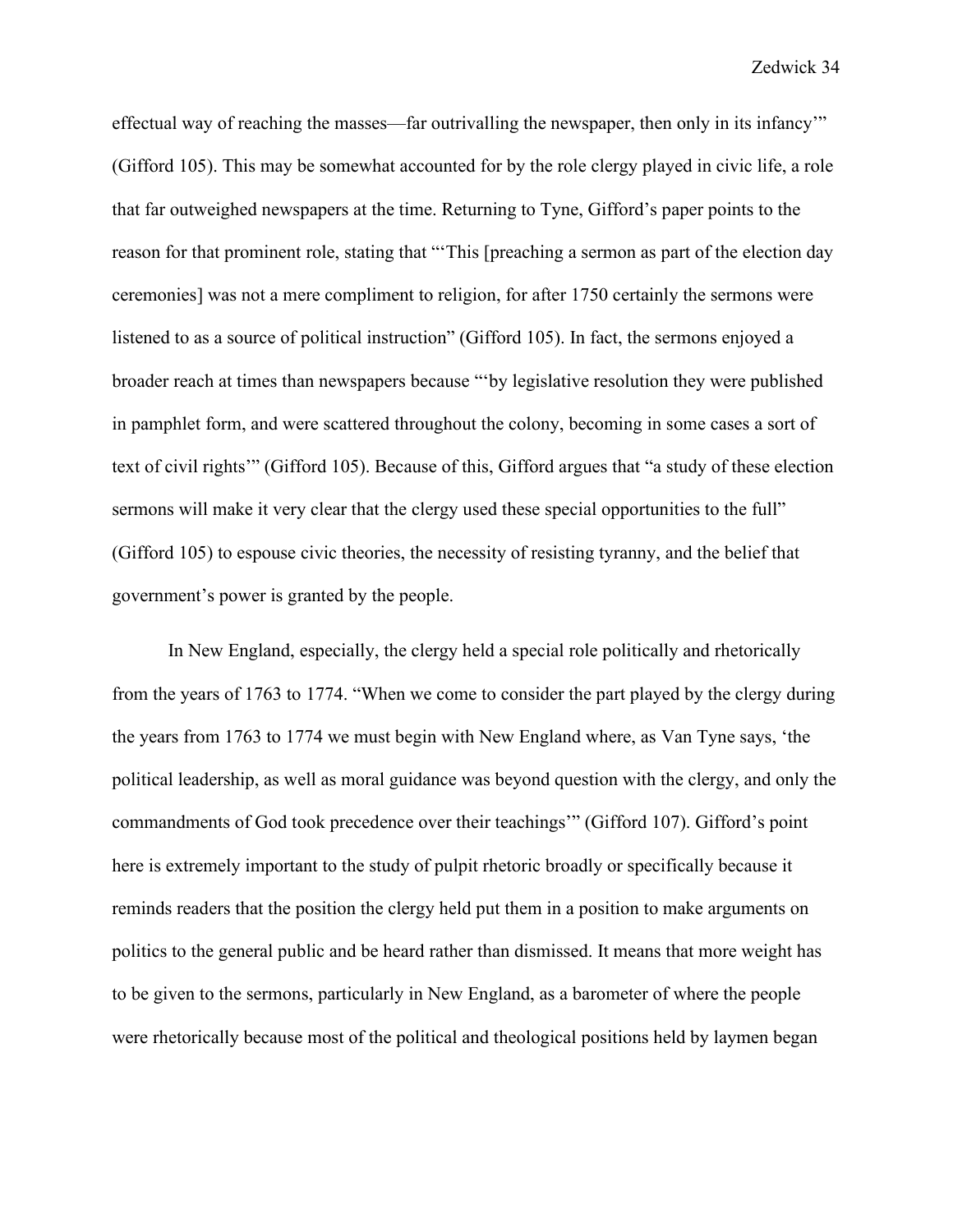with the pulpit, not with universities, the press, or philosophers—however influential these three became or were on given individuals involved in the war or the Founding.

These clergy members were well-versed in the ideas of Locke, Sydney, and others of their nature, and they disseminated the same concepts, intertwined with theology, to the people from the pulpit. Many of the writers discussed above in Randall's paper on the Second Amendment were highly influential on the clergy before they became influential on the generation of the Revolution. Further, the clergy were also closely connected to the revolutionaries' political leaders, as Gifford notes. He points out that "Andrew Eliot, along with Jonathan Mayhew, Charles Chauncey and Samuel Cooper, formed a group of very able and influential clergy about Boston who were friends of James Otis, Samuel Adams, John Hancock, John Adams and other leaders" (Gifford 108). These men often influenced the ideas and direction of their secular friends, as was the case with Mayhew, who was the original of the Boston Committee that Warner discusses in his paper. He suggested a committee of that sort to Otis, and Otis made sure it happened upon considering the idea and finding it to be useful.

Nor were these well-known men the only ones with friendships and ties to the political and civil leaders of the day. Even those without close ties to the political leaders were preaching the same message—though admittedly with a great deal more overt theology espoused in the message—on natural rights and law, government, and resisting tyranny. One such example, Reverend Jonas Clark from Lexington, "was a country minister yet learned from his studies of Locke, Milton, Hoadly and Sydney. He is said to have preached Sunday after Sunday and in many a town meeting the doctrines of natural rights, constitutional government and the duty of resistance to tyranny. … It is well to remember that such men as these clergy were said to be able to present Locke's theories more clearly than Locke himself" (Gifford 109). Again, this is a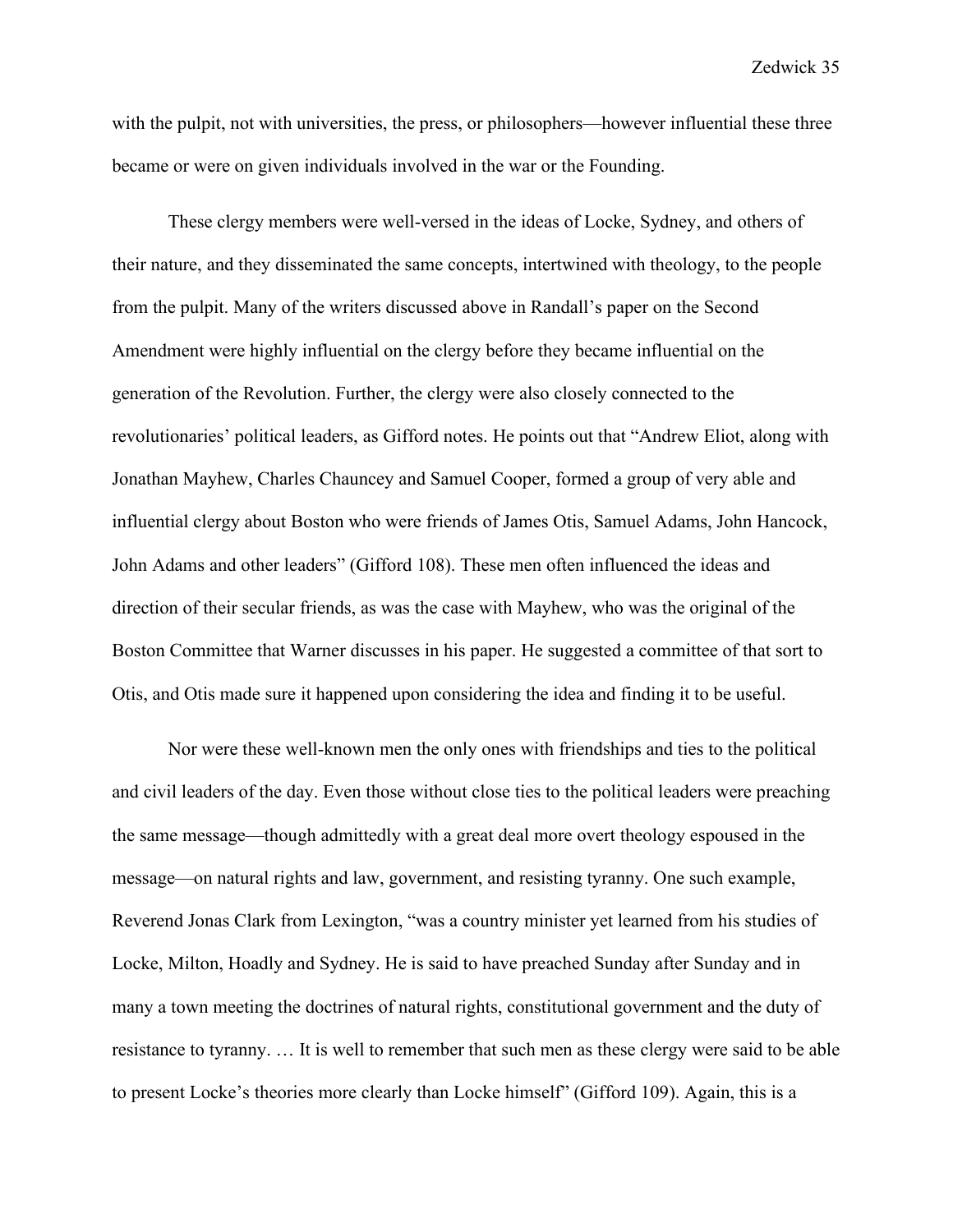significant point of contribution to scholarship on the rhetorical movement because Gifford uncovers and illuminates the reality that the ministers were well-versed if not well-trained in rhetorical and oratorical arts and were responsible for spreading the ideas of many of the influential philosophers of the day to the common man. They were not simply expounding on theology as a sub-study of philosophy; they were expounding on philosophy more broadly with the sub-study of theology blended seamlessly into the discussion.

It is important to note, however, that there is some dissent within the religious community. While Gifford is representative of the tone of many religious scholars, not all in the religious scholarly circles agree that the religious aspects of the war were *the* influence on the situation. Frank Lambert is one such example. He is not writing a lengthy piece himself to argue for the blending of influences from both sides of the study, so he does not precisely fit with those who are doing blended studies, but he is an important voice in the debate because he reminds us that there is nuance to this study, something which could easily be forgotten and missed in reading an article like Gifford's. His article *Religion in the Public Square: Interactions Between the Sacred and the Secular in Colonial and Revolutionary America* examines two different scholarly works that aim to measure the depth of the influence on politics by the clergy. He opens by discussing the struggle to study this area of rhetoric, saying that "if one gauges influence by rhetoric, then there is a strong case to be made that religion has, from the beginning of the republic, shaped public affairs…" (Lambert 595). He acknowledges that there is disagreement to this from "liberal and secular academic historians" who "question the change that religion effects in the marketplace and the political arena. They point out that the greater change is that of America shaping religion rather than that of religion shaping America" (Lambert 595). However, he rejects both the concept that religion was shaped by America and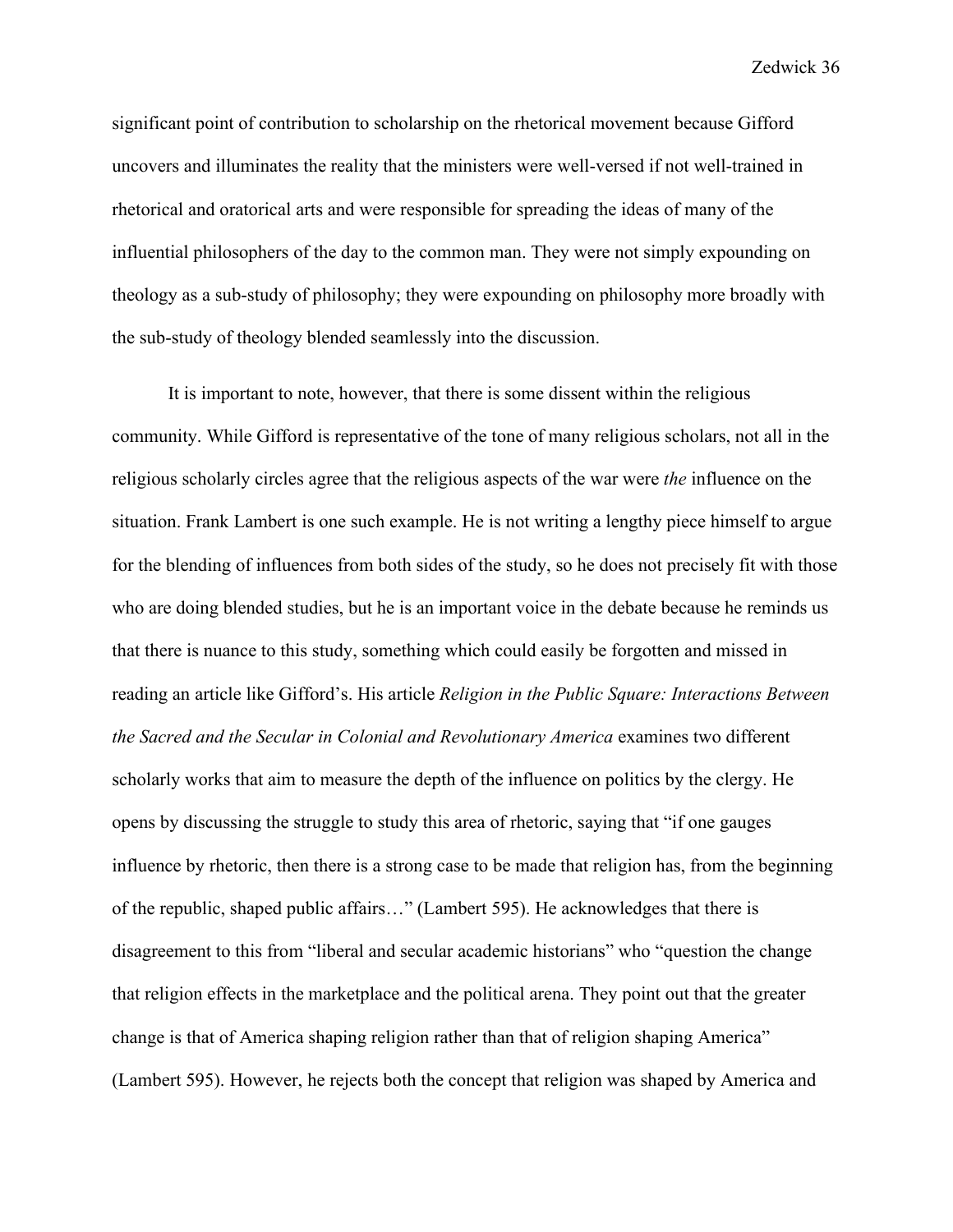the concept that religion was the only major thing that shaped America. The difficulty of the middle ground, as a result, is in determining how much influence one had on the other. Examining the primary sources proves that there is a measure of influence, but Lambert chooses to examine two writers who refused to go along with either group's desire to give religion too much weight or too little based on their preferred narrative. He points to Mark Valeri and Thomas Kidd, noting that they argue "that religion has had profound influence on American life," (Lambert 595) but "acknowledge that the influence between religion and American culture is bidirectional" (Lambert 595) by focusing the discussion "on interaction between the sacred and secular," (Lambert 595) interactions that they see as fluid. "Both," says Lambert, "challenge the idea that secularization has pushed religion to the sidelines. Both refute the notion that religion is strictly private and has no public role in American life. Neither panders to those who wish to rewrite the story of religion in America in search of a usable past" (Lambert 595). He, like these two authors, agrees that the answer lies somewhere between the two groups' partisan arguments. He examines the scholarship of these two authors particularly because of his own conviction that much of the scholarship on both sides unfairly leaves the other out, a position that this paper also takes in its attempt to draw the two back together where they rightfully belong. His work is a review of two authors left out of the narrative rather than an explicit examination of this period's rhetoric, and he interacts very little with the ideas represented earlier by Gifford given that his piece is focused mostly on authors who blend the sources in a way that Gifford does not and as such, he only briefly touches on sources like Gifford by noting that he feels they, like many secular sources, fail to treat the narrative in a balanced, honest way. Still, though there may not be a great deal of overlap, I felt it was important to include it because he is one of the few scholars I discovered who was advocating a blend or a drawing together of the two fields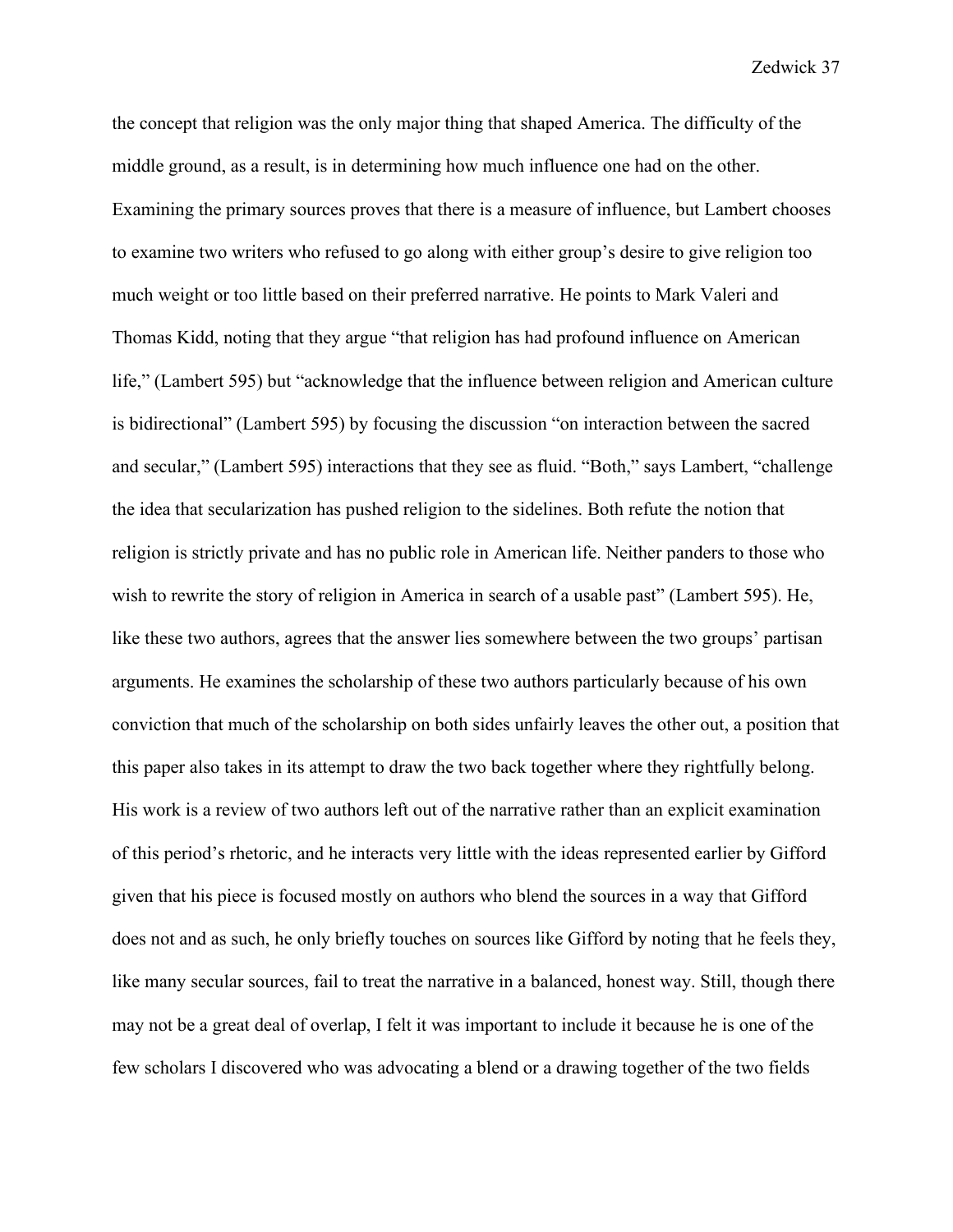where they are traditionally at odds and one of the few voices that dissented from the popular approach that most religious scholars seem to take.

#### **Religious Studies on Political Figures**

While many sources focus on the connections between pastors and politics, others, like Wade Williams, argue that the two were intertwined far beyond the connections between pastors and political figures. Williams does not argue that religion is not a key influence, but he shifts the focus from the writings and sermons of pastors to the political figures themselves for study. Williams' article *Religion, Science, and Rhetoric in Revolutionary America: The Case of Dr. Benjamin Rush* focuses on Benjamin Rush, one of the Founders, in an attempt to demonstrate how religion and rhetoric impacted a member of that group. He, like the others already examined, is seeking to establish religion's influence but goes about it by demonstrating its presence and impact in the lift of a man who was a key figure in the developing rhetorical scene of early America. Williams argues that Rush, "through his own writings and the work of his son, James," (Williams 55) was "instrumental in defining the nascent science of speech pathology during the first half of the nineteenth-century" (Williams 55). This examination of a rhetorical figure who operates in both worlds is crucial to the discussion because it opens up a field of study that is often left unexplored: political figures who were also closely connected with religious figures and movements or trained in ministry. This paper examines the writings of John Witherspoon, another pivotal figure who straddled the line between the two just as Rush did. His writings impacted both secular and religious fields rhetorically, not just one, though Williams focuses on a figure who mainly impacted the rhetorical field of America on a broad scale rather than specifically in a political or religious way.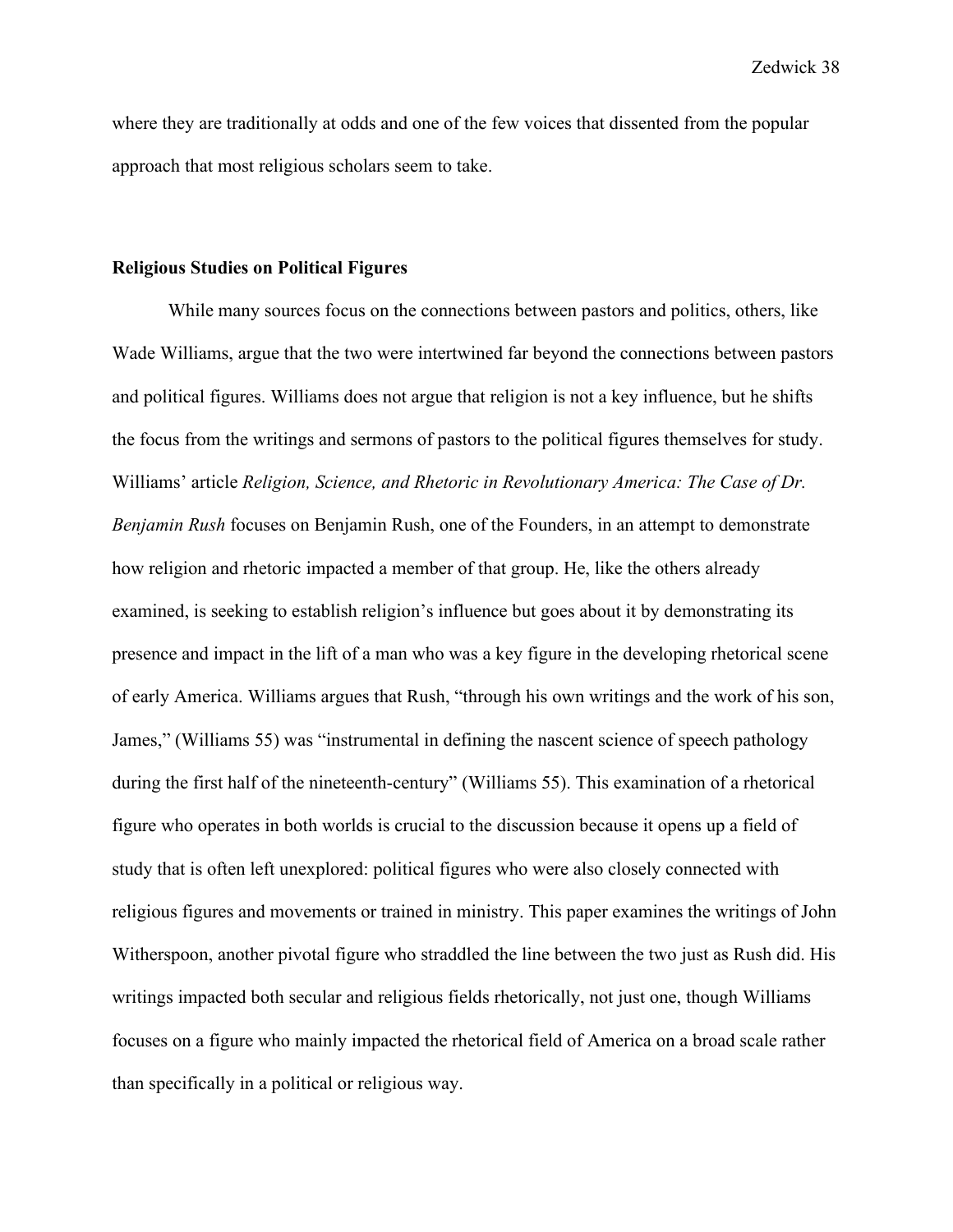Williams goes on to develop his argument for Rush's importance as a key part of both religious and political movements by detailing the tension between science and religion in Rush's life. As a Founder, Rush was a crucial part of the work to establish the new system, but he was also deeply religious, and Williams argues that the two worked alongside each other in Rush's life, though there was often a tension between competing ideas and rhetorical positions. He says that "Rush's religious education, though seemingly at odds with his later training in Enlightenment science, provided an important foundation for his subsequent ideas about language, voice, and authority" (Williams 56), ideas which would be a part of his influence in defining speech pathology later in life.

He argues that "[f]ocusing on an individual such as Rush as a register allows historians to observe more immediately the cultural uses of rhetoric, the ways that individuals encountered, synthesized and utilized coexisting—and often competing—assumptions about language to fashion identities, and negotiate social realities at specific historical moments" (Williams 56). In the same way that the earlier scholars use the pastors as a register for religion in rhetoric thanks to their uniquely influential positions, Williams argues for using Rush to offer insight into the cultural uses of rhetoric and believes that religion was a large part of who Rush was as that register for study. "Such a stance [using an individual as a register to study cultural uses of rhetoric]," Williams says, "allows historians to understand how individuals and communities utilize the systems of rhetoric" (Williams 56). Others that this paper examines, such as John Witherspoon or Jefferson, might also be said to show a similar cultural use of rhetoric for both political and cultural ends, though neither man shows the same level of tension between science and religion that Rush displays as both adhered more closely to one or the other with the second taking a complimentary or secondary position.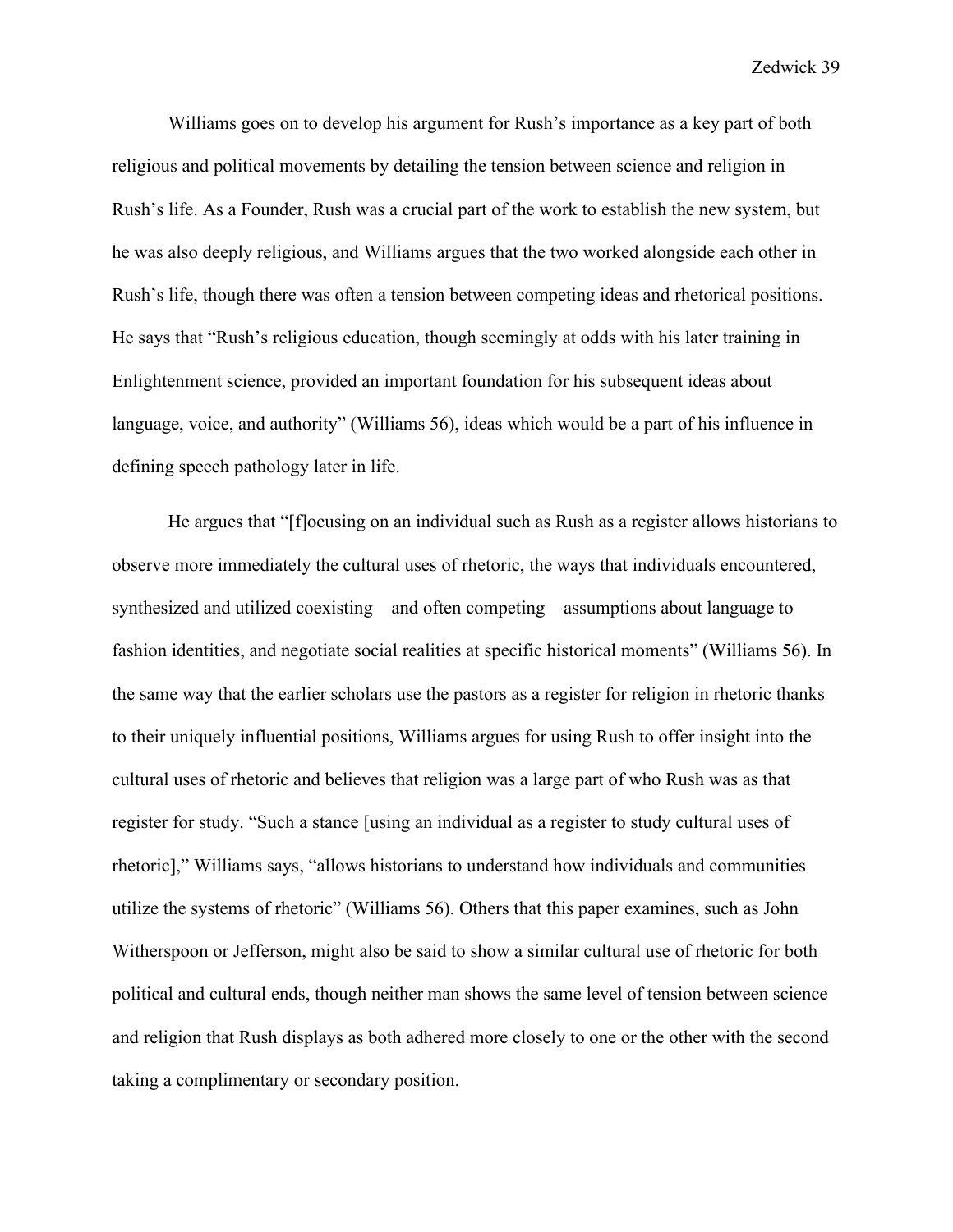The combination of religion, science, and rhetoric with Scottish Enlightenment ideals, which Rush learned during his studies at the University of Edinburgh, were found clearly in his writings on science and religion, and they paved the way for Enlightenment philosophy to make its way into the national discourse leading into the Revolution. For this reason, Williams views him as such an important register for the use of rhetoric in the period, particularly given his involvement in defining the rhetorical scene and his part in politics. Such individuals as Rush played a key role in shaping the rhetoric and the thought of the new nation, and Williams' paper is a strong contribution to the examination of such pivotal figures. This paper also seeks to examine similar figures through their writings to establish how they influenced the views of the times and what the nature of their rhetoric was, but it does not focus on the figures themselves. Williams' paper is somewhat unique in the field of rhetoric for examining a figure as a rhetorical register or measuring stick rather than the figure's writings more particularly as the register. The earlier scholars do, in some ways, use the figures and writings they cover as barometers of thought at the time, but they do not treat those figures as a register of the development of rhetoric in a specific area in quite the same way as Williams does either.

### **Sources Examining Both Secular and Religious Rhetoric and Influences**

Here, I want to take a moment to examine two sources from my studies that did not fit in with either group in singularly focusing on one set of sources to the exclusion of the other. While such sources do seem rare, they can be found, and the two below are excellent examples of the sort of scholarship this paper promotes and seeks to explore. Both scholars seek to blend religious and secular rhetorical studies together to examine the parallels, something that this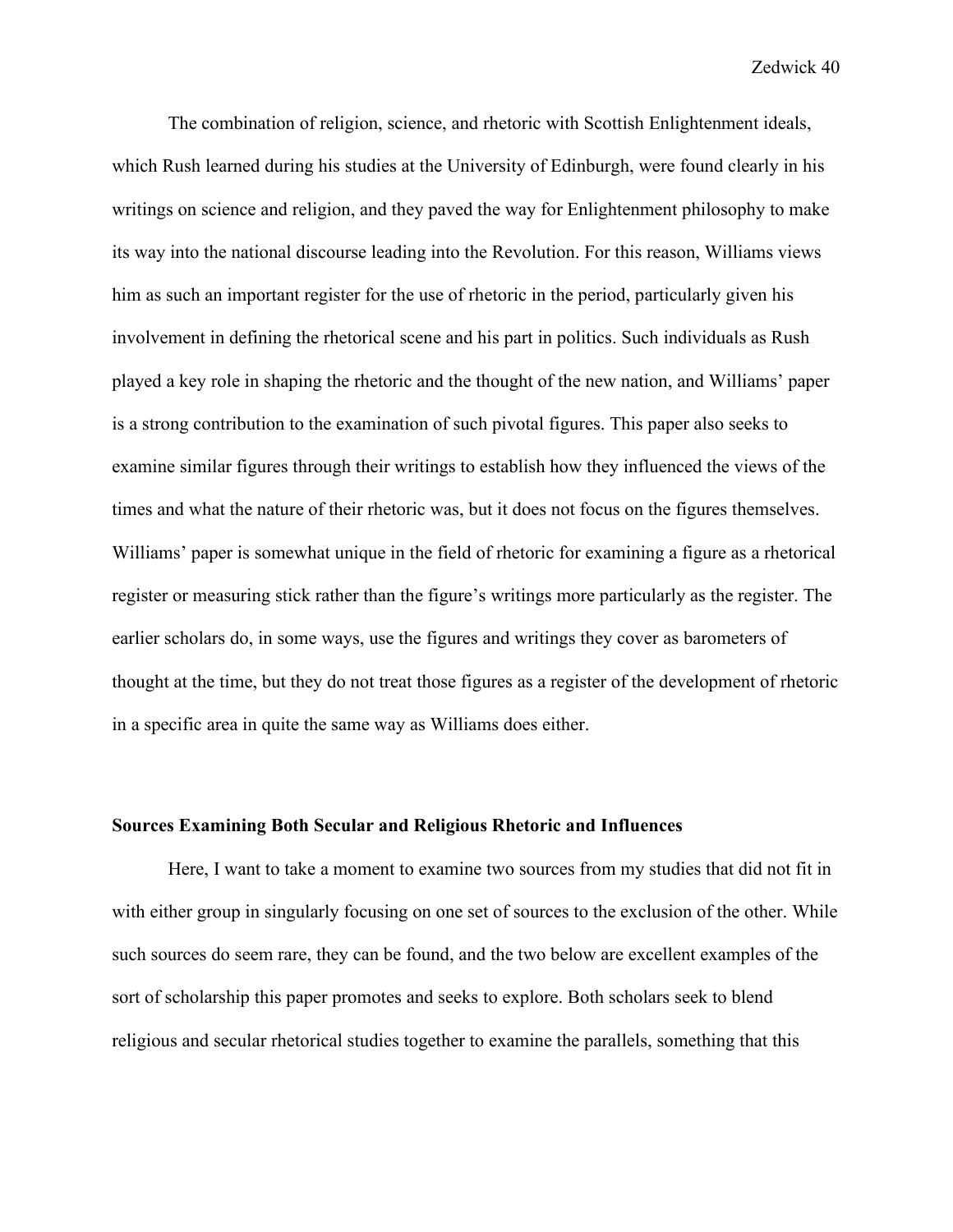study also seeks to do. They also both focus on Scripture more broadly as a tool to make rhetorical points more persuasive or clear.

John Thomas Scott's article *On God's Side: The Problem of Submission in American Revolutionary Rhetoric* points out that the war efforts faced a significant rhetorical problem because advocating for revolt was a position the people saw as anti-Biblical and anti-Christian. John Adams strikes on this point in his letter to Hezekiah Niles on February 13, 1818.

While the king and all in authority under him were believed to govern in justice and mercy, according to the laws and constitution derived to them from the God of nature and transmitted to them by their ancestors, they thought themselves bound to pray for the king and queen and all the royal family, and all in authority under them, as ministers ordained of God for their good… (Adams 1)

Of course, in the same sentence, Adams tells Niles that when the colonists saw that England's king had renounced all right principles of authority and was determined to destroy the "securities of their lives, liberties, and properties, they thought it their duty to pray for the continental congress and all the thirteen State congresses, &c." (Adams 1).

This leads many religious scholars to an important question: how did a people who believed so strongly in submission to authority as ministers God had ordained go from submission to revolution? This is, in part, addressed in this paper as an examination is made of the rhetorical language used to advocate against tyranny and for resistance to it, but Scott's article makes a more specific examination of the shift on a broad level rather than on the minute level that examining language and common terms might offer.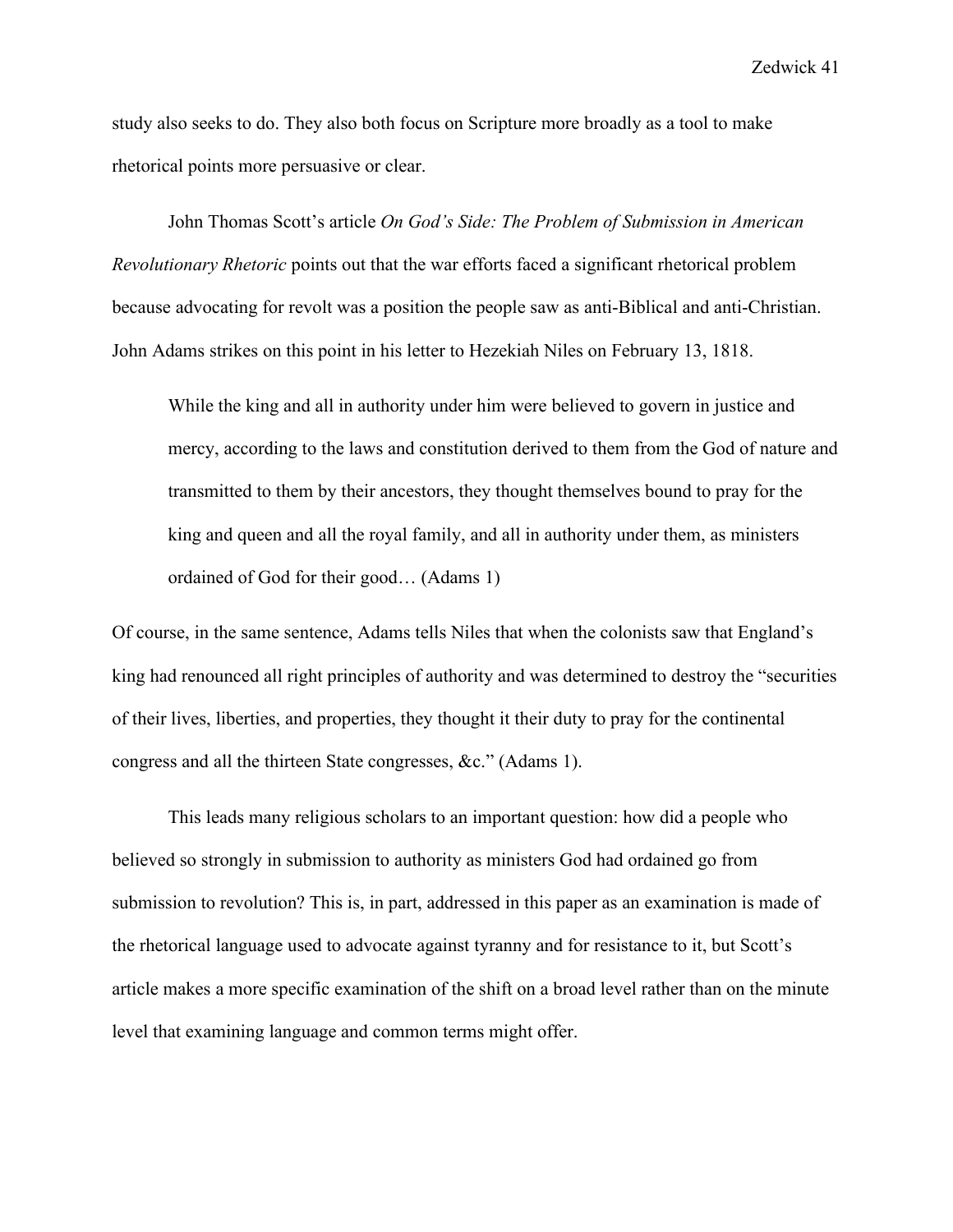He lays the stage first by making clear the difficulties that would face the Revolutionary cause in America, addressing the gap between Adam's first statement on the people's submission to and prayers for authority and his second statement that they chose to switch loyalties to dethrone one authority and put another in its place. He focuses first on the problem that faced the colonies, stating that "submission to higher authorities came easily to most Americans in the eighteenth century; organized resistance to them did not. Despite a few well-known uprisings in the previous century, the tradition of deference and submission was not one easily swept aside" (Scott 111). In the end, however, he finds that they "swept aside conventions of submission and deference and replaced them, albeit unevenly, with notions of resistance and egalitarianism. They did not do so lightly, however, and they did not do so quietly, either" (Scott 111). Certainly, there were a multitude of voices calling for dissent and revolution, but the secular voices alone were not enough to persuade a people firmly rooted in Scripture and devoted to the principles and commands found therein. As Dreisbach points out, "The founders' frequent recurrence to the Bible in their public rhetoric reveals as much about the Bible's place in the hearts and minds of their audiences as it does about them," (Dreisbach 403) and the Bible held such a crucial role in the day-to-day lives of the people that it shaped everything from childhood primers to last wills and testaments. The language of Scripture and the principles found within it were pivotal and held enormous influence over public sentiments, something that both Scott and Dreisbach point out. In New England, especially, where sermons supporting obedience to authority had been common with a few notable exceptions in cases of immense tyranny, how could a Bible-believing people be persuaded to change their opinion of what Scripture taught? Only through the pastors, who had unparalleled authority over theological matters—particularly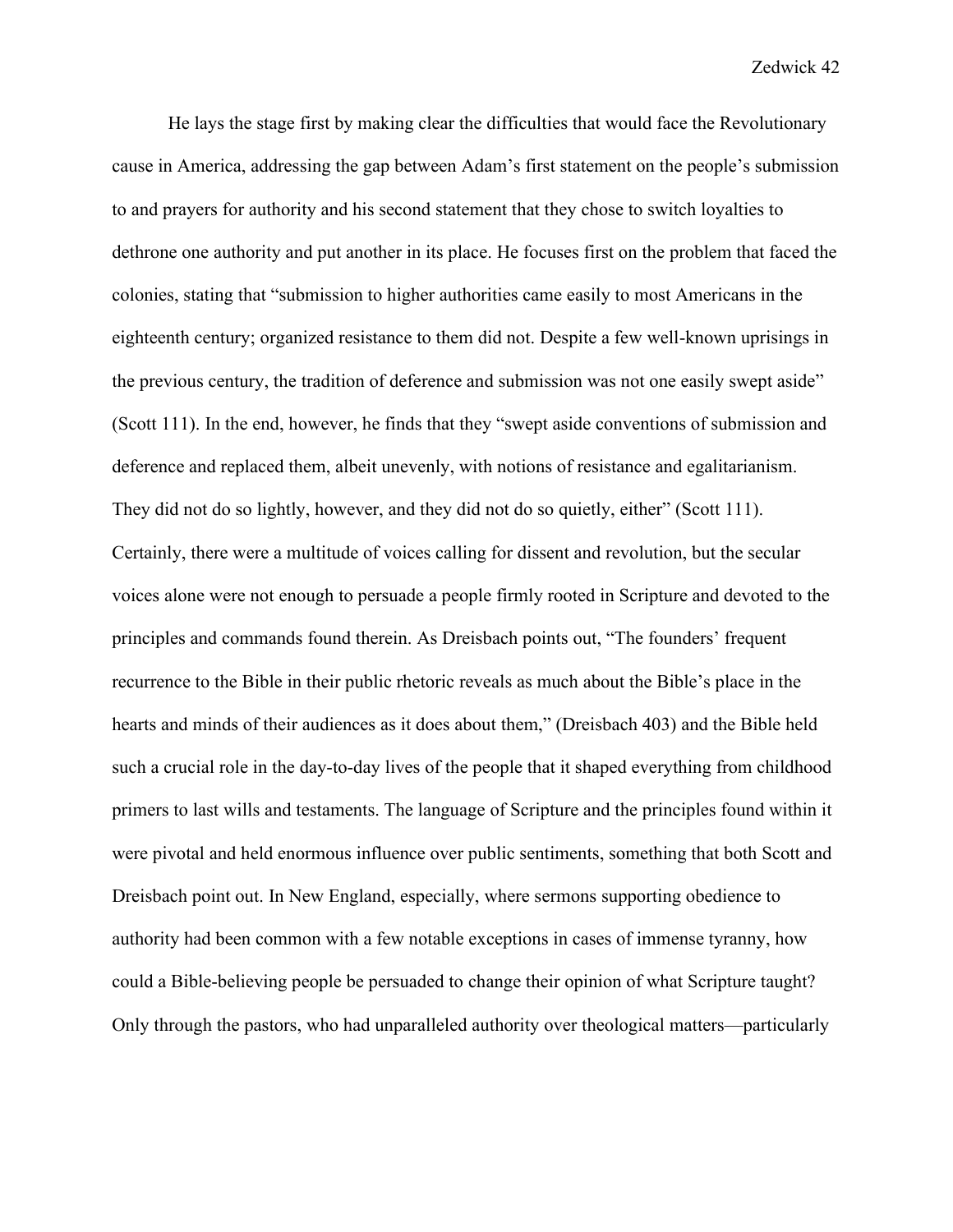in New England—and even over how the Bible should be applied to politics, could such a change be affected rhetorically.

Unfortunately, as Scott points out, few if any of the studies on how religion and politics intersected in this period focus on how they overcame the rhetorical issue of the Biblical command to submit to authorities, which the Revolutionaries were now saying ought not to be done. Most of the studies utterly fail to look at the issue, and the few that do, unfortunately including Scott's own work, fail to acknowledge that this battle rhetorically had actually been fought once already over the ocean in Britain with John Milton at the forefront of the fight against Charles Stewart. Nevertheless, Scott's paper begins to explore the issue as he finds this to be a significant concern to the study of rhetoric in the time, arguing that "[h]istorians over the course of the twentieth century examined many of the rhetorical and ideological justifications for resistance and revolution in great detail. Most of these works…rarely have included any extended discussion of how the colonists biblically dealt with the scriptural side of the tradition of submission" (Scott 111), an issue which he takes up in his paper in an attempt to bridge that gap. While he acknowledges that "[s]ome historians have focused primarily on particular groups of clergy and their role in shaping their parishioners' thought and encouraging them to action," (Scott 111), he feels that they "limited their examination of biblical rhetoric to a specific region and to a specific group: the clergy" (Scott 112). He is joined in this accusation of scholars for their failure to broaden their understanding and their works' scopes by Dreisbach, who comments that many of today's scholars fail to grasp how rhetoric used theology more generally in the way they "often described as an age of Enlightenment and rationalism in which 'the founding generation,' according to political theorist Wilson Carey McWilliams (1984, 21), 'rejected or deemphasized the Bible and Biblical rhetoric.'<sup>2</sup>" (Dreisbach 401), a characterization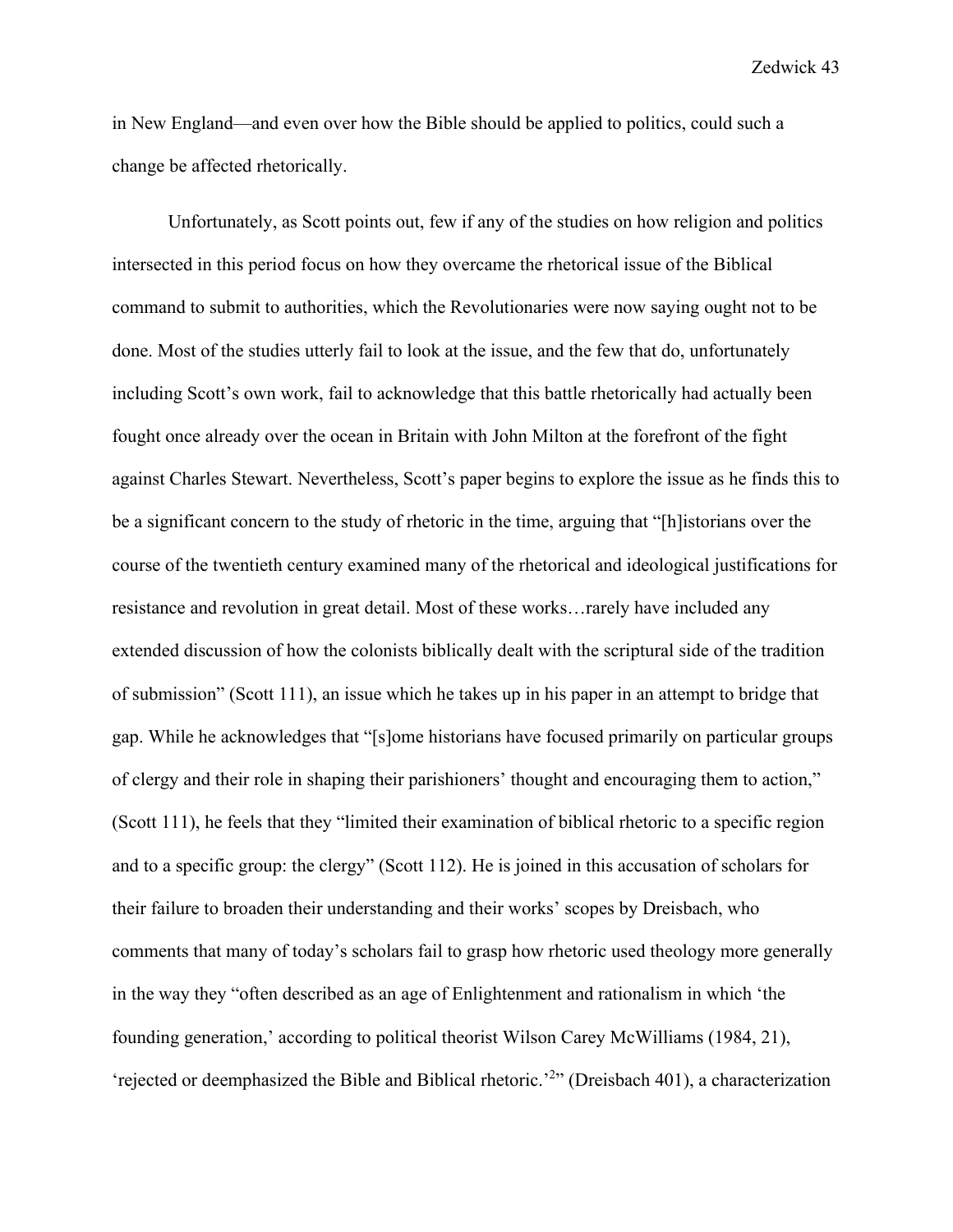of the era which is not entirely fair given that it was "sandwiched between two religious revivals known as the first and second Great Awakenings" (Dreisbach 401). Scott and Dreisbach's assessments seem fair when the research topics of the many papers on the Revolutionary War are considered as a body. Most studies, unfortunately, missed a key area of study that was needed to understand the rhetorical shift that happened: how both secular and religious leaders used the Bible to surmount the rhetorical problem submission presented. This was a major theme in both political and religious rhetoric, not just in America—the focus of this paper—but also in Britain during the English Civil War, which provided American clergy with a rich source of argument and rhetoric to draw on concerning the issue. The theme is one that this paper examines in great detail because of its significance and the number of parallels between the two sets of sources in the colonies at the time.

Scott also addresses this area, but his focus is on demonstrating more broadly that the Bible itself was used by both groups to argue for this non-submission, rather than on examining specific parallels between sermons and secular writings. He begins by addressing the Biblical issue and specific passages creating problems the leaders and followers of the Revolution had to contend with in order to set the stage for examining the arguments and the use of Scripture by both groups. The main passages that gave the Revolutionaries the most trouble were from Romans and 1 Peter, and these passages "stared American radicals in the face in the 1760s and 1770s and stood as potential roadblocks to the burgeoning American resistance movement" (Scott 113). It is interesting to note that Scott brings up an excellent point about the nature of this struggle. Had the people of America and the leaders and followers of resistance been entirely secular figures as many secular studies seem to imply, these passages should have offered no serious difficulty at all. As Scott puts it, "the admonitions from Paul and Peter would have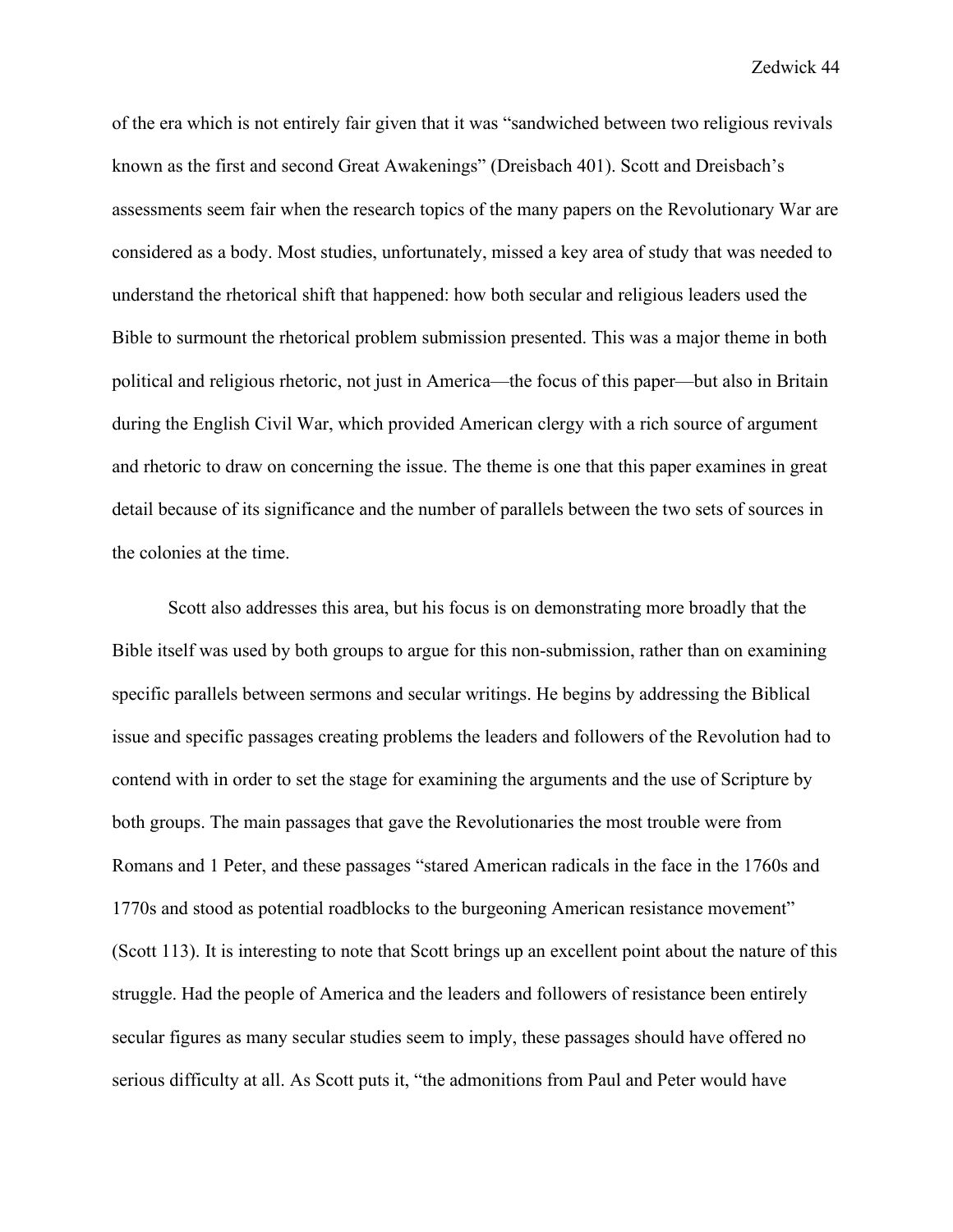carried no weight with them, and they would have swept them aside as easily as the French radicals did some two decades later" (Scott 114). Why, then, do we see such a concern with dealing with these passages in order to allow the Revolution to move forward? The simple answer is that "American culture, however, permitted no such sweeping away," (Scott 114), and "[f]or that reason, those inclined towards resistance, cleric and laity alike, had to find a way around these passages, either by explaining them in some other way than their seeming selfevident meaning or by offering other scriptures which might countervail these two sections of sacred Christian text" (Scott 114). Some did this with more devotion to a strict reading of Scripture than others, with some even turning the passages on their heads with the argument that some passages in Scripture were understood to have limits or restrictions on them and these two were among them. Jonathan Mayhew is one of the best-known ministers to argue from this stance. However, all of them were making arguments on these passages with remarkable discernment, wit, and cunning use of rhetoric.

In order to accomplish this, they took the stance—most frequently, "that rulers should serve for the good of the people," (Scott 115) and this concept "was singularly important to their explanation of Romans 13" (Scott 115). Indeed, a brief survey of sermons from the time reveals that most arguing on this passage taught that it could not apply to a tyrant but only to a good ruler because tyranny flew in the face of God's commands against slavery and injustice. They argued from many different grounds, including with the use of Biblical figures' examples, such as that of Paul—the author of Romans 13—himself, to point out that these figures did not themselves practice unlimited submission in Scripture and must not, therefore, be advocating that in their own writings.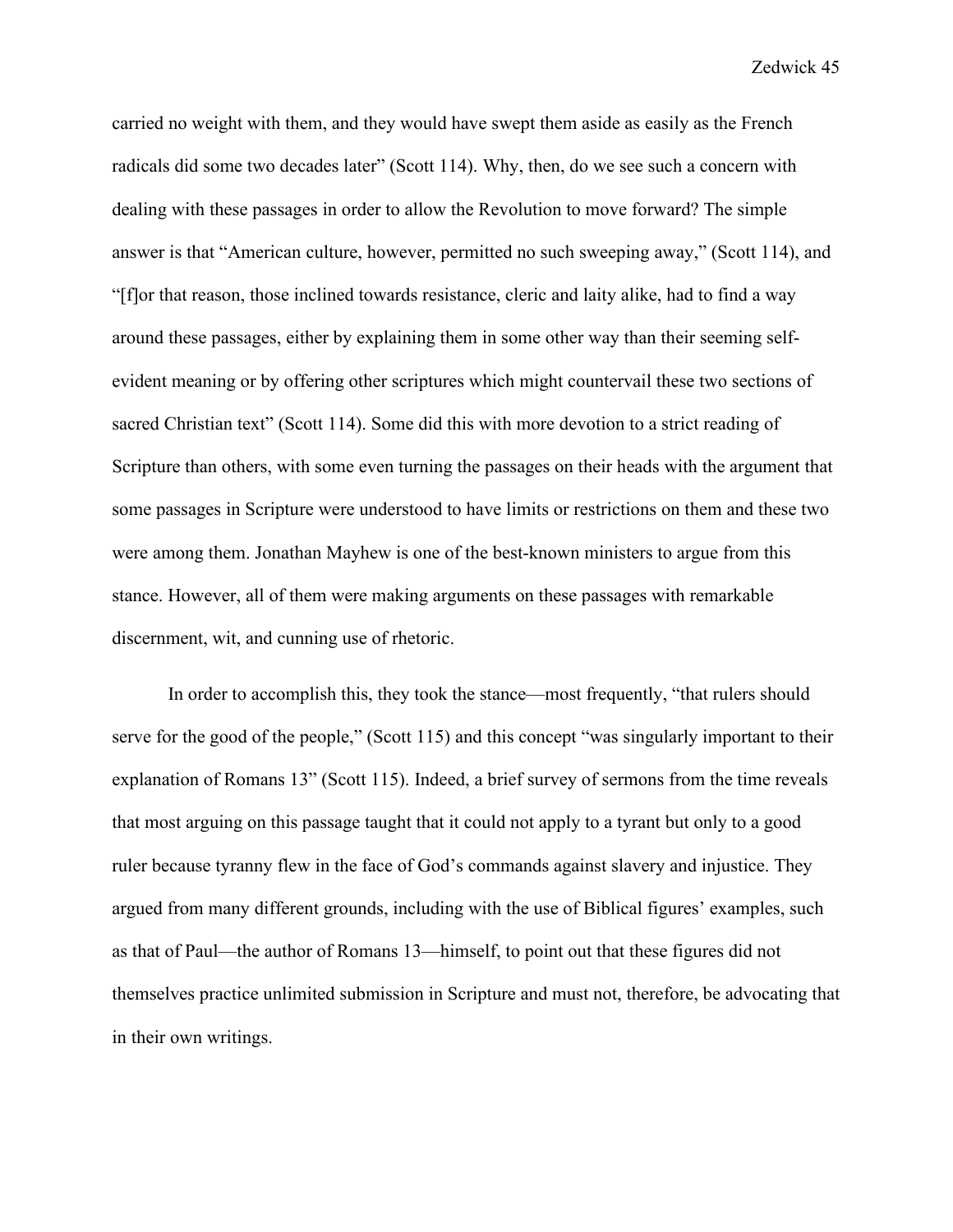However, Scott does not end his conversation there. He goes a step further to indicate how this religious rhetoric was found within secular writings as well, albeit in less overtly theological terms. This is where he challenges the scholars who leave religion out of the picture when studying the political and secular writers of the day. He does not settle for merely proving that this was an issue everyone had to confront. Instead, he goes the additional space needed to prove that secular writers embraced the challenge with Scriptural language as much as the religious ones do, a challenge to secular studies that fail to acknowledge or openly dismiss religion's role in the lives and arguments of these figures. He states that "secular writers, both in the colonies and in England, pursued this overturning of Romans 13 in the public press," (Scott 116) and offers the example of Dan Foster, who, in his piece *A Short Essay on Civil Government,*  "contended that the civil power referred to in that passage was only power in the abstract and so the commandment of obedience did not apply to all rulers in all situations" (Scott 116). This paralleled the exact same shift in argumentation found in sermons from the period. Both secular and religious writers had a solid command of Scripture sufficient to allow them to make a theological and philosophical argument against interpreting these problematic passages as meaning submission ought to be unlimited even in the face of tyranny. This is a strong argument against ignoring religion in studies of secular figures from the period, and it is certainly a strong rebuke to modern historians who actively seek to distort the story by claiming that religion had no part in the Founding or the Revolution. To modern rhetoric scholars, it is a challenge to avoid putting blinders on and to avoid failing to study and acknowledge this important aspect of the rhetorical shifts in the colonies. As this paper seeks to demonstrate, the pastors were undoubtedly instrumental in establishing those shifts since it happened in the pulpit a bit ahead of the same arguments appearing in secular rhetoric, but it is undeniable that Biblical arguments were being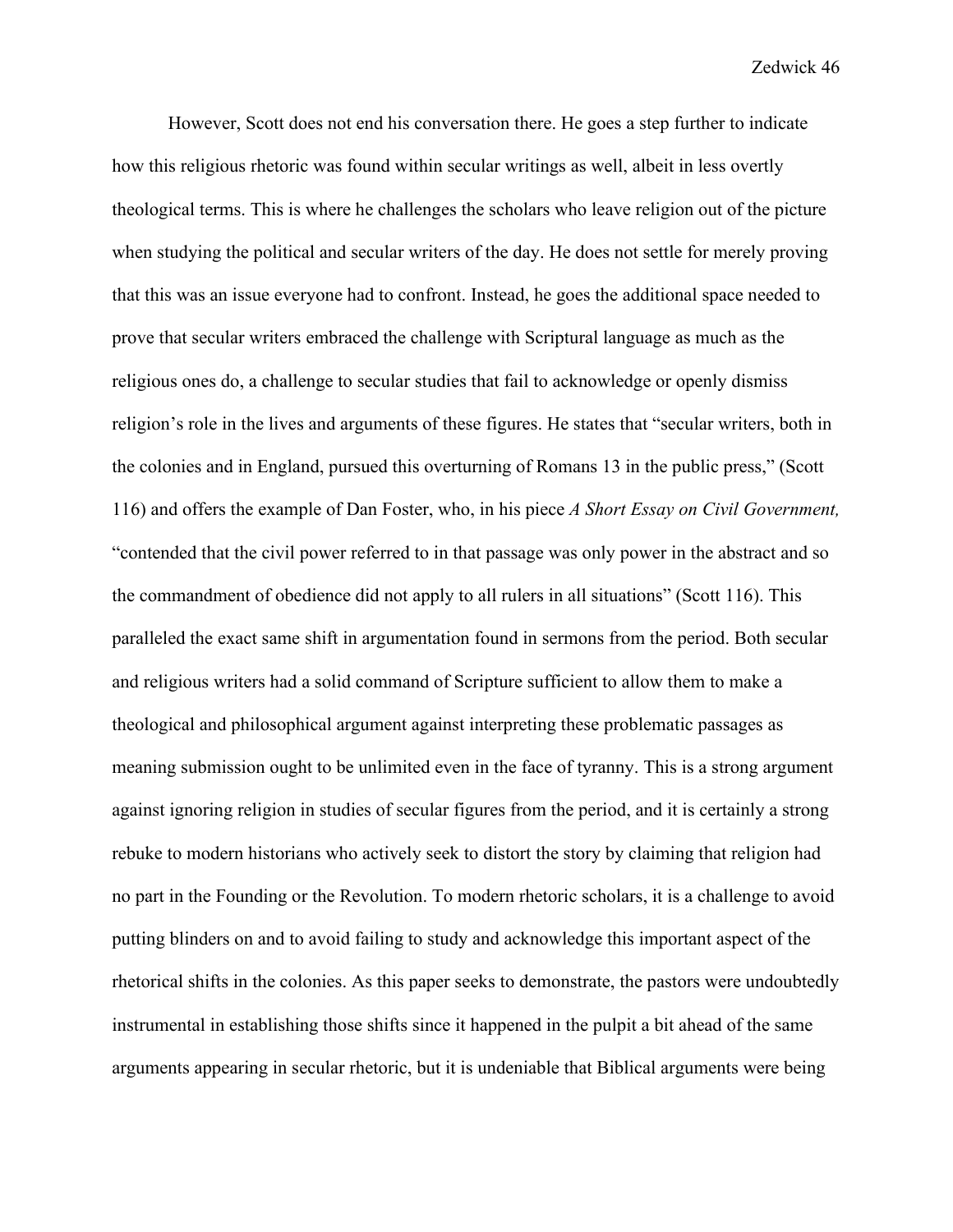made by clergy and laity alike and being done eloquently by both, and as Scott points out here, ignoring it means creating a hole in our understanding of the period.

Dreisbach follows in Scott's footsteps in part as it seeks to establish the influence of the Bible itself on political rhetoric. However, he takes a broader focus than either Scott or the other scholars mentioned in the religious section because his focus is not on the clergy or on how secular writers and clergy alike shifted around a Biblical problem, but on how the Bible, standing on its own, was used by political leaders to argue their position. However, his study is most like Scott's in tone because he also seeks to go beyond the clergy to establish that secular writers were using the Bible and Scripture in their arguments. His abstract makes it clear that the paper is intended to examine all uses of the Bible, not just the ones that were truly theological. He also brings some balance to the discussion by recognizing that some uses were "strictly literary and cultural" or "stylistic" rather than being theological in nature. (Dreisbach 401), an aim that results in his entering the same area as this paper does in attempting to establish the nature of the rhetorical language used regardless of the nature rather than attempting to credit that nature to only one set of influences from the times. It also allows him to enter the discussion in the secular realm nicely because he acknowledges that some uses were purely rhetorical or ornamental in nature rather than being theological uses, and this makes his work more agreeable to those seeking to study purely the secular influences of the day.

He opens with a critique of present scholarship on both sides of the debate, just as Scott did, noting his disappointment with their lack of work in his area of study and acknowledging a variety of reasons—both intentional and unintentional—that may lead to the imbalance. While he acknowledges that, in comparison to the revival eras sandwiching the period, the rhetoric's Biblical language is muted, which might be the reason why some scholars claim that the Bible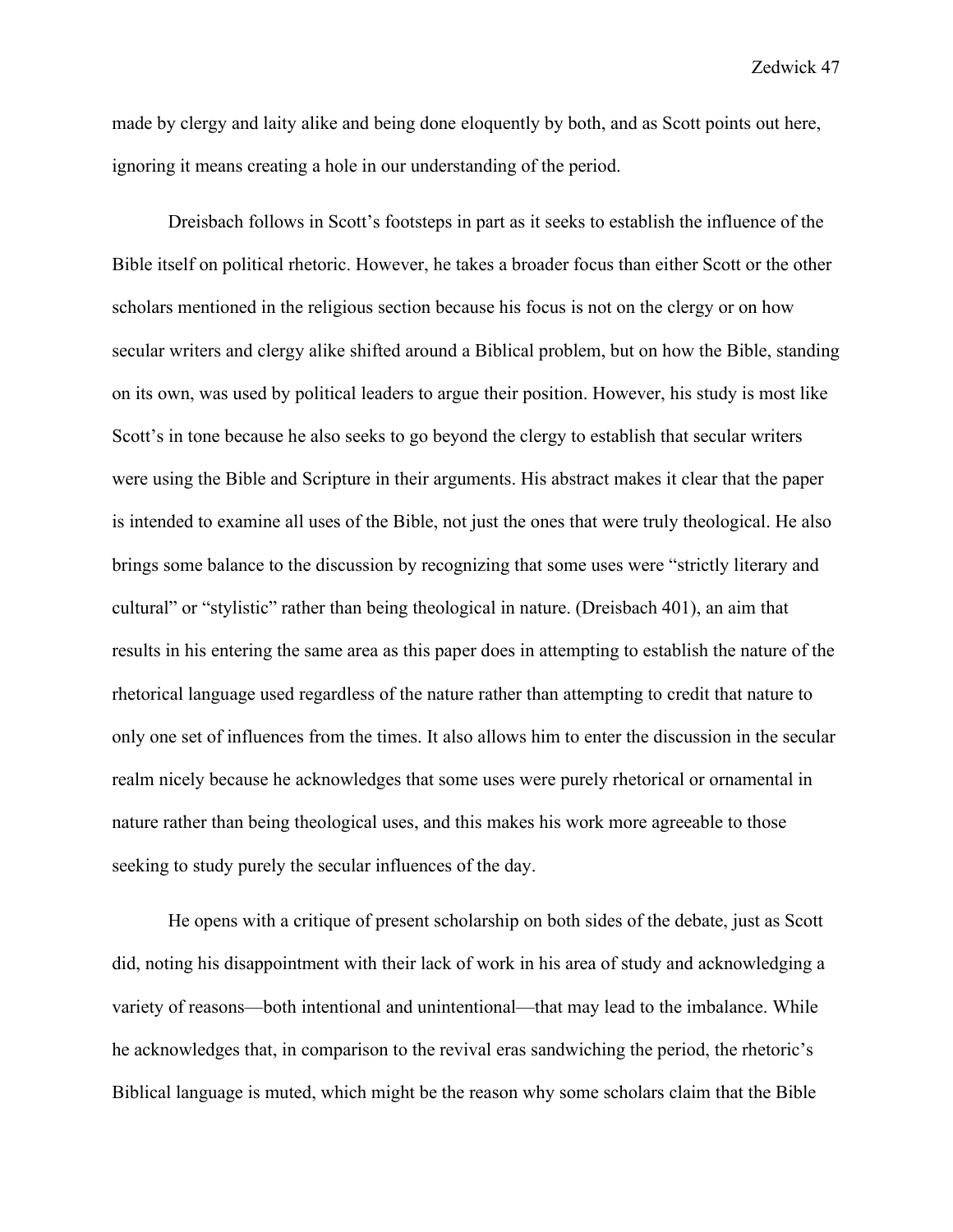had no influence on the period of our Founding, he still argues that "late nineteenth-century Americans remained biblically literate, and contrary to the claims of modern scholarship, biblical language and themes continued to permeate both the private expressions and public pronouncements of those who shaped the new nation and its civic institutions" (Dreisbach 401- 402). For this reason, he feels that modern secular scholarship often gets this point wrong by downplaying or removing altogether any admission of the important place Scripture held in the rhetoric of and lives of the Founders. This critique echoes that of Scott, who noted that "[s]ome [studies], like Bernard Bailey's groundbreaking *Ideological Origins of the American Revolution*  or Pauline Meier's impressive follow-up, *From Resistance to Revolution: Colonial Radicals and the Development of American Opposition to Britain, 1765-1776, made only scant reference to* Biblical rhetoric in American propaganda" (Scott 111). Both Scott and Dreisbach note that key scholars from the secular field downplay or fail to acknowledge Biblical rhetoric's place in the developing scenes of the Revolution, a concerning issue that both seek to address in various ways.

Nor is Dreisbach without evidence of his claim that such lack in mention of Biblical rhetoric's place leaves out a key influence on the various Founders. He points to several obvious examples—men like Witherspoon, Patrick Henry, Samuel Adams, Sherman, or Jay who were all among the many Founders who were openly religious—but also demonstrates later that even those like Paine or Franklin used Biblical language in their rhetoric, evidence that leaving the Bible out of the narrative is a failing that is at best an oversight and at worst dishonest. In support of his argument, Dreisbach notes, "Many founders were students of the Bible, and a few even wrote Bible commentaries and learned discourses on theology and Christian doctrine and practice<sup>5</sup>" (Dreisbach 402). This seems borne out by examinations made of the frequency of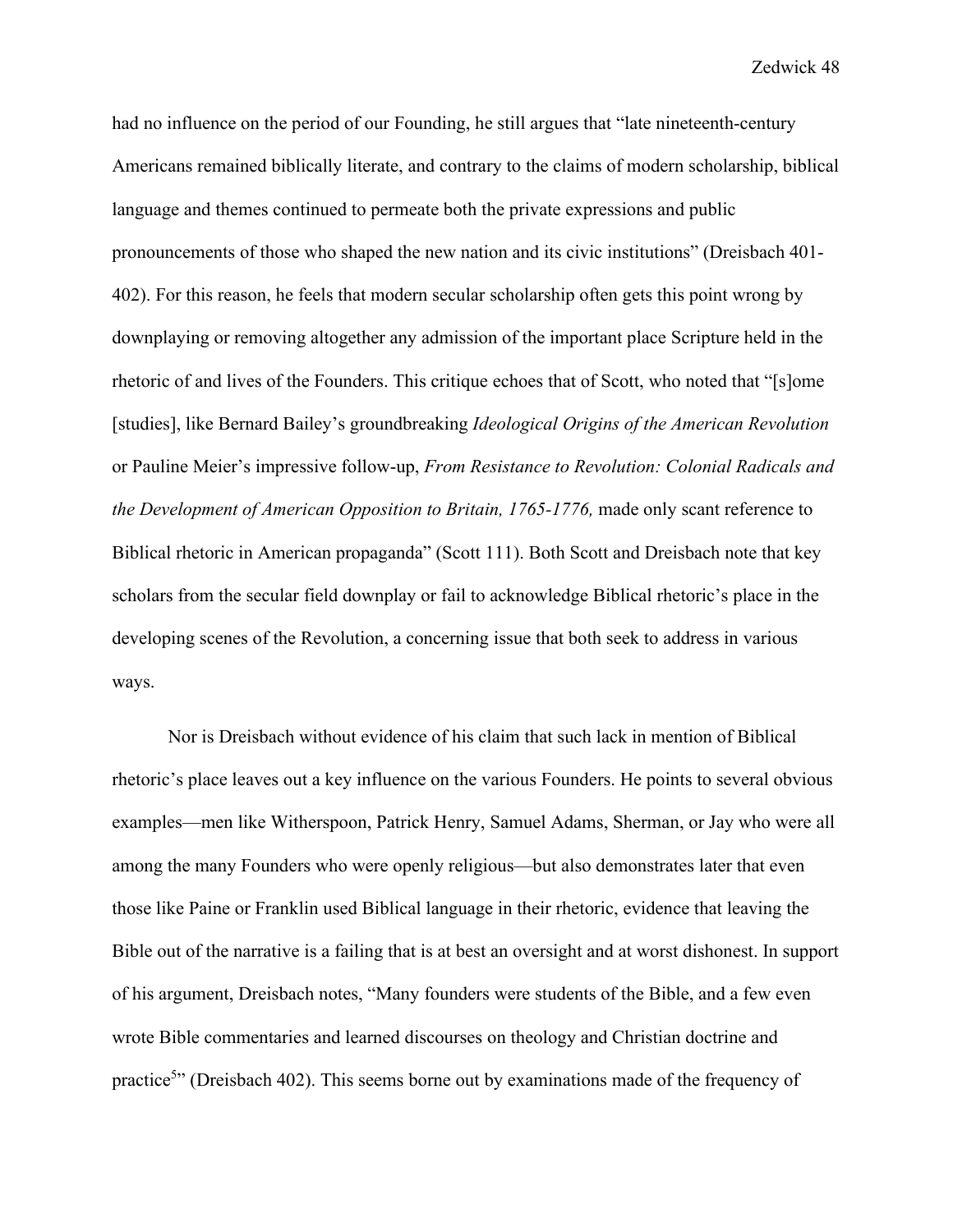various sources' citations or appearances in writings from the period. Note the following survey on American political literature and the frequency with which various sources were cited.

Following an extensive survey of American political literature from 1760 to 1805, political scientist Donald S. Lutz (1992) reported that the Bible was cited more frequently than any European writer or even any European school of thought, such as the Enlightenment or Whig intellectual traditions. Even though he excluded from his sample most documents, including many political sermons, that included no citations to secular political thinkers (greatly suppressing the number of references to the Bible in this literature), the Bible accounted for about a third of all citations. (Dreisbach 402)

This would certainly seem to indicate that Dreisbach's argument that Scripture was used in founding rhetoric is one with merit, but Dreisbach is not content merely to argue that Scripture was a main underpinning of the rhetoric of the time. Like Scott, he aims to prove more than that, and he does so by demonstrating the various ways secular writers used Biblical references, showing in doing so that they used it both theologically and stylistically. Here, he takes an approach very similar to the one that Scott did, and this lends a much more balanced and truthful view to the discussion, one that neither gives religion and religious figures all the credit for the war's end results nor focuses entirely on secular influences to the exclusion or explaining away of any religious influences.

To achieve this, he starts at the cultural influence the Bible itself exerted on America in those days, noting that "the Bible (and Christianity) was among the most important sources of cultural influence in the colonial and early national periods. It shaped the language. It also informed education, letters, law, and politics" (Dreisbach 403). In fact, Dreisbach states, "[t]he founding generation wove biblical language, often without quotation marks or explicit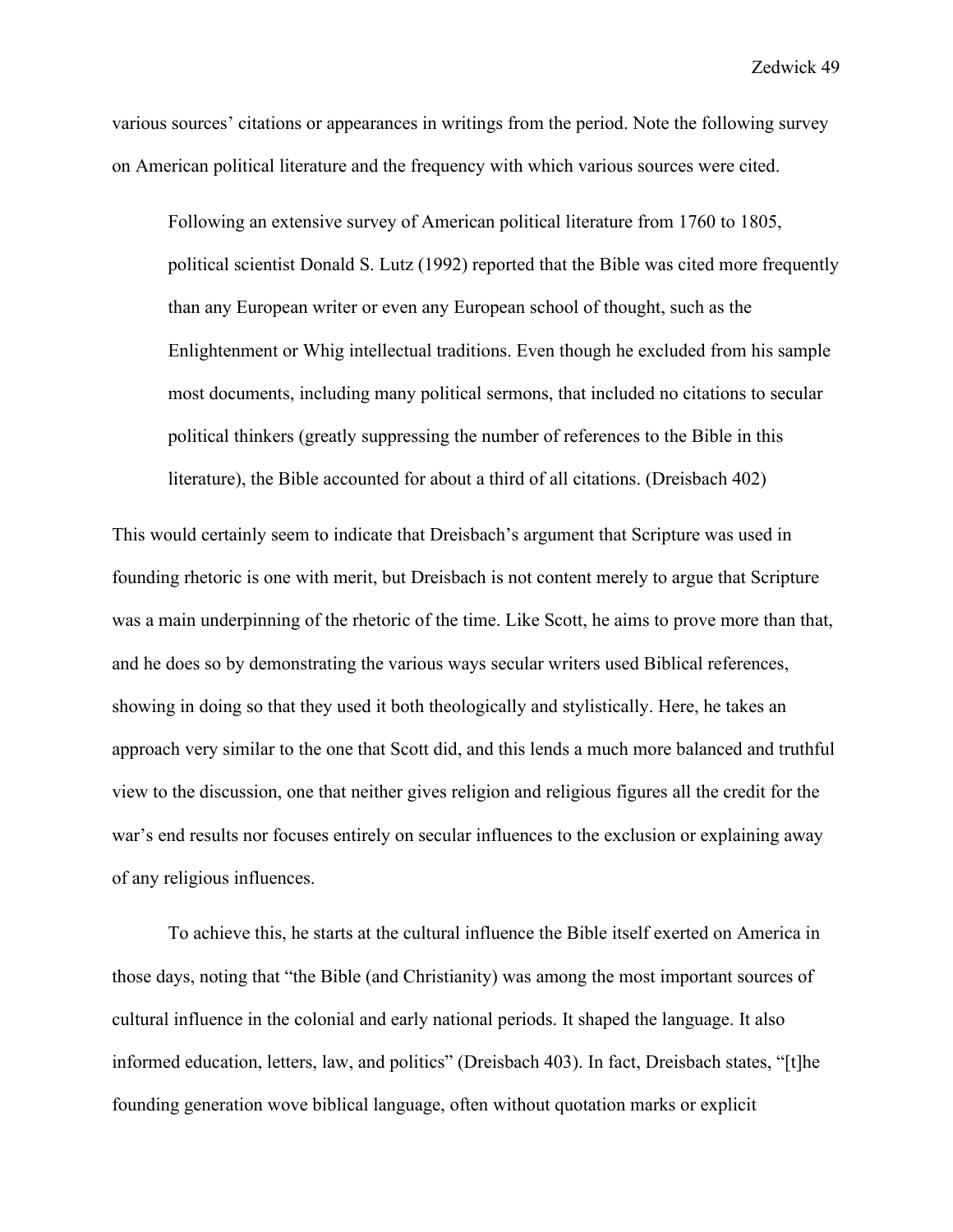references, into their ordinances, official proclamations, judicial opinions, political discourses, private correspondence, and last wills and testaments" (Dreisbach 403). If there is so much Scriptural language in the writings of the founding generation, though, the question must be asked: why do so few secular historians and scholars seem to acknowledge, recognize, or credit the Bible as the source of so much of their rhetorical language? Dreisbach believes that it might be that this pervasive use of Scripture is overlooked by modern scholars due to a lack of knowledge about the King James Version Bible, causing scholars to be incapable of seeing the references riddling the writings of the time, and due to a general sense that "a focus on the God of the Bible and religion divisive or even offensive to twenty-first century, secular sensibilities" (Dreisbach 403). By way of example, he notes a particularly offensive passage for modern readers that comes from Washington's farewell address. Washington there warns that "that anyone who labored to subvert a public role for religion and morality could not call himself a patriot (Washington 1931, 35:229)" (Dreisbach 403). Such a view would make most modern politicians look very little like the patriots Washington imagines, and his views were far from the only or even the most controversial views. Other Founders advocated for state support of Protestant denominations or the restriction of civil and religious liberties for "Catholics, Unitarians, atheists, and Jews" (Dreisbach 403), sentiments which blow away any secular notion of the modern conception of separation of church and state being grounded in what our Founders advocated or believed. With quotes, beliefs, and advocacies like these riddling the writings of Founders, it may be little wonder that some scholars, though not ignorant of the Bible's place in the rhetoric of the time, choose to downplay, ridicule, or simply ignore its presence as a major influence.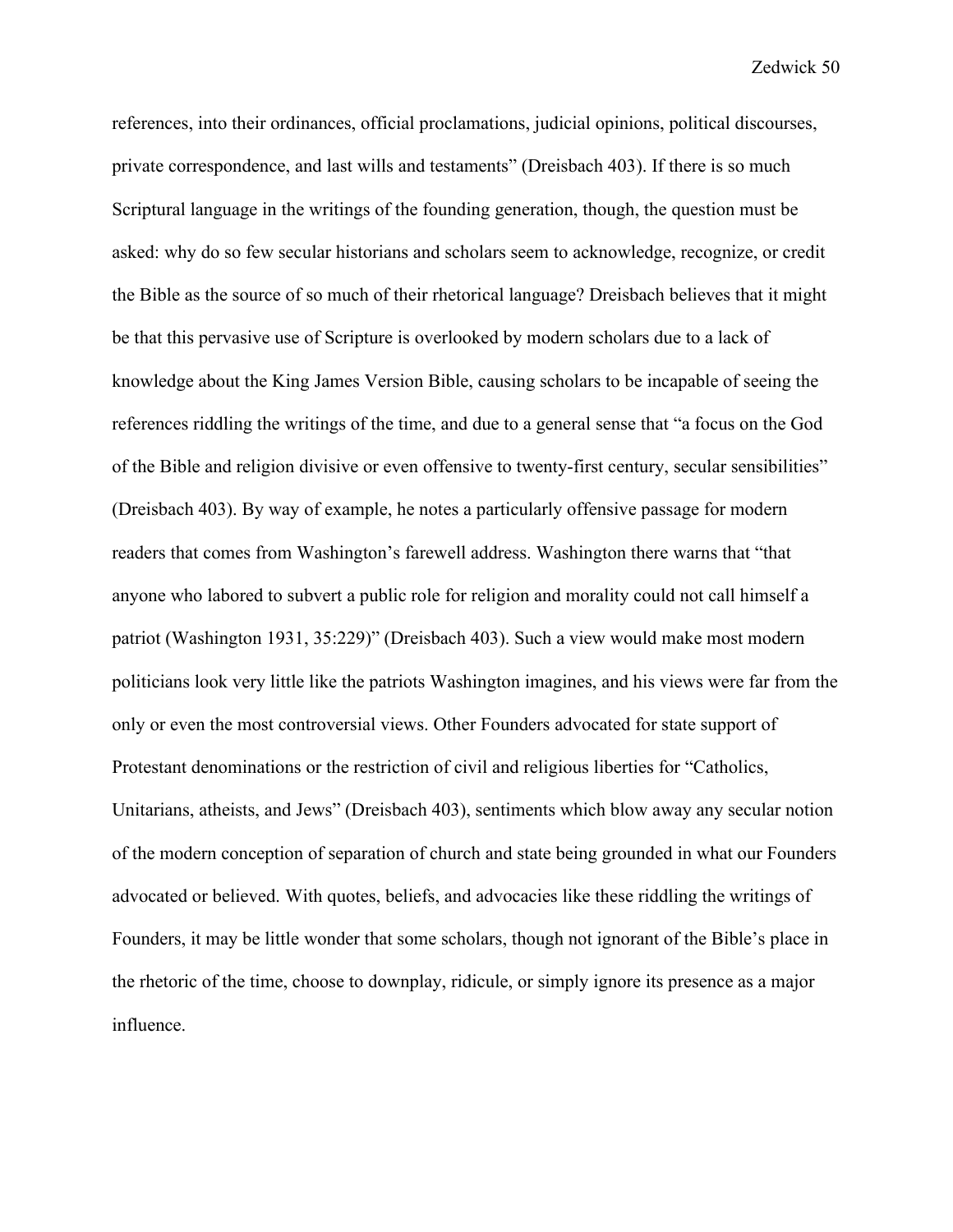Ignored or not, however, the Bible was used in a whole host of ways, and Dreisbach's study proves its use to make rhetorical arguments of many different natures, both overtly religious and merely stylistic. This paper operates in a similar area of the discussion to Dreisbach's in that it examines the language of religious works and secular ones for the sake of establishing commonalities and themes, but like Dreisbach, I do not seek to establish the commonalities as definite proof that every influence was religious, nor do I seek to establish every commonality as resulting from religious sentiment or intent on the part of Founders or secular writers. My goal, like Dreisbach's, is to examine the commonalities for what they are, doing my best to indicate where the influence genuinely derived in part or in whole from a religious source and where it was merely in line with the religious source.

## **Conclusions on the Research Reviewed and Furthering the Discussion**

First, I have concluded that there are very clear parallels and connections between the political rhetoric found in printed sermons from the period prior to the Revolutionary War and during the war itself and the political rhetoric found in the documents usually considered "secular" political writings.

For the purposes of this paper, I do make a distinction between political rhetoric from clergy and political rhetoric from prominent political figures among the laity, though I have also concluded in my research, both primary and secondary, that many of these supposedly secular figures were themselves far from what we would deem secular today. Many had religious training, some even had ministerial and theological training, and the rest gained a foundationally Biblical worldview through training for law or other professions thanks to the focus of the major schools at the time on training them to uphold Christianity and the Gospel in whatever profession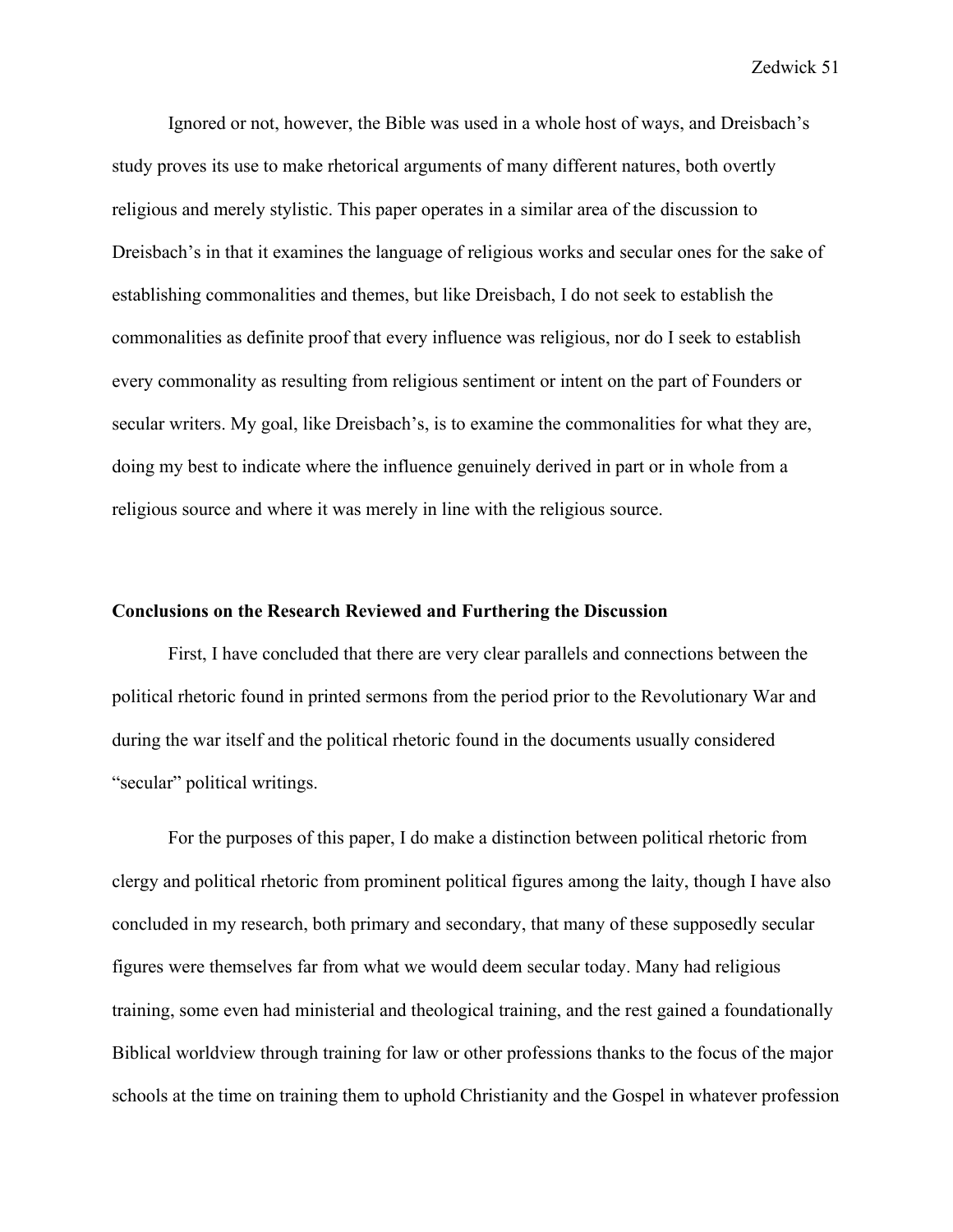they undertook. Only a very few came close to being "secular" figures as most scholars define it today, and even those two—Benjamin Franklin and Thomas Jefferson—were still far more religious than secular scholars give them credit for being, though it must be admitted that both had some very untraditional religious perspectives for their time.

However, I feel it fair to consider these laity as non-religious, secular figures in terms of their own context. They would've been considered political leaders in their time even though they were well-versed in and often invoked Scripture in support of their cause; they were not religious leaders because they were not clergy or the heads of religious institutions (except for a few like John Witherspoon or Abraham Baldwin). Therefore, using the 18<sup>th</sup> century definition of religious figures and political or civic figures, I will make a distinction between the two even though both did in fact draw on religious principles in defense of their ideologies.

Finally, I have concluded—based on the dates of these sermons in comparison with the dates on the political writings I was able to uncover, which included some British political writings like Blackstone's *Commentaries on the Laws of England* that were not included in the paper due to scope and space constraints—that the rhetorical similarities are the result of the political writers drawing on a long-standing pulpit rhetorical tradition of defending civil liberties, natural law, obedience to just authority, and resistance to tyranny. This tradition originated in New England and spread out to others as the years drew closer to the Revolutionary War, making its way first to other pastors in the middle colonies and a few in the Southern colonies and then working its way into the public political discourse where it would blend itself further with Enlightenment philosophy. I have concluded that the pastors were the earliest point of origin in the colonies for the rhetorical stances taken by the revolutionaries, in part drawing from the pulpit tradition in New England and then, in the years just before the war, from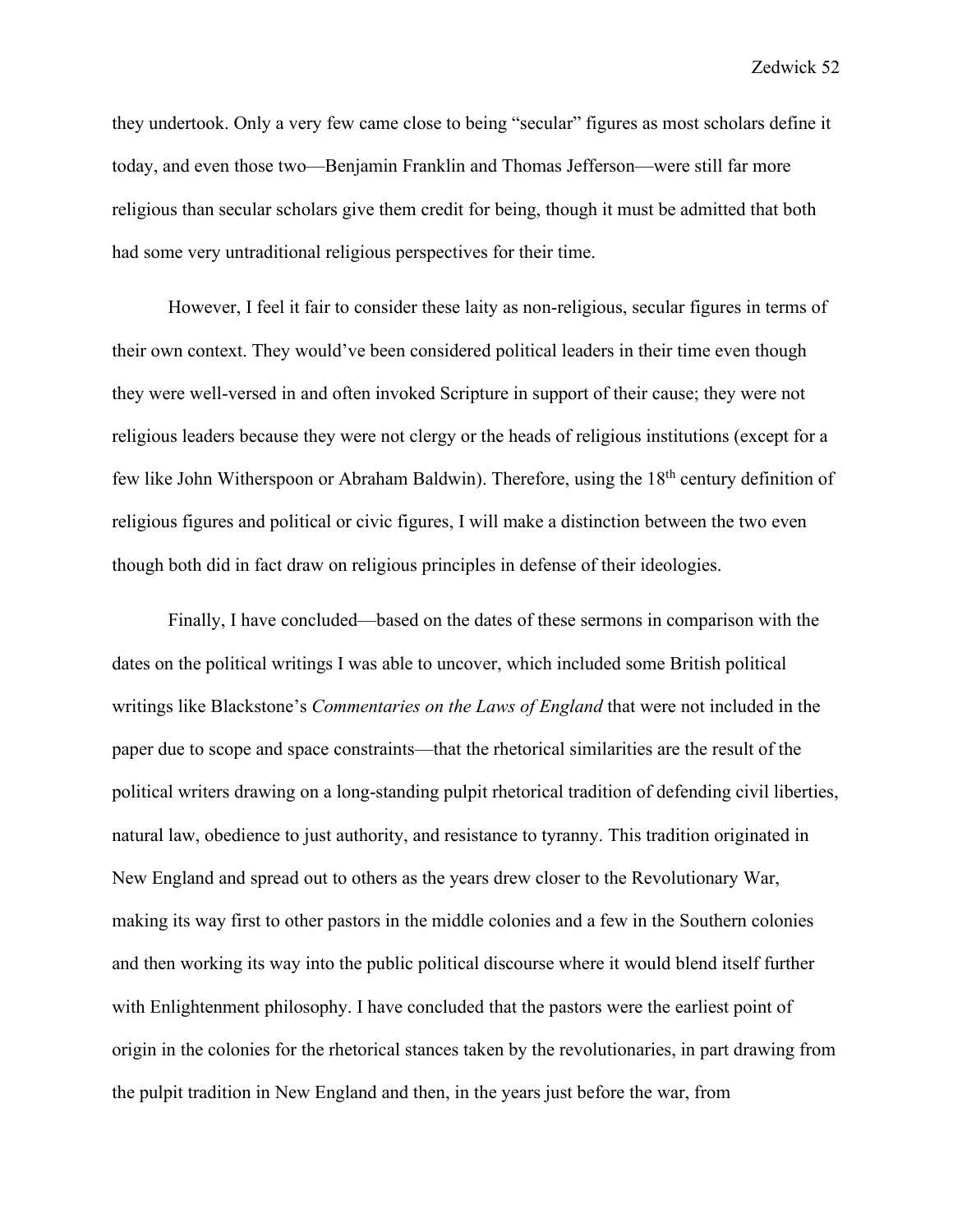Enlightenment principles and secular philosophers to build out the rhetorical stances begun by predecessors. I seek only to prove, through offering the dates on each piece examined in the following discussion, that there are parallels between religious and political rhetoric and that the religious rhetoric was the forerunner of the rhetorical themes instead of the political rhetoric, as is often claimed by the secular side of the discussion.

My aim is not to establish that religion was the sole influence. Based on my research, I not only did not conclude this but would argue that is an extremely inaccurate view to take, particularly since it became apparent in my studies of the literature—both primary and secondary—that many of the later clergy were in fact well-versed in and influenced by secular Enlightenment philosophers as well as in the theological philosophers from the periods before them. They blended the secular and the sacred in the pulpit, from all I can discern from my research, and both must be given credit. My goal is only to examine the area of this discussion that seems to be neglected: the rhetorical parallels and the origination of those parallels in the pulpit; I am not intending to delve into where those pulpit ideologies drew their original inspirations from.

### **Historical Backdrop—A Brief Review of How Politics and the Pulpit Intersected**

Here it is necessary to offer a brief review of how politics and the pulpit interacted in New England, the primary area which this paper covers. This overview provides a grounding to understand why there are so many parallels and what tradition the sermons in the narrower scope of this paper draw upon. It is easy to view a narrow topic like this as disconnected from the broader narrative when delving so deeply into the finer details, but disconnecting the discussion at hand from the broader discussion denies readers a grasp on how the discussion fits into the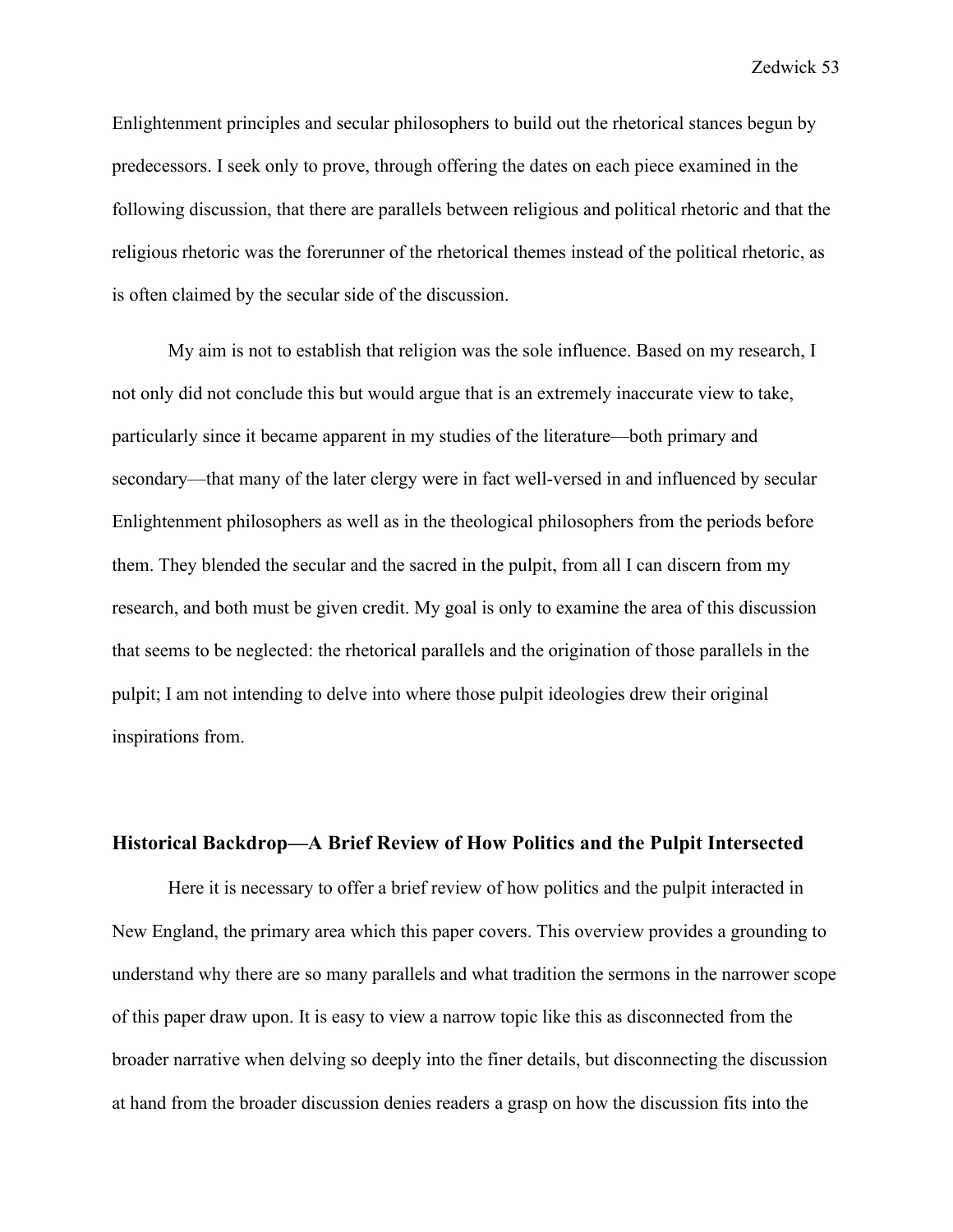broader scope and why what they are reading through matters to the broader situation the discussion fits into. However, for the sake of being concise, this section covers only the most basic details.

In New England colonies, particularly, but even in the middle and Southern colonies, the churches had a history of dealing with political and social issues of the day as they related to a Christian's appropriate response to them. In New England, this tradition took the form of commenting both against tyranny and in support of government as a general concept, though not in support of every government ruler as they resisted submission to tyranny.

In the Southern colonies, the clergy generally focused mainly on espousing the greatness of Britain and supporting the King; this makes a great deal of sense considering that the Southern colonies were mostly composed of Church of England (Anglican) clergy. Their church's laws required that they speak only in support of the king; treason was a religious offense as well as a legal one. In New England, where the tradition of Puritanism and Reformation theology and a history of freedom-minded, oppressed people settling there combined, it makes just as much sense that New England clergy had a strong tradition of defending liberty.

It is important to note here that the divide between the two churches and colonies was as much theological as it was cultural and political. The two were following very different theological traditions from one another. Anglican churches were based in the Church of England, which had held onto most of the trappings and theological stances of Catholicism due to its roots in that church. It had been formed only because the founding king had wished to be allowed divorce, and the Catholic church would not allow it. As such, they were not only rooted in the theology of Catholicism, but also in the doctrine of the Divine Right of Kings, which stemmed in many ways from the same thinking that had created the idea of the Popes being the mouthpiece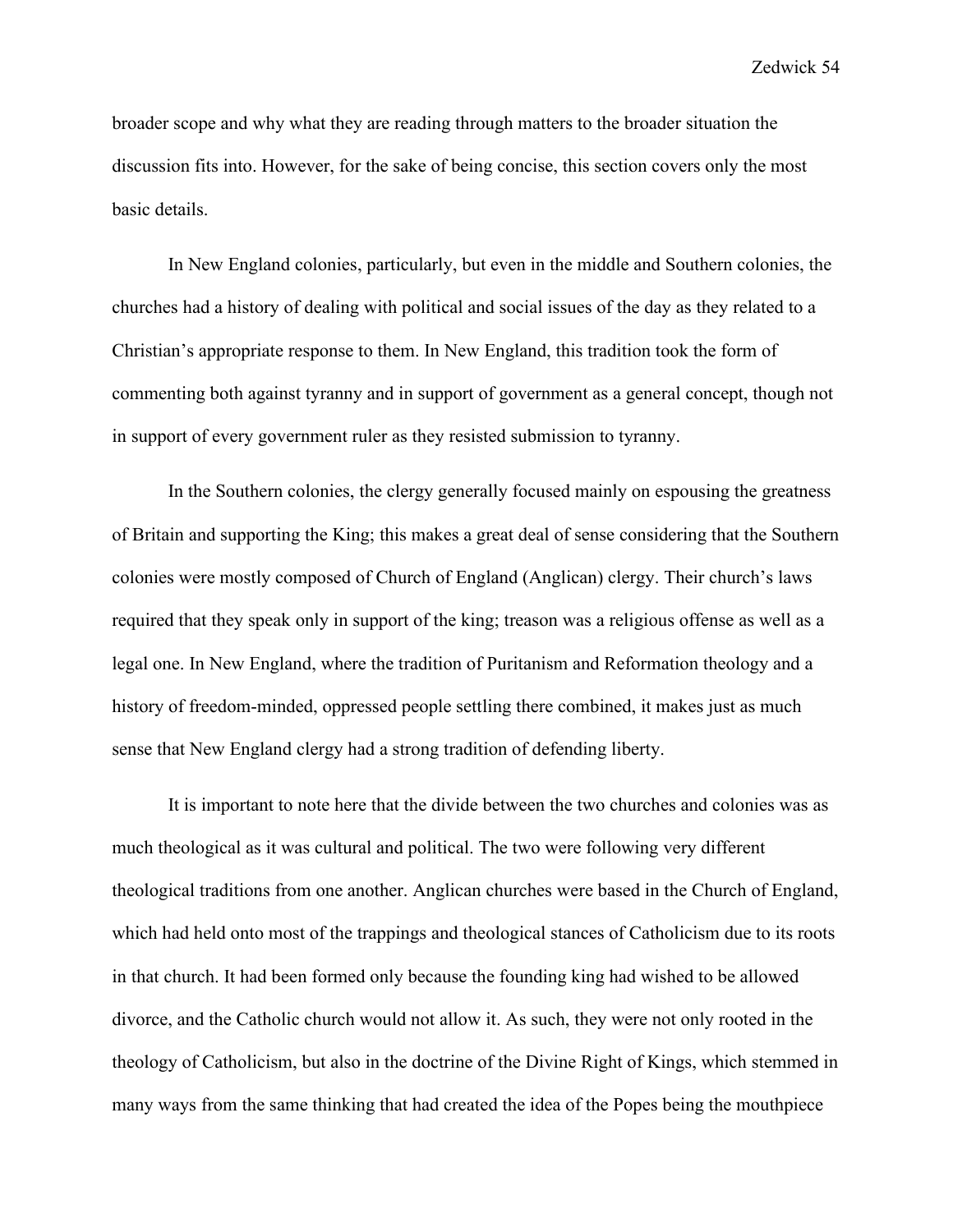of God. Both theological traditions were rooted firmly in political positions, and the Church of England, by placing the king as the head of the church, made treason a crime and a religious affront worthy of excommunication. As such, it is a wonder that any Anglican ministers would dare to join the Revolutionaries or pray publicly for the Continental Congress. Their numbers were few, but there were a good handful who chose to do so despite the repercussions. In New England, the strong tradition of Puritanism and Reformation theology blended with their ancestors' aims to establish colonies free from the persecution of the Church of England to create the tradition of defending liberty that is seen so clearly in their sermons. They also had a strong tradition of blending politics with their theology, in that they did not view politics as outside the purview of what theology could be applied to. The theology came first, but they viewed politics and culture as acceptable topics to apply that theology and Scriptural study to. Other colonies did this to a lesser degree, but New England held the monopoly on this practice based on the sermons still available to scholars today. As Gifford points out, because everyone went to church either as a matter of their own conviction or because law required it, preachers all over had "weekly opportunity[ies] to impress upon [their] hearers by discourses, much longer than would be tolerated at present, [their] own ideas and principles" (Gifford 105). The New England pastors made good use of this, espousing their own discourses in favor of just government, civil rights, and resistance to tyranny each week and in any other opportunities that presented, such as election day sermons or other special occasions such as thanksgiving or fast days set by public proclamation. With this in mind, then, it is fair to say that the divide between the churches was as much about theology as it was about philosophy, culture, and political ideology.

Many of these political sermons were delivered not just to the congregation, but before the civil authorities of the day as well. It was particularly common for pastors to preach a whole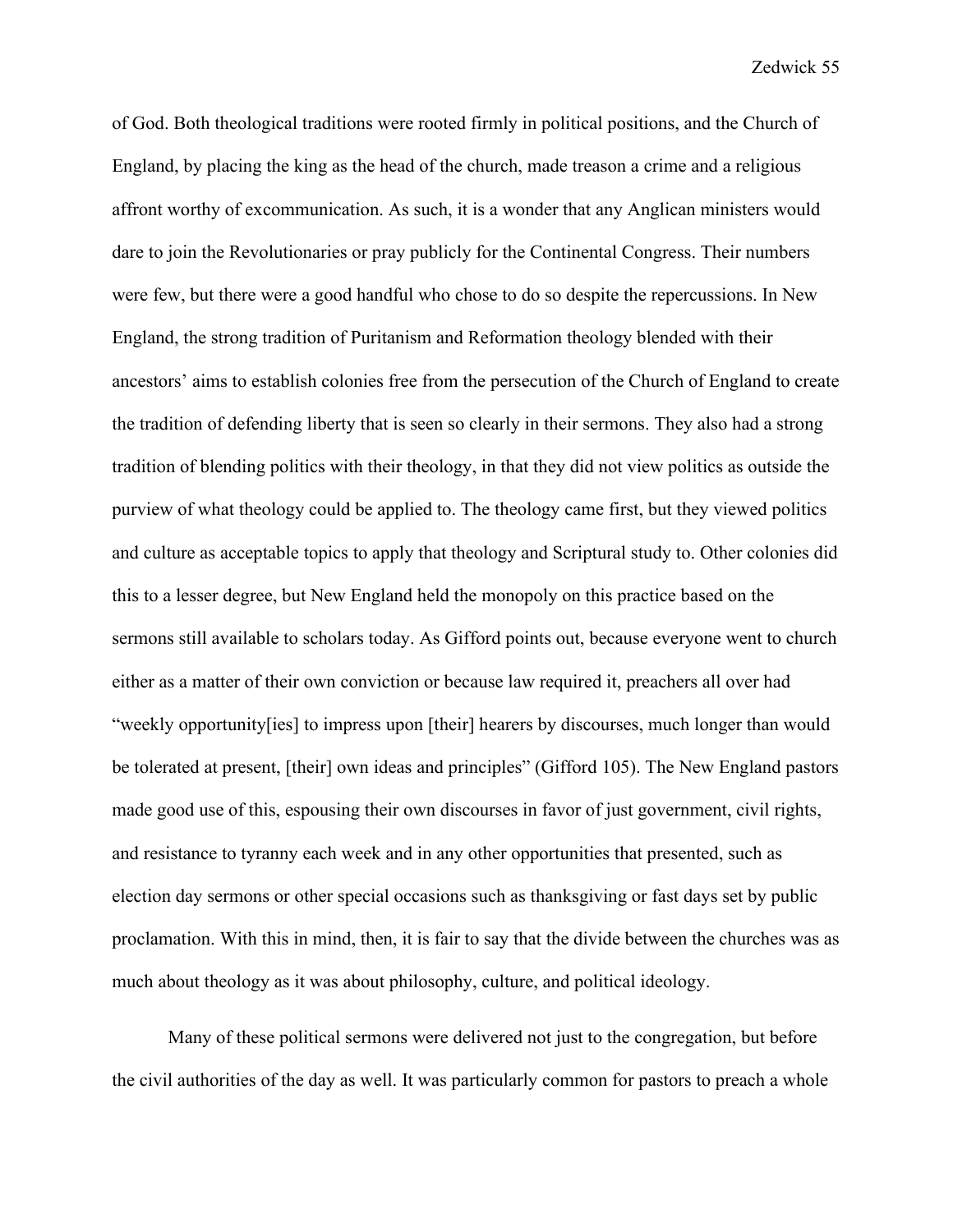sermon on the principles of just authority and rightful rulership and then turn to addressing the legislators, governors, soldiers, judges, and other civil authorities in attendance, exhorting and admonishing them to live up to the high calling God had given them. In this way, they were bold in approaching civil authorities on issues of government, just as they were bold in defending political theories they held using Scripture. This was a well-accepted tradition in the New England colonies, though it met with ire from the British in the years of the Revolution unsurprisingly given that these same preachers who had once extolled Britain as the force for freedom and justice against foreign invaders like the French in the French and Indian War were now using the same rhetoric they'd used to denounce the French king on Britain, and they were doing so with much the same response from the people: outrage and a desire for the defeat of an unjust power.

Though not the only example, Gifford gives an excellent illustration of how this often played out during the war in New England.

It is difficult for us in these days when the clergy are quickly faulted for bringing politics into the pulpit to realize to what extreme lengths the New England clergy went to arouse their hearers to resistance. It is recorded that Dr. Chauncey preached a sermon on the anniversary of the Boston Massacre in the Old South Church in 1772. When he finished Joseph Warren stepped into the pulpit, which was hung with black cloth, and gave a vigorous discourse on the danger of standing armies.34 No wonder that General Gage and his standing army in Boston at that time "was piously shocked that ministers shamefully pervert the duties of their sacred functions."35 (Gifford 111)

Nor was this tradition during the war unique. Eighty to ninety years prior to the war, another New England pastor, John Wise, stood against civil tyranny along with several other prominent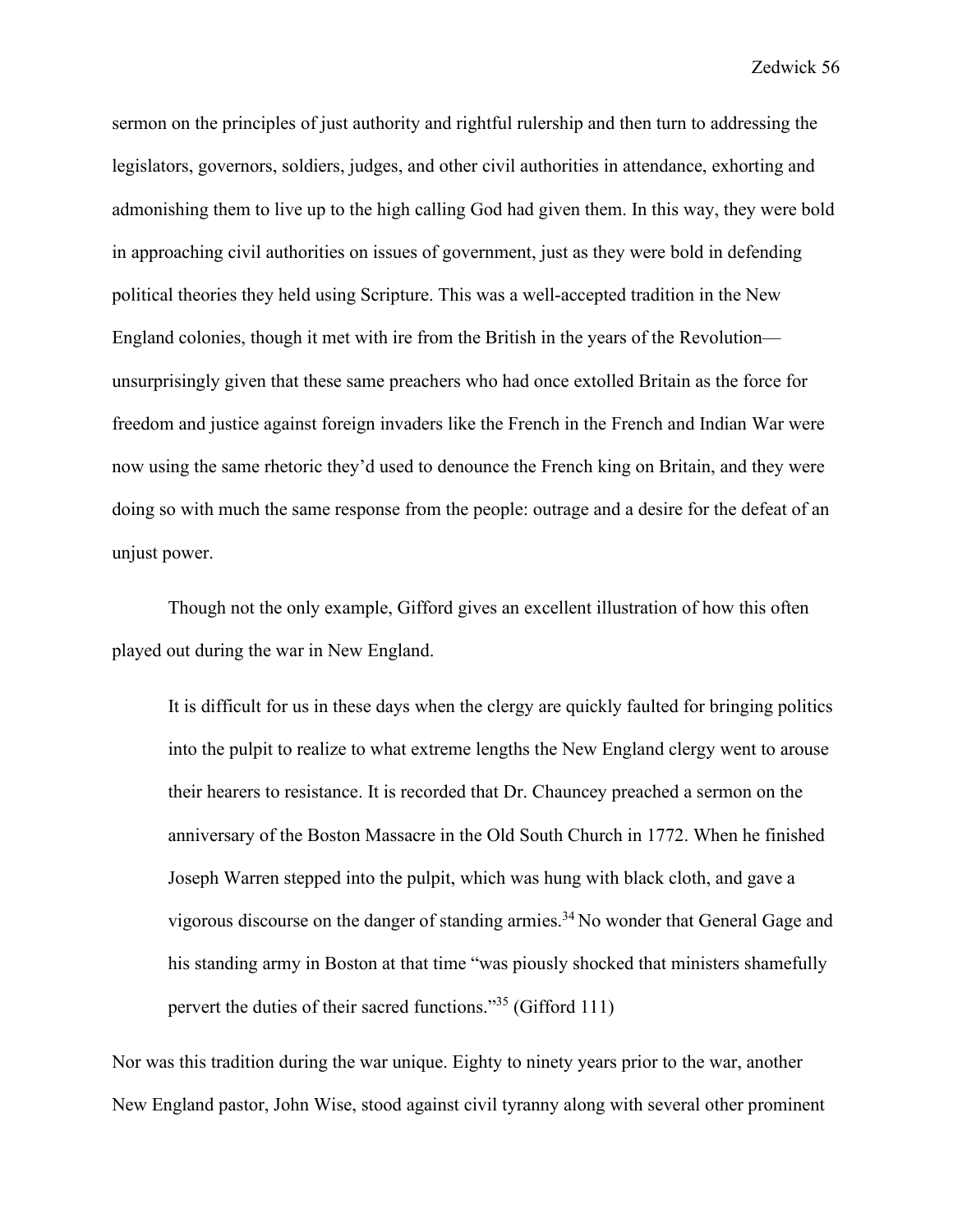ministers. He was the pastor of the church at Ipswich, Massachusetts at the time, and he was instrumental in leading the resistance to Sir Edmund Andros, who was violating the terms of the colonies' charters on self-government. When Andros levied a tax on property holders without giving the people any voice, after a meeting to determine the appointment of assessors for dealing with the tax Andros had imposed, "Wise made a speech opposing the appointment of assessors for the purpose specified, in the course of which he gave emphatic expression to the sentiment that 'taxation without representation is tyranny'" (Mackaye 77), a cry which would later be picked up in the Revolution by pastors and civil leaders alike. With his example, the colonists chose not to appoint any assessors and openly opposed the tax, refusing to help Andros to enforce it. Wise ended up under arrest for his part in it, was denied the right to habeas corpus—a violation of the English constitution—and found guilty by a stacked jury "composed principally of aliens" (Mackaye 77). As a result, he ended up being fined and spent a good portion of time in jail for it. Wise later wrote of the trial that one of the judges had asserted that "we (Wise and his fellow prisoners) must not think that the laws of England follow us to the ends of the earth,' adding, 'Mr. Wise, you have no more privileges left you than not to be sold as slaves," and no man in Council contradicted" (Mackeye 77).

Beyond owing to these men the tradition of resisting civil authority's abuses of power, the Revolution owes to them a more specific debt in the concepts that began showing up in the pulpit, starting with Wise. As Mackeye points out, even though historians began, as early as 1900-1903, to credit Jefferson with being the first to offer us the concept that "All men are created equal", "it will be noticed by reference to the first extract quoted above that Wise uttered this exact sentiment, though not in terms so concise, twenty-six years before Jefferson was born. The difference between the assertion that 'All men are created equal' and that 'nature' has 'set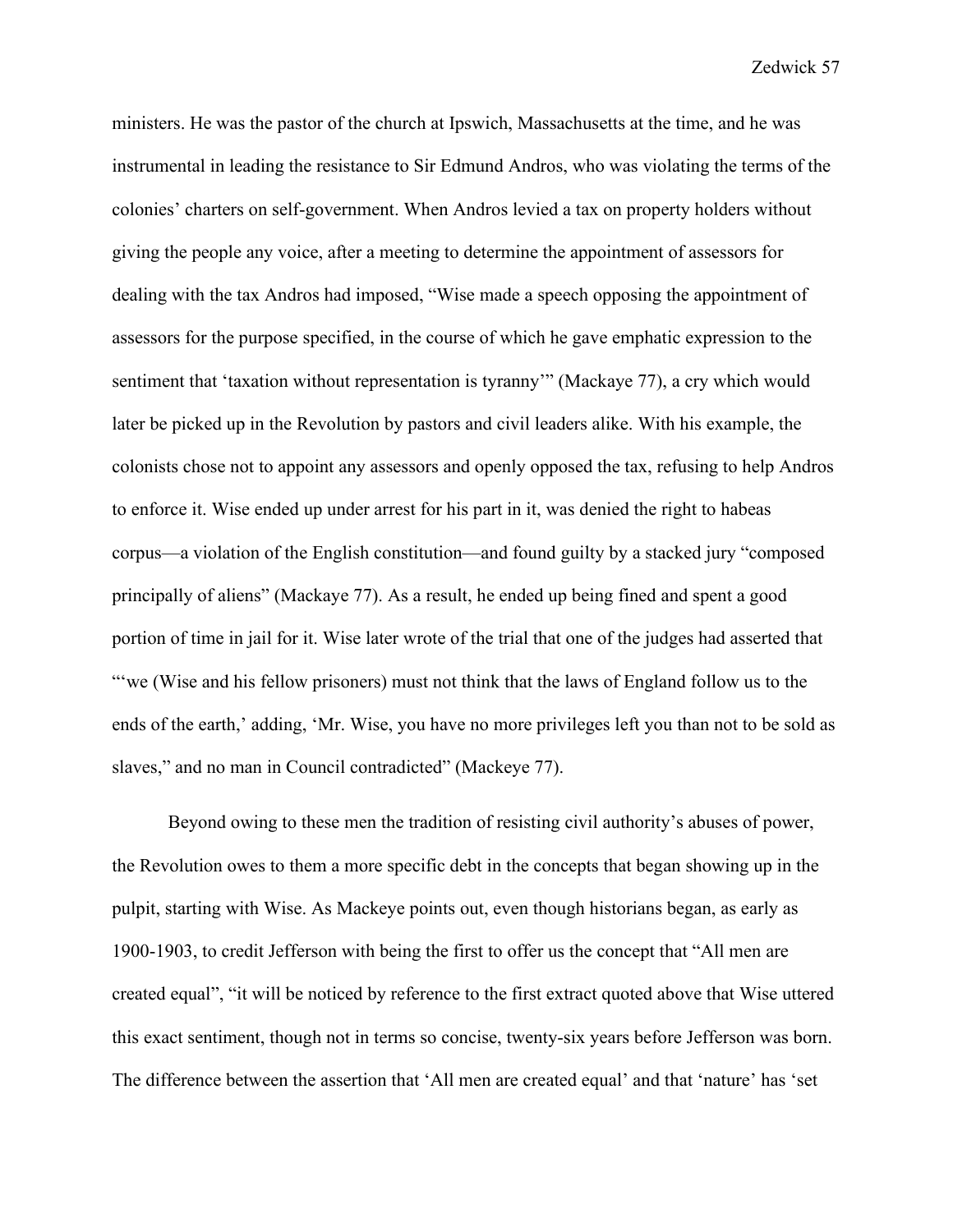all men upon a level and made them equals'" (Mackaye 81-82), he goes on to say, "is one merely of words, and hence unless Jefferson's contribution was one to rhetoric only, Wise as the originator of the dictum is entitled to the credit which the world unites in bestowing upon Jefferson" (Mackaye 82). More important still is the realization that in Wise's day, such words were far, far more radical and unheard of than they were in Jefferson's time. By 1776, Jefferson was drawing on a tradition that started with Wise and continued to grow, and it was the prevailing political view by then that all men were indeed equal. They owed such a tradition to the forerunners of it, with Wise being the first documented source of such an idea in America at least—if not in the known world at the time.

The abuses by Britain had begun well before the turning point for the people's willingness to endure them, and as Wise demonstrates, the tradition of applying theology to politics from the pulpit stretches back far before the Revolutionary War clergy took up the task of changing the views of the people regarding the war and submission to authorities. They were building on a foundation that went all the way back to the days of the Pilgrims when the new settlers at Plymouth cited Scripture specifically for nearly all civil laws and edicts they wrote up for the governance of their new civic body. They also contributed the most important natural rights concept of the time, giving the world the idea for the very first time that all men were created equal and giving them, in the years to follow, the first clearly articulated argument for that stance.

It is important that students of the period recognize that the intertwining of rhetoric, philosophy, theology, and politics in the Revolutionary War was not a new tradition in the making; rather, the clergy of the war were taking the torch that had been passed down to them and making it burn more brightly than ever before using what they had been given. This was not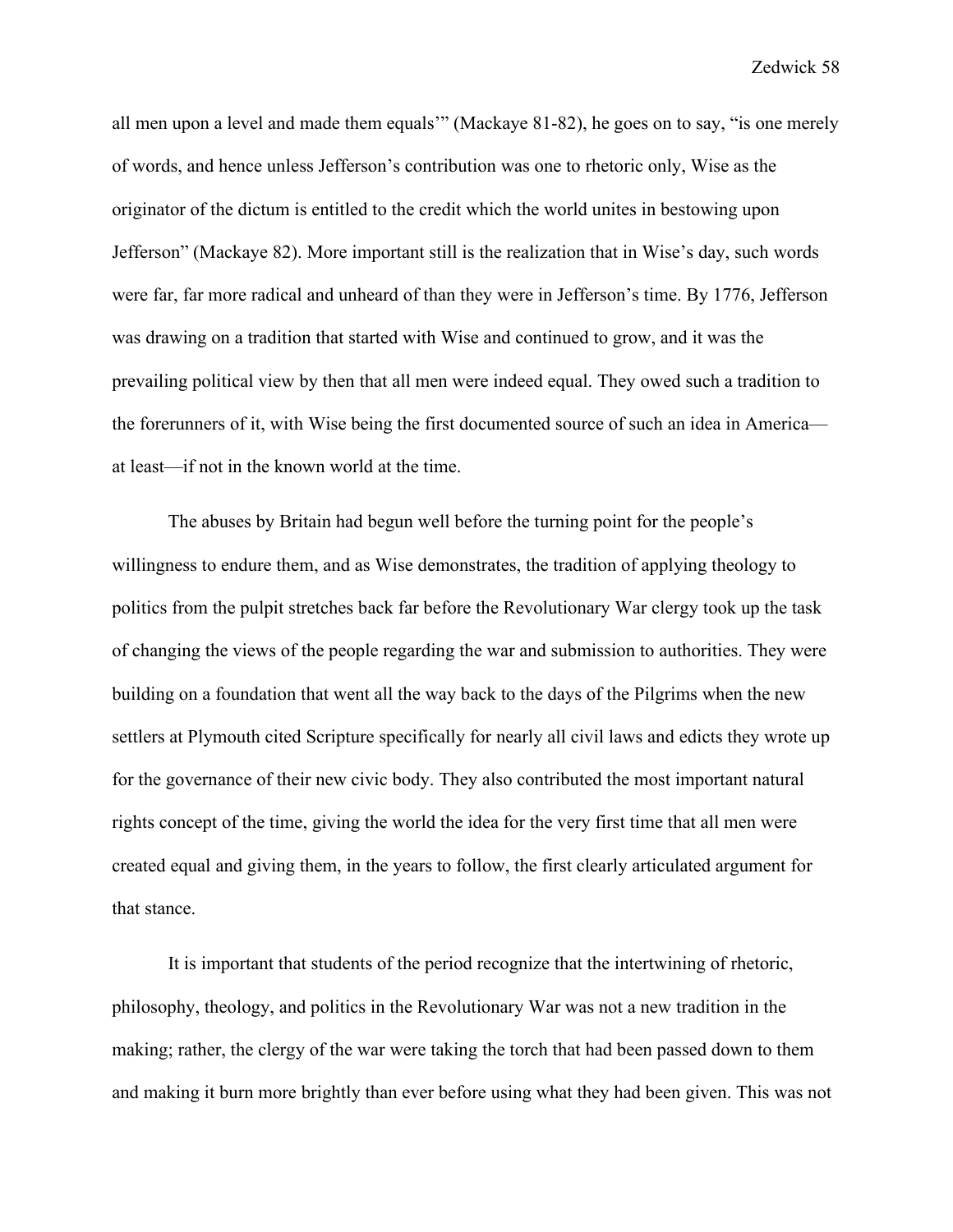a movement built overnight or even in a few short years. It was decades in the making. Pastors were influenced decades prior to the war by men like Milton, Locke, and Sydney, and they blended those ideas with Biblical concepts to create a unique rhetorical thread in America that was, at the time, radical and revolutionary. Because it was so new and strove to overthrow the accepted ways of doing things, the pastors as the forerunners of the rhetoric had the difficult task of drawing on English literature and Bible to convince a reluctant people to agree with their position. They were still working at it when the war began, and it was on their foundation that the Framers would then build. The influences during this period are not as clear cut as they sometimes seem in reviewing the scholarship. While the clergy exerted a great deal of influence upon the Revolutionary generation and the Framers who came from that generation, to claim that the influence was purely religious would be dishonest since the clergy themselves were being influenced by earlier secular influences, which they blended with the rhetoric that would in turn influence the secular contemporaries writing alongside the clergy. It would do scholars well to keep this circle of influence in mind as they examine the specifics of a narrower area of study like pastoral or political rhetoric in the Revolutionary War.

Keeping the broader picture in mind allows orientation and a better grasp of the narrower field to be established. We must, if we are to be honest with the primary source record and with our readers, engage with the nuances present. This paper seeks to engage with one of those influences by bringing secular and religious influences into one place to give a fuller picture, but it is by no means capable of providing the entire picture alone, which makes further studies of this nature imperative.

It is this history of blending theology, rhetoric, and politics in the pulpit that readers must keep in mind as the discussion moves into a much narrower discussion of the parallels between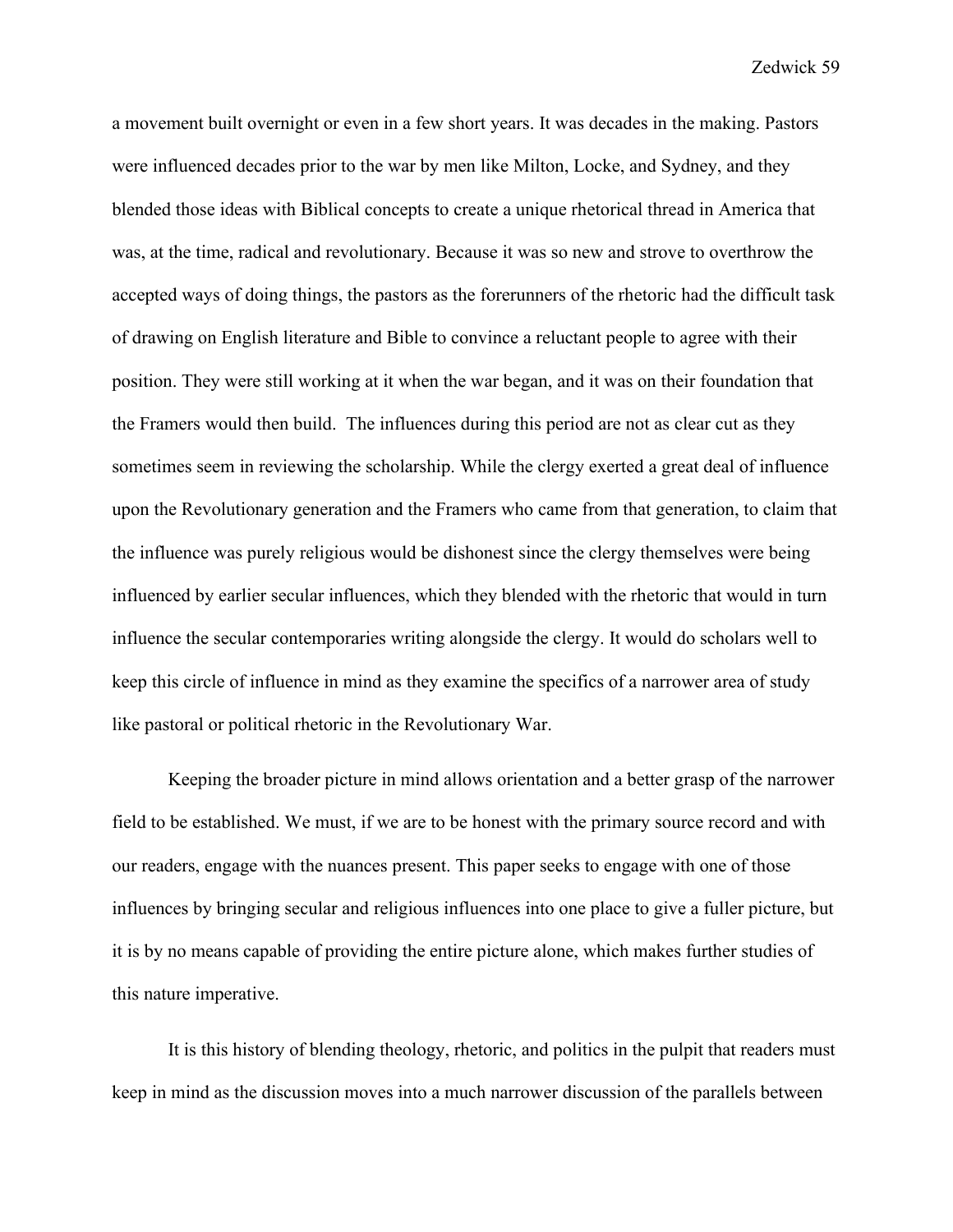the war's sermons and the war's political documents. It must be kept in mind in any examination, certainly, of the dates of each document in the aim to establish how much before the political rhetoric the sermon rhetoric developed. The dates serve to underscore the length of the tradition's existence as discussed here, and this brief overview helps the reader to understand why it is that the dates on some of these sermons date so much earlier than the war itself.

### **Methodology—A Brief Review of Approach and Analysis of Sources**

It was difficult to establish a straightforward methodology for this project. I had hoped to find more secondary, scholarly sources than I did to support my research, but in the end, I was unable to find many that covered my topic in the same way I wanted to cover it. While this was a clear indication I had chosen well and had identified a gap I could fill with my own research, it did pose a difficulty in figuring out exactly how to approach my research question and made it difficult to figure out how to focus on any particular point.

Faced with this problem, I turned my focus to examining mainly primary sources, using the secondary sources I had only to orient my own work within the broader field or as support for claims regarding historical facts that I wished to utilize in my work. In the end, I chose to utilize historicism and rhetorical analysis as my final methodology in writing the research portion of the paper. Here it should be noted that while I firmly believe that historical documents do not transcend time and place in their context, nor do I think it appropriate to apply a  $21<sup>st</sup>$  century outlook—whether we speak of applying postmodernism, postcolonialism, or any other theory of literature from our time—to the study of sources so clearly rooted in a historical movement and time, I also do not intend to state that nothing can be learned from texts, even firmly rooted in their time and place. I believe there is great value in examining why things happened as they did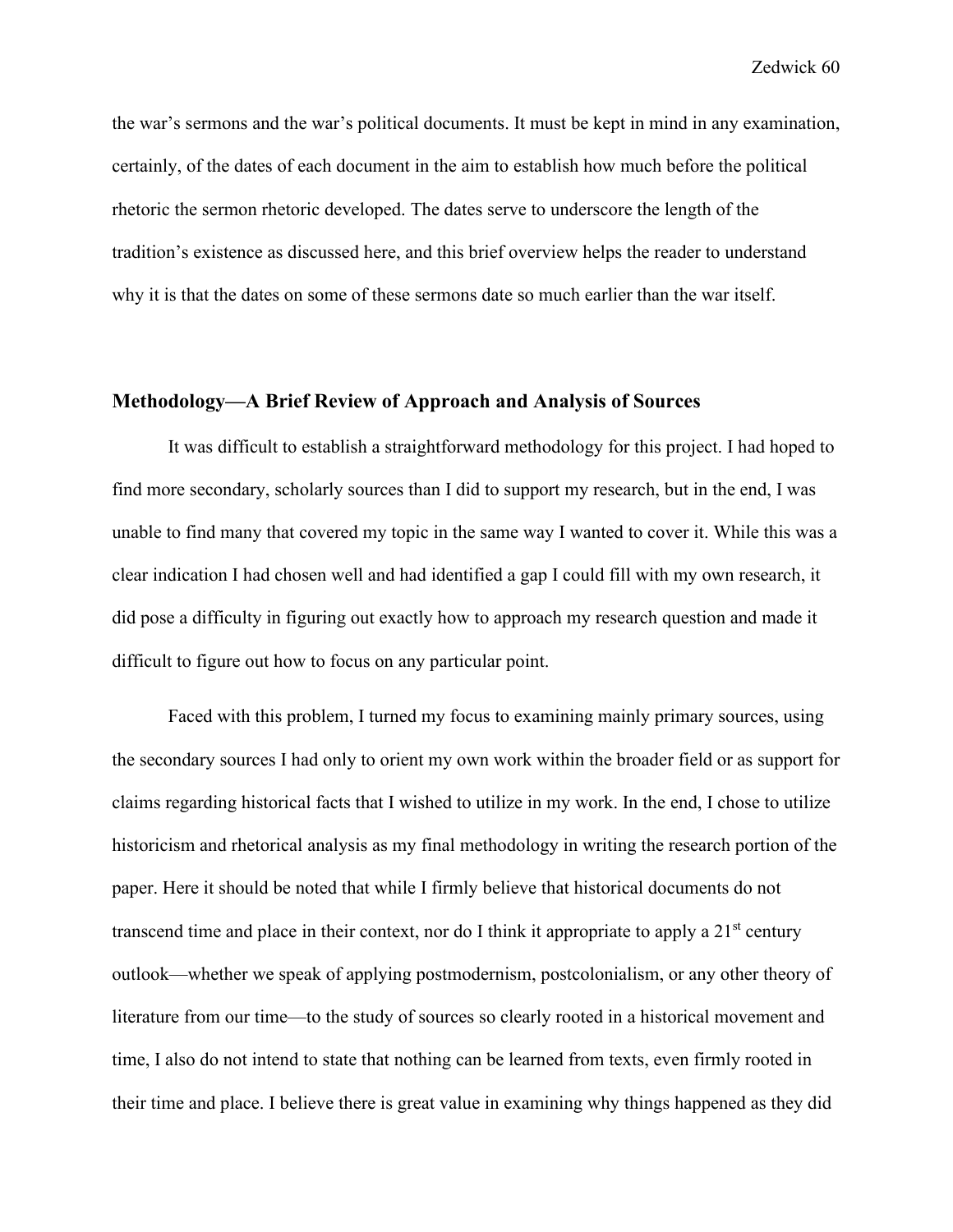and in looking for lessons to learn from history and sources regarding that history. However, I adhere firmly to the belief that what we can learn from these sources is usually the abstract principles. The particulars of how those principles are applied in method may vary between the way the principle was appropriately applied in the historical context and how it may be best applied today. The method is what changes, however, not the principle. There is objective reality and objective truth to be considered in examining source material, and it is from those two things that any application must be drawn. We cannot speak in particulars and prescribe the method of applying principle back then to today's society, but we can speak in abstracts and state that such abstracts apply equally today as they did then, which then allows us to make an inquiry into how we might enact such a principle today. This requires in some part a slight departure from historicism, which does not seek in any part to apply abstract or concrete to today's society but seeks only to understand both in the context of the document's time. However, in order to learn and to apply what we do learn while studying under historicism's methodology, I believe any application must in part depart from purely examining the knowledge gained as a historical artifact. So long as we are examining how principles may then be applied effectively in a modern context, I find this an acceptable departure and one that can prove extremely useful in taking the knowledge gained from a theoretical or abstract understanding to one that is practical and concrete. As has often been said through the decades, those who do not know history are doomed to repeat its mistakes. Equally, those who know history are able to both avoid its mistakes and learn from its greatest successes.

When it came to source material, I found a great deal of background knowledge in secondary sources that was useful in understanding what I was seeing in the primary sources, but most of my research aimed at reading as many sermons and political papers as I could get my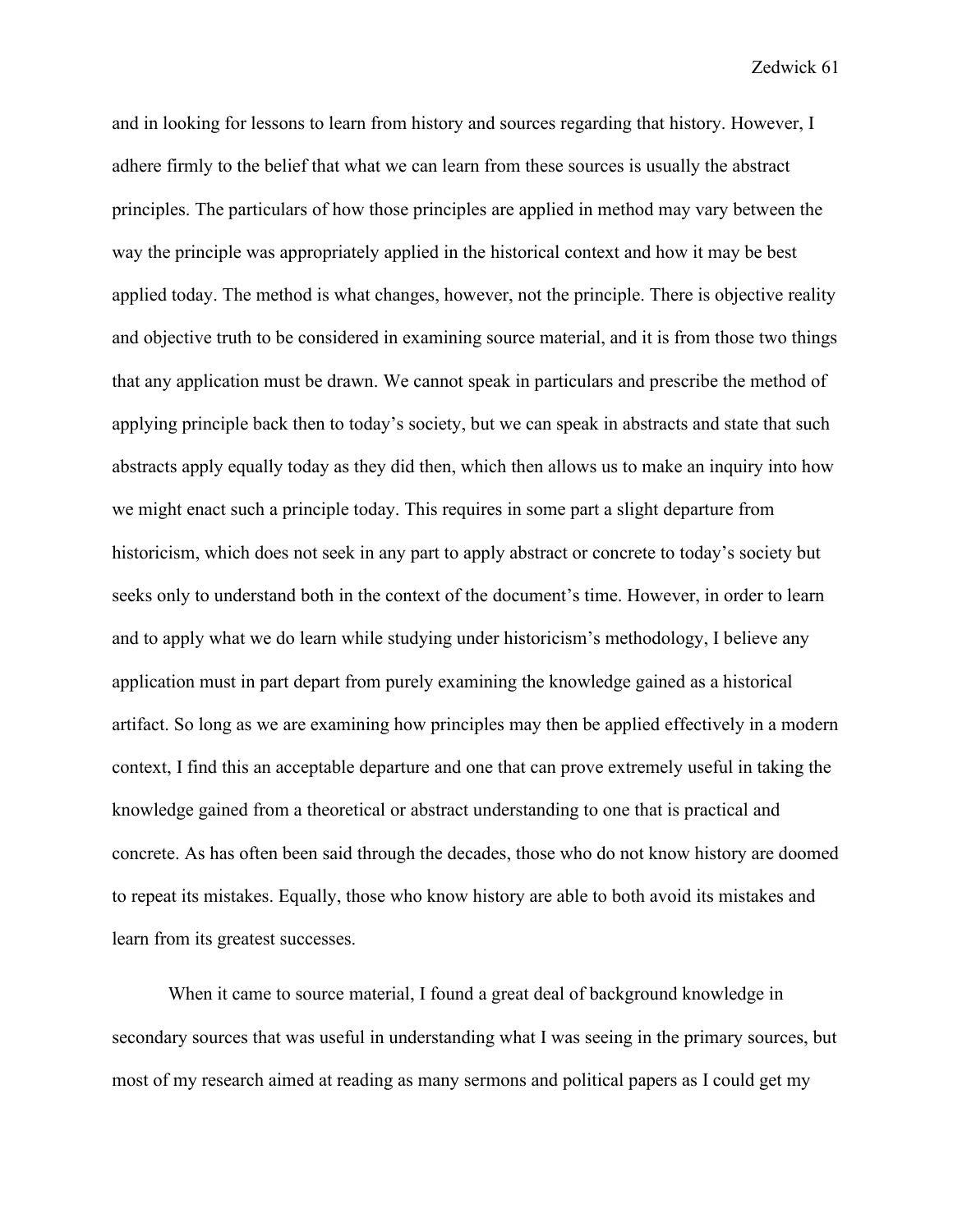hands on from the period. This approach served me well as it offered a much clearer answer to my initial research question than the secondary sources did. Because I was focusing on the rhetoric rather than the historical aspects, I found it incredibly difficult to locate essays in rhetoric journals that covered the matter I wanted to examine. Most of what I found on the religious rhetoric came from religious journals, not rhetorically focused ones, and this certainly presented a difficulty in explaining how my work would fit into the rhetorical world's discussion of the matter. As explained earlier in this chapter, the scholarship was drastically split between religious scholars and secular ones, and this made the task of drawing the two worlds into overlap incredibly hard when I was focusing solely on secondary sources to begin my work.

Thankfully, due to three years of study of the primary sources, I found that my own archive of primary sources contained most of what I needed. I had fewer collections of sermons, but I was able to locate a two-volume set of Revolutionary War and Founding era sermons that filled this gap beautifully, and I set my focus on examining as many of those as I could to pick out the themes and language that paralleled what I had found in studying the secular writings and Founding documents from the same period.

The biggest trouble in my approach was finding a way to whittle such a massive body of research down to a manageable focus for this paper. My broad scope of sources offered me an excellent high-level view, but there were so many different threads that it became incredibly difficult for me to decide which ones to pull together to trace. This, I am afraid, reflected very obviously in the original proposal for this project, where my broad-net method for conducting the initial research showed how many different angles I had been examining. The result was an ill-defined focus and surface skimming of a range of topics from law and history to rhetoric. My approach, therefore, had to shift to make the project a thesis-length one instead of a multi-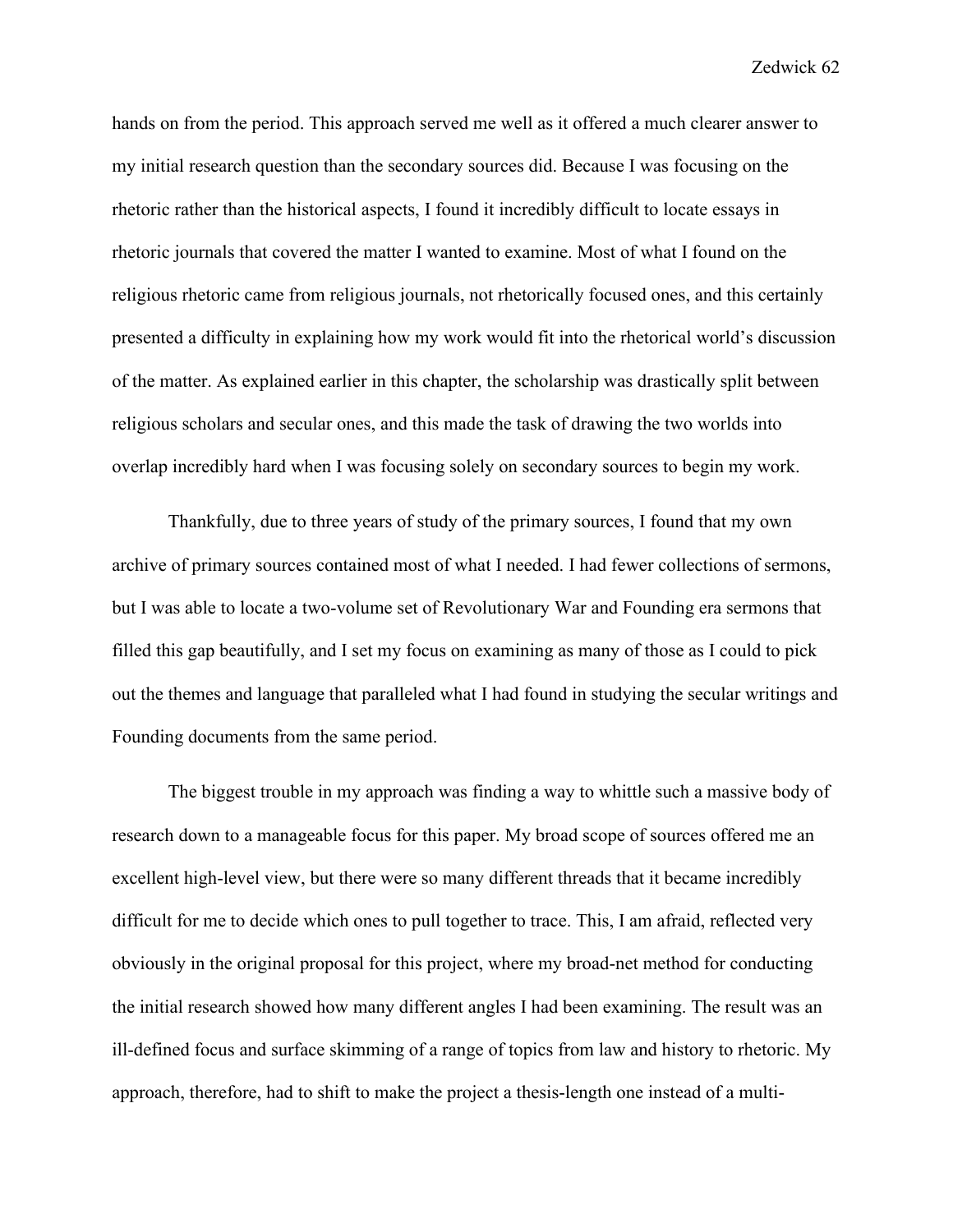volume one. My professors helped me to narrow my methodology sufficiently to focus the project by advising me to choose a field first and then to decide on a very specific question to answer.

In doing so, I settled on my originally proposed field—rhetoric—and chose to focus on answering the question "to what extent do rhetorical positions and language in sermons parallel the rhetorical positions and language in political documents from the Revolutionary War, and which came first?" I felt that this question was a good one to work with because it was addressing the gap I was noticing between secondary sources on political rhetoric from the period and secondary sources on religious rhetoric. Many examined the two separately, and the few that examined them together tended to focus on clergy's influence on the political rhetoric or on the Biblical themes in political rhetoric more broadly instead of focusing on the printed sermons' rhetorical stances in comparison with those of the printed political works. Not only is the topic one I feel is less studied and therefore presents me with an opportunity to fill a pivotal gap in the study of both religious and political rhetoric in the period, but I also I believe this question is far more manageable. In defining that question more specifically, I was able to then go through my secondary sources to weed out any that did not focus on rhetoric in one of those two areas, which gave me a body of literature surrounding printed rhetorical pieces in a variety of forms—both political and religious.

Once I had done this, I found I had a much better grasp on the discussion surrounding political Revolutionary War rhetoric and religious Revolutionary War rhetoric, though—as my literature review demonstrates—the two still were quite distinct discussions with only a little overlap.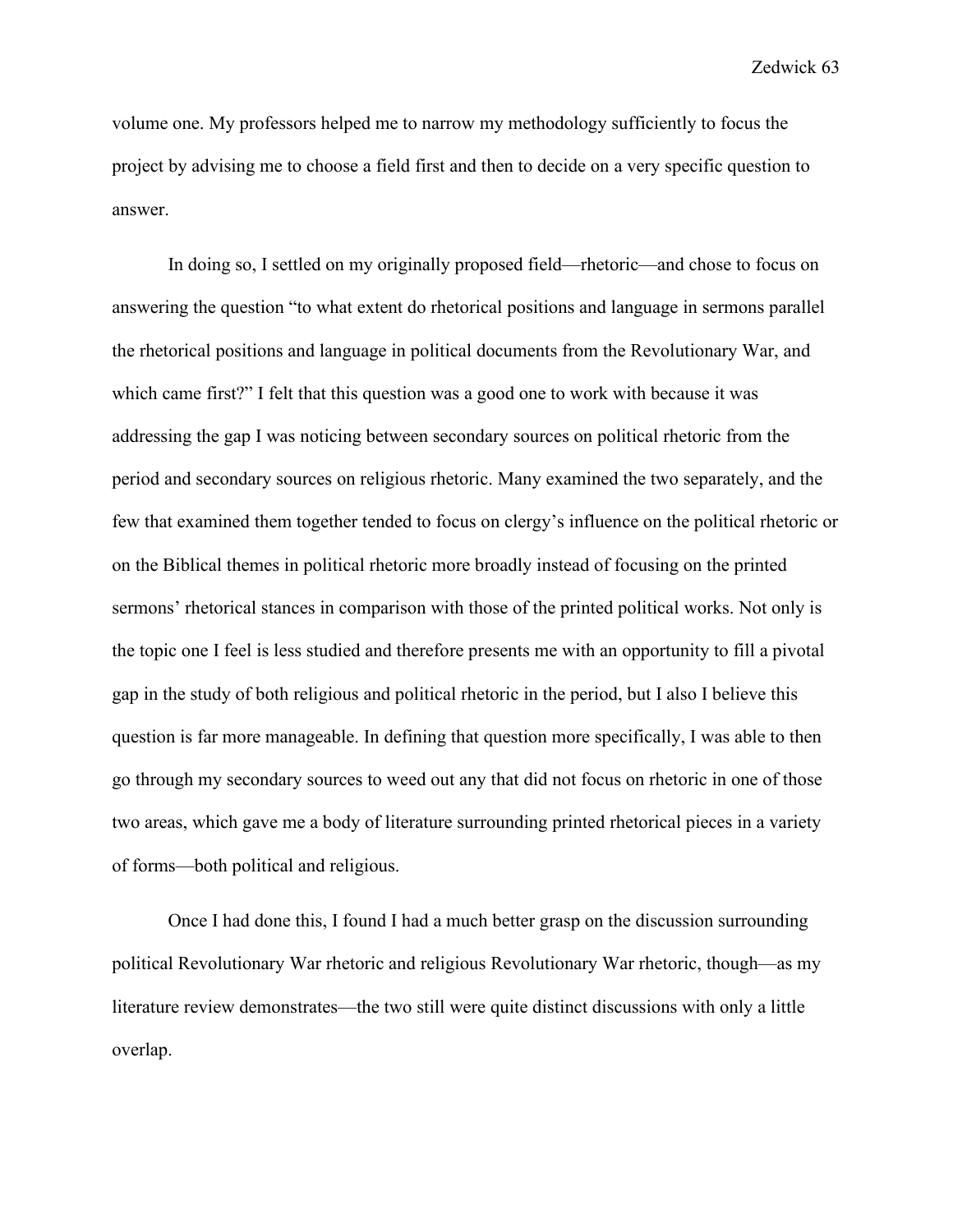Through this focused goal and the use of historicism's aim to firmly root texts in their own context, I was also able to pick and choose sermons and political documents that would not only establish the range of time in which common themes were being preached versus the range of time in which the same themes were being written in American political documents but would also demonstrate the context in which the later writers were operating. I chose to keep the political document focus very narrow to allow for a closer examination of the language as a result and selected the Declaration of Independence, the Constitution, the Bill of Rights and selections from official writings like the Federalist or Anti-Federalist papers or Hamilton's responses to Seabury—a rhetorical battle on the secular scene discussed earlier in the literature review.

I feel that this approach to research and selection allows for a solid review both of the discussion into which this paper enters and of the source material present for the defense of my own argument that the sermon and political rhetoric not only reflect each other but that the rhetorical positions in common appear first in the pulpit before they spread out to the political scene to be blended with other Enlightenment philosophies.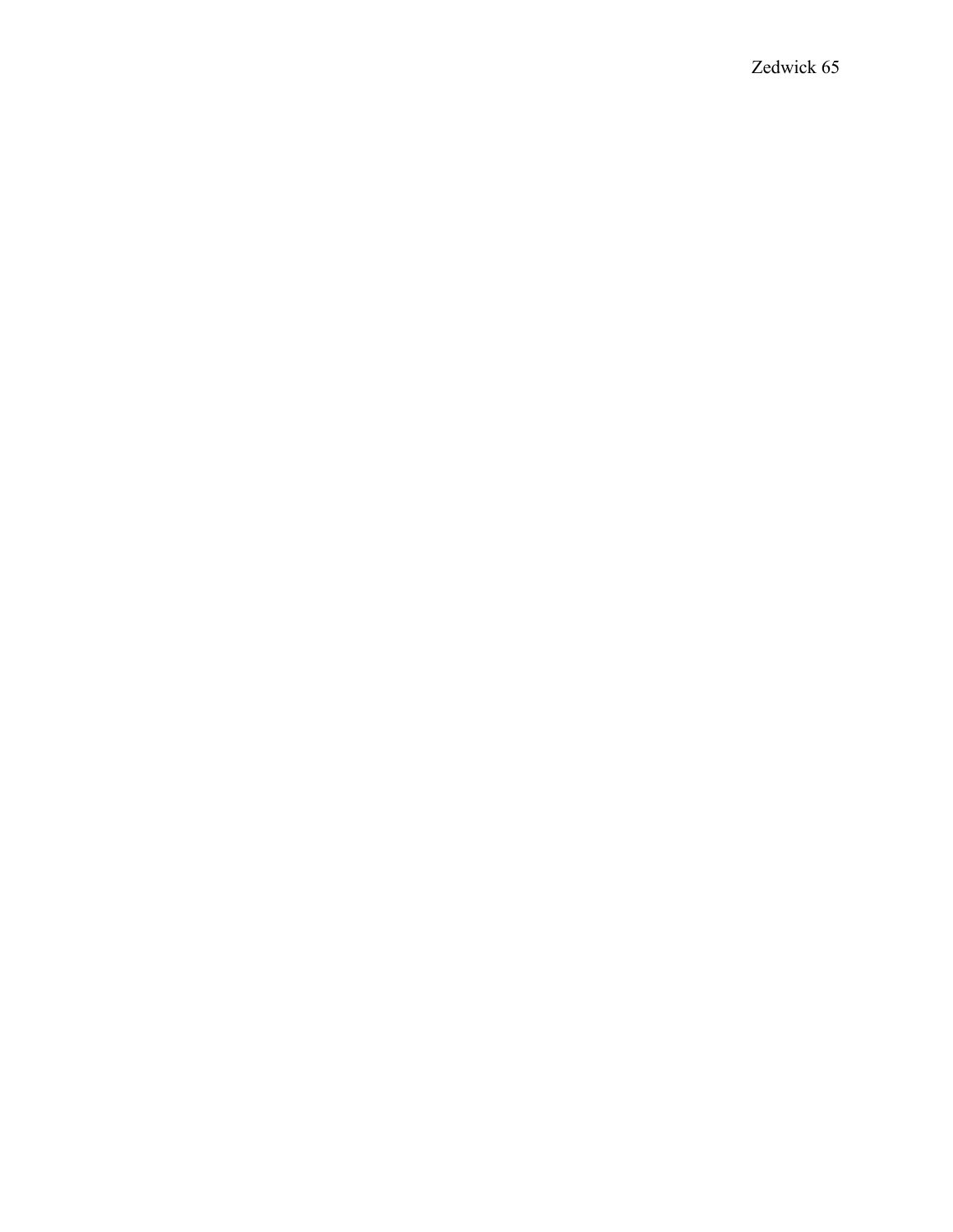# **Chapter Two: Common Themes**

Here our attention turns to the themes and language that connect the sermons to the political rhetoric that followed after it. To the best of my ability, I endeavor to state when a parallel is directly connected to the sermon rhetoric as what seems to be the only influencing factor. Where this is not stated, it should be presumed that it was one influence but not the only one since both the pastors and the secular authors discussed were well-versed in political theorists and jurists like Locke, Montesquieu, Milton, and Blackstone. This chapter begins the discussion with an examination of the themes held in common between the religious and secular sources.

# **Common themes**

In this portion of the discussion, the focus is less on the particular language and more on the parallel in ideas. Much of the influence from the early pastors on the leaders of generations after them—both the secular and the religious leaders—is not found in exact quotations, something that is often common in modern society. Instead, it is found in the themes and ideas that they develop, building on previous generations' work and applying it to the new challenges facing them. Those themes are the focal point of this part of the analysis.

## **Government, the Duty of Submission Owed to It, and the Rights of the People**

The first and most obvious connection focuses on government. Given that the generations from John Wise down to John Witherspoon had to deal with various forms of civil authority and, frequently abuses of that authority, it is no great surprise to find that government, the question of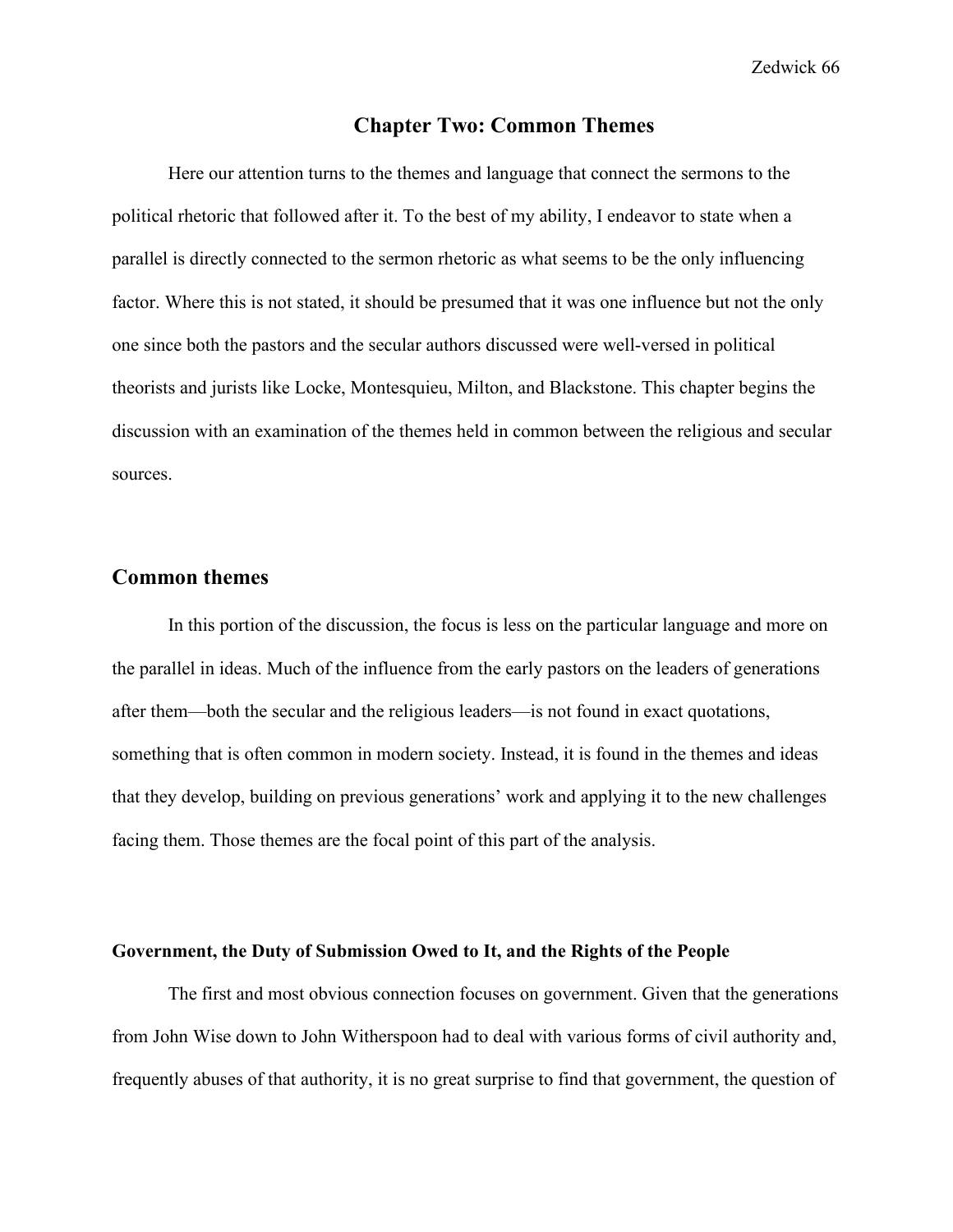submission, and the people's rights were a common question. This was a discussion approached in a variety of ways, but there was a shift from the earliest position of pastors, which was that of unlimited submission across the board, to the Revolutionary pastors' position that nonsubmission to tyranny was a Christian duty.

The shift was not an easy one to make given the tradition of submission across the colonies. New England ended up being the hotbed of that shift thanks to their strong stance on religious liberty and the pastors' grounding in Puritanism and Reformation theology, which led many of them to reject outright the idea that anyone but Christ should be head over the church and, by extension, that the king could ever have unlimited authority in religious matters. Their objections to English tyranny began much earlier than it did in the Southern colonies because of this stance and because the crown tried to impose Anglicanism and religious slavery upon them as early as 1717, when John Wise wrote his political sermon "A Vindication of the Government of New-England Churches," a fight that began much earlier than most scholars note. Far from being a sudden movement, the shift from submission to revolution was a gradual and difficult one. Wise was the first to pick it up, and in 1717, his ideas were extremely radical—at least in the colonies. Some of his positions may be found earlier still in Milton's works, but his work is significantly earlier than any other writers espousing the ideas he supported. However, his work would later be used in the Revolutionary War, and we still have copies today thanks to the Sons of Liberty, who are credited with printing and redistributing it as a pamphlet in support of the Revolutionary efforts. While Wise was the forerunner for it, he was far from the only one religious or political—to argue on government as limited in its scope and authority, as will be demonstrated in a moment. While it should be remembered that the early pastors were drawing on a mixture of secular and religious influences from earlier generations still, we do find, upon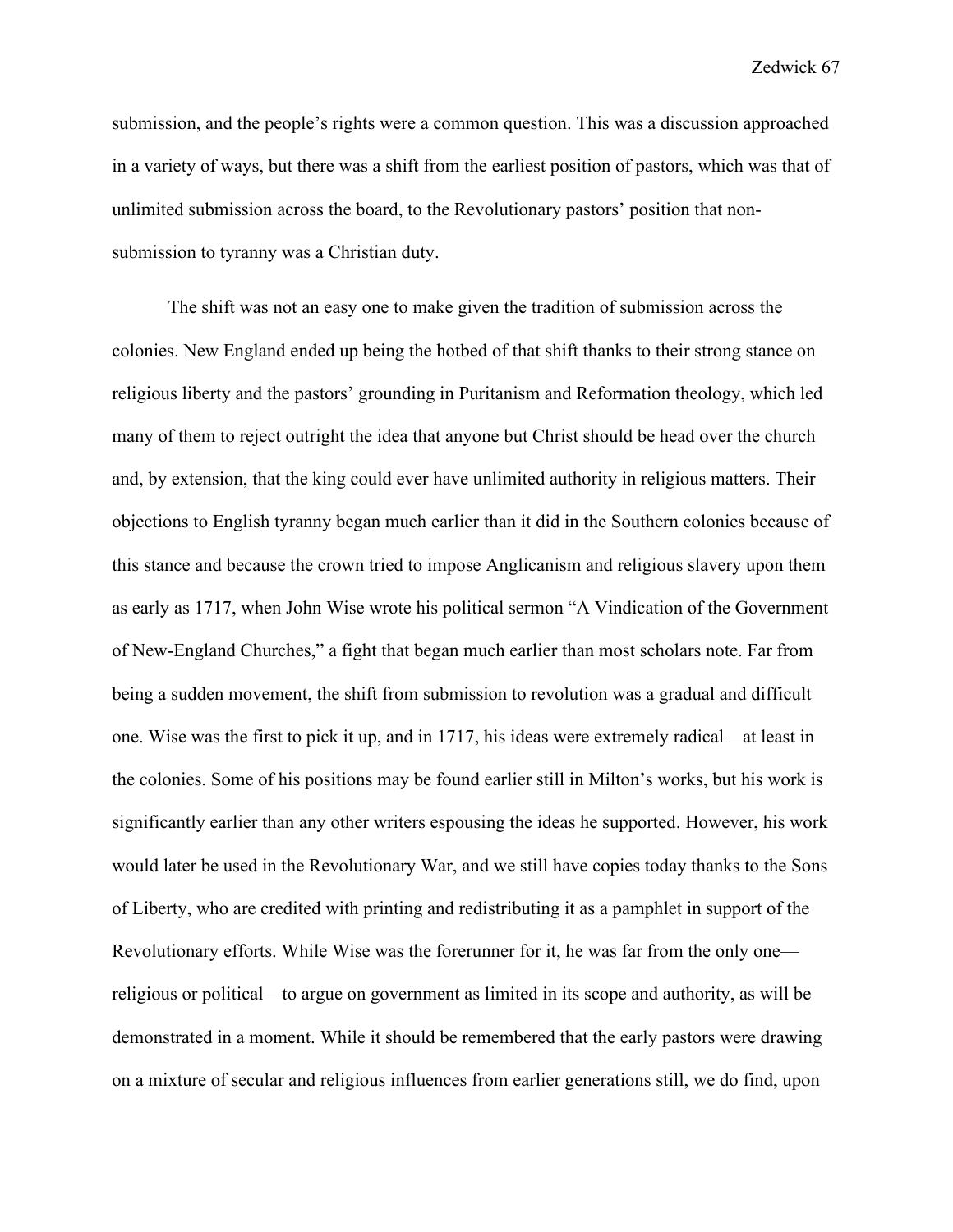examining the wide number of sources available, that many of the political statements made about government's origin, its authority, and the source of that authority begin in the theological moorings of the sermons before later spreading out to the pulpit.

One of the more radical claims made, starting with Wise in the colonies, was that the people were the font of government's authority. Locke had argued this before in England, but it was still a relatively unadopted viewpoint in the colonies when Wise wrote his pamphlet. In fact, he is the first American writer we have record of who claimed that "The first Humane Subject and Original of Civil Power is the People" (Wise 44) on the basis of man's natural state as a created being. Blackstone, an English jurist who wrote the famous *Blackstone's Commentaries on the Laws of England*, would argue something similar in the work's introduction, stating that "The only true and natural foundations of society are the wants and the fears individuals" (Blackstone 5). This, he argued, stemmed from the fact that man, in his natural state is predisposed to society for his own good, and "when society is once formed, government results of course, as necessary to preserve and to keep that society in order" (Blackstone 5). Similarly, Wise argued that government was a natural outgrowth of man's needs in nature.

Others followed in their footsteps, and it became mainstream by the time of the Revolutionary War to argue that the people were the origin of government's power and, further, that the people's security and the protection of their rights was a pivotal purpose for government's existence. On that point, Wise also expounds, saying that once a civil compact has been formed, it is the responsibility of government to protect with care the natural rights of individuals within their society. In his 1730 sermon "Government the Pillar of the Earth", Colman picks up on this point as well, arguing that government should act as a pillar both "in respect of strength to uphold and support the virtue, order, and peace of it" (Colman 14) and "to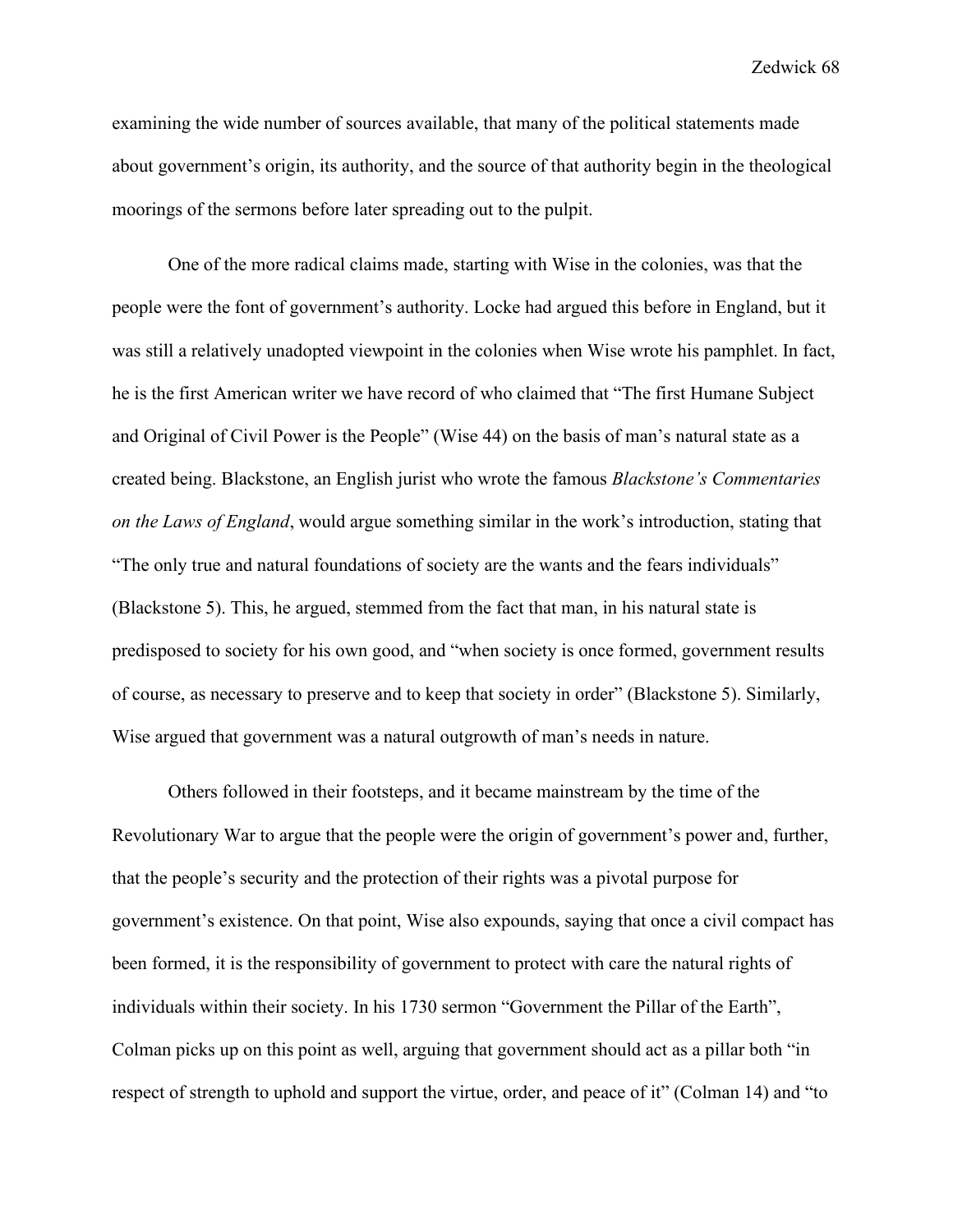uphold and adorn the world" (Colman 14), which he believed was accomplished "by employing their superior wisdom and knowledge, skill and prudence, discretion and judgment for the publick good" (Colman 15). Elisha Williams echoes the point in 1744 when writing his famous sermon "The Essential Rights and Liberties of Protestants"*,* stating that he believed reason could teach us "that all men are naturally equal in respect of jurisdiction or dominion one over another. … For the freedom of man and liberty of acting according to his own will (without being subject to the will of another) is grounded on his having reason, which is able to instruct him in that law he is to govern himself by, and make him know how far he is left to the freedom of his own will" (Williams 56). Here, Williams adds to Wise's point and clarifies it into one, succinct statement, arguing that man's natural state is liberty, equality, and self-governance predicated on his status as a rational being. Wise had vaguely hinted at this in his own work, but he focused much more on man's origin as a created being granted reason to govern himself, and he did not make the point in nearly so clear or brief a manner as Williams has here.

Colman adds yet more to the discussion of what government ought to be and where its power comes from by arguing that "religion is the pillar of government. Take away the fear of God's government & judgment, and humane rule utterly falls, or corrupts into tyranny. But if religion rule in the hearts and lives of rulers, GOD will have glory, and the people be made happy" (Colman 22), and he is joined by Charles Chauncy, who preached in his 1747 sermon "Civil Magistrates Must be Just, Ruling in the Fear of God" that "had man continued in obedience to his maker" (Chauncy 142), government would be unnecessary but because of sin, "government is rendered a matter of necessity" (Chauncy 143) since without civil rule "every one might do that which was right in his own eyes, without restraint from humane laws, there would not be safety any where on this earth," and "no man," he concludes "would be secure in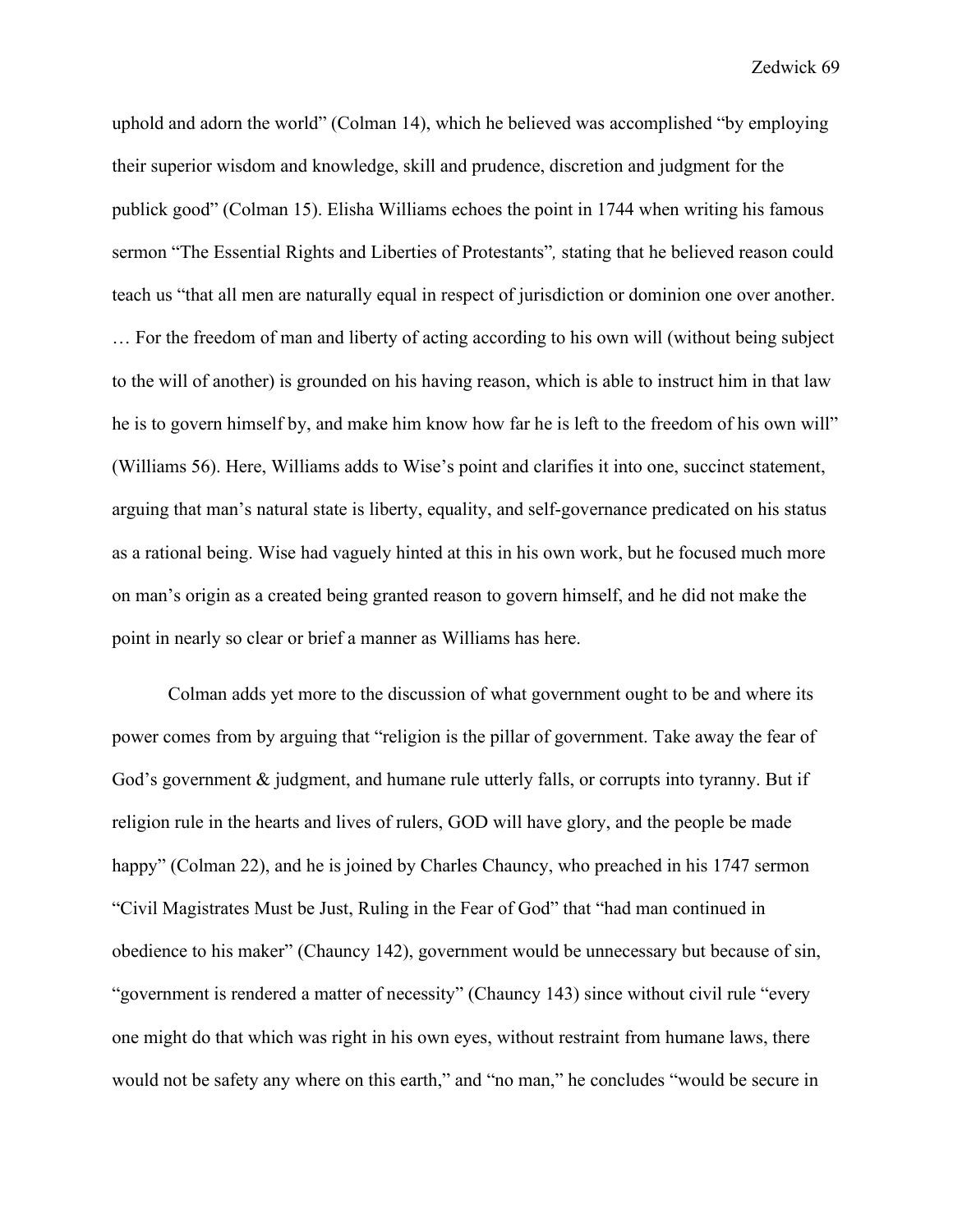the enjoyment, either of his liberty, or property, or life" (Chancy 142). Witherspoon blends the two men's belief that a corrupt foundation and sin necessitated government and emphasis Coleman's argument that moral depravity would destroy the people, telling his listeners in 1776 when he preached his first political sermon, "The Dominion of Providence Over the Passions of Men", at Princeton, that he was convinced that corrupt foundations would destroy even the greatest, most just government and that civil and religious liberty were bound together such that if one went, the other was bound to follow shortly (Witherspoon 549). This last point was also echoed, nearly with the same wording, by Hamilton in his infamous "A Full Vindication of the Measures of the Congress, &c.", his first response to Seabury, when he asks the farmers if they believe they can be certain of "hav[ing] the free enjoyment of your religion long?" (Hamilton 11) and reminds them that "civil and religious liberty always go together" (Hamilton 11) so that if one's foundation is destroyed, the other will fall too.

The ideas that Colman and others preached early on about religious liberty trickled down to civil liberty naturally, and when confronted with an assault on the second, the clergy and the political figures alike realized their forebearers knew what they spoke of in claiming that the two could not be separated. Jefferson, in his "A Bill for Establishing Religious Freedom", wrote that he believed to protect one demanded a protection of the first because the two went together. A respect for one, he and others believed, naturally led to a respect for the other, while dismantling of either heralded the destruction of the other. The various colonies' own governing bodies added to the vocal support for the views on government's purpose. Jefferson's bill is just one example of such a government motion, but there were also official proclamations from governing bodies that offered further support to the concepts these men discussed. Other anonymous writers chose to make this clear in a variety of other ways. One of the more interesting anonymous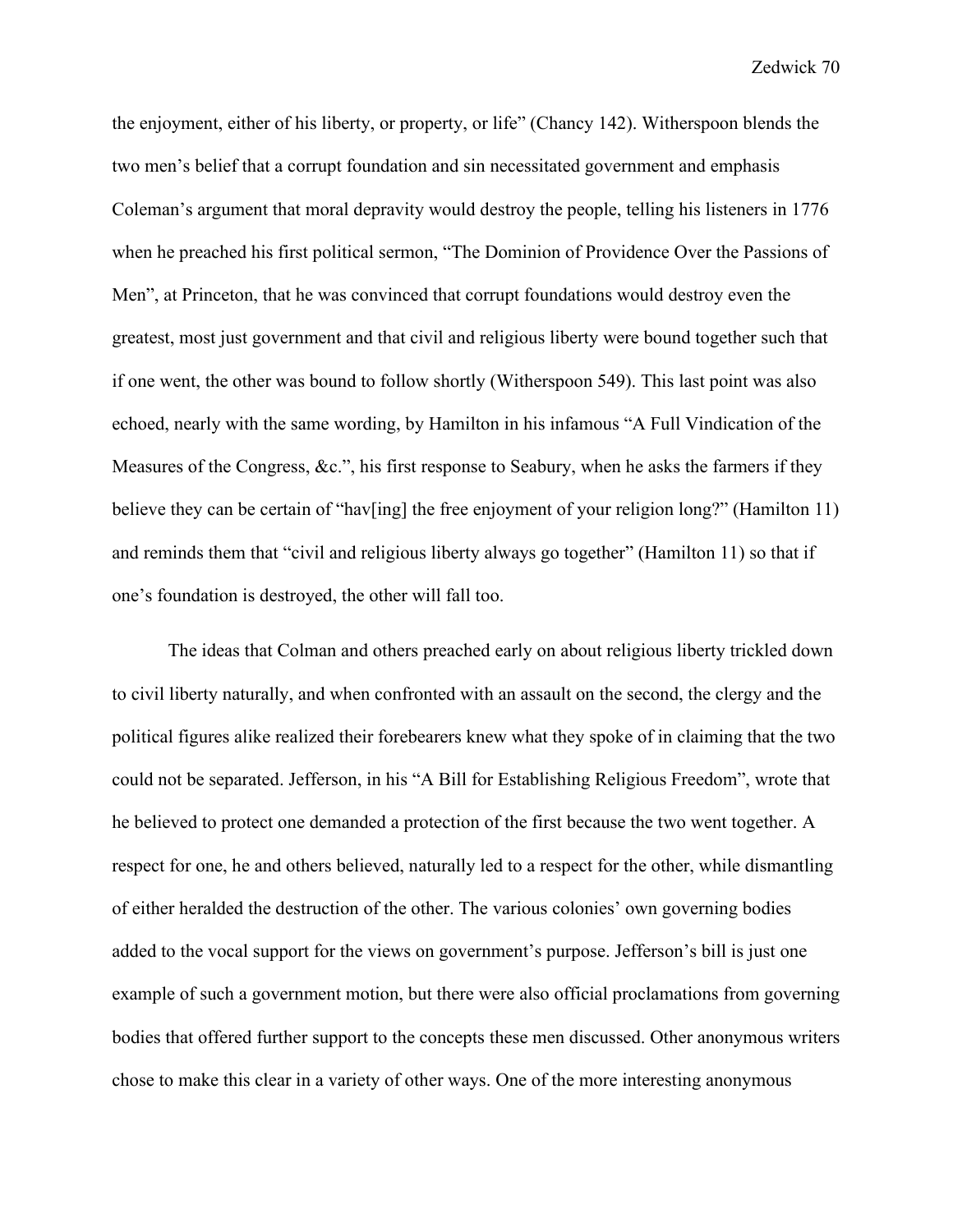writers to enter the discussion makes it clear that tyranny stemmed, in his mind, from anti-Christian, demonic spirits in an imagined dialogue between King George and the Devil, where the Devil encourages George III to deal with the colonies using an iron fist on a religious and civil level to force them to grovel at his feet. The writer imagines George III telling the Devil that "I have deceived my people with a show of religion (this proves I am no fool in hypocrisy); and at the same time have practiced every iniquity, have employed such men in public office as were thy faithful servants—and my head is full of schemes and my heart full of malice for every evil work. ... I have the heart of a tyrant" ("A Dialogue Between the Devil and King George III, Tyrant of Britain" 693). Here, the principle that was espoused by much of the other political writers is revealed in its opposite. George was an irreligious, hypocritical tyrant who cared little for the good of his people and wished only to see America groveling at his feet. Good civil leaders are ones who are moral and honest, caring for the good of their people instead of attempting to subjugate them. As noted previously, this view was held in common by those supporting the Revolution. To varying degrees, the writers supported the idea that government's purpose was the defense of its people's rights and well-being, not to make itself as rich and powerful as possible. The examples offered above are only a few of those who built upon the original ideas of the early pastors to create the unique rhetoric of the Revolutionary War, but they represent well both the war's pastors and civil figures' stances on the issue of government's purpose being the protection of its people's rights, not the enrichment of the State.

In most respects, the various preachers were approaching the duty of government and the origin of its right to authority in a very similar way, but there were some that spoke about it in a slightly different way. While it is unclear why, precisely, they chose to tackle the issue of government, authority, and submission differently than their predecessors, they did, and in doing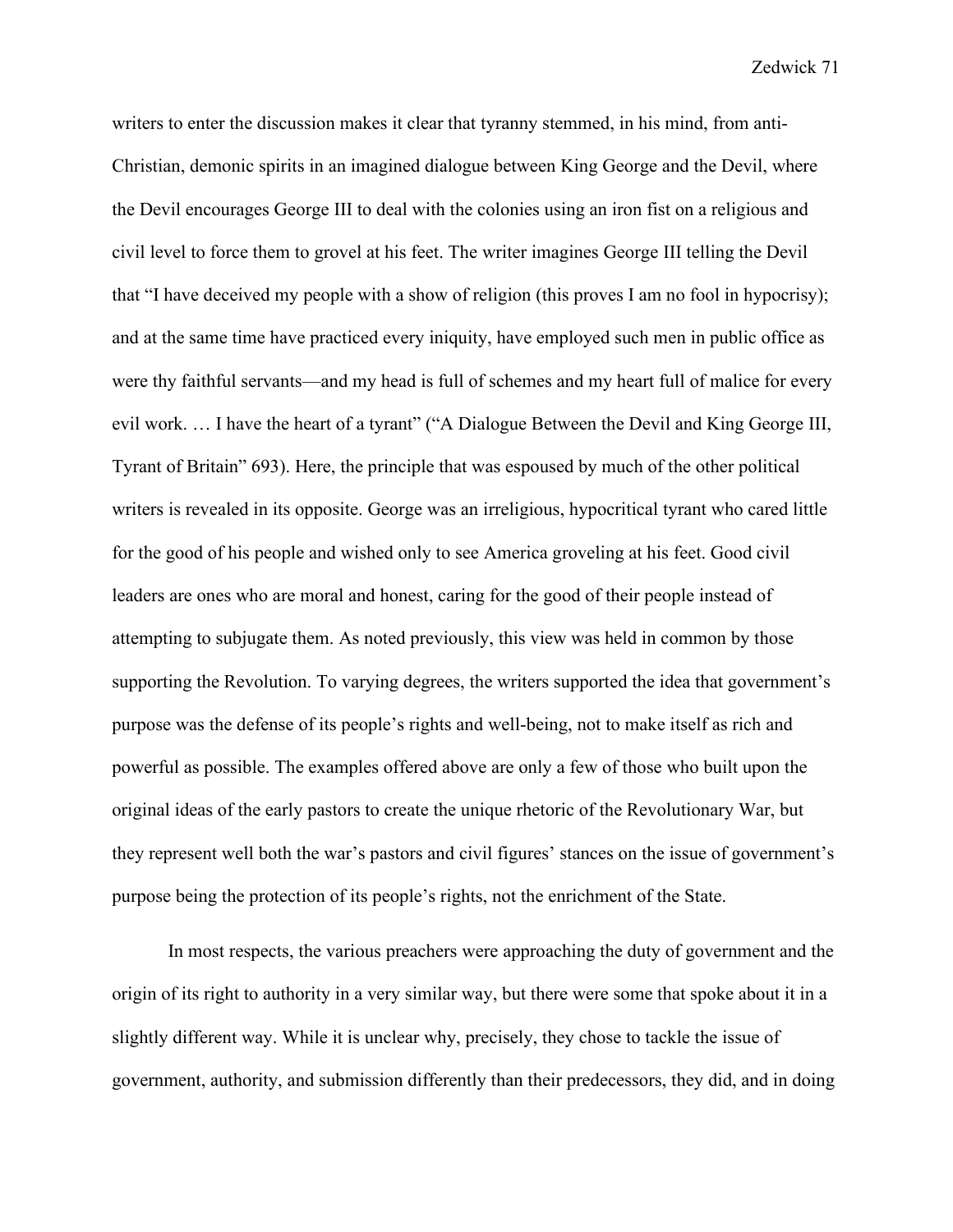so, they paved the way for the pastors during the Revolution who would meld arguments from both groups of early pastors to create a full-bodied argument for resistance to tyranny. The two figures who seem to lead the discussion in a slightly different direction here are Wise and Williams, not surprisingly given that the two are the most radical of those discussing the issue of government's role in society. Wise took the stance that government was not ordained by God in any particular form but was rather an institution more generally demanded by how God had made man because of his need for protection, self-advancement or "self-love" as Wise called it, and harmony with his fellow man (Wise 37). On this basis, he argued, "the End of all good Government is to Cultivate Humanity, and Promote the happiness of all, and the good of every Man in all his Rights, his Life, Liberty, Estate, Honour, &c. without injury or abuse done to any" (Wise 63). Williams would argue a similar point to Wise, claiming that man's status as a rational creature and natural law were the basis for claiming that government should be instituted to act only to promote the happiness of the individuals within society and to protect rights to life, liberty, and property. He, like Wise, departs from the common argument of the day found in Colman and the earlier pastors, who generally claimed that God instituted government as a pillar of support for society. They believed government sprang not from a divine, direct command, but from necessity because of how God had created man. While this distinction may seem to be splitting hairs, it was this basis that allowed the two men to dissent from the usual opinion more vigorously in claiming that the people had a right to institute any form of government that would achieve its proper ends and to remove that which did not. In this, they are two of the forerunners for the Revolutionary War rhetoric from the pulpit, where it became incredibly common to view government as an institution as necessary and springing from natural and revealed law but to view individual leaders as deposable and resistible when they failed to perform the function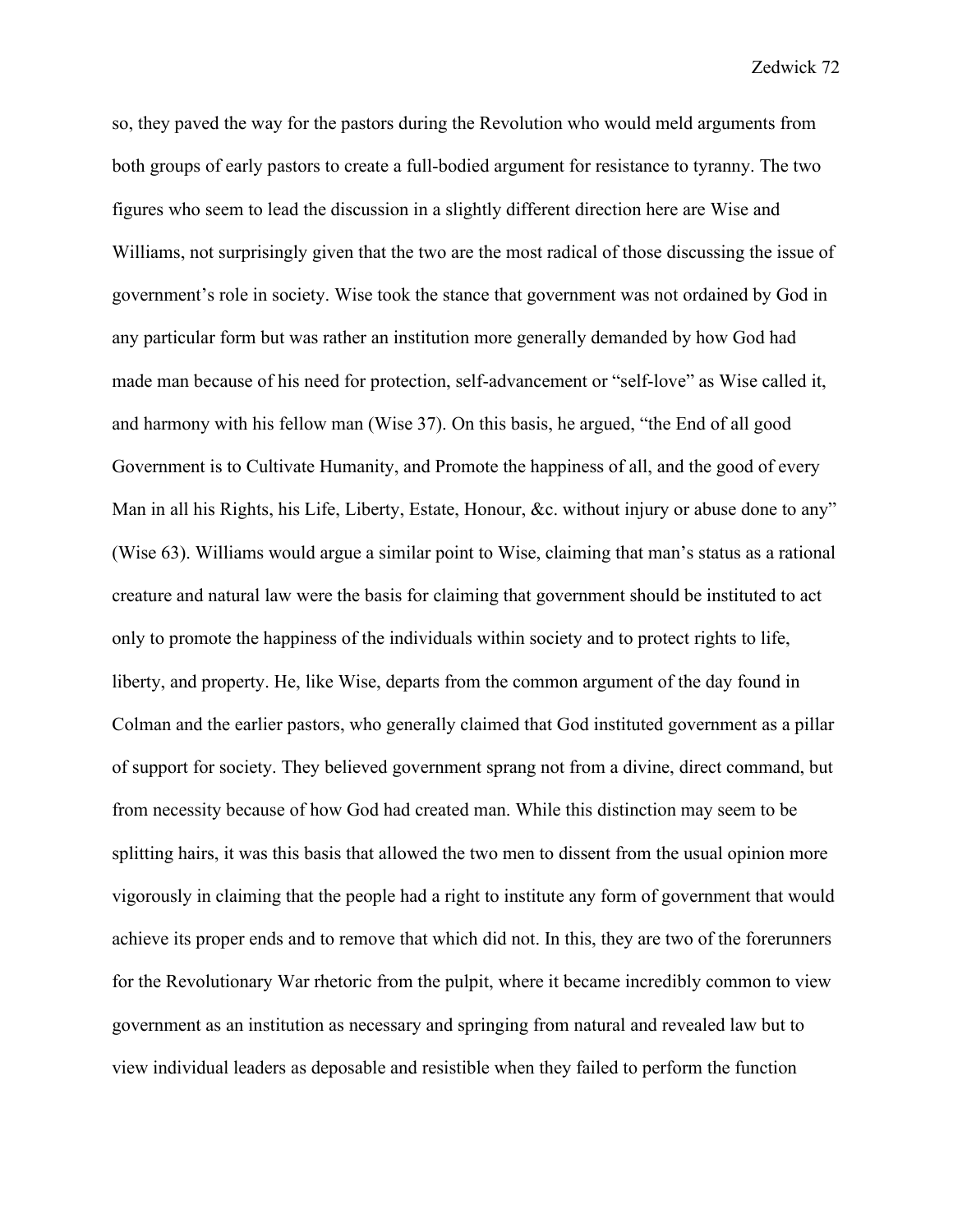government ought. Arguing this demanded a blending of claims like Coleman's that government as an institution was God-given but individual rulers were not and claims from Williams and Wise that natural law dictated government could be set up or removed by the people at will if it abused the authority they had given it. Perhaps it seems a minor distinction, but it was a powerful one that changed the course of the discussion away from unlimited submission to firm resistance to tyrants.

This concern with rights to life, liberty, and property—sometimes even at the expense of some part of society if it came to a clash between one group wishing to rob another of those rights—and an emphasis upon government's limited role as the protector of those rights trickled down into both the political and religious rhetoric of the Revolution much like the earlier noted concern about religious freedom being lost did. The most famous author to echo these stances was Thomas Jefferson when he penned the Declaration of Independence and wrote that "all men are created equal and endowed by their Creator with certain unalienable Rights, that among these are Life, Liberty, and the Pursuit of Happiness" (Jefferson 19), but others also argued for this view of matters. Notice that Hamilton also picks up the refrain, claiming that "the clear voice of natural justice" (Hamilton 2) and "fundamental principles of the English constitution" (Hamilton 2) were in the favor of the colonists because they demonstrated that "when the subject is not represented" (Hamilton 2), "the idea of legislation, or taxation…is inconsistent" (Hamilton 2) with the possession of just authority to tax or legislate (Hamilton 2). He offers up Boston, whose ports were sealed up at the time thanks to Britain's show of force to subdue them, as an example of the sort of response received when petitions were made respectfully to Britain, and on the basis of repeated abuses, he asks his fellow colonists "[a]re you willing then to be slaves without a single struggle? Will you give up your freedom, or, which is the same thing, will you resign all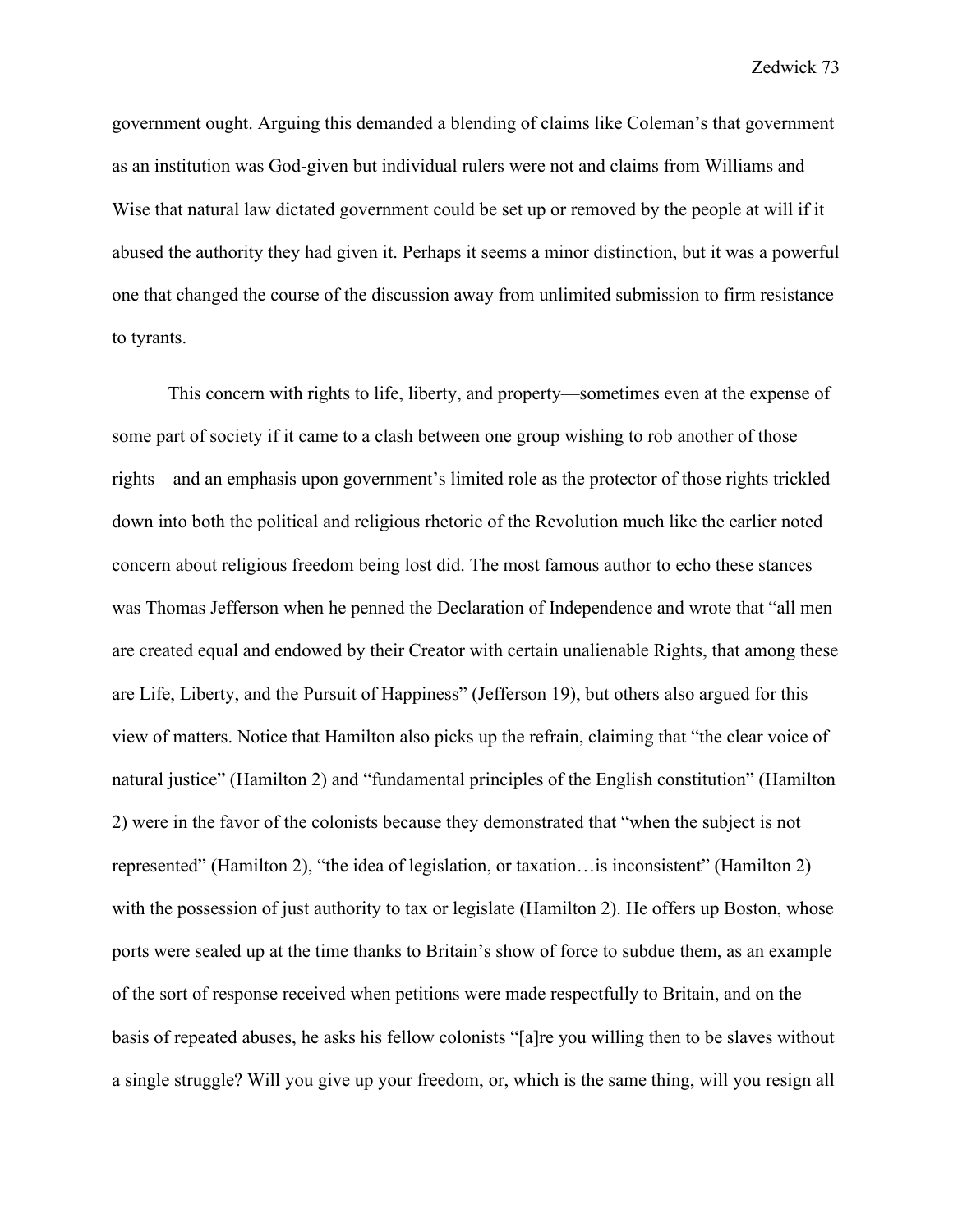security for your life and property, rather than endure some small present inconveniencies?" (Hamilton 10). Note that these men echo Williams' earlier argument that government was intended for the defense of man's rights to life, liberty, and property, a point that Wise had also made earlier still. Like Williams and Wise, Hamilton and Jefferson focus on those three rights as the ones inalienable.

Joining the earlier voices, pastor John Allen—who was one of the Revolutionarygeneration clergy—asks the people if they intend to stand by while King George III makes their judges dependent on the crown's pay, pointing out to them that this will lead to judges doing "as the ministry directs them", which will inevitable lead to the question "where then are your rights? Where is the security of your lives, or your property?" (Allen 319). Nor was he alone in his concerns over Britain's actions and the security of his people's rights to life and property. Witherspoon also struck on the issue of the people's rights and the justice of the cause for them, reminding the people in his 1776 sermon that "the cause in which America is now in arms, is the cause of justice, of liberty, and of human nature" (Witherspoon 549), at the same time warning them once again—as so many before him had—that if civil liberty were sacrificed, religious liberty would follow, and the right of conscience would be given up as well. Adding to these individuals' voices, the local governments worked to issue their own proclamations on the matter.

Just as Wise and Williams had claimed that the people were the origin of the government's power, Colman that they were there to protect the people's rights and rule justly, and Blackstone that they were to see to the wants and fears of the people, these governments step in and back up these statements with language echoing that of Jefferson, Hamilton, Allen, and Witherspoon. Consider, for example, that the Massachusetts Bay's General Court wrote that "the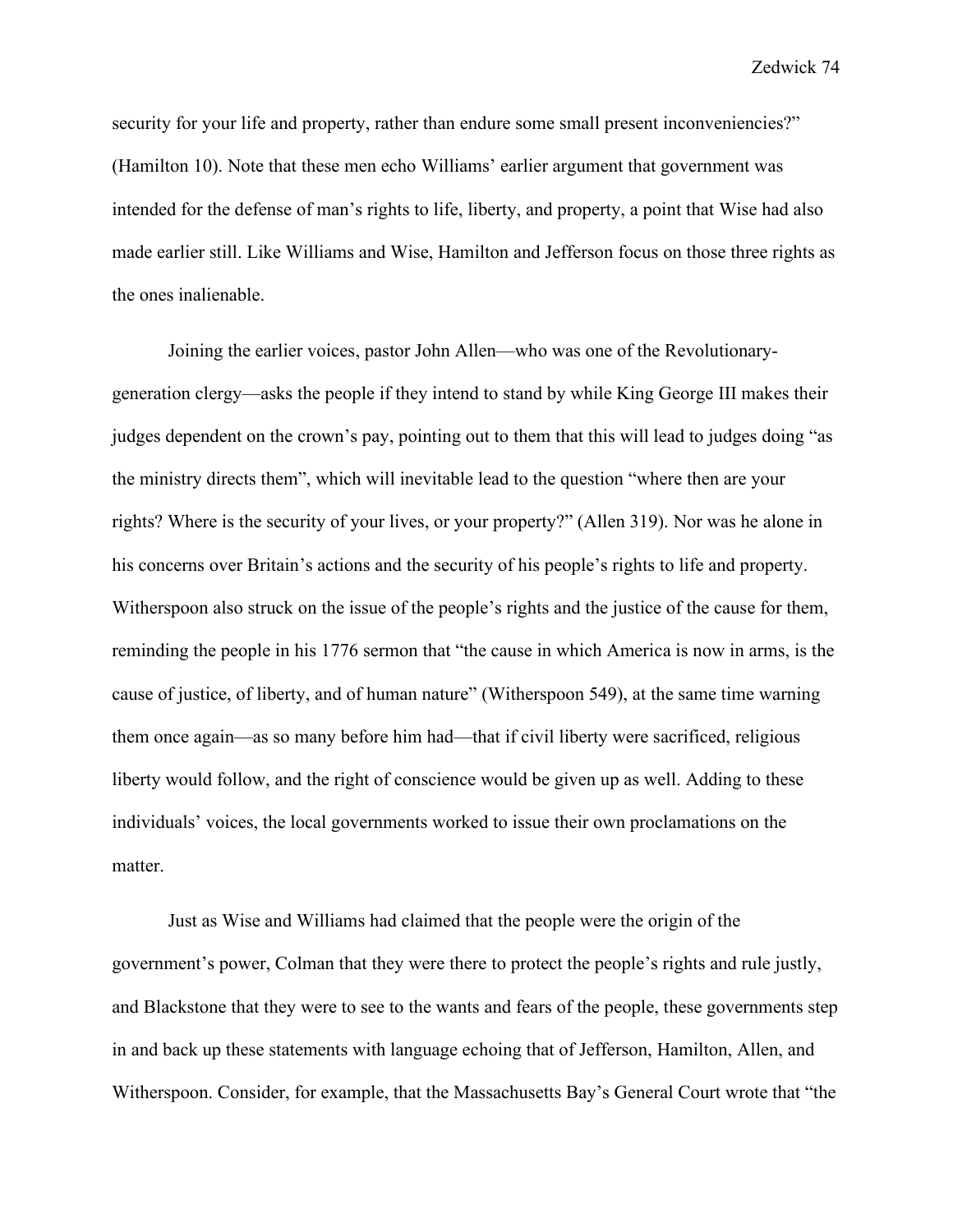happiness of the people is the sole end of government, so the consent of the people is the only foundation of it, in reason, morality, and the natural fitness of things" (General Court of Massachusetts Bay 240). On this basis, "every act of government, every exercise of sovereignty, against or without the consent of the people, is injustice, usurpation, and tyranny" (General Court of Massachusetts Bay 240). Their focus was on consent and the happiness of the people as the point of government, echoing earlier points made by Wise, Williams, Blackstone, Coleman, and others, and it was a refrain that Hamilton, Jefferson, and others also echoed. As Edmund Burke once wrote of the colonies, they were a liberty-minded people but also an English people, wed to the idea of liberty according to English principles and ideals (Burke 208), and he accredited this freedom-mindedness to the concern with religion (Burke 208), much as Hamilton struck on that point earlier, asking the farmers about the security of religious freedoms after they have sacrificed the civil ones (Hamilton 11). So the pastors and the civil leaders of the Revolution make the same argument and propose the same questions about the security of life, liberty, and property if encroachments upon their rights were suffered to continue, and they do so on the firm foundation of the decades of pastors prior who were preaching much the same message and laying the theological framework for it to explode onto the practical stage of cultural and political life in Revolutionary War America.

## **Repentance and Obedience to God**

While many voices focused on the role of government, defining tyranny, and the source of governmental authority, others were focusing on the issues of repentance and obedience to God, both before and during the war. Some of these voices are the same ones examined in the previous section, and some were focused entirely upon dealing with repentance and obedience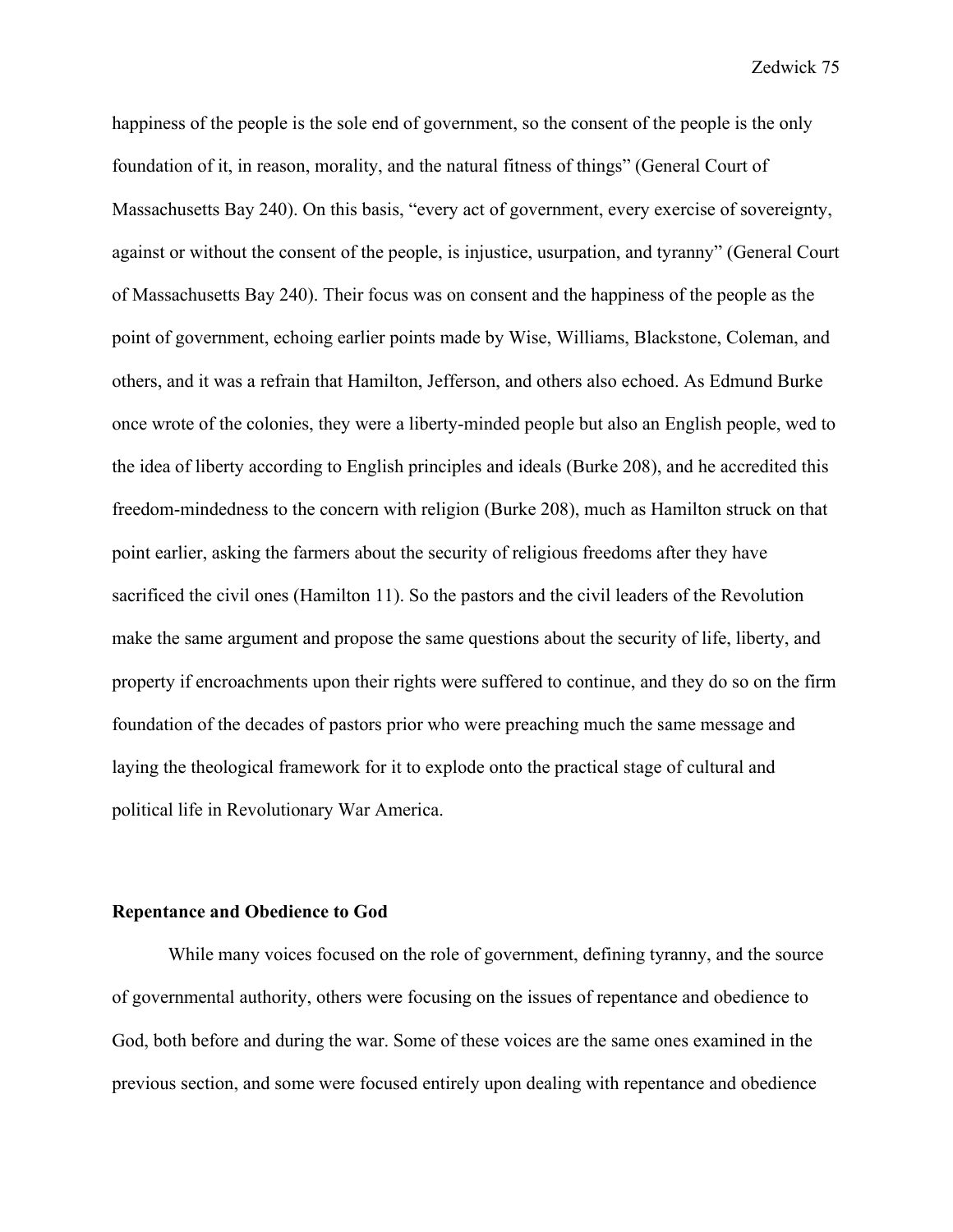within the churches of the colonies rather than on the conflict with England as a primary issue. These sorts of appeals to the people for repentance and obedience to God began during the Great Awakening and the French and Indian War. During that time, there was not only a great deal of spiritual reawakening and accompanying concern with the states of souls, but also a great deal of fear, particularly in New England, that France might win and establish religious tyranny in the form of the Catholic church being established to the expulsion of every other Protestant sect. As a strongly Reformation-oriented people for the most part, this real fear concerned the American colonists and caused them to worry that their very lives might be at risk even after the war if France won.

However, themes of repentance in sermons were not relegated to ones dealing with the French and Indian War. It was traditional to preach on repentance and revival on civically commanded days of fasting and prayer, where a preacher would address the people and the civic leaders. It was also common to find these themes in sermons preached at times when local government officials were engaging in morally reprehensible, biblically condemned behavior. This common thread in the sermons and political writings of the day was actually much more important than is often realized, even in writings by religious scholars. While a great deal of attention is often paid to other aspects of preaching, whether it is the rhetorical issue of submission they had to overcome—a topic for discussion in a moment—or on the rhetoric of Revolution more broadly, not much is paid to the many exhortations to repent, obey God, and pray for the new nation.

However, these were so critical that the public proclamations from colonies' governing bodies for days of repentance, thanksgiving, or fasting and prayer were commonplace occurrences in the political works preserved from the period. Not only were they commonplace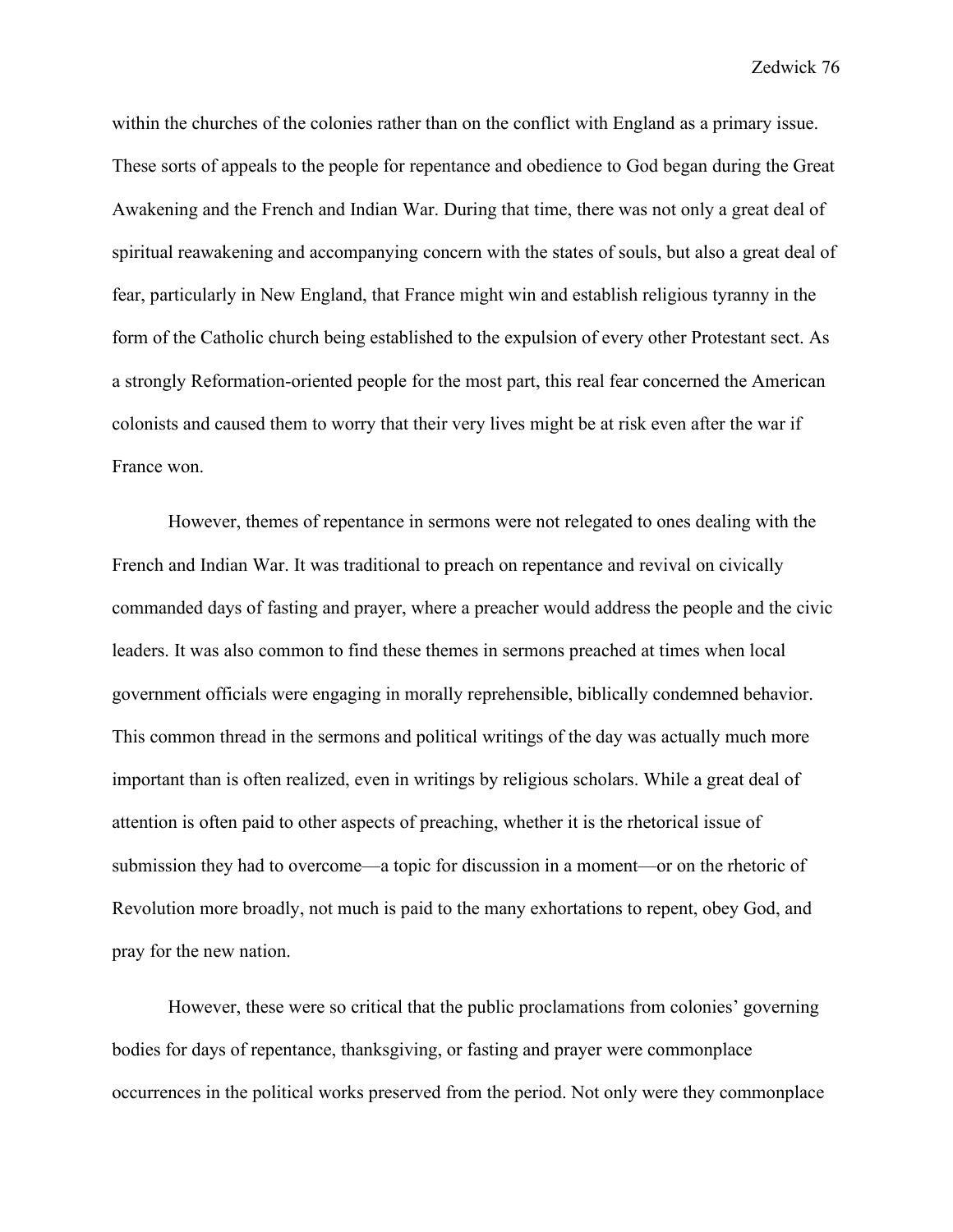in the public arena, but pastors commonly preached sermons for those days and for other occasions reminding the people of their duty not to allow sin to sully God's favor upon the colonies. In part, this was due to the revival of religious fervor during the Great Awakening just before the Revolution. The people and their religious and civil leaders genuinely had a concern with ensuring that God smiled on them in both a broad and a specific sense. However, there was also a very real rhetorical aspect to this focus, and the preachers and public figures were hardly shy about making it clear.

George Whitfield, in a sermon titled "Britain's Mercies, and Britain's Duty" preached on the occasion of a recent victory against the French, acknowledges the possibility that even those he considers immoral in the highest degree might be instruments of judgment on them for their own iniquity, stating, "they may for a time be dreadful instruments of scourging us" (Whitfield 135), and Joseph Sewall joins him in such a cautioning to his listeners in his sermon "Nineveh's Repentance and Deliverance," given before the governor and army of his colony on election day, reminding his listeners that "true religion lays the surest foundation of a people's prosperity" (Sewall 43) but "abounding iniquity will be the destruction of the people" (Sewall 43) if they do not repent. Samuel Dunbar joins the clergy touching on this issue in his sermon "The Presence of God with his People, their only Safety and Happiness", preached in 1760, when he reminds his listeners that the relational presence of God is two-sided: it is with those who are obedient and removed from the unrepentant. He attributes their victories and prosperity to the fact that the people "like godly Asa, cried to the Lord our God" (Dunbar 212), "fasted and wept, and made supplication to him" (Dunbar 212), all of which Dunbar believes were the reason that God did not turn away from their prayers or withhold his mercy but instead "maintained our right" (Dunbar 212), giving them a number of significant successes in a row. He is joined by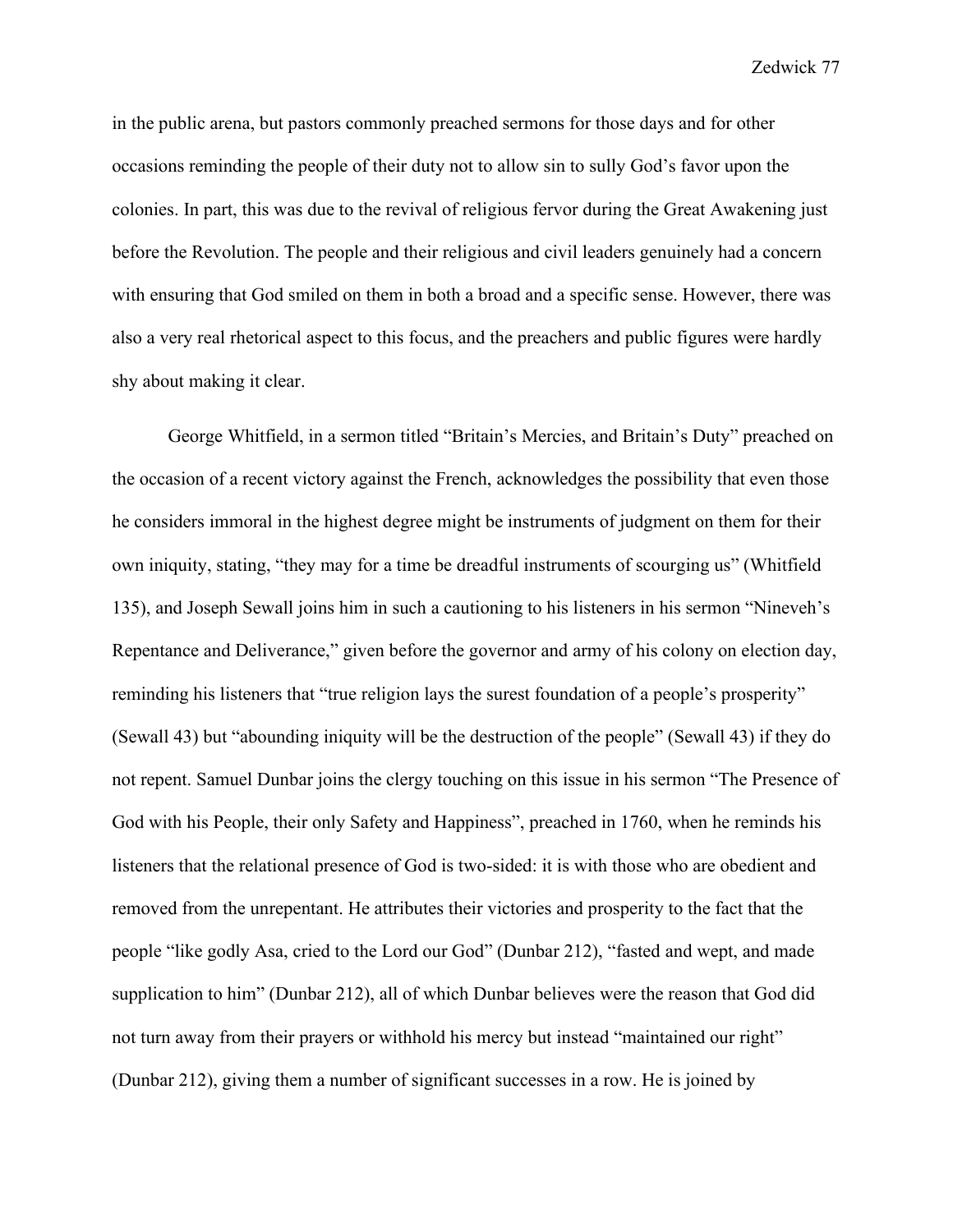Witherspoon in 1776, who tells his listeners that their liberty going forward, both through winning the war and through whatever government they established, would depend more on their character as a nation and their true repentance and conviction of their need for redemption and obedience to God than it would on the particular form they might choose to set up when they reached the point of instituting a new government. In fact, Witherspoon bluntly tells his audience that "a good form of government may hold the rotten materials together for some time, but beyond a certain pitch, even the best constitution will be ineffectual, and slavery must ensue" (Witherspoon 553), and he is joined in making the point that arrogance, lack of repentance, or failure to obey God's principles would lead to defeat by Dunbar, who told his listeners that "we have need [still] of the divine presence and help" (Dunbar 213) and "[t]he presence of God is as necessary for the success of our arms this year, as it was with the last" (Dunbar 213), so the people should be careful "not to forfeit it by any sinful departure from God" (Dunbar 213). Dunbar may have been speaking of the French and Indian War, but Witherspoon picked up the same refrain in 1776, showing that he, like Dunbar and others mentioned here, understood that if victory led to arrogance, lack of repentance, and failure to obey God's principles, no form of government would ever be good enough to secure triumph for the cause of liberty. It was on this warning that the war would officially open a few months later in the year of 1776 with the Declaration of Independence's bold assertion of the colonies' right to be independent from Britain due to British abuses.

Witherspoon and Dunbar may issue the clearest warnings on this issue, but they were in good company. The Massachusetts Bay Legislature joined them in this admonishment to the people, telling them "we doubt not but that humble exertions, under the smiles of Heaven, will insure that success and freedom due to the wise man and patriot" (Massachusetts Bay Legislature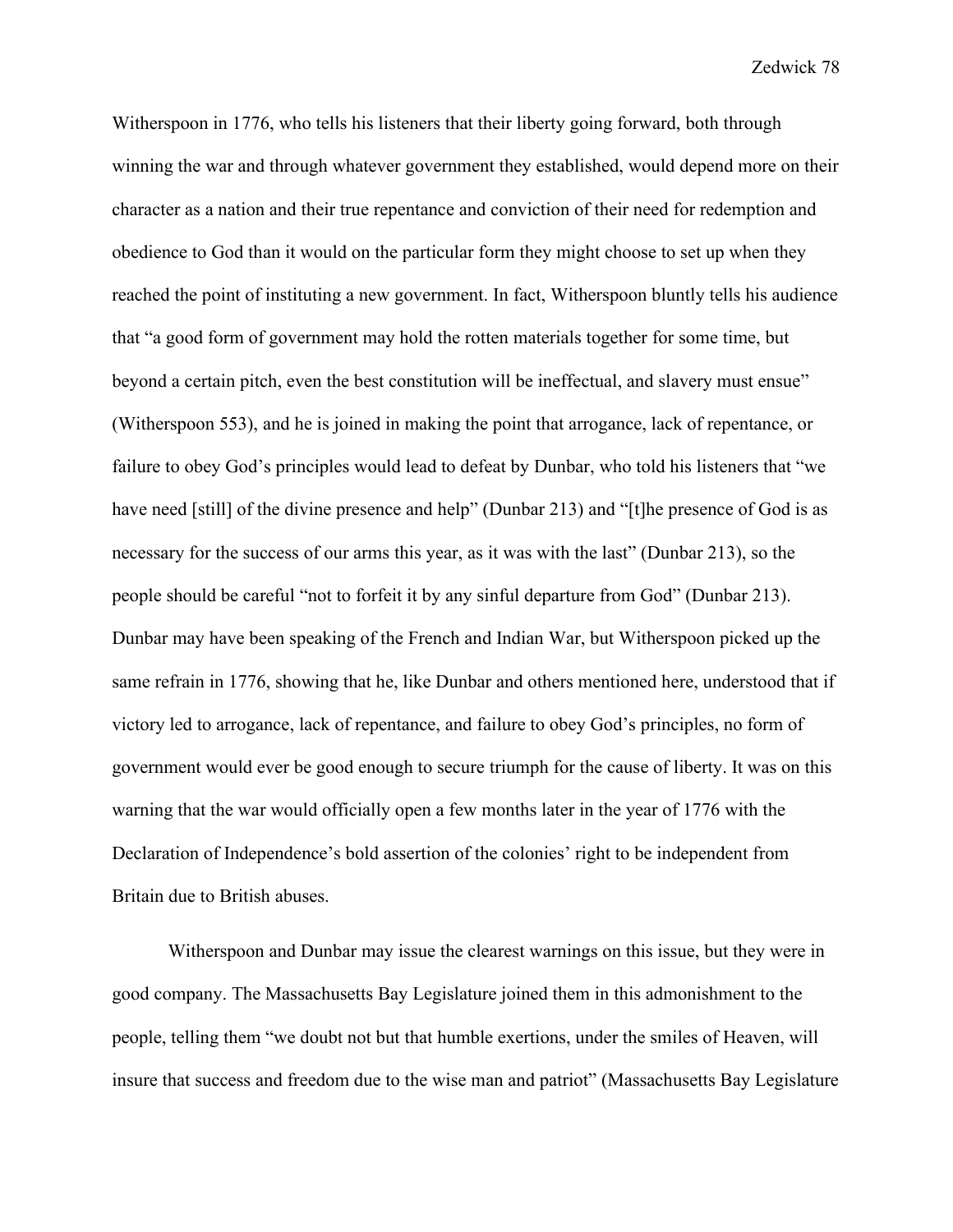242) and that they "earnestly exhort" (Massachusetts Bay Legislature 242) the colonists "to contribute all within [their] power to the encouragement of those virtues for which the Supreme Being has declared that he will bestow his blessing upon a nation, and to the discouragement of those vices for which he overturns kingdoms in his wrath, and that all proper tunes and seasons [they] seek to him, by prayer and supplication, for deliverance from the calamities of war, duly considering that, without his powerful aid and gracious interposition, all [their] endeavors must prove abortive and vain" (Massachusetts Bay Legislature 242). Echoing the Massachusetts Bay Legislature, the Massachusetts Bay General Court issued a proclamation imploring the citizens to disdain immorality and anything that could be considered ungodly, reminding them to give thanks to God with the utmost assurance that He would defend them, and Witherspoon similarly told his listeners that the best friend to American liberty is the one who is "most sincere and active in promoting true and undefiled religion, and who sets himself with the greatest firmness to bear down profanity and immorality of every kind" (Witherspoon 554). Their views on the importance of obedience to God and repentance for any sort of sinful actions were not pulled from a vacuum any more than the earlier views on government were. They were following in the footsteps of other men, like Whitfield or Edwards, who also strenuously called the people to repentance. While Whitfield was preaching at a time when France, not England, was the focus of anti-tyrannical rhetoric, he still called upon the people—who were in the midst of the French and Indian War then—to repent and not to do anything that might cause God's displeasure to fall upon them. In examining this theme in the writings circulating throughout the colonies, it does seem that this is linked directly to the preaching in the decades prior to the war. Most of the secular sources that the early pastors drew on and few, if any, of those drawn on by the key political writers of the Revolution hold little weight on the matter of repentance, whether because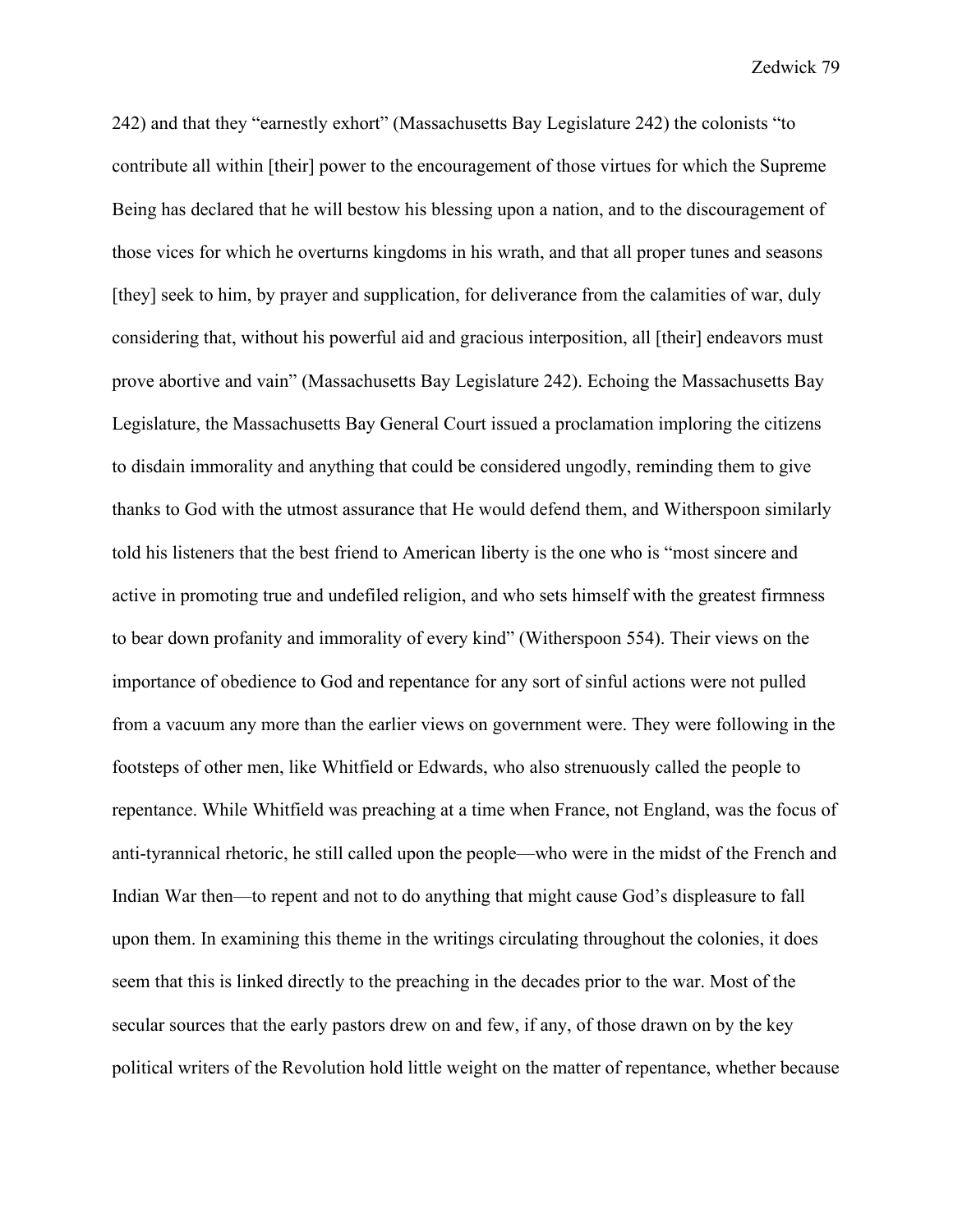they left it to the pulpits since pastors were handling it well enough or because they simply viewed it as a tangent unimportant to the political exegeses they were writing. As such, it seems fair to claim that the parallels—of which I have presented just a few—here are drawn directly from the pulpit's history of preaching it and the influences of the Great Awakening or Scottish Enlightenment. While the influences may have varied, it does seem apparent that the religious sources were the originators of this focus on repentance and obedience to curry God's favor instead of His wrath. This was not a concern that earlier political and secular writers that the Founders drew upon appear to possess to any great degree, if at all.

### **Appeals to Britain's Better Nature**

Here, while the parallels can obviously be drawn between the religious and secular rhetoric, it bears noting that we cannot be certain who influenced whom. It is likely that both groups adopted similar language and made appeals of similar sorts because they shared common grievances. These sorts of appeals show mainly in the sermons from the years just before the physical war and in the political writings from the same period. These were most often written during the years when the colonies were trying to avoid war, not during the years of the war itself, and they appear to be one of the colonies' last-ditch efforts to avoid the need to declare independence and, by extension, embroil themselves in a civil war with their fellow British and British American citizens.

This is the one area where they do not seem to be building on the previous generations, pastoral or otherwise. Instead, it seems that both groups draw more on the principle of using emotion to appeal to a listener—a concept which traces all the way back to Aristotle's *Rhetoric*—and an ancient practice of making appeals based upon a list of grievances. The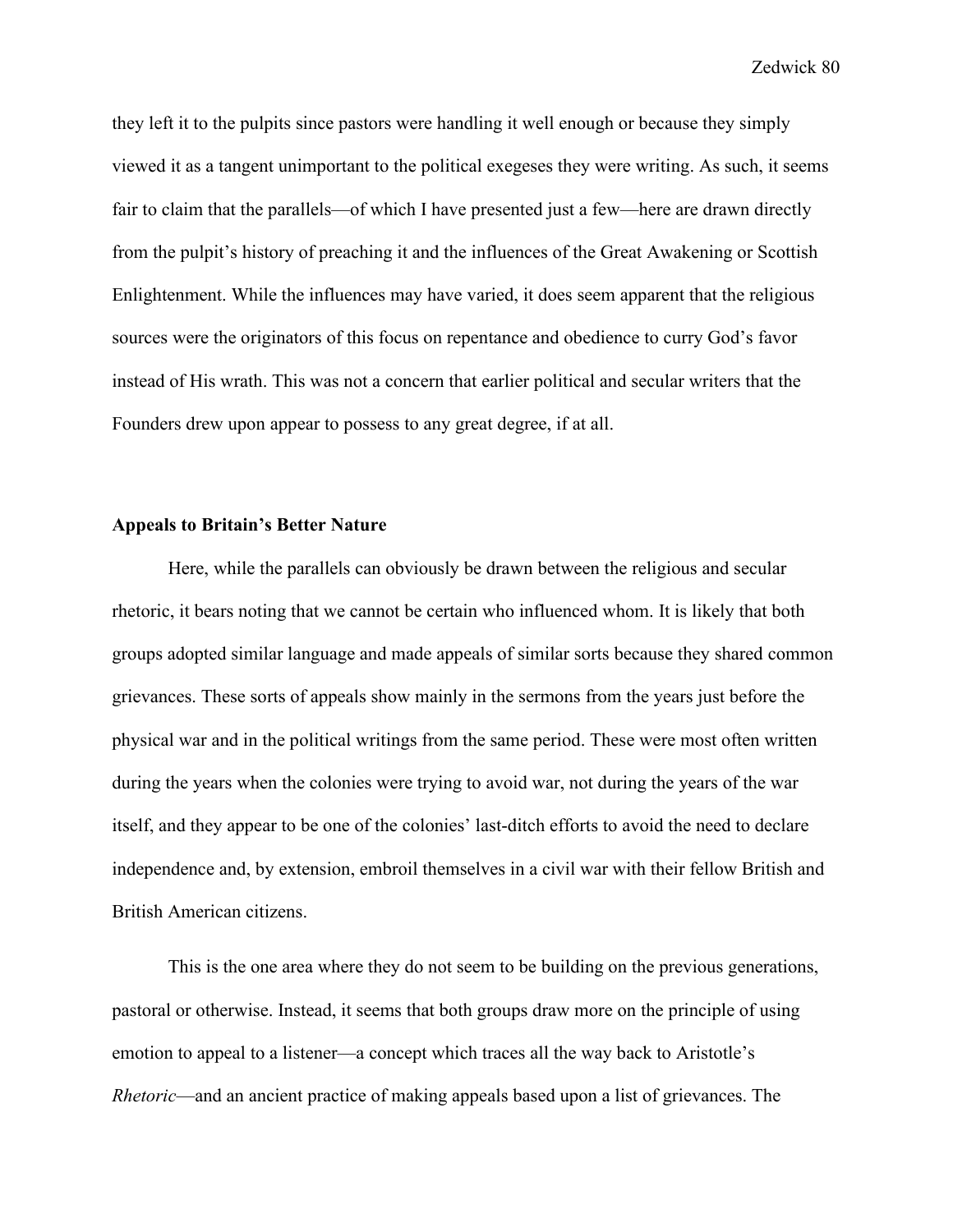arguments seem to stem nearly entirely from the hope that individuals—though perhaps not the entirety of the English government—might be persuaded to act with more consideration and favor toward the colonies. The opening letter from John Allen's "An Oration Upon the Beauties of Liberty", addressed to the Earl of Dartmouth, and the anonymous author of "Defensive Arms Vindicated" are good examples of writers who did such a thing. Allen actually addresses a letter to the key political figure in England he is appealing to, and the anonymous author of "Defensive Arms Vindicated" concerns himself primarily with indirectly proving the unreasonableness of the stance Britain was taking. The approach taken in "Defensive Arms Vindicated" is actually the more common of the two, and Allen also employs it in the sermon that follows his appeal to Dartmouth. The Declaration of Independence is the most famous document of this sort, following in the footsteps of sermons like Allen's and other similar declarations from individual colonies. It is to these sorts of pamphlets, letters, and documents that Jefferson refers when he writes that "We have warned them [their British countrymen in England] from time to time of attempts by their legislature to extend a jurisdiction over these our states" (Jefferson 23). Allen writes to the Earl of Dartmouth with both a rebuke—which is more inline with the anonymous author and the various declarations from the colonies or from writers like Hamilton—and an exhortation. Allen asks the earl if "any one that fears God, loves his neighbour as himself (which is the true scripture-mark of a Christian), will oppress his fellow-creatures? If they will, where are the beauties of Christianity?" (Allen 305), and follows it up with his appeal to the earl's sense of justice, asking him if he would "like to be fetter'd with irons, and drag'd three thousand miles, in a hell upon earth? No! but in a hell upon water, to take your trial?" (Allen 306) like the Americans were. He asks him if this was not "contrary to the spirit of the law, and the rights of an Englishman," (Allen 306) and points out that despite the fact that it was indeed contrary to the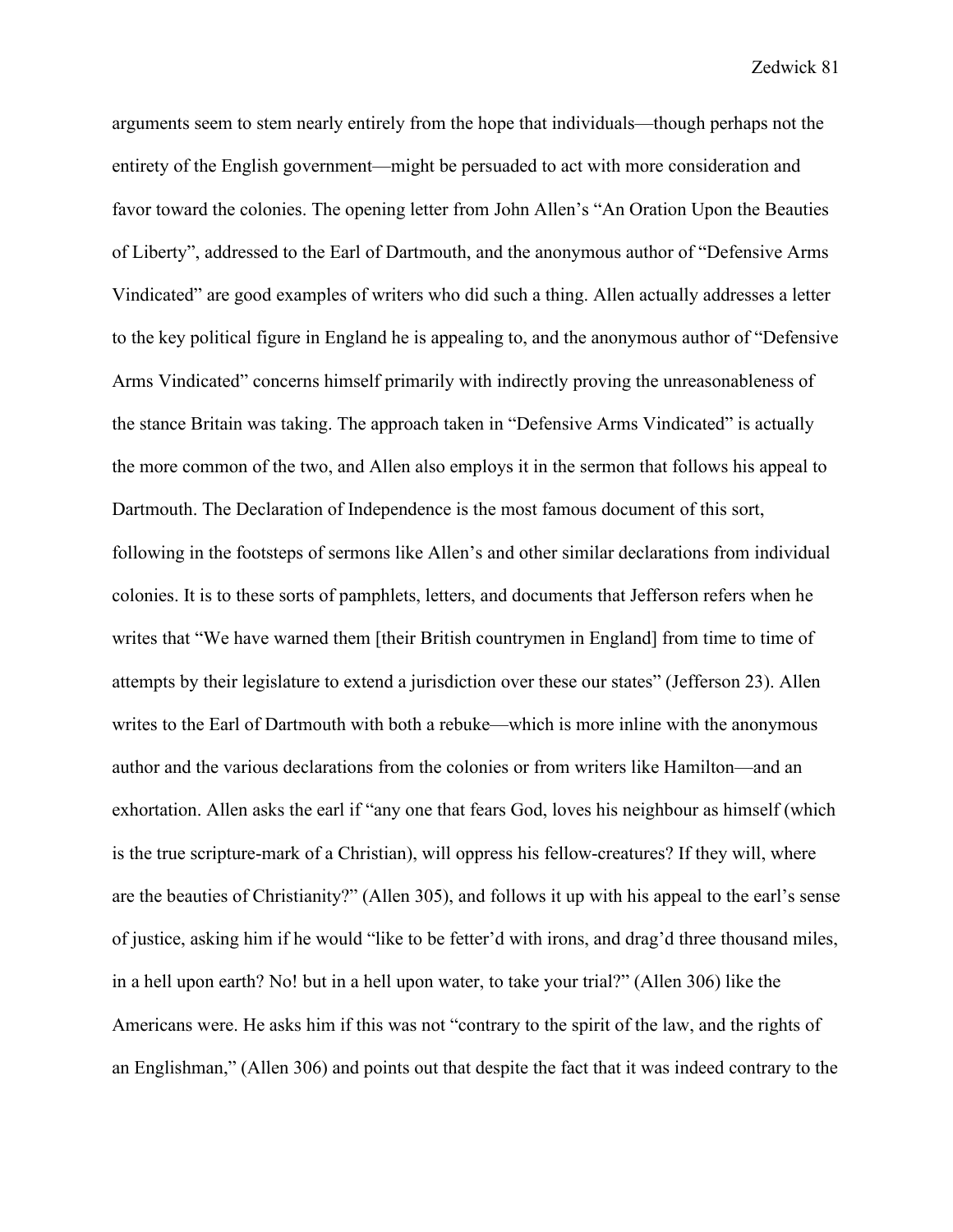law's spirit and an Englishman's rights, the earl had "given direction, as the king's agent or the agent of the ministry to destroy the laws of the Americans" (Allen 306). This behavior, Allen believed, would bring God's judgment down on the heads of the English monarch and those backing the tyrannical behavior, something that echoes other preachers who had pointed out that the just end of tyranny is the overthrow of that system in favor of another form of government better suited to the people's protection and their free exercise of their rights. The anonymous author of "Defensive Arms Vindicated," who went by A True Lover of Liberty, hammers home this same point in similar language, stating that he viewed it as expected and lawful that the people should take up "the use of defensive arms against tyrants and tyranny, whenever they shall endeavour to deprive a people of their liberty and property" ("Defensive Arms Vindicated" 717). Both men attempt to appeal to the colonists to fight against the abuses of Britain and are joined later by voices like Hamilton or Jefferson, but both do so with clear intent to prove to the dissenting voices from Britain and British America that the colonists as only asking what is reasonable. In essence, these were appeals to reason and, by extension, to the better nature of those who were in disagreement with the Revolutionary cause—Tory and Englishmen alike. These sorts of appeals were made regularly in attempts to solve the dispute without war, and they were one more step on the journey from rhetorical war to physical war in the end. The king's choice to ignore such appeals and the hardheartedness of his advisors, such as the Earl of Dartmouth aforementioned, were the reason, in large part for the end result of the conflict in war.

#### **Resistance and Nonsubmission to Tyranny**

This point was brushed upon in brief in the earlier theme, but it warrants its own section because this theme had less to do with appeals to reason and Britain's better nature and much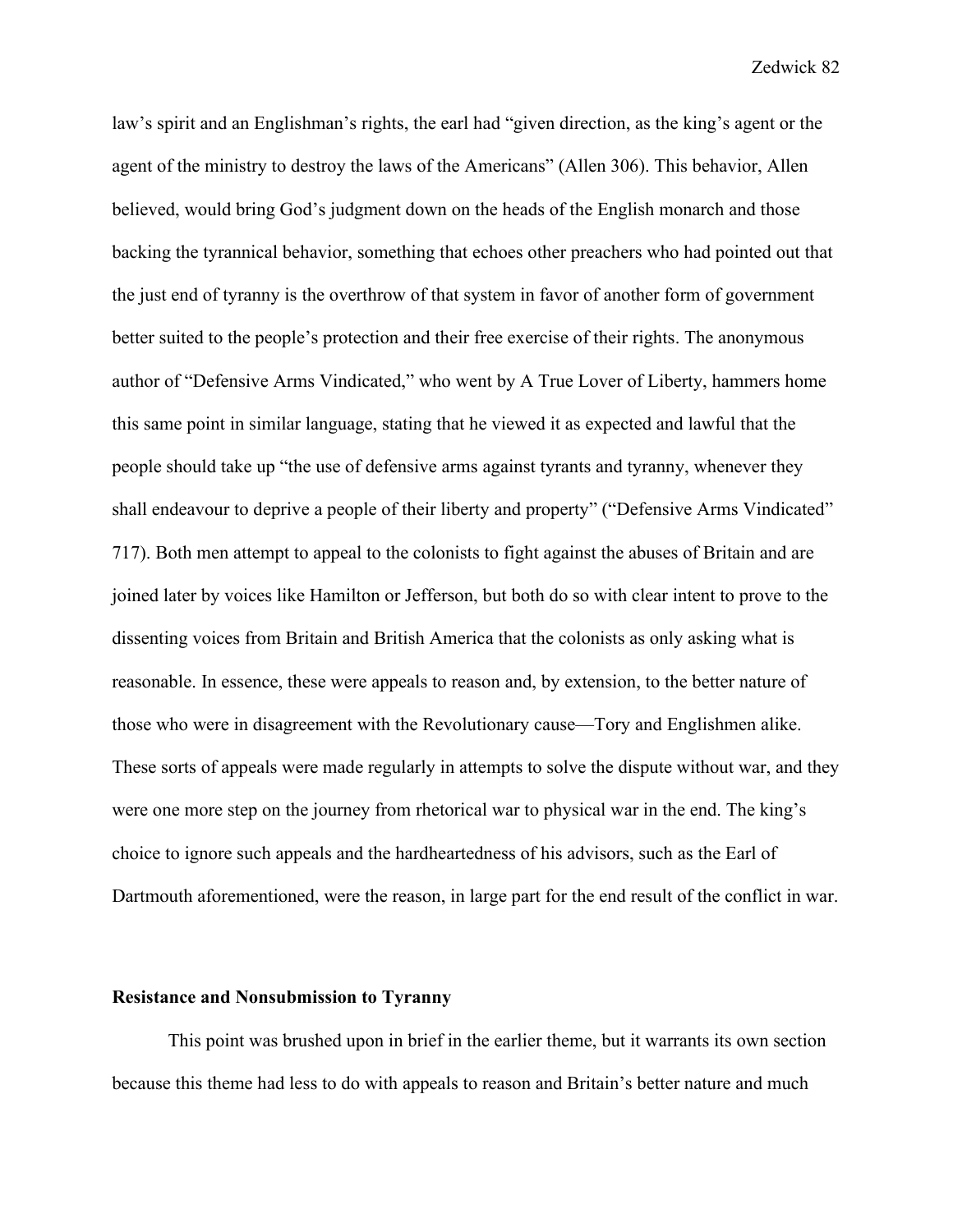more to do with an appeal to the colonists to resist tyranny and refuse to submit. It is here that we see the true brilliance of both religious and secular voices because, as mentioned in the literature review, one key issue that the colonies had to overcome to start a Revolution was the rhetorical problem of submission to authority in Scripture. This was not a point they could simply ignore because it was ingrained into the culture and into the religious spirit of the people decades prior. It was a formidable issue to deal with, and they needed a great deal of theological and rhetorical brilliance to overcome it in a way that would be convincing to men and women who had spent their entire lives hearing from the pulpit that total submission to authority—no matter how dreadful—was a command from Heaven. Such a belief could not be side-stepped or ignored, and the writers of the Revolution and preachers in the decades just before the war stepped up to the challenge admirably.

The earliest arguments surrounding this theme came from Wise and Williams. The nuances of their views on government allowed the beginnings of an argument for resisting tyranny because Wise made the claim that the form of government was up to the people and could be abolished to return them to a state of nature up until such a point as they chose to institute another form better suited to their needs (Wise 33-40), while Williams was arguing that government originated in the people for the purpose of defending their rights to life, liberty, and property and that they were limited in scope by man's very nature and what he must rightfully give up when joining a civil society, which Williams believed was only "so much liberty…as is necessary to secure those ends" (Williams 59) and that anything more was a crime against nature. Others would pick up natural law as a defense as well, relying on the groundwork that Williams, Wise, and Blackstone laid for it as the visible, natural manifestation of God's intent for man and man's nature to help them prove that tyranny was an aberration of an institution that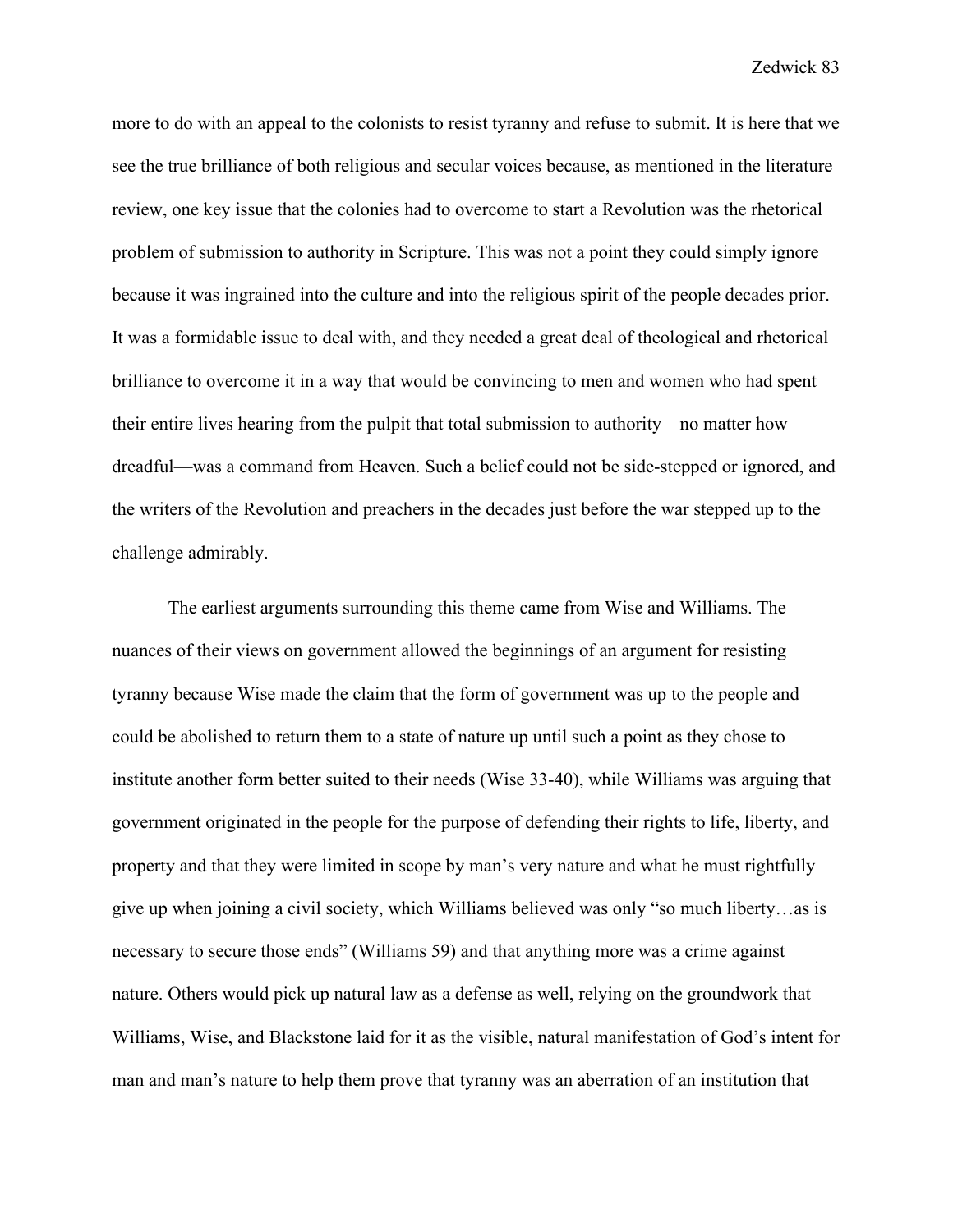natural law and revealed law demanded. Colman is one of the earliest examples of pastors who picked this thread up and ran with it, claiming that honor was due to "worthy rulers" (Colman 21), and Allen joins him in 1772 to argue that God never intended the people to be servants to rulers and attacking King George because he thought too highly of himself and refused to "see the reason of all his people's hard speeches, and unkindness to him" was his departure "from the royal standard" (Allen 316). Allen goes further than Colman does, representing the final shift from the middle ground Colman offers of submission to worthy rulers to the Revolutionary stance of nonsubmission in the face of tyranny, and he points out that the king has no right to be furious with the colonies for their lack of submission when that "free and affectionate people lay their grievances, with tears, at his feet, praying for years past, for redress" (Allen 317) to no effect. He boldly concludes that the king should not be surprised to receive the same response Rehoboam received from his people after he chose to play the tyrant. Allen and Colman both imply that failure to submit to unworthy rulers is not a failure to obey God's law, and Allen even states outright "that it is not rebellion to oppose any king, ministry, or governor that destroys by any violence or authority whatever, the rights of the people" (Allen 323). Colman reminds his listeners that "order & rule was before" (Colman 19) the "spirit of tyranny, and the lust of dominion" (Colman 19) that began with Lamech and Nimrod. Following on the heels of Wise, Williams, Allen, and Colman, Abraham Keteltas preached on the issue of tyranny and God's defense of his people in the face of it in his sermon "God Arising and Pleading His People's Cause", preached on October  $5<sup>th</sup>$  of 1777; here he claims that God pled His people's cause "in a generally and particular manner" (Keteltas 589) by forbidding "all injustice, oppression, tyranny, murder, theft, plunder, adultery, slander, false witness, unjustly coveting our neighbour's property" (Keteltas 589). He builds mostly on the ideas of Colman in this respect by claiming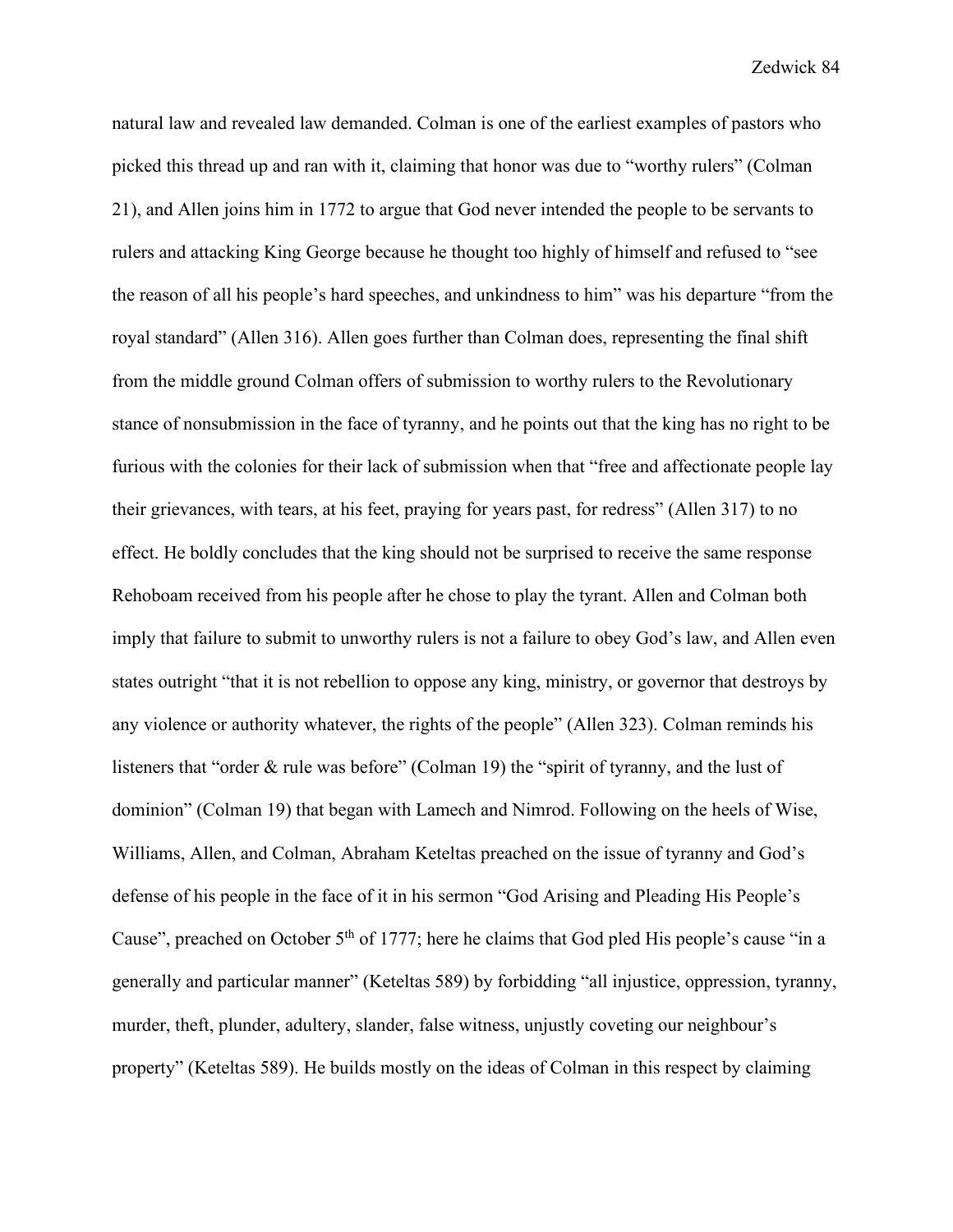that tyranny is in fact a perversion of God's order, but he takes it a step further and numbers it among the things God forbids for the protection of His people. Including it on such a list makes Keteltas's sermon the most daring of all because in so doing, he makes it not merely a matter of government overreaching its boundaries in a rational sense but a grievous act of unrighteousness forbidden by God. This echoes Wise's claims that man is a free entity that cannot be justly subjugated to another man without consent—the definition of tyranny—and Williams' argument that a government that goes beyond its bounds is in fact committing a grave sin against nature.

Both Wise and Williams believed that any laws that went against nature were invalid at a primary level, both as crimes against God's order and as purely unacceptable on the basis of reason. Blackstone, similarly, joined them in claiming that "no human laws are of any validity, if contrary to this [natural law]" (Blackstone 2) and that any valid laws derive "all their force, and all their authority, mediately or immediately, from this original" (Blackstone 2). Keteltas makes this claim more powerfully by placing tyranny and oppression on the list of things God forbids, but he is in essence making the same point that his predecessors did: tyranny is an aberration that God either rebukes and wars against or else forbids entirely. Given that, then, Keteltas like the others concluded that "that the cause of this American continent, against the measures of a cruel, bloody, and vindictive ministry, is the cause of God" (Keteltas 595). This marks a distinct shift in the argument to the stance taken more frequently during the war itself. Up until this point, others had argued that tyranny was a perversion of God's order, and some had argued that it was no crime to fight back, but they had not been implying on any broadscale basis that revolt was a cause God could smile on. This was a crucial point to make, however, because to a people concerned with God's favor, it would not be enough merely to know that God did not frown upon or entirely forbid revolt. It was necessary to prove too that He gave His blessing to it.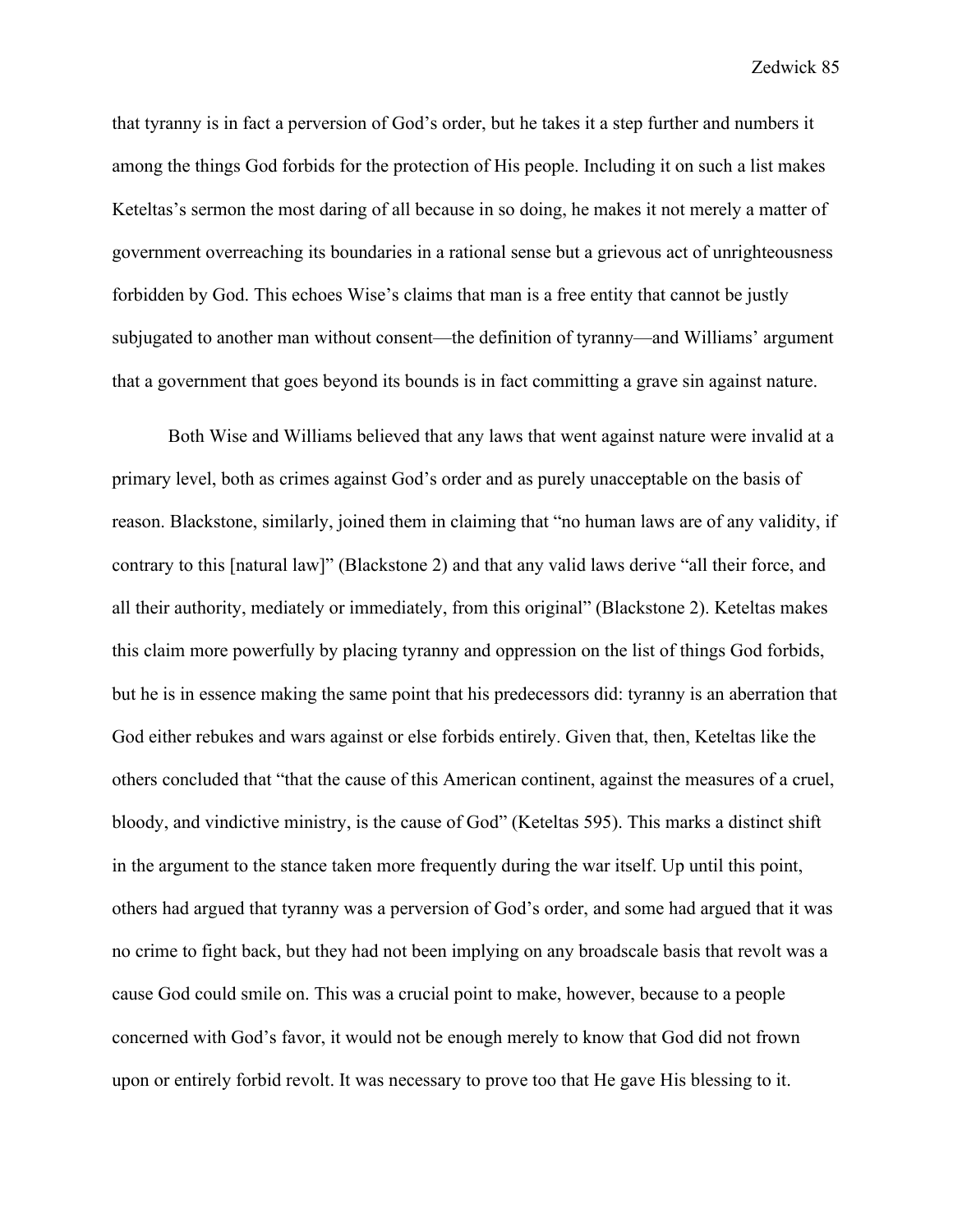Keteltas and Allen are the first clear examples of this rhetorical statement in this form, but they are joined by contemporary John Witherspoon, as well, who told his listeners in his 1776 sermon that if they remained as they had been, humble and obedient, they could expect God to defend them because "the cause in which America is now in arms, is the cause of justice, of liberty, and of human nature" (Witherspoon 549). He also echoes Keteltas and Allen in observing that God's hand had been on the colonies, giving them "the singular interposition of Providence hitherto, in behalf of the American colonies" (Witherspoon 546), a point he issued with a reminder to take care that they did not allow vengeance and resentment to become their cause instead of "the measures of self-defence" (Witherspoon 537) he had spoken of earlier on in the sermon, when he called their response both "necessary and laudable" (Witherspoon 537).

This sort of rhetorical stance on tyranny and nonsubmission trickles down into the rhetoric of the political writers later on as well, as has been the case in many of the other themes. It should be noted here that while the pastors were the best-known early voices for this position and offered the political writers a common theological framework to argue upon, this is one instance where it is clear that there was a blending of religious and secular influences, not purely religious ones from the colonies. With that in mind, there are many notable instances of this position cropping up throughout the political writings. Most of the Founders took this position, with Witherspoon being one such example and Hamilton and Jefferson two others who were vocal about this point. Hamilton, in usual fiery fashion, opens his first response to Seabury with an attack on Seabury for his "violent antipathy" (Hamilton 1) to the "natural rights of mankind" (Hamilton 1) and "to common sense and common modesty" (Hamilton 1). He echoes points from Keteltas and Allen in his focus on natural rights and his disdain for his opponent's claim "that it is a Christian duty to submit to be plundered of all we have, merely because some of our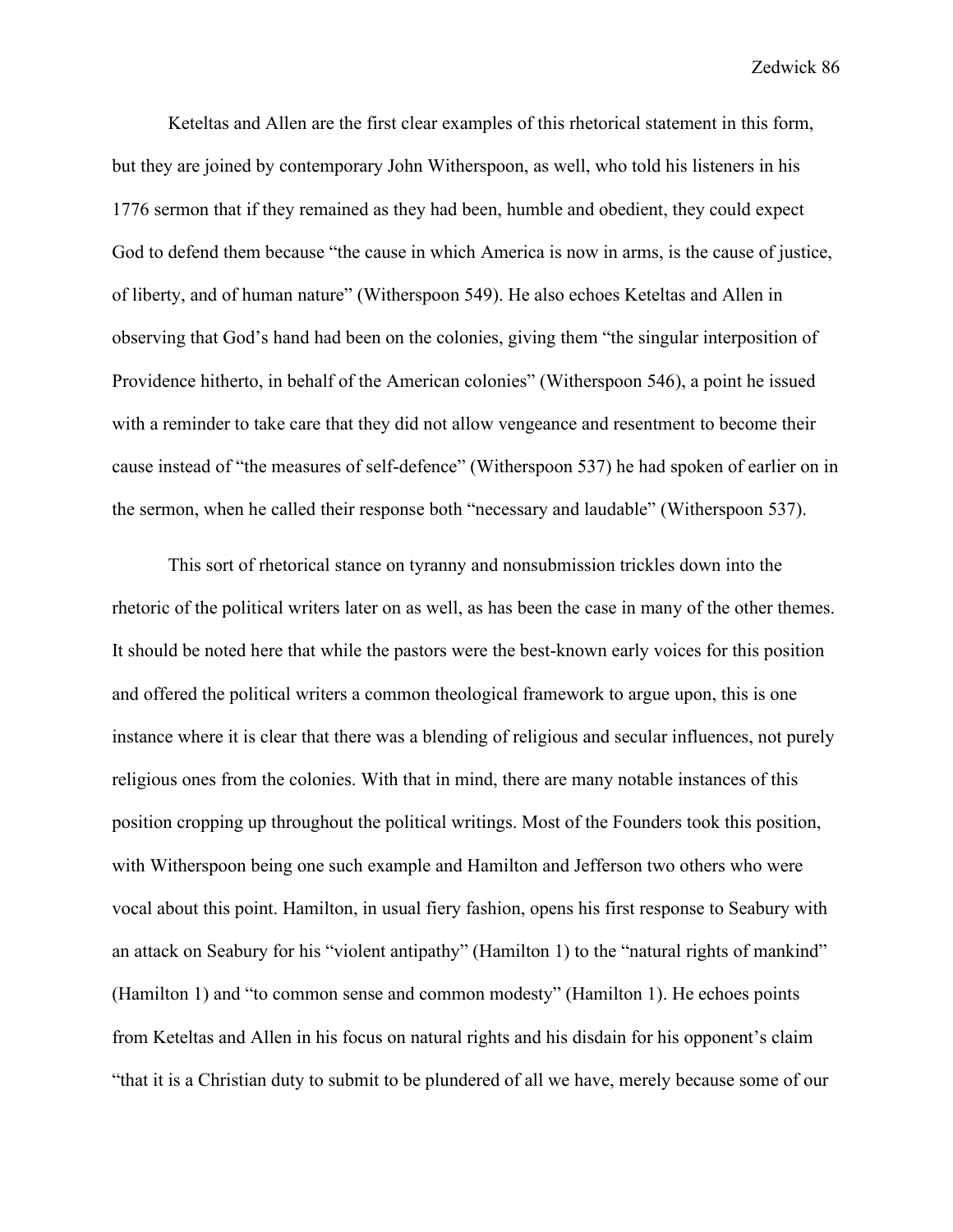fellow-subjects are wicked enough to require it of us" (Hamilton 1). He reminds his readers that "Americans are intitled to freedom" (Hamilton 1), on the basis that "all men have one common original" (Hamilton 1), a concept which is deeply entrenched in the preaching of Wise and echoed down through generations of pastors until it comes out here. He is joined in this claim by Jefferson, who claimed that the colonies' resistance were predicated upon the "many unwarrantable encroachments and usurpations…upon those rights which God and the laws have given equally and independently to all" (Jefferson 105) and that "all men are created equal," (Jefferson 19) with rights that were "inherent and inalienable," (Jefferson 19) "endowed by their creator" (Jefferson 19). In the famous piece "A Constitutional Answer to Wesley's Calm Address", the authorship of which is uncertain but sometimes attributed to journalist John Almon, the author joins Jefferson and Hamilton in claiming that Britain's encroachments on their liberties were absurd on the basis of nature, reason, and right. He adds to the discussion with the statement that if the colonists had indeed ceded political power, they had to have had it to begin with because they could not give what was not theirs to give ("A Constitutional Answer to Wesley's Calm Address" 428). He echoes the claims of Wise and Williams that government if it failed to perform its duty could be removed and replaced with some other form or, if adequate, merely different officials, stating that "what is given, if abused may surely be resumed" ( "A Constitutional Answer to Wesley's Calm Address" 428). The author of "Defensive Arms Vindicated" also joins this part of the conversation with the point that "if we may judge from the success of our arms, we may rationally conclude that heaven approves of our undertaking, and that the God of battle has gone forth with our armies" ("Defensive Arms Vindicated" 720), echoing the clergy's claims that defending against tyranny was a cause God heralded and favored, not just one He allowed as acceptable.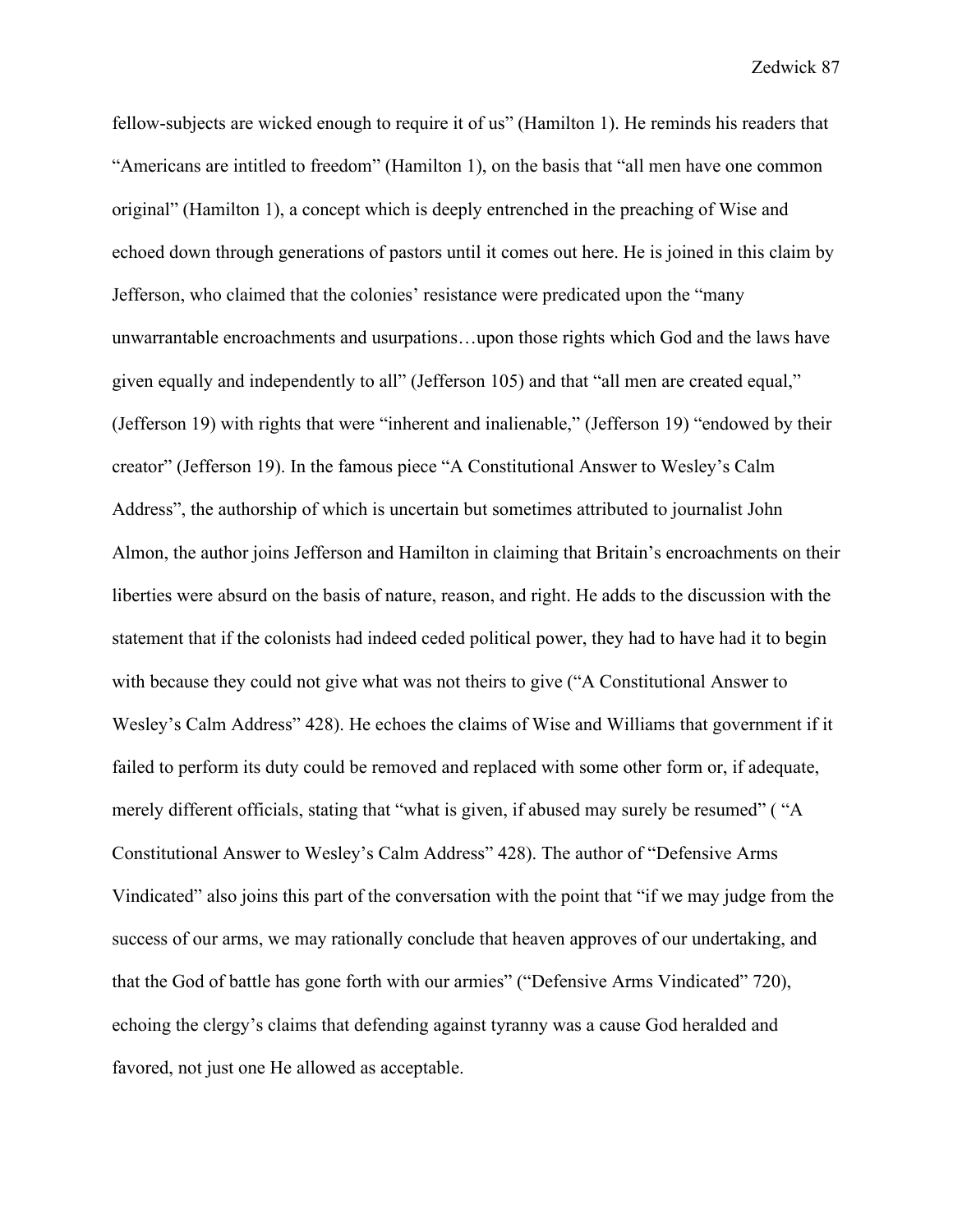Once again, individuals were not the only voices in this litany of arguments. Hamilton, Jefferson, and the author of "A Constitutional Answer to Wesley's Calm Address" are joined by the General Court of Massachusetts Bay, which put out a proclamation that stated that "the consent of the people is the only foundation of [government], in reason, morality, and the natural fitness of things" (General Court of Massachusetts Bay 240), returning once again to the argument that the clergy had been making regarding natural law and order as a basis for tyranny as an unnatural perversion to be resisted.

Together, the Revolution's religious and political writers offer up a stunning defense of resistance to tyranny on the basis that natural law made all men equal, made government a natural institution for the protection of men's natural right to life, liberty, and property, and made tyranny a perversion of the natural order because it denies the equal nature of men and government's proper role in society. Using a combination of theology and rhetoric, they turned revolt into a cause God would smile upon so long as the colonists were fighting in self-defense against tyrants and did not themselves become consumed with the lust for vengeance. Together, they presented the Revolution as a righteous cause on the basis of the "laws of nature and of nature's God" (Jefferson 19). This proved an effective common approach to the issue of submission versus non-submission, as evidenced by the numbers who joined the fight after the clergy preached messages of this sort. Those who grasped hold of the message and were in favor of liberty wanted to fight for the cause with the knowledge that God was on their side, and together, the clergy and the political leaders offered them solid arguments that changed the course of history and the perspective of the world on the matter of liberty and tyranny.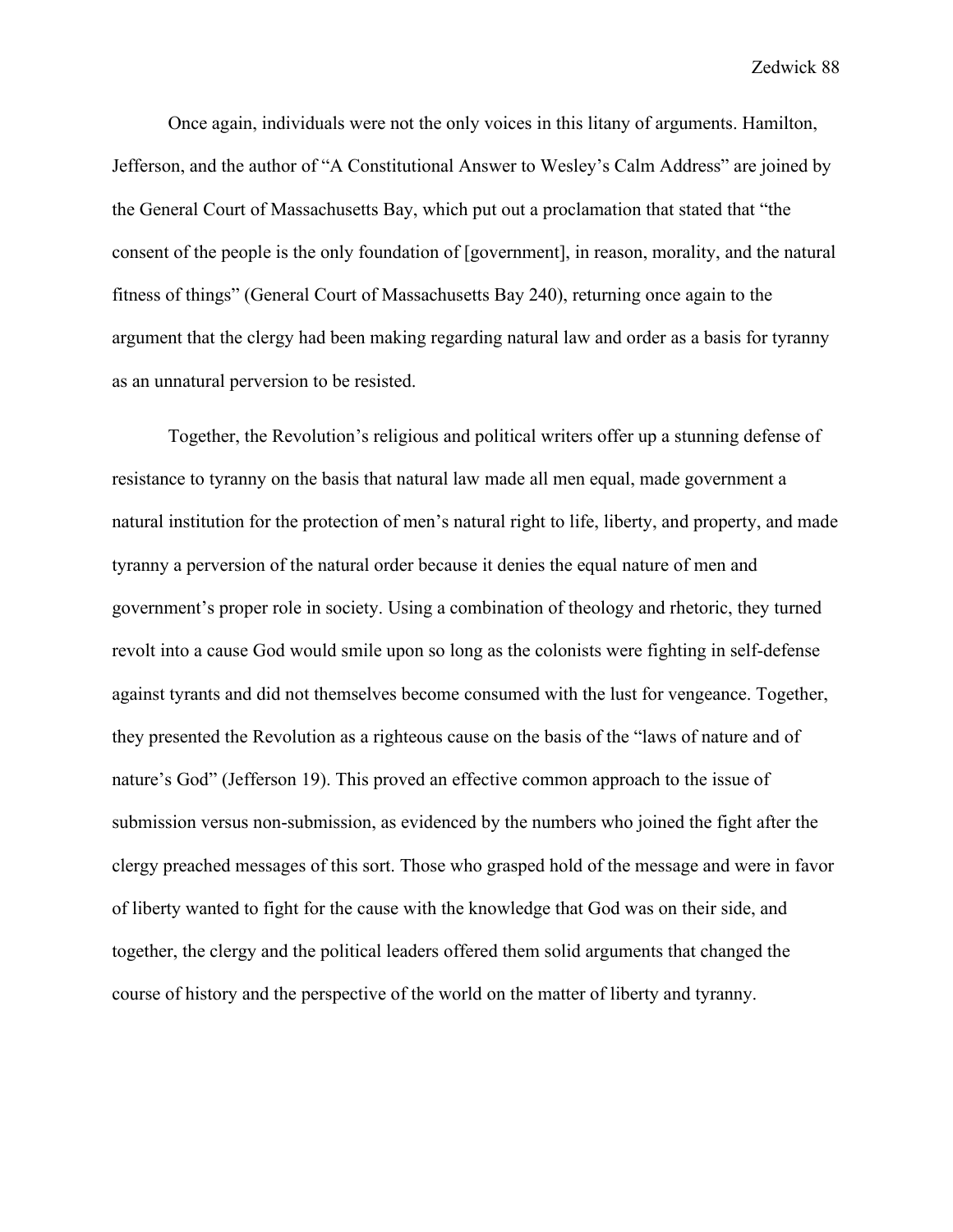# **Chapter Three: Comparing Language and Approach**

Here, our attention shifts from a focus on common threads in arguments to the terminology and approaches more broadly in order to demonstrate the impact the sermons had on political language during the Revolution. Once again, the aim here is not to prove that these were the sole influences, but instead to bring them back into the discussion alongside the political sources to demonstrate that they did influence the work as much as, perhaps at times more than, the political theorists from previous centuries. While common themes may at times be explained away by scholars seeking to focus on secular influences as pastors drawing on secular sources that would later become popular in the political circles as well, comparisons in language and approach may be more difficult to explain except by direct influence at points due to the strong parallels in terminology. Still, in the interest of fairness to all of the influences involved, some of the common language still results from the clergy drawing on secular and religious influences and popularizing both within the general discourse in the decades leading up to the Founding, when the key political figures and writers would draw on both sets of influences to craft their arguments. As such, I still maintain that the influence may not be the sole influence on the similarities in language or approach. The influences are very often a circular matter of discussion, with both spheres influencing one another at different points and taking turns in which is doing the influencing and which is being influenced.

# **Common terminology**

In this section, the oldest sermon presented in the earlier portion of the discussion is one of the ones that had the greatest impact on some of the common terminology between both sermons and political rhetoric. John Wise's sermon formed the basis for the opening statements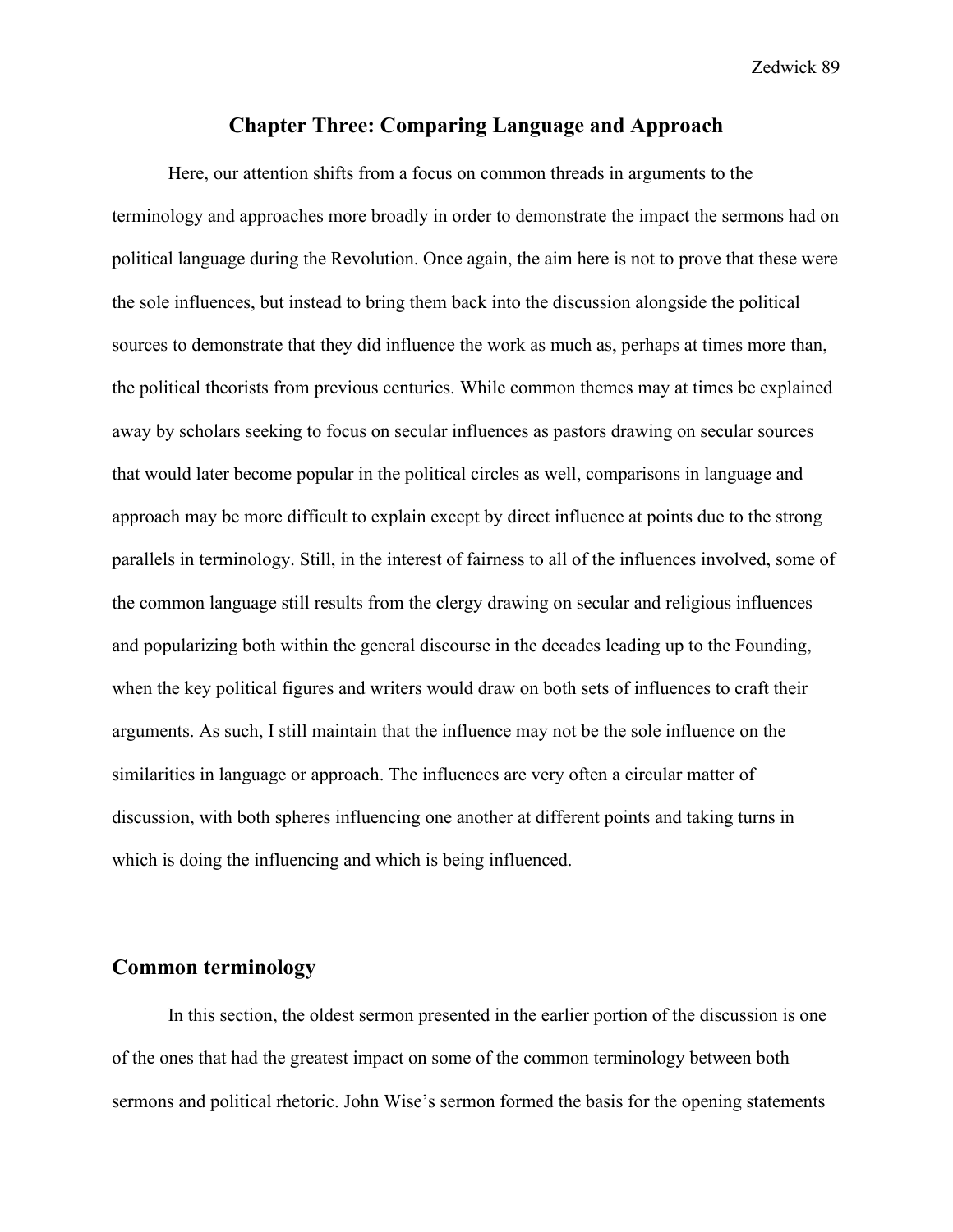of the Declaration of Independence and seems to have influenced the opening of the Constitution as well, in some respects. In this, it is difficult to say for certain that Wise was the only influence, but he was one of the first Americans recorded making these sorts of arguments, and some scholars and writers, like Barton and Mackaye, have noted him as a likely influence. This understanding of Wise's connection to Jefferson makes some sense given the wide circulation of Wise's sermon during this period, circulation which it owed to the Sons of Liberty. However, whether Wise was the only influence or merely the first to forward the notions Jefferson presents, the parallels between the two men's uses of terminology are undeniable and intriguing to note.

## **Parallels between Wise's Sermon and Jefferson's Declaration of Independence**

In John Wise's foundational discussion before he went into the right order of church government, there is a discussion of equality that is very similar to Jefferson's. He noted that natural fitness for government did not make a man rightfully the master of another without any compact and, quoting Uplian, that "by a Natural Right all Men are born free; and nature having set all Men upon a Level and made them Equals" (Wise 43), a statement which is strikingly similar to Jefferson's later statement that "all Men are created equal, that they are endowed by their Creator with certain unalienable Rights" (Jefferson 19). Wise began the discussion on the issue of equality and rights for the colonies well before Jefferson had the final word on it, but equality and rights weren't the only areas the two held in common.

Just a few pages after his claim that men were born free by natural right and were equal to all others as such, Wise claims that "the first Humane Subject and Original of Civil Power is the People" (Wise 44), and that "power returns to the People again" (Wise 44) when the "subject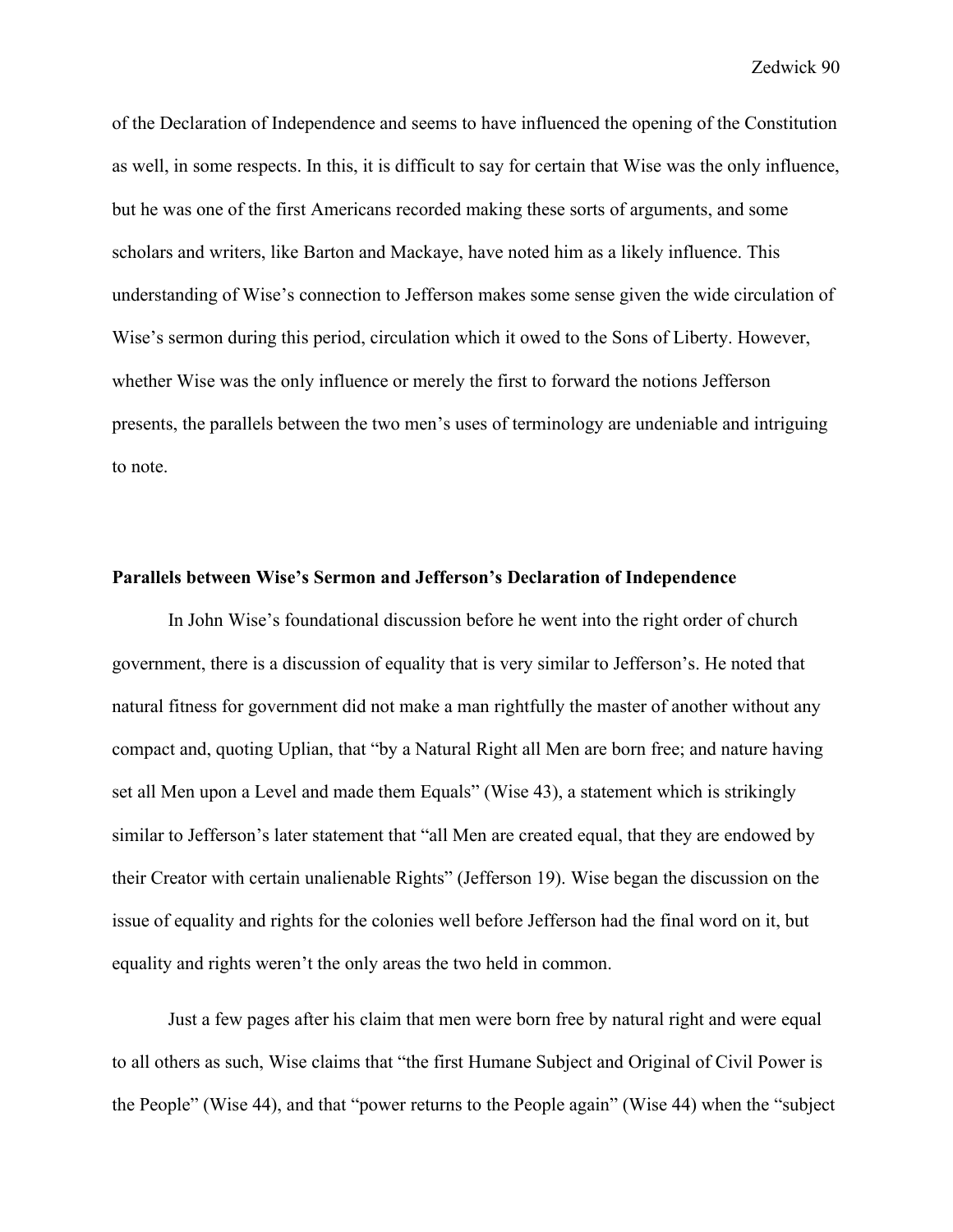of sovereign power" (Wise 44) no longer exists. Jefferson echoes him on this point too, writing that governments derived "their just Powers from the Consent of the Governed" (Jefferson 19), but he does take it a step further than Wise did, building off the ideas of his predecessor to arrive at the conclusion that if the people are free to set up another form of government more suitable to them after the previous ruler or system have been abolished and if government is instituted to secure the individual's rights, then "whenever any Form of Government becomes destructive of these Ends, it is the Right of the People to alter or to abolish it, and to institute new Government" (Jefferson 19). Note that Wise also claimed that government was formed on the basis of natural law and the inclination to self-preservation or advancement, sociableness to protect one's interest, and a general concern with the welfare of mankind to further the common good as a mutual benefit to oneself and others (Wise 36-37). Wise describes the goal of government with the statement that because man has the right by nature to "judge for himself, viz., What shall be most for his Behoof, Happiness, and Well-Being" (Wise 39), when he "has resigned himself with all his Rights for the sake of a Civil State" (Wise 39), that right to liberty and equality ought to be "cherished, and preserved to the highest degree, as will consist with all just distinctions amongst Men of Honour, and shall be agreeable with the publick Good" (Wise 39), and he is joined by Jefferson, who describes the same more concisely, stating that because "all men are created equal" (Jefferson 19) and "endowed by their Creator with certain unalienable Rights, that among these are Life, Liberty, and the Pursuit of Happiness" (Jefferson 19), "governments are instituted among men" (Jefferson 19) in order to protect or "secure these Rights" (Jefferson 19). In this manner, he parallels Wise's points from the sermon he wrote in 1744 very well. Wise uses many more words to say this, and Jefferson distills the words down to give the colonies a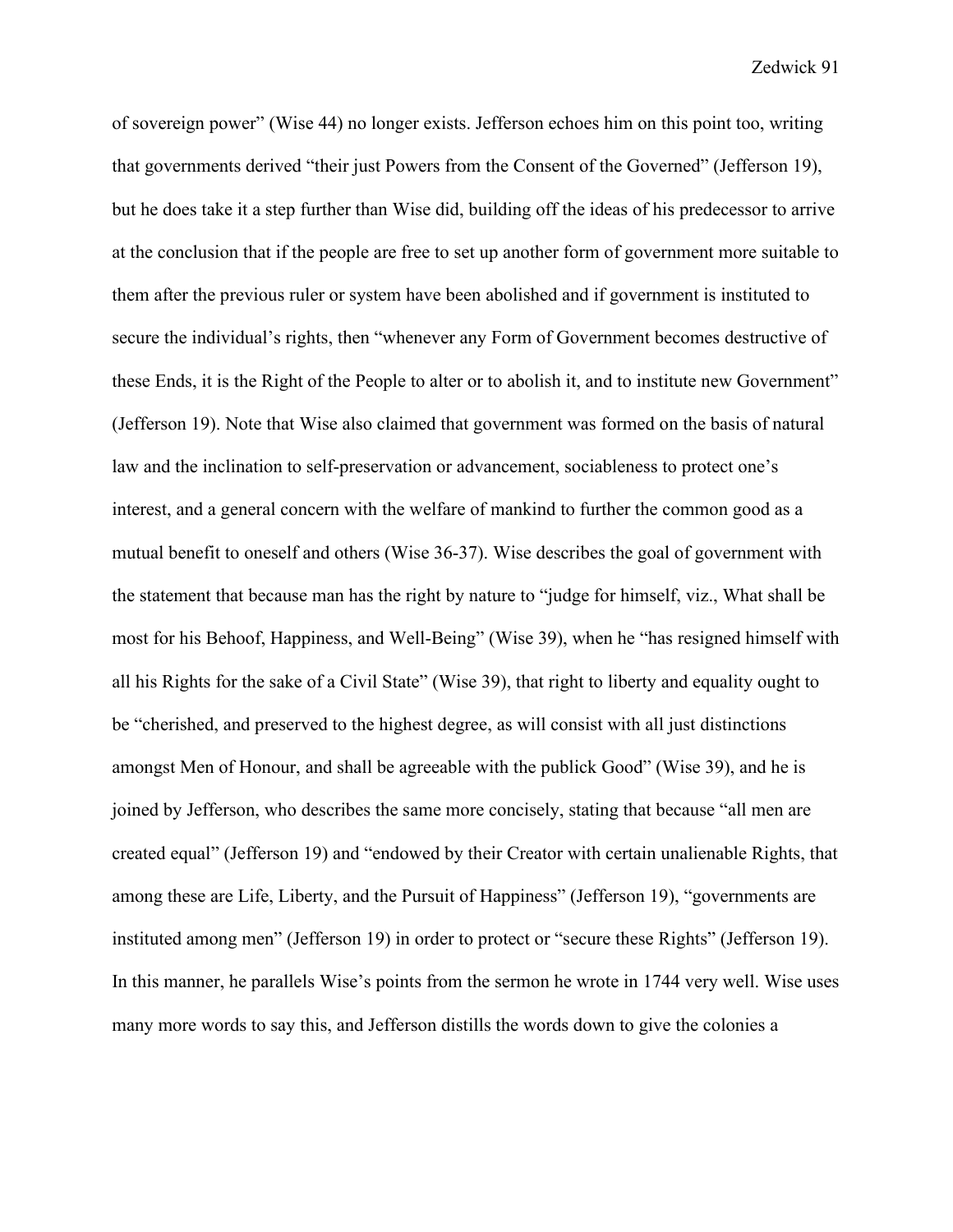document that is still studied and cherished today, in part because of the meaning and in part because of the eloquence with which he made these points.

## **Parallels Between Wise's Sermon and the Constitution**

Notice next that the Constitution itself also contains parallels to Wise's work on the issue of government and its goals. Wise described the point of instituting new government as being done by the people to institute whatever new form of government may seem best suited or to return to a natural state if it seemed the best option. This point is paralleled in the opening paragraph of the Constitution, where the writers not only state that their purpose is to do just that but also use similar concepts and language to that used by Wise in describing what a government should do. These parallels in language demonstrate, once again, the manner in which the political writings pulled from the religious ones, which were in turn pulling on earlier secular and religious works themselves. The Constitution's preamble states, "We the People of the United States, in Order to form a more perfect Union, establish Justice, insure domestic Tranquility, provide for the common defence, promote the general Welfare, and secure the Blessings of Liberty to ourselves and our Posterity, do ordain and establish this Constitution of the United States of America" (Constitution 59). Note the following parallels in what Wise said government should do and what the Constitution proposes to achieve and do. Wise said that "[a]" Civil State is a Compound Moral Person. Whose Will (united by those Covenants before passed) is the Will of all; to the end it may Use, and Apply the strength and riches of Private Persons towards maintaining the Common Peace, Security, and Well-Being of all" (Wise 45) and that "…there will be need of a New Covenant, whereby those on whom Sovereignty is conferred, engage to take care of the Common Peace, and Welfare" (Wise 45). In view of this, the parallels here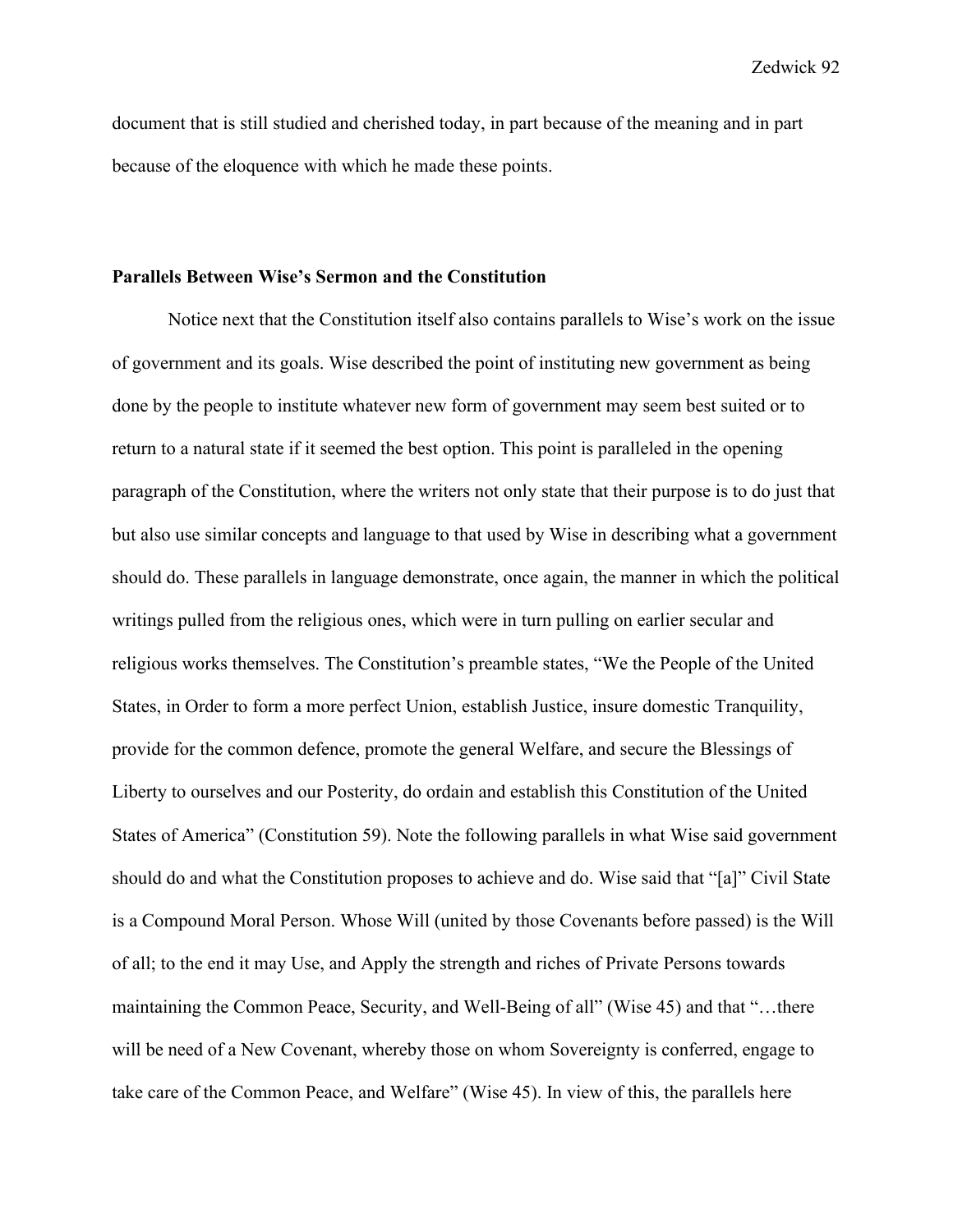become clear, given that one of the key things that the preamble says the writers wanted to accomplish was the forming of a "more perfect Union" or the covenant that Wise refers to. Wise understood that after a specific form of government was settled upon, the people needed to draw up a new contract that would bind the sovereign powers to the limits prescribed by the people and bind the people to obedience so long as the contract was followed appropriately and still in place between civil authority and the people. The Constitution, as this first statement says, was written solely to lay out and establish the ability of the "more perfect Union" (Constitution 59) to do all of the things that the writers of the Constitution wanted to achieve: "establish Justice, insure domestic Tranquility, provide for the common defence, promote the general Welfare, and secure the Blessings of Liberty to ourselves and our Posterity" (Constitution 59). The document itself parallels with Wise's teaching on the issue of forming a new government, with the last step being to form that "new covenant" (Wise 45). The document is both a statement of the ends of government as they saw it—which provides one parallel with Wise's teaching on the subject and a literal embodiment of the process Wise promoted in his sermon.

The parallels run deeper though. There is the common description of the point of instituting a new form of government: it is for the common defense, the promotion of the people's welfare or well-being, and to offer peace or domestic tranquility. The terminology is strikingly similar despite the span of years between the two documents Further parallels may also be seen in how Wise conceived of government's constitution or structure when it is aligned with God's order and how the Framers wrote the Constitution and settled on divisions within the new form of government. Wise's explanation of the anatomy of government claimed that government could be broken down to legislative, judiciary, and executive or administrative. He recognized all of these as key powers stemming from the power of sovereignty granted by the people to the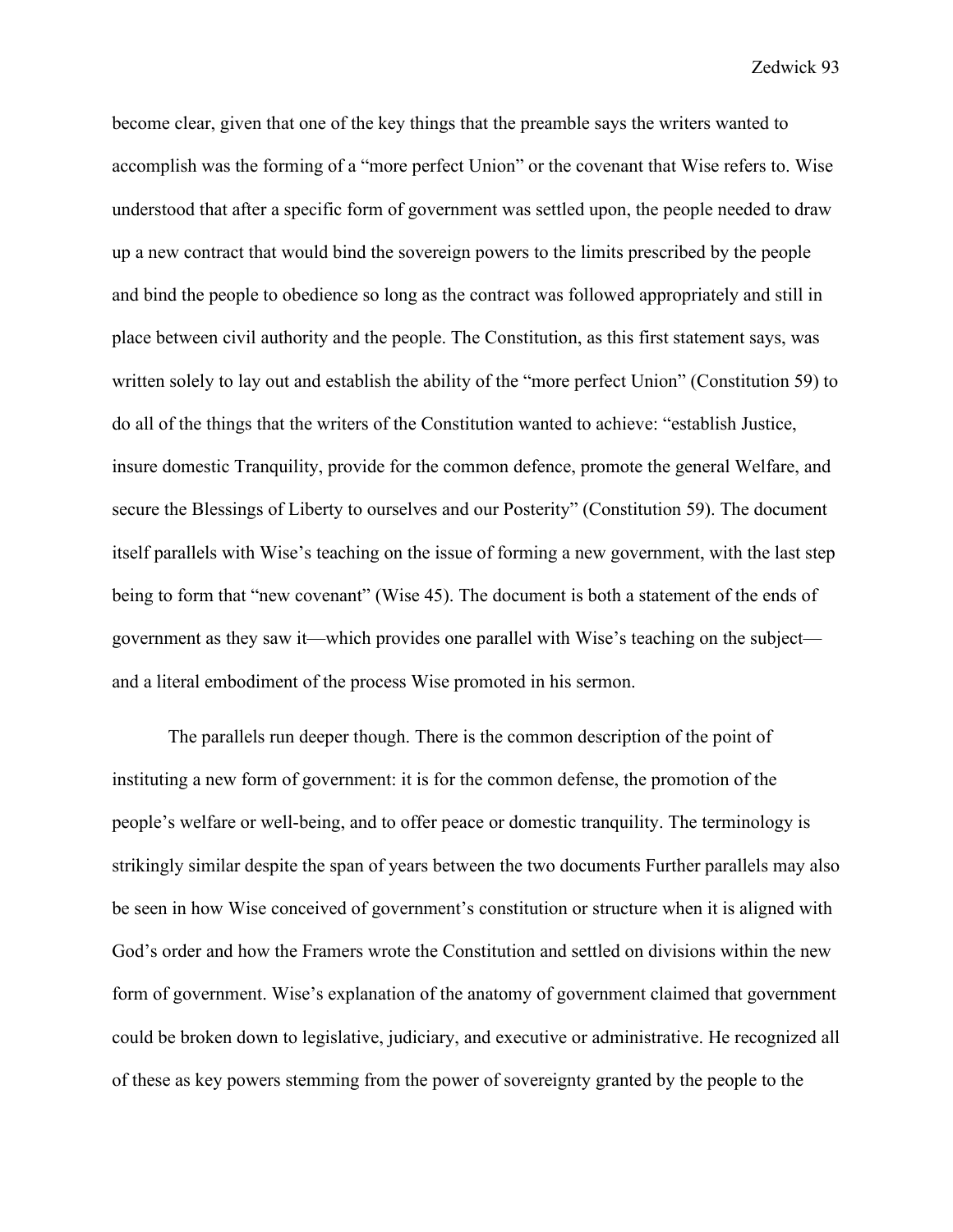rulers. Two of them would become two branches of our new government, and the others were granted to different branches or, in the case of appointing magistrates, to several. The original form of government instituted during the majority of the war had not possessed many of these powers and had thus failed, so the Framers turned to a variety of sources to look for the best form of government. They drew their inspirations from some of the same historical sources Wise looks at, such as the Athenians' democratic system. While this parallel is not precisely one of language or terminology, the principles on which Wise believed government's sovereign power must run are still reflected in the Constitution, though it must be admitted here that the parallels cannot be proven to have been drawn from Wise's work entirely, at least.

It is well-known that the Framers were well-educated men, with most of them being wellread or else reading vastly and carefully after being appointed to handle this task of forming the new covenant between people and sovereign powers. They were well-acquainted with ancient history, looking at the structure and end of both the Roman empire and the Greek democracies as undesirable and seeking something that was in-between. In doing this, they drew on a great many sources, with religious exegeses being only one part of their knowledge and source material. It is clear in looking at the parallels and language in the Declaration of Independence that Jefferson, at least, was very familiar with Wise's sermon, as were most of the others who had been involved with the war's earliest roots—particularly those from the Sons of Liberty, who were responsible for reprinting and distributing this sermon. However, it would be unfounded to claim all inspiration and roots came from Wise's work, and that is not the point being made here.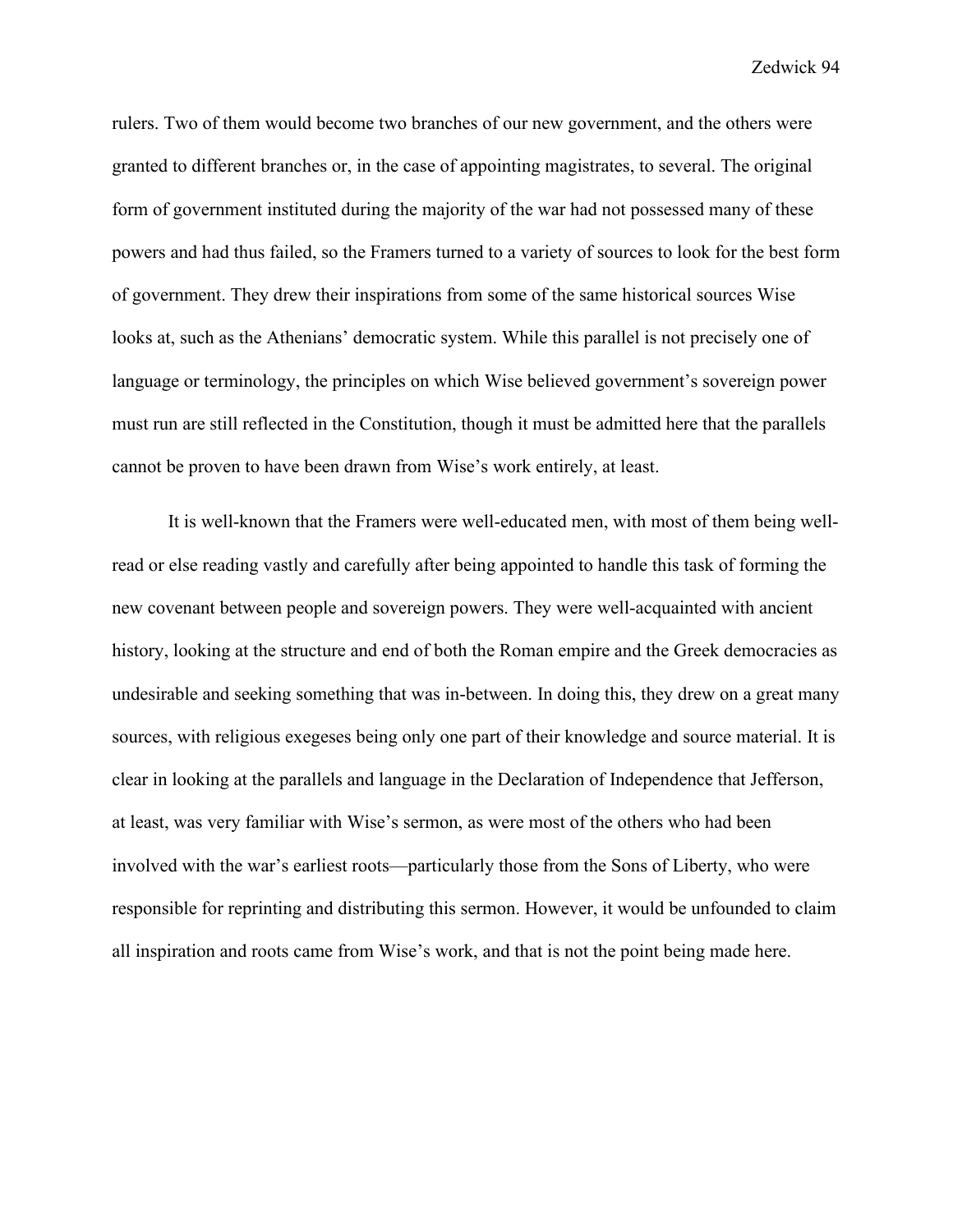### **Parallels in Language about Government's Purpose and Source of Power**

Looking at the primary source material more broadly, though, the Declaration of Independence and the Constitution are not the only documents with visible parallels with Wise's work or with other religious primary sources from the time. Turning the focus back onto the selections examined in the paper earlier, we find more striking similarities in language. Many of the individuals examined earlier offer us examples of common terminology surround rights, freedom, and the reasons for revolution. Among these individuals, Hamilton, Jefferson, the anonymous author "A Constitutional Answer to Wesley's Calm Address," Chauncy, Madison, and Allen offer us some of the best examples of paralleled terminology. Chauncy provides a natural starting point for the discussion of similarities in language because he came before the rest and is building off the same ideas and language usage that Wise had in his own sermon. On the matter of government's purpose, Chauncy stated that it was for mankind's general good to avoid confusion and disorder and "to guard men's lives; to secure their rights; to defend their properties and liberties; to make their way to justice easy...to maintain peace and good order" (Chauncy 145). Chauncy is joined by the General Court of Massachusetts Bay, who issued a proclamation regarding government and freedom in the same year the Declaration of Independence, in which they wrote "as the happiness of the people is the sole end of government, so the consent of the people is the only foundation of it, in reason, morality, and the natural fitness of things" (General Court of Massachusetts Bay 240). Once again, there is a focus on the concept of the people's good as the sole end of government. This same language shows up once again in "A Constitutional Answer to Wesley's Calm Address," when the anonymous author writes against Wesley's arguments regarding the Americans' lack of rights, claiming that "[n]o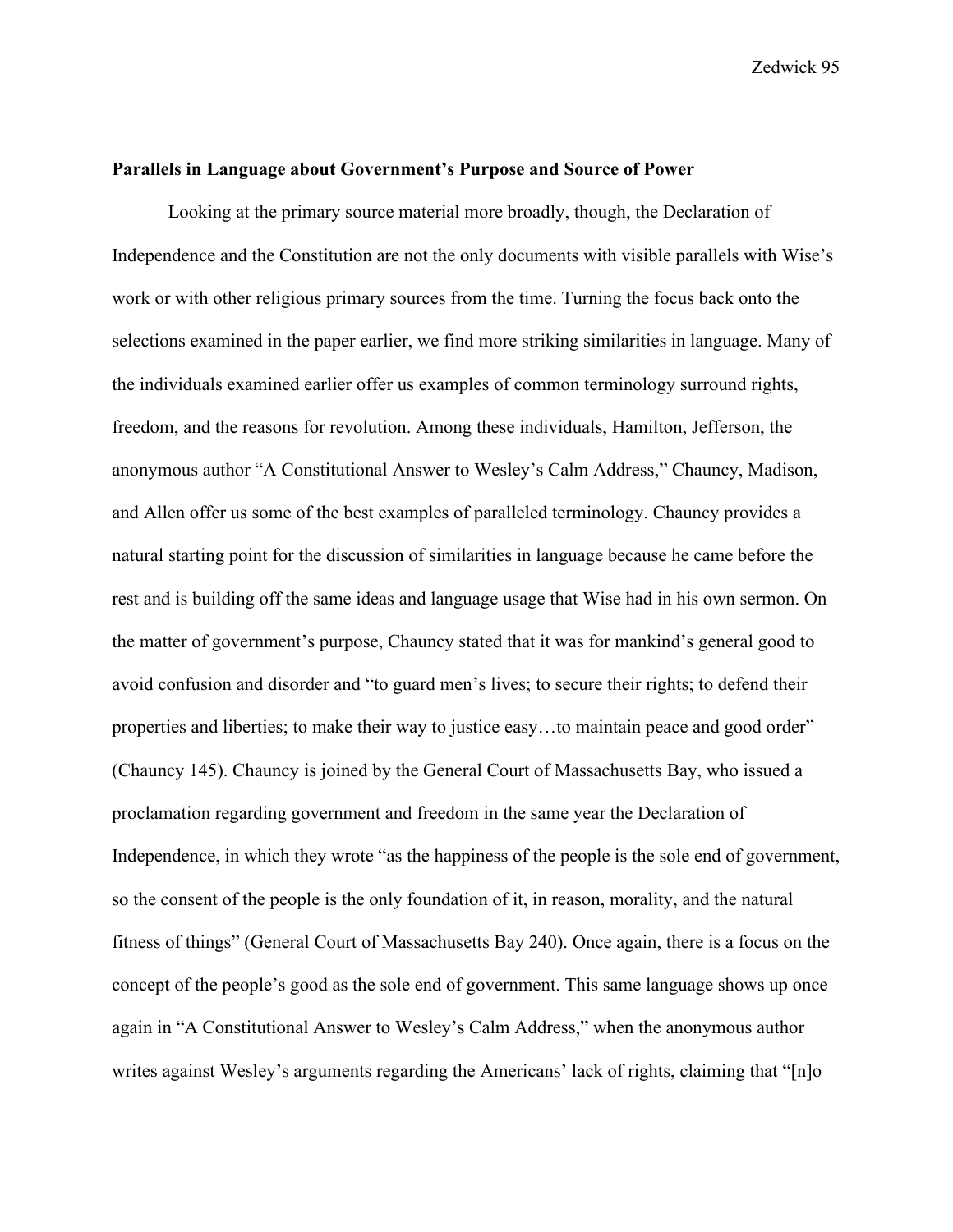Englishman ever ceded, to the parliament, a power over his life, liberty, and property" ("A Constitutional Answer to Wesley's Calm Address" 428). This author too picks up the common language about life, liberty, and property as the part of government to protect, focusing in on the nuance of whether the colonists as Englishmen had given up those rights in exchange for the protections and privileges that being English granted under their government. Others took to showing the opposite of this principle as demonic and anti-Christian in order to prove the righteousness of a system that put the people's good and happiness first. The piece "A Dialogue Between the Devil and George III Tyrant of Britain" offers us one of the few existing examples of such, and the anonymous author uses the form of dialogue to show the ugliness of tyranny which the author clearly believed could be seen in the words of the devil to George in the play when he told George III, "A king dependent on the people is no monarch" ("A Dialogue Between the Devil, and George III, Tyrant of Britain" 691), a point that flies in the face of all that the Revolutionary writers in America at the time believed constituted good government. He adds to it George's comment that he had "at a moderate computation…destroyed at least fifty thousand people" ("A Dialogue Between the Devil, and George III, Tyrant of Britain" 693) and had "destroyed the happiness of fifty thousand more," ("A Dialogue Between the Devil, and George III, Tyrant of Britain" 693) a point which echoes the focus on the happiness of the people that the others emphasize as the goal of good government. Hamilton adds his voice to the conversation with a discussion on freedom versus slavery, claiming that the difference was that "In the former state, a man is governed by the laws to which he has given his consent, either in person, or by his representative: In the latter, he is governed by the will of another" (Hamilton 1), which adds another layer to the conversation while still echoing the concern that the others had with consent and the freedom of the people. He further parallels the language with the statement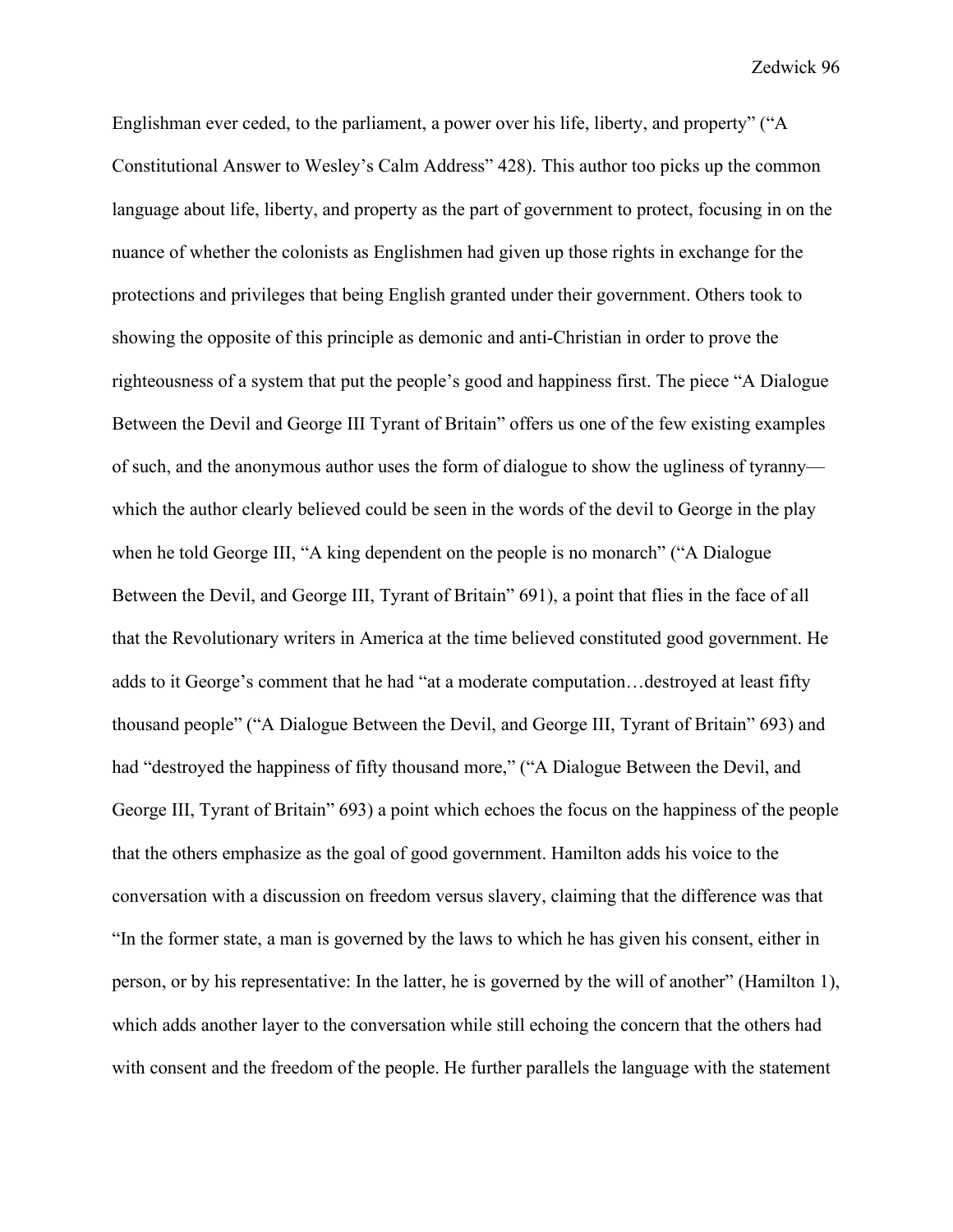that "in the one case his life and property are his own, in the other they depend upon the pleasure of a master" (Hamilton 1), and it was, according to Hamilton, "easy to discern which of these two states is preferable" (Hamilton 1). Here too, he is occupied with the matter of life and property as pivotal pieces to man as a free entity rather than an enslaved one and indicates his belief was, like the others, that a good government with preservation of man's freedom—which he understood to be a preservation of his property and life—was far preferable to one that could command both of its subjects at will. The author of "A Constitutional Answer to Wesley's Calm Address" offers another comment on the matter, reminding his readers that "[a] man has a natural right to the possessions of his parents, or to those which he has obtained by his own labour… A man has a natural right to life and liberty…" ("A Constitutional Answer to Wesley's Calm Address" 429). The author continues on further to lay out some of the freedoms or rights that men do not cede, which were life, liberty, and the right of property within a civil society, demonstrating once again the intent focus that the authors of the decades before the war and during the war itself had upon rights to life, liberty, and property and government's duty to protect all three. As Chauncy eloquently put it, government was crucial as an instrument for the protection of the three because "[w]as there no civil rule among men, but every one might do that which was right in his own eyes, without restraint from humane laws, there would not be safety any where on this earth," (Chauncy 143) and without that restraint and safety, "[n]o man would be secure in the enjoyment, either of his liberty, or property, or life" (Chauncy 143). Here, again, there is the common terminology of government as an institution to protect man's rights and enjoyment of those rights to life, liberty, and property (which the Framers replaced with pursuit of happiness as a more fundamental right necessary to mankind and his enjoyment of any property he might come by). Notice here Chauncy's conclusion on the subject of government as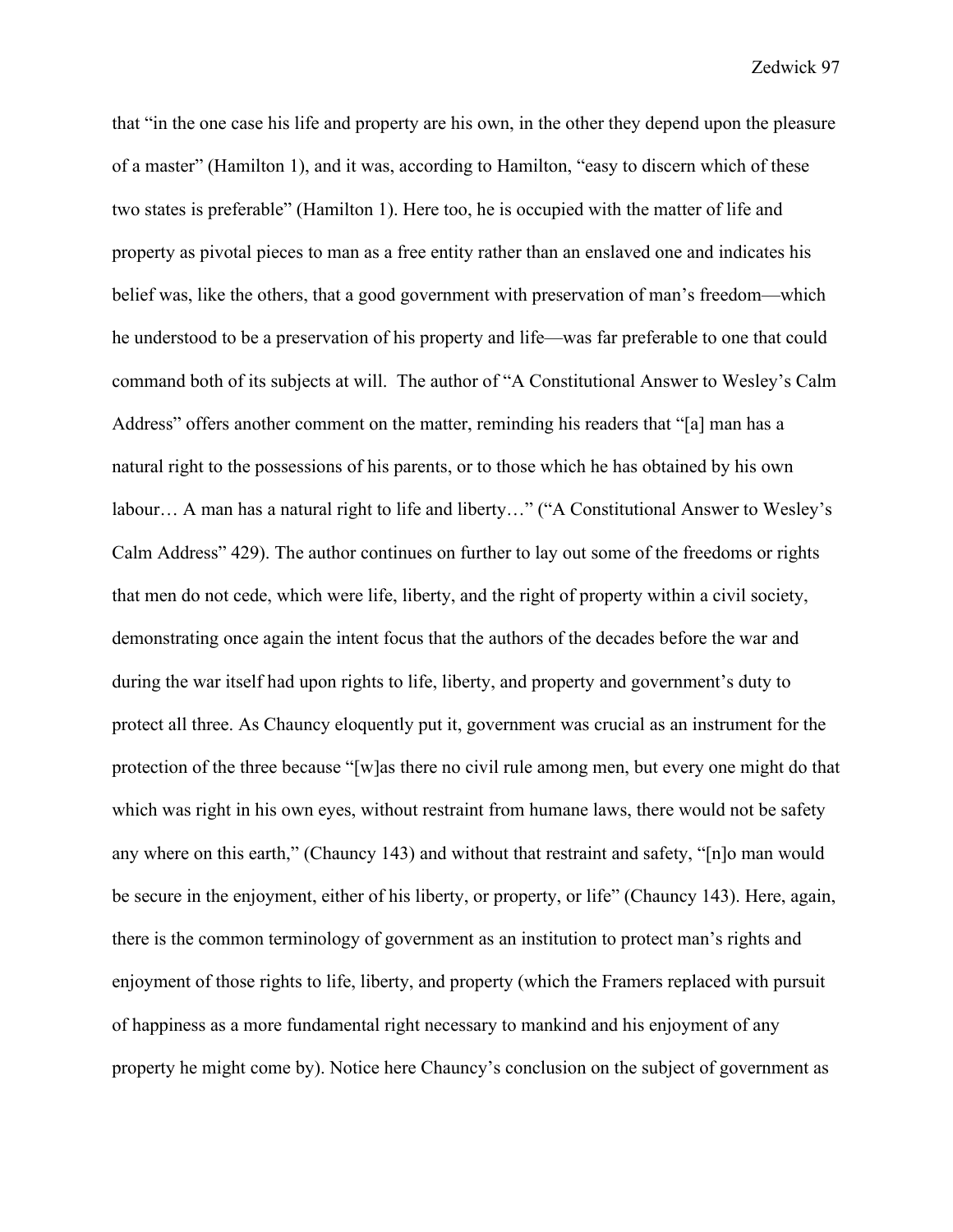a general institution, which sums up what the others who followed in his footsteps would say; "[i]t [government] is for the general good of mankind; to keep confusion and disorder out of the world; to guard men's lives; to secure their rights; to defend their properties and liberties; to make their way to justice easy," (Chauncy 145) and, Chauncy concludes, "in a word, to maintain peace and good order, and, in general, to promote the public welfare, in all instances, so far as they are able" (Chauncy 145). Once again, the common language of "peace and good order", "justice", "protection or securing of men's rights", "public welfare", and the "defense of liberty" shows up in Chauncy's discourse, just as it did in Wise's, Hamilton's, the General Court of Massachusetts's, and others' writings.

## **Parallels in Language on Separation of Powers and the Preservation of Liberty**

In Chauncy's piece, we also find another interesting point that is paralleled in how the Founders chose to structure government within the Constitution and their reasoning for doing so. He frames their arguments with the statement that "they [rulers] must be just in the *use of their power;* confining it within the limits prescribed in the constitution they are under" (Chauncy 146). This could be of any sort and limit without any further context, but Chauncy adds an important note that puts into clear, precise language exactly what the Framers said the reason for separation of powers in the Constitution was, claiming that "this [respect for jurisdiction of each branch and the care not to usurp another branch's authority] [is] an important point of justice, where the constitution is branched into several parts, and the power originally lodged in it, is divided, in certain measures, to each part, in order to preserve a balance in the whole," (Chauncy 146) and when this is the case, he says that officials "in either branch of the government, are bounded by the constitution, and obliged to keep within the proper limits assigned to them; never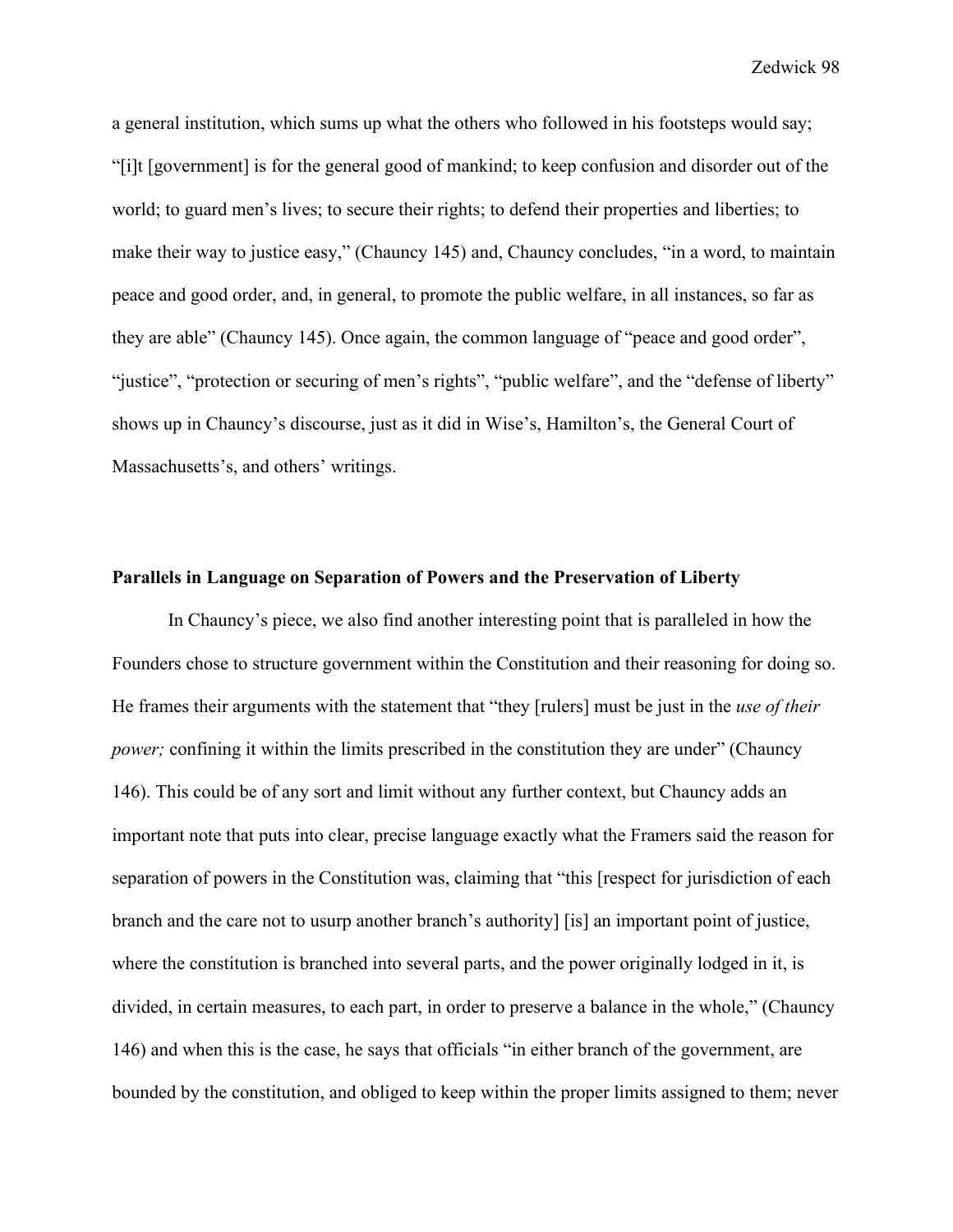clashing in the exercise of their power, never encroaching upon the rights of each other, in any shape, or under any pretence whatever" (Chauncy 146). Of course, the Framers did not claim that one branch's violation of another's rights would be unjust in the forthright manner with which Chauncy does, but it was clear they intended for each branch to view it as such. As Jefferson puts it in "Query 13" of his "Notes on the State of Virginia", when "all the powers of government, legislative, executive, and judiciary, result to the legislative body," (Jefferson 245) that is "precisely the definition of despotic government. It will be no alleviation that these powers will be exercised by a plurality of hands, and not by a single one. 173 despots would surely be as oppressive as one," (Jefferson 245) and so, on this account, he said, "[T]hat convention, which passed the ordinance of government, laid its foundation on this basis, that the legislative, executive, and judiciary departments should be separate and distinct, so that no person should exercise the powers of more than one of them at the same time" (Jefferson 245). Madison, who is often credited with much of the work in this area of the Constitution, had a great deal to say about how the Constitution in fact supported this separation. His entire essay "Federalist No. 47" dealt with this very issue. He opens it with the strong statement that "[o]ne of the principal objections inculcated by the more respectable adversaries to the constitution, is its supposed violation of the political maxim, that the legislative, executive and judiciary departments ought to be separate and distinct. Were the federal constitution therefore really chargeable," said Madison, "with this accumulation of power or with a mixture of powers having a dangerous tendency to such an accumulation, no further arguments would be necessary to inspire a universal reprobation of the system. I persuade myself however, that it will be made apparent to every one, that the charge cannot be supported, and that the maxim on which it relies, has been totally misconceived and misapplied" (Madison "Federalist No. 47"). Madison notes in the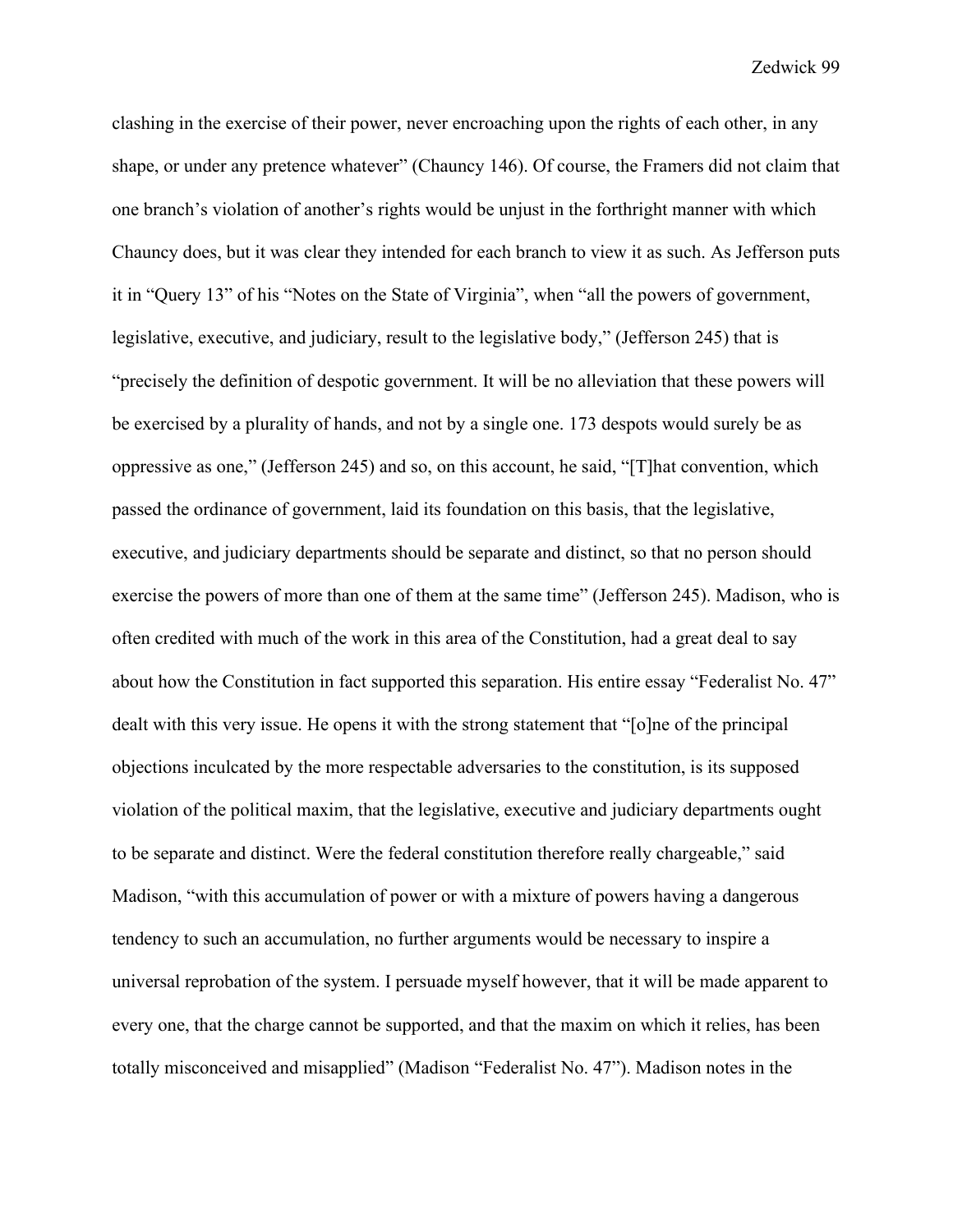further comments on the political maxim he has referred to that it is drawn from Montesquieu, so again, the aim here is not to claim that these parallels originated in the sermons in every case or even that they originated in the sermons at all. In this case, it seems clear that Framers were drawing on a secular philosopher for the quote they held to, at the very least, but the same ideas were being discussed in the pulpits as well, as in the case of Chauncy's sermon, which makes clear what the Founders were relying upon to protect the "designed balance" (Chauncy 147). The two groups were discussing the same thing but from slightly different angles. Hamilton sums up what Chauncy, Madison, and Jefferson were all discussing in yet another parallel to Chauncy's work, one that is a bit closer to Chauncy's point while still retaining the point that government should not be mixing together the branches. He states, "In a civil society, it is the duty of each particular branch to promote, not only the good of the whole community, but the good of every other particular branch" (Hamilton 3). This first part of his point nicely parallels the point that rulers, according to Chauncy, have a duty to remain within the limitations prescribed to them, but it also takes it further in stating that they also have a duty to support the other branches, not just to avoid "encroaching upon the rights of each other" (Chauncy 146) or "clashing in the exercise of their power" (Chauncy 146). Hamilton follows up the first point with the following statement: "If one part endeavours to violate the rights of another, the rest ought to assist in preventing the injury: When they do not, but remain neutral, they are deficient in their duty, and may be regarded, in some measure, as accomplices" (Hamilton 3). In this last statement, he makes it clear what he and other Framers were aiming at in designing the government to have three separate branches. Each was meant to regard it as their duty to protect their own power and to fight back against the injustice of another branch's attempts to violate their or another branch's rights or granted powers. This parallels both Chauncy's call on civil authorities to avoid clashing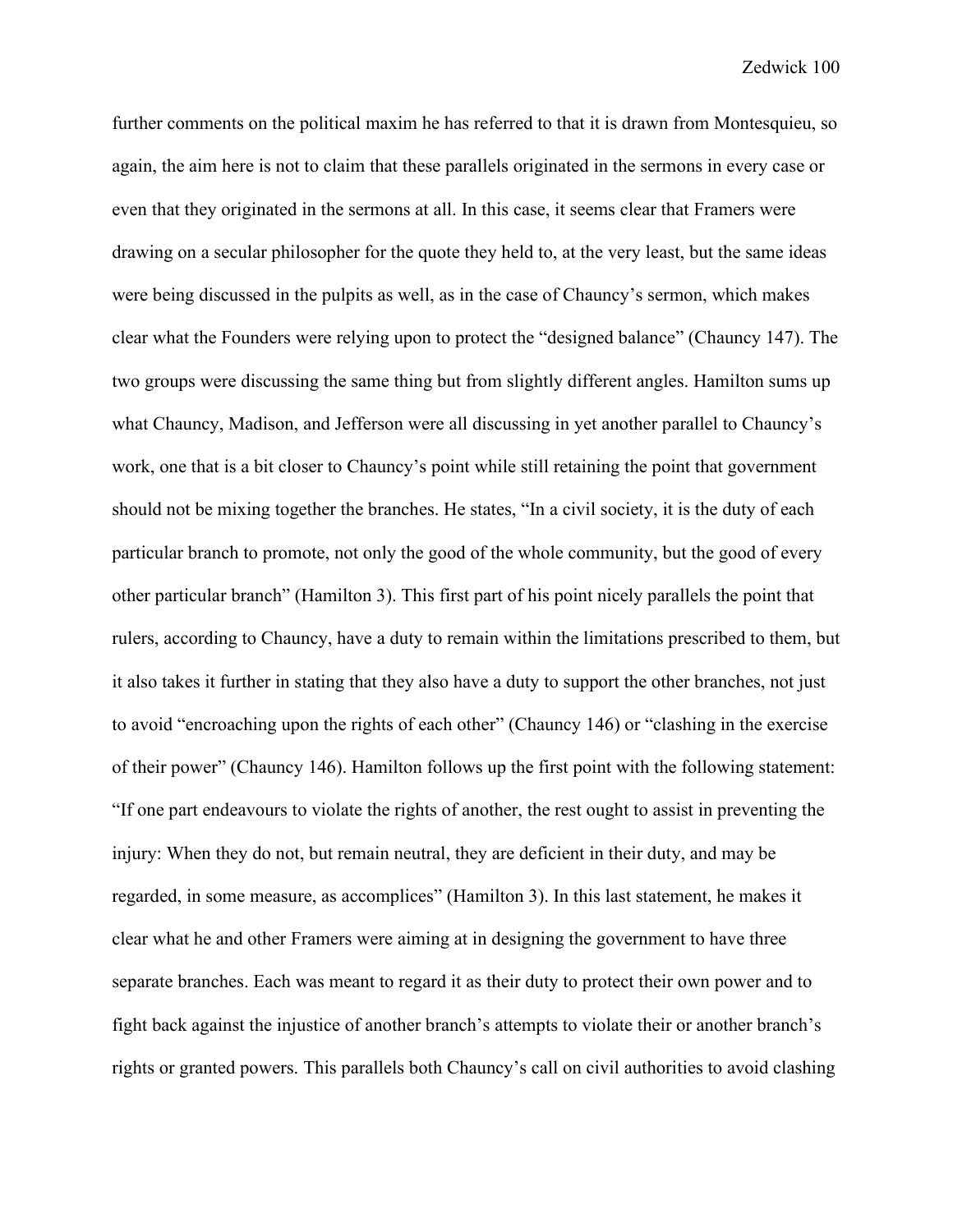with the other branches in exercise of power or encroaching on the others' powers and the other Framers' goals to prevent tyranny through distributing the powers between branches to create a more just balance of power.

## **Parallels in Language on Tyranny and Nonsubmission**

Next there is the parallel in language regarding tyrants. Turning once again to the sermons first, notice that in Chauncy's sermon, he deals with this in clear, unequivocal language, telling his readers that "'should they [the rulers] be so unadvised, as grosly to abuse their power; applying it to the purposes of tyranny and oppression, rather than to serve the good ends of government, it ought to be taken out of their hands, that they might no longer be under advantages to injure their brethren of the same community" (Chauncy 153). In later years, closer to the war itself, the language in John Allen's address to the Earl of Dartmouth parallels the language when he points out that the king's "attempt to destroy the rights of the people destroys his right as king to reign over them, for according to his coronation oath, he has no longer a right to the British crown or throne, than he maintains inviolable firm the laws and rights of the people" (Allen 307). Like Chauncy, he clearly believed that tyranny invalidated the right of the ruler to continue ruling, and the threat to remove the king from power is clear. Similar language is utilized in the Declaration of Independence before Jefferson launches into the unaddressed and often exacerbated grievances of the colonies against the king, stating that "when a long Train of Abuses and Usurpations, pursuing invariably the same Object, evinces a Design to reduce them under absolute Despotism, it is their Right, it is their Duty, to throw off such Government, and to provide new Guards for their future Security" (Jefferson 19). Similar to Chauncy on this point, Jefferson claims it is the just, rightful, and dutiful thing to remove tyrants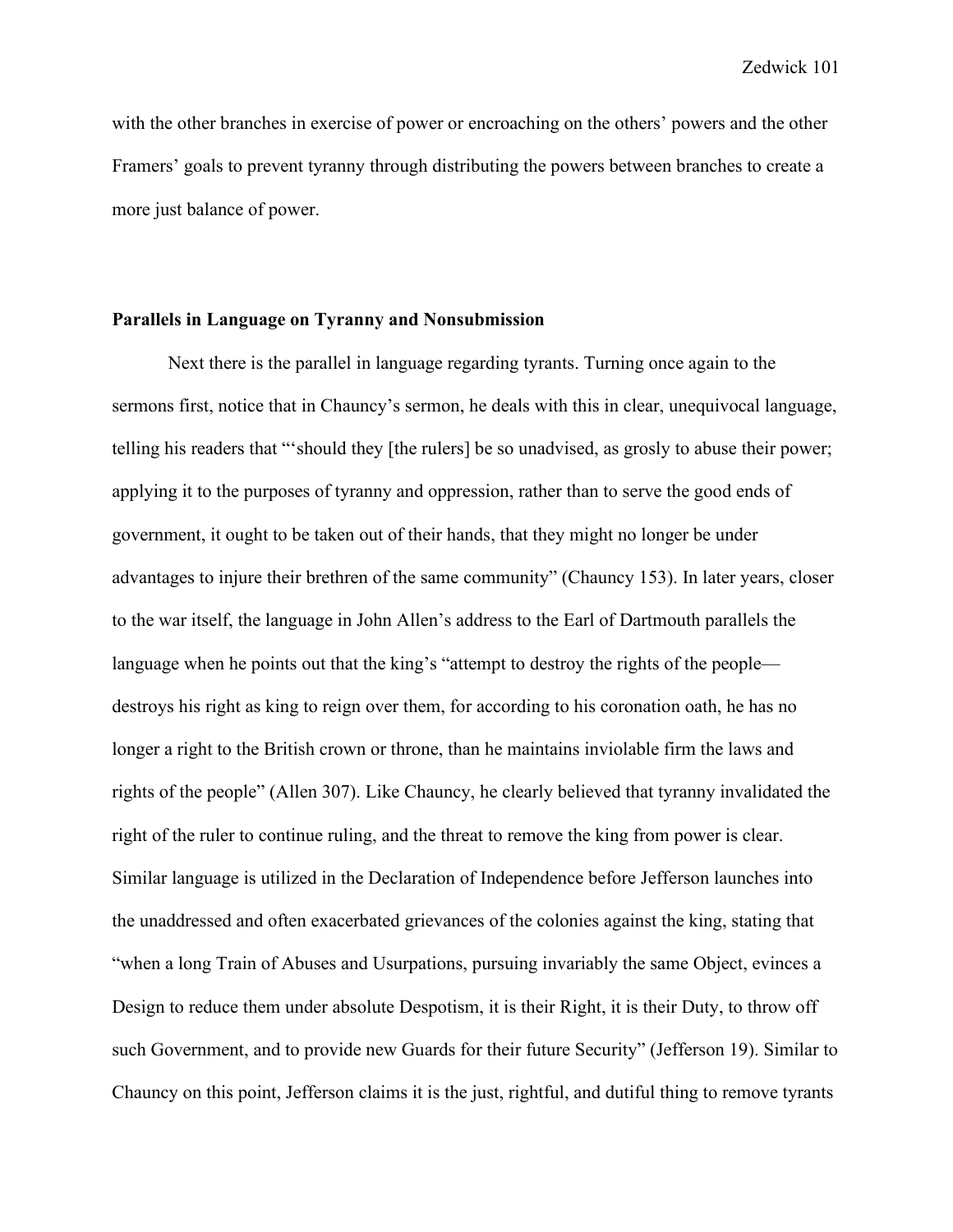from their position rather than allow them to continue to abuse those under their control. He also mimicks in part Allen's stance in stating that the persistent abuse makes the design toward tyranny clear and that the throwing off of such tyrannizing is expected and natural.

### **Parallels in Language on the Justice of the American Cause**

Yet another parallel exists between sermons and political writings in the rhetorical language surrounding the war they were finally pushed to. Many sermons described it as just and implored the people to stand up only for the just cause, not allowing anger or malice to enter into the picture. They also often made the point that civil liberty was pivotal to protect religious rights. To the Revolutionary writers, the American cause was inextricably tied to the cause of justice and to the protection of both civil and religious liberties. The importance of religion to them comes out in the emphasis that both civil and religious writers placed on the intertwining of the two with the cause of justice in their defense of the Revolution. Witherspoon provides one straightforward example of it, stating that "the cause in which America is no in arms, is the cause of justice, of liberty, and of human nature. … The knowledge of God and his truths have from the beginning of the world been chiefly, if not entirely, confined to those parts of the earth where some degree of liberty and political justice were to be see, and great," he says, "were the difficulties with which they had to struggle from the imperfection of human society, and the unjust decisions of usurped authority. There is not a single instance in history in which civil liberty was lost, and religious liberty preserved entire. If therefore we yield up our temporal property, we at the same time deliver the conscience into bondage" (Witherspoon 549). Moses Mather opens his anonymously published "America's Appeal to the Impartial World" with a statement on both the justice of their fight and the intertwined demand that they give up both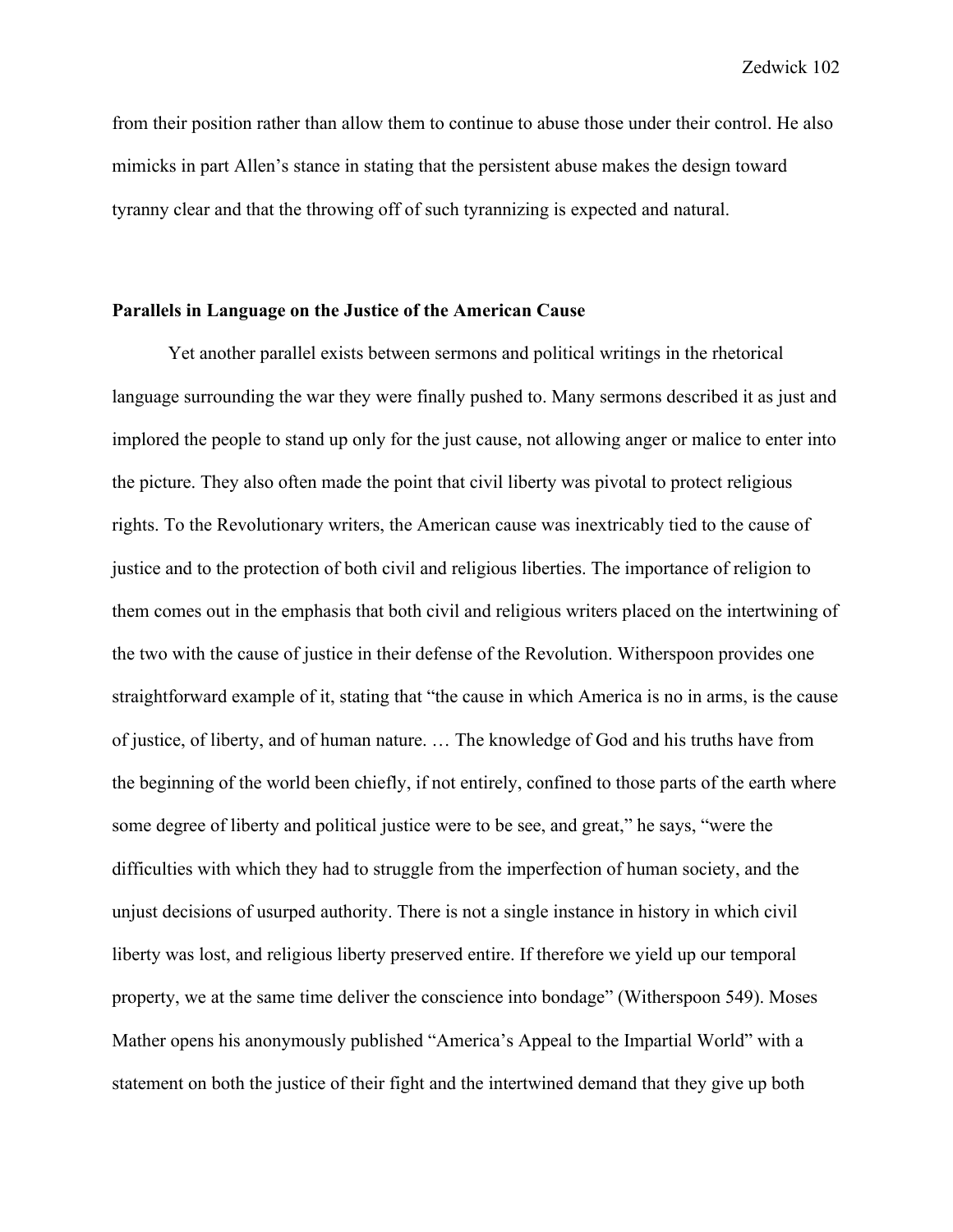civil and religious liberty. He wrote of the times they were enduring that "we are called upon to surrender our liberties, our religion, and country; or defend them at the point of the sword, against those, that were our friends, our brethren, and allies … Nothing," Mather claimed, "will inspire our councils with unanimity, our resolves with firmness, and render the exertions, the noble struggles of a brave, free and injured people, bold, rapid and irresistible, like a right understanding of the necessity and rectitude of the defence, we are compelled to make, in this unnatural contention" (Mather 443). Here, Mather's language echoes Witherspoon's in presenting the war as for a just and necessary cause, the people as defending liberty both civic and religious, and the boldness of the people. Neither author viewed the Revolutionaries as fighting back without reluctance or as a people driven by revenge. Further, Mather's wording, also echoes that of earlier sections where the writers—both religious and civic—wrote of the reluctance and prudence of the resistance.

Civil pieces echo Witherspoon and Mather's presentation of the colonies' cause as just, and at times also echo the connection between the loss of civil liberty and the loss of religious liberties soon after. Turning back to Hamilton, parallels can again be seen in his work. He warns his readers of the same thing that Witherspoon did, telling his readers that "being ruined by taxes is not the worst you have to fear. … How can any of you be sure you would have the free enjoyment of your religion long? Would you put your religion in the power of any set of men living? Remember, civil and religious liberty always go together, if the foundation of the one be sapped, the other will fall of course. (Hamilton 11) To Hamilton, as to Witherspoon, the two were inextricably intertwined. Loss of one would mean the loss of the other in quick succession, and we see this mirrored understanding in the similar language that the two use to describe the situation. Hamilton tells his readers, just as Witherspoon had his listeners that their lives,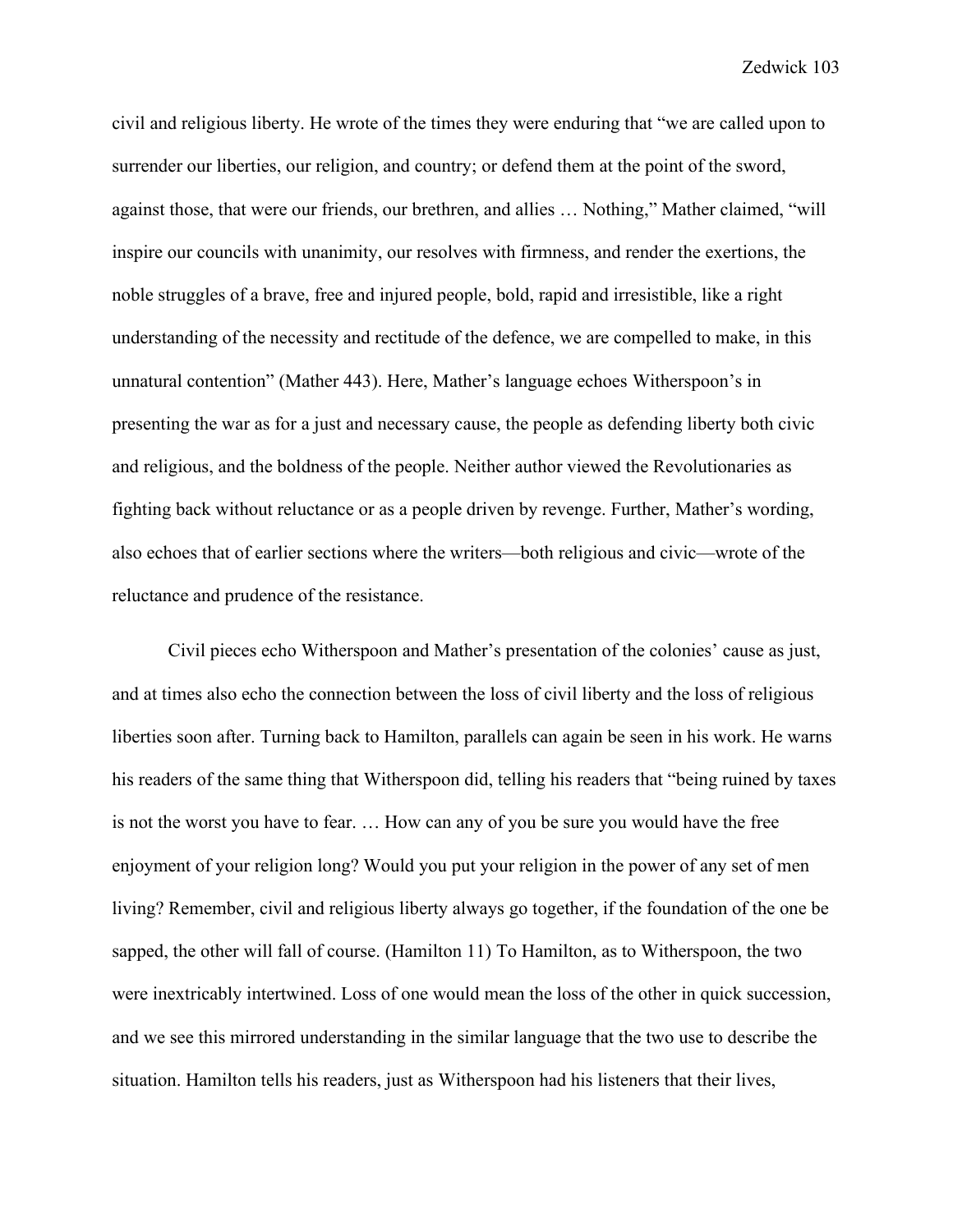property, and religion were in danger. (Hamilton 11) He is joined in his language regarding liberty and the cause of justice by Jefferson. In The Declaration of Independence, Jefferson also presents the cause as just and right, going so far as to state that it was the "duty" of the people "to throw off such Government" (Jefferson 19) as proved tyrannical and harmful to the people's rights. After he lays out the grievances, he closes with an examination of the heart of the people behind his declaration, this time turning the common description of the colonies' cause as just and grand into a rebuke against their countrymen for refusing to support them or heed their appeals, stating that the colonists had "appealed to their native Justice and Magnanimity," (Jefferson 23), but "they too have been deaf to the Voice of Justice and of Consanguinity. We must, therefore, acquiesce in the Necessity, which denounces our Separation, and hold them, as we hold the rest of Mankind, Enemies in War, in Peace, Friends. (Jefferson 23). He offers yet one more voice in the litany of those who present the cause as one that is just and necessary.

A final, interesting example of such language comes from the anonymous author of "A Dialogue Between the Devil and George III, Tyrant of England" who, in usual form, demonstrates the opposite of what he and the others considered justice in the devil's speech to King George III. He approaches the issue differently than the other authors have because he uses the same terms but puts them into the language of the devil, who views them with disgust and anger, a fitting response that vividly depicts the author's belief that only the evil and tyrannical would war against or slander the colonies in their cause. By assigning to the Devil the ravings against the colonies' purposes, the author was able to present it as good and just, much like all the others had but with a much stronger, vivid presentation. The devil gives testimony to the importance that the American colonies placed on liberty, stating that the continent of America was "inhabited with a brave and enterprising people" ("A Dialogue Between the Devil and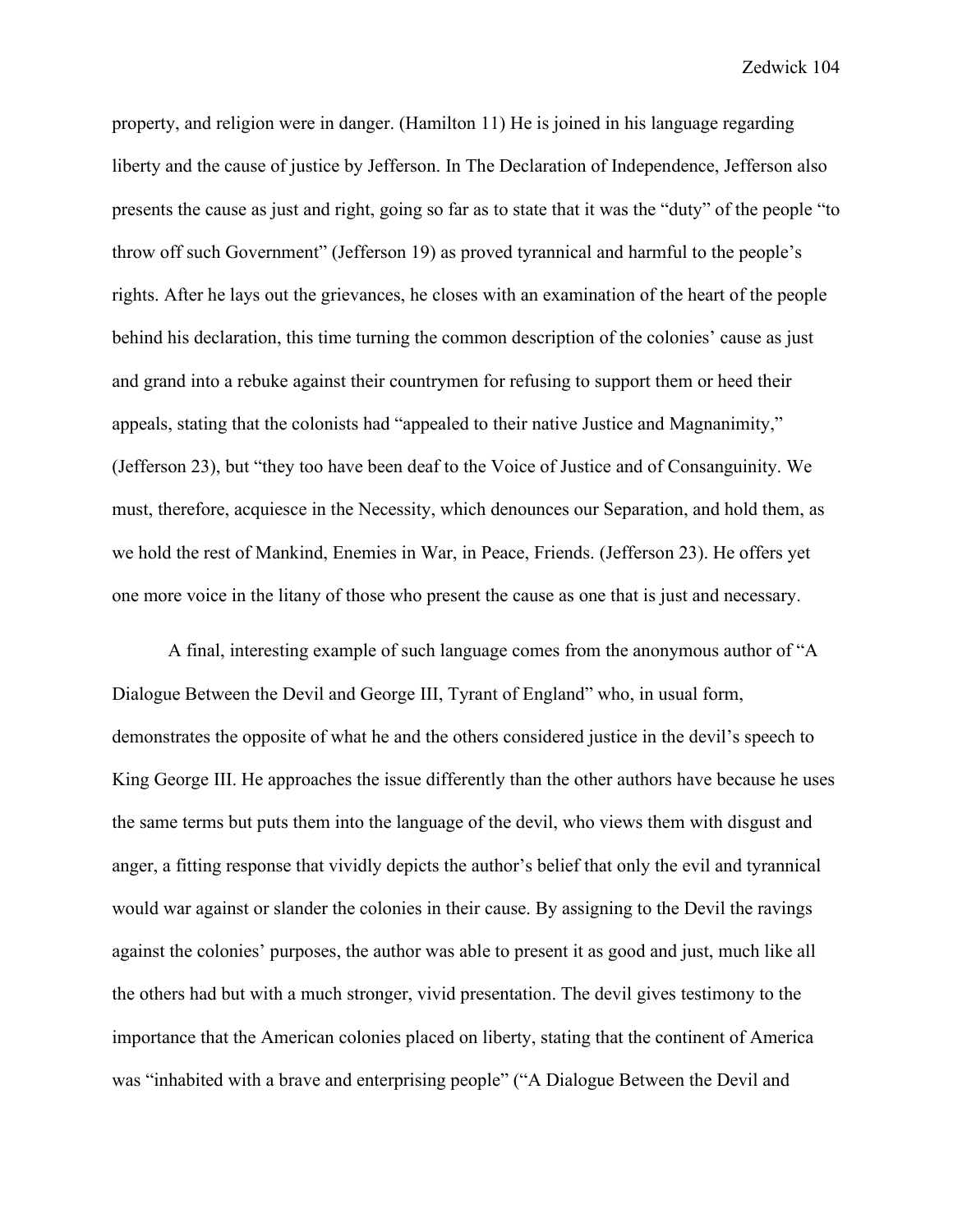George III" 701) and "enthusiastic in religion and liberty," ("A Dialogue Between the Devil and George III" 701), bringing the reader back once again to the connections between religion and liberty and the justice of the cause. He further hammers in this point with the Devil's claim that "[i]n their public writings, speeches and transactions, they stamp glory on religion and liberty, and aim to make them both eternal" ("A Dialogue Between the Devil and George III" 701). Here, independence, liberty, and religion go hand in hand in every case. The author's method of showcasing the cause in the language of the other writers is all the more brilliant because the Devil never attempts to paint the cause as unjust or unvirtuous. Instead, it is painted as good, right, and just, all reasons which the Devil hates it.

## **Common rhetorical approaches to the conflict and views of England**

The final point of commonality to consider is the rhetorical approach both groups used in dealing with the conflict and their views of England. Here, it will be helpful to recall the section on the historical backdrop where the point was made that the clergy's rhetorical stances were being shaped by both secular and religious sources, with Milton and Locke being two who were extremely influential in shaping the discussion on the point of tyranny. Many of them were taking the same rhetorical stances that Milton had in his work during the English Civil War, and Locke's views were also particularly popular. In the secular American political scene, writers were drawing from the religious teachings and secular sources like Locke or Montesquieu to define their political ideals and arguments. As such, it is hardly a surprise to find there are commonalities in approach given that each was drawing from the other in some form or another.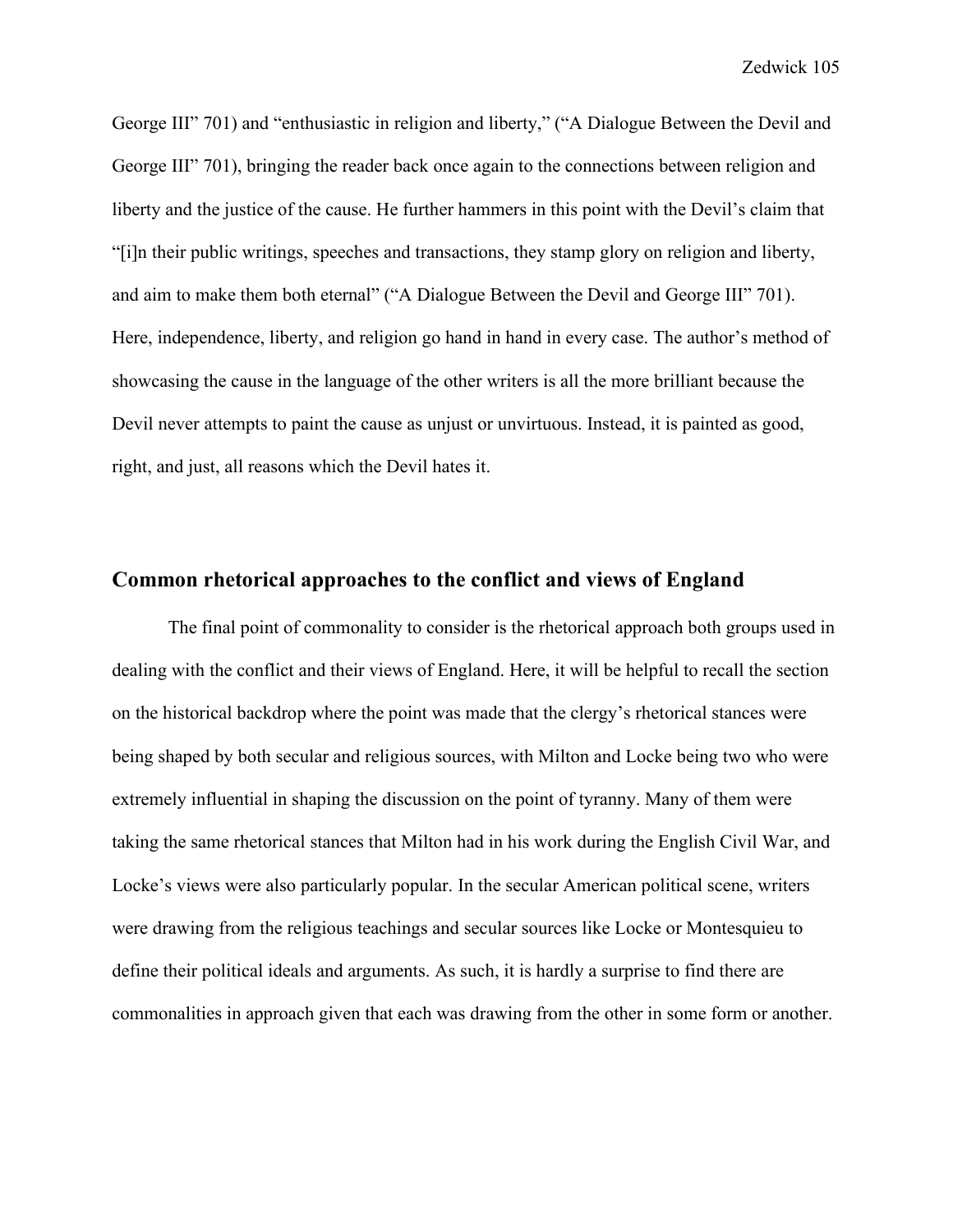#### **War as Necessary, Righteous, and Biblical**

With that understanding established, the first rhetorical approach they had in common was to present the war as a righteous cause and the colonists' cause as both necessary by way of natural right and biblically supported on the grounds of tyranny. This was touched upon earlier in discussing common themes, but this was more than a mere theme. It was very particular rhetorical device designed to convince the people to join the cause. As mentioned in the literature review section, one of the greatest rhetorical problems facing the Revolutionaries was to convince people to go against the religious status quo and Biblical precepts that seemed to demand unlimited submission to authorities. Earlier, we examined some of the ways that they did this, but they relied mainly on redefining government and authority and on showing from patterns in Scripture what authority should look like.

Pastors provided the theological grounding for this rhetorical stance, and secular writers built upon them with other secular philosophers drawn into the mix. It is essential to this particular rhetorical approach to understand that the orators from both groups were drawing on English literature and Scripture, as were their opponents. Who did it best would determine who won the support of the people. That was what made the fight before the physical war a rhetorical war rather than a literal one. As discussed earlier, natural law provided a very important argument for both sides. It blended the secular aspects of law with the theological aspects of the argument, giving both groups a powerful weapon in their arsenal. Natural law allowed them to argue three important rhetorical points: authority was vested in the people and granted to the rulers, that authority when abused could be reclaimed or removed, and good government was a righteous aim as well as a right and a duty. These three pivotal arguments that both sides made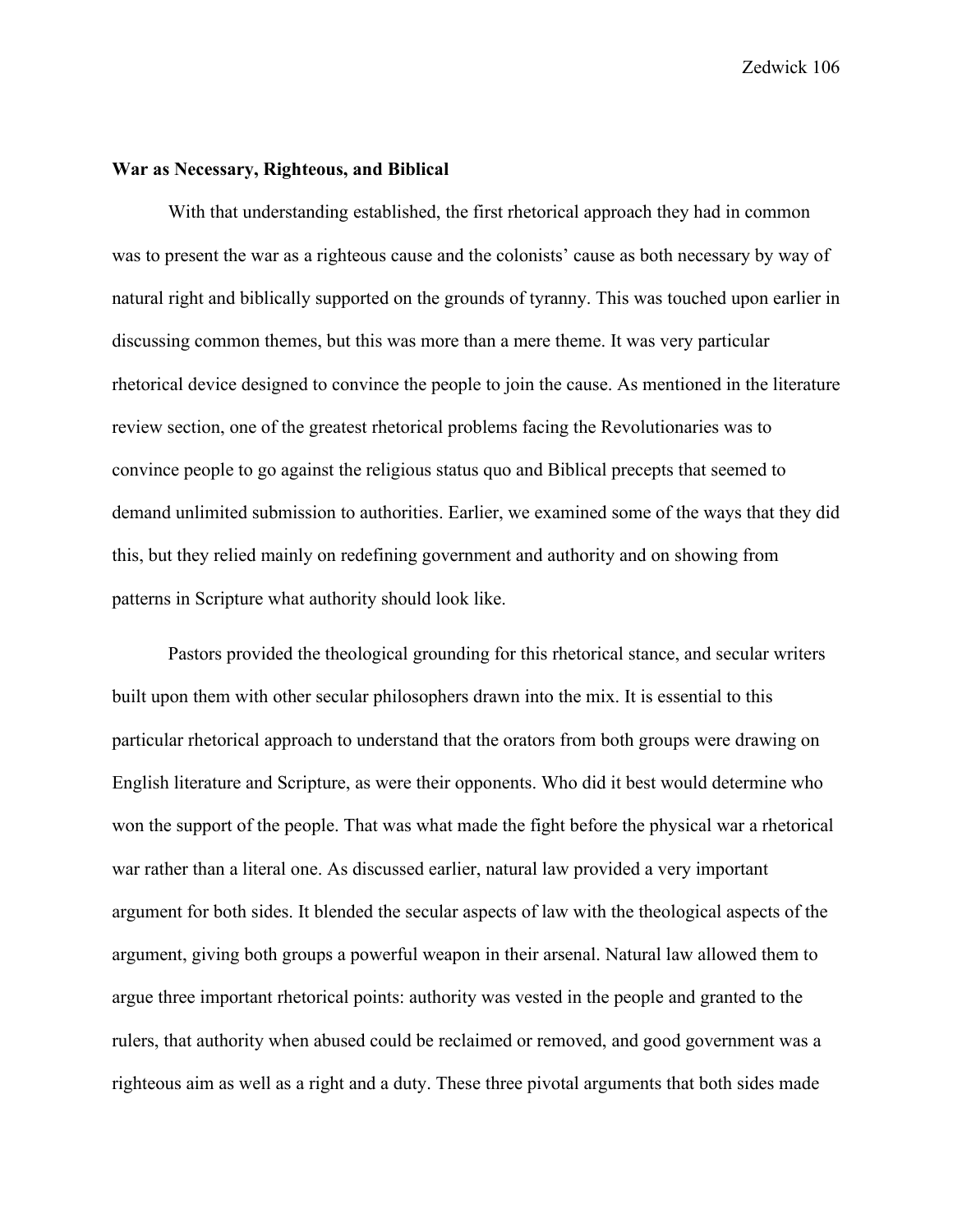rested predominantly on earlier authors' arguments regarding natural law, taking their readers and listeners in the 18<sup>th</sup> century all the way back to the ideas of Milton, Wise, and others from that era. The rhetorical shift they were attempting had already happened once in England, when Milton had challenged the divine right of the king in the case of King Charles Stewart, a challenge which resulted in Charles's beheading.

Note that this revolution was still on the minds of the writers and clergy during the Revolution, as demonstrated by Allen's remarks in his opening letter from "An Oration Upon the Beauties of Liberty". "For violating the people's rights, Charles Stewart, king of England, lost his head, and if another king, who is more solemnly bound than ever Charles Stewart, was, should tread in the same steps, what can he expect?" (Allen 307). Nor was Allen the only one with the English Civil War and the implications of that war for the fight against tyranny civilly and religiously on his mind in addressing the events of the day. Note that the author of the *Dialogue Between the Devil and George III, Tyrant of Britain* also weaves reference to the event into the dialogue, including both Charles I and his son Charles II in the Devil's dialogue. The Devil rebukes George sharply, telling him that "instead of showing the spirit of a lion, you have the head of a goat and the heart of a sheep; and if you don't pursue your plan until the work is complete, by the ghost of Nero, I hope the English will play Charles with you," ("Dialogue Between the Devil and George III, Tyrant of Britain" 692) and that unlike George III, "Charles 2d did eminent service by swearing; his example made a whole nation swearers, and greatly advanced my kingdom" ("Dialogue Between the Devil and George III, Tyrant of Britain" 695). Nor was this the only example of awareness of what had happened to past rulers for tyrannizing their people. This particular event and the rhetoric used by the English—particularly by Milton then to overthrow a centuries old belief in the divine right of kings was in many ways the first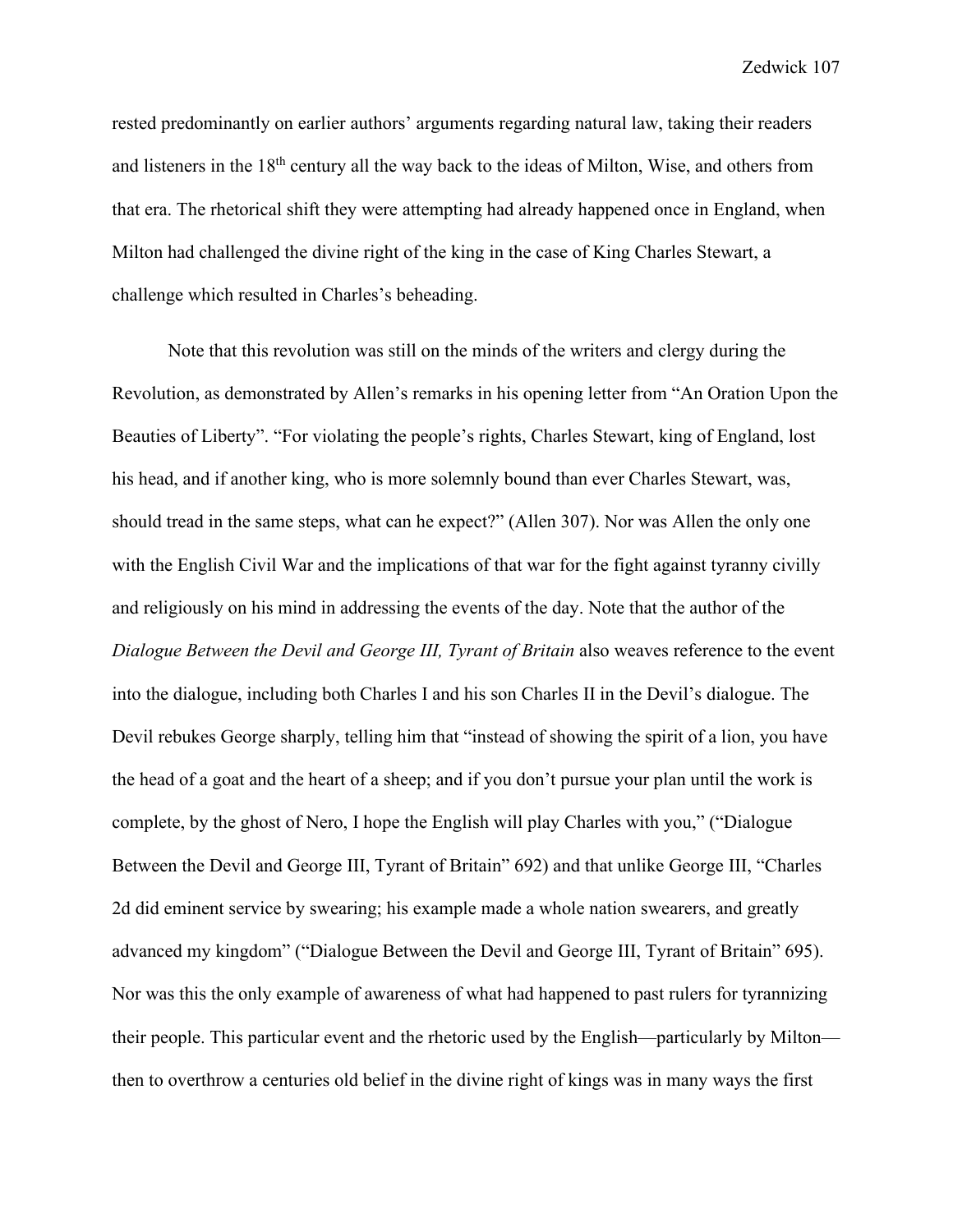trial at such an attempt. It was successful, and in the following century, American ministers and political leaders picked up the battle that Milton and others had begun and finished in England by taking Charles' head and exiling his son, Charles II. Often, they did so using exactly the same arguments that Milton established and by blending those arguments with new proofs from their contemporaries in philosophy and theology.

Such rhetoric was radical and revolutionary in America in that time, just as it had been in England, and it was a fairly novel idea, but the rhetorical approach of using Scripture and secular sources to reason against the divine right of kings and tyranny was remarkable both in its clarity and in its success.

### **Listing of Grievances and Attempts at Reconciliation**

This second rhetorical approach was once again used by both sides. Here, they used the old tradition in rhetoric of presenting a list of grievances against the other side and demonstrating adequate attempts at petitioning for redress. This method proved successful because it reminded the people of the many times they had pleaded for a legal and magnanimous resolution to their grievances and the many times they were sorely abused for the attempt. It was also successful rhetorically because it established the colonists firmly as the innocent and injured party with every right, legally and rationally, to demand a separation and take action for self-preservation if England would not heed them. This is extremely popular in both sermons and political pamphlets. Note that Hamilton uses this in his essay in statements such as "the persons who will be distressed by the methods we are using for our own protection, have by their neutrality [ignoring the evils of their rulers against the colonies] first committed a breach of an obligation, similar to that which bound us to consult their emolument, it is plain, the obligation upon us is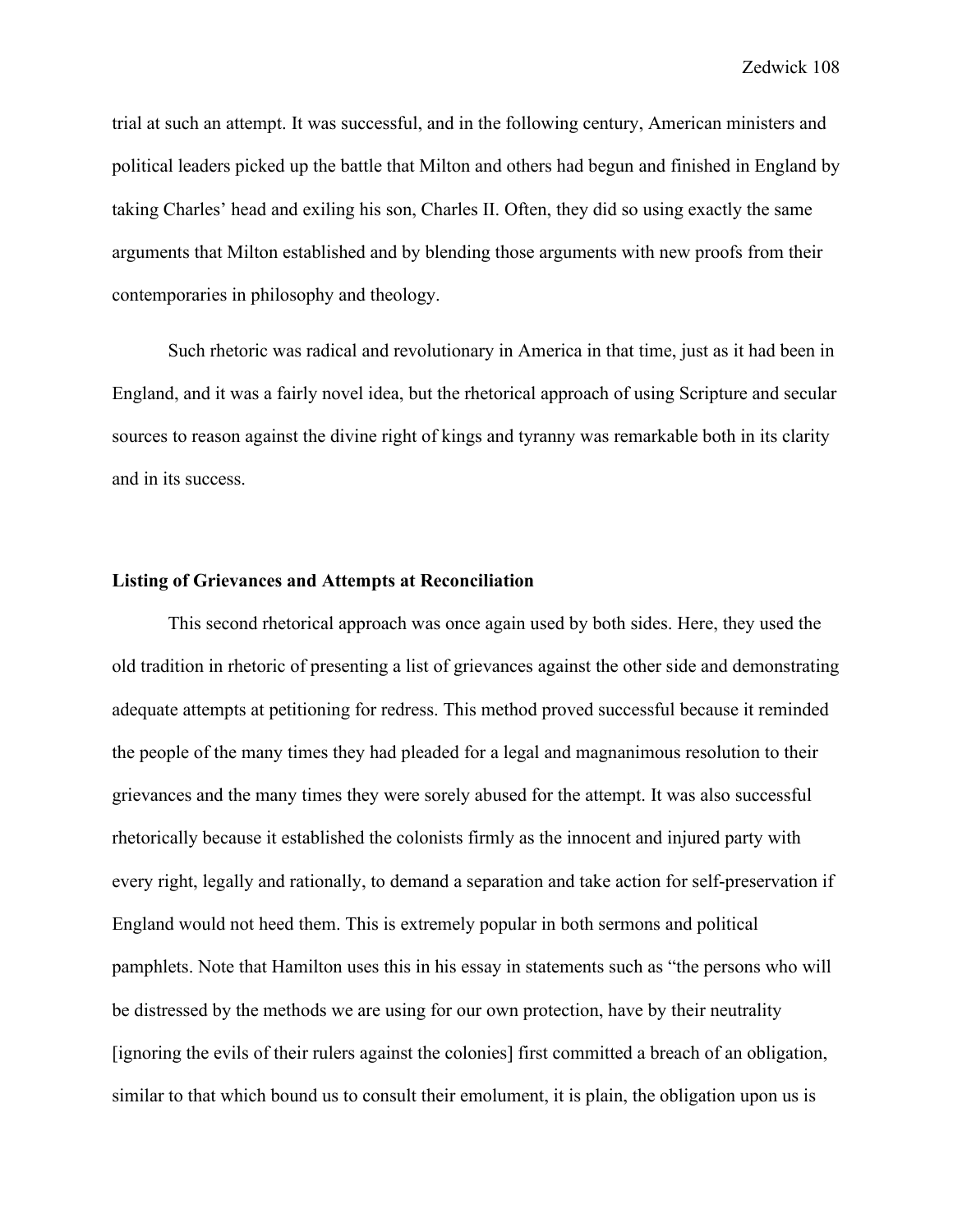annulled, and we are blameless in what we are about to do" (Hamilton 4). Another example he offers up is that of Boston, reminding his readers that Boston's port had been blockaded and an army planted in their city all because "a small number of people, provoked by an open and dangerous attack upon their liberties, destroyed a parcel of Tea belonging to the East India Company" (Hamilton 11), a statement that demonstrates the absurdity and arbitrariness of the response offered to the actions the colonists took, legal or not. Allen follows suit and reminds the people of all they have tried to redress the grievances, stating "For what can he judge, when a free and affectionate people, lay their grievances, with tears, at his feet, praying, for years past, for redress? And yet he will not hear them!!! Or if he does, he answers them like Rehoboam roughly" (Allen 317), and then he offers a rhetorical question as he asks, "What can he expect, but Rehoboam's revolution?" (Allen 317). Then there is the most famous example of this rhetorical strategy is the Declaration of Independence. It seems fitting to close this discussion on parallels between civil and religious rhetorical strategies here with the list of grievances Jefferson gave. This document was the final note in the song of revolution for this nation, and as such, it bears closer examination of the full list. This version of the Declaration of Independence examined comes directly from Jefferson's autobiography and therefore may include some language that did not end up in the official document; it also includes two grievances that Jefferson wished to include but which were removed by the Continental Congress to keep the peace between the majority of the colonies and the one or two who disagreed with those specific grievances.

To prove this [the long train of abuses endured patiently by the colonists] let facts be submitted to a candid world for the truth of which we pledge a faith yet unsullied by falsehood.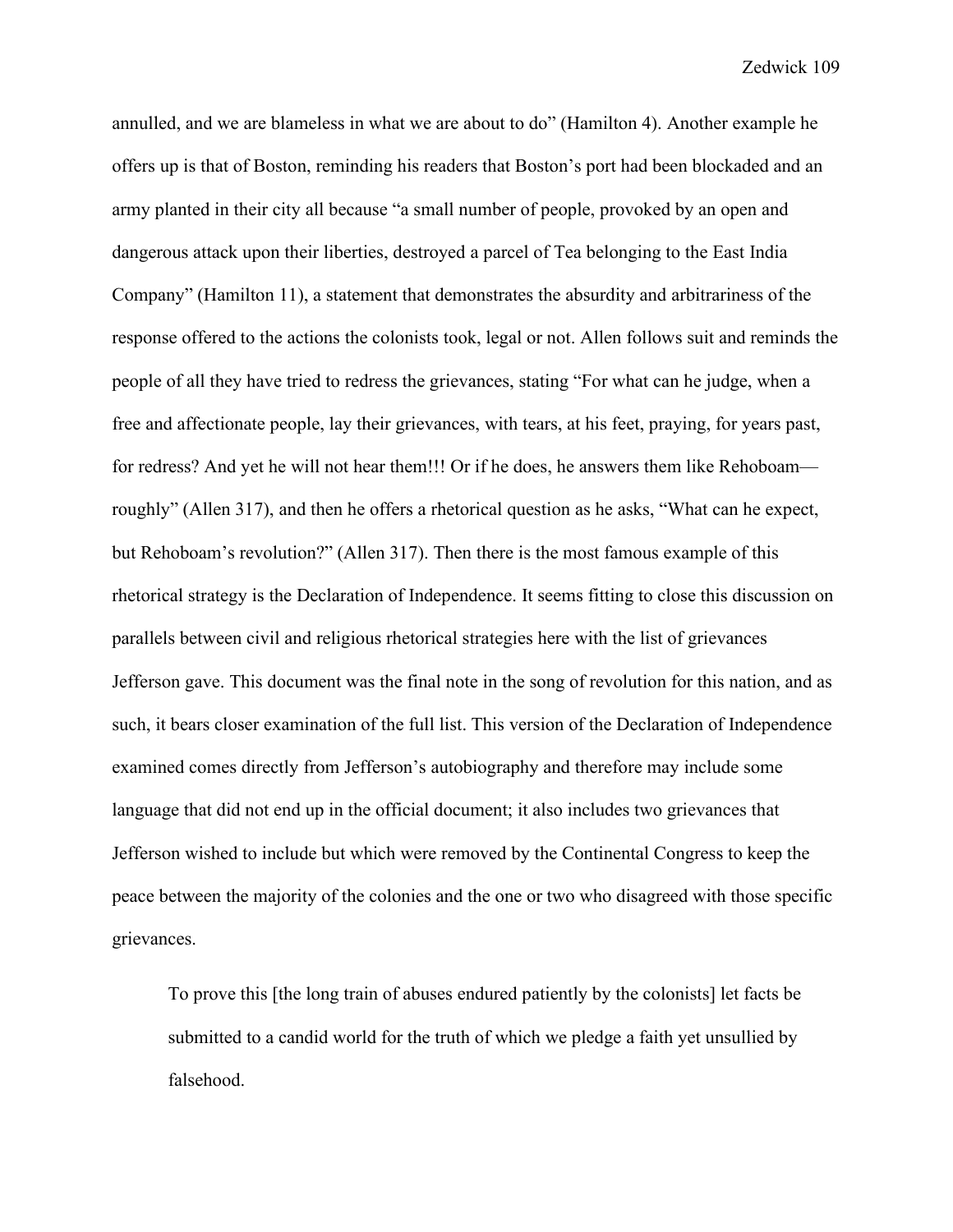He has refused his assent to laws the most wholesome & necessary for the public good.

He has forbidden his governors to pass laws of immediate  $\&$  pressing importance, unless suspended in their operation till his assent should be obtained; & when so suspended, he has utterly neglected to attend to them.

He has refused to pass other laws for the accommodation of large districts of people, unless those people would relinquish the right of representation in the legislature, a right inestimable to them, & formidable to tyrants only.

He has called together legislative bodies at places unusual, uncomfortable, and distant from the depository of their public records, for the sole purpose of fatiguing them into compliance with his measures.

He has dissolved representative houses repeatedly  $\&$  continually for opposing with manly firmness his invasions on the rights of the people.

He has refused for a long time after such dissolutions to cause others to be elected, whereby the legislative powers, incapable of annihilation, have returned to the people at large for their exercise, the state remaining in the meantime exposed to all the dangers of invasion from without & convulsions within.

He has endeavoured to prevent the population of these states; for that purpose obstructing the laws for naturalization of foreigners, refusing to pass others to encourage their migrations hither, & raising the conditions of new appropriations of lands.

He has suffered the administration of justice totally to cease in some of these states refusing his assent to laws for establishing judiciary powers.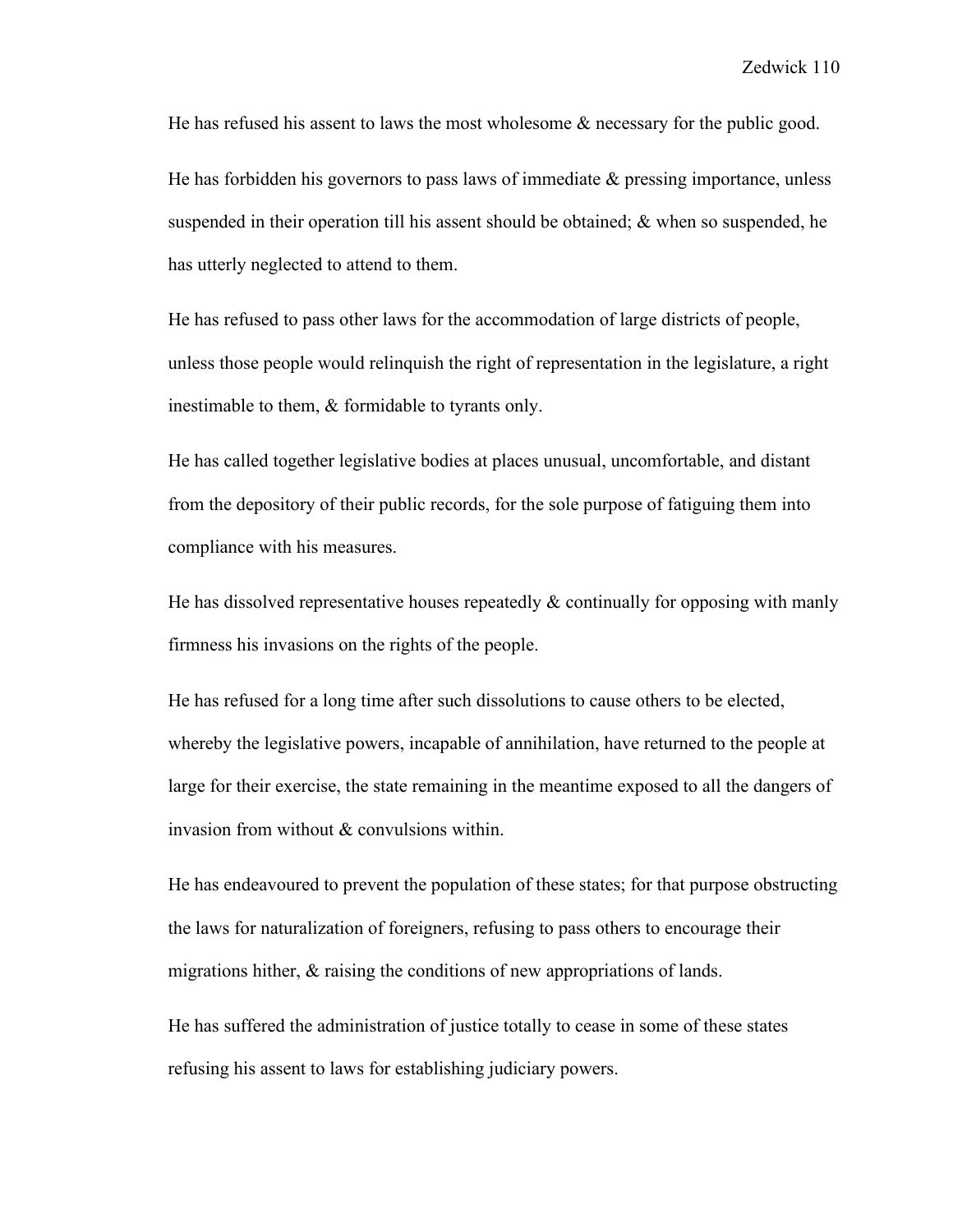He has made our judges dependent on his will alone, for the tenure of their offices, & the amount & payment of their salaries.

He has erected a multitude of new offices by a self assumed power and sent hither swarms of new officers to harass our people and eat out their substance.

He has kept among us in times of peace standing armies and ships of war without the consent of our legislatures.

He has affected to render the military independent of, & superior to the civil power.

He has combined with others to subject us to a jurisdiction foreign to our constitutions  $\&$ unacknowledged by our laws, giving his assent to their acts of pretended legislation for quartering large bodies of armed troops among us; for protecting them by a mock-trial from punishment for any murders which they should commit on the inhabitants of these states; for cutting off our trade with all parts of the world; for imposing taxes on us without our consent; for depriving us of the benefits of trial by jury; for transporting us beyond seas to be tried for pretended offences; for abolishing the free system of English laws in a neighboring province, establishing therein an arbitrary government, and enlarging it's boundaries, so as to render it at once an example and fit instrument for introducing the same absolute rule into these states; for taking away our charters, abolishing our most valuable laws, and altering fundamentally the forms of our governments; for suspending our own legislatures, & declaring themselves invested with power to legislate for us in all cases whatsoever.

He has abdicated government here withdrawing his governors, and declaring us out of his allegiance & protection.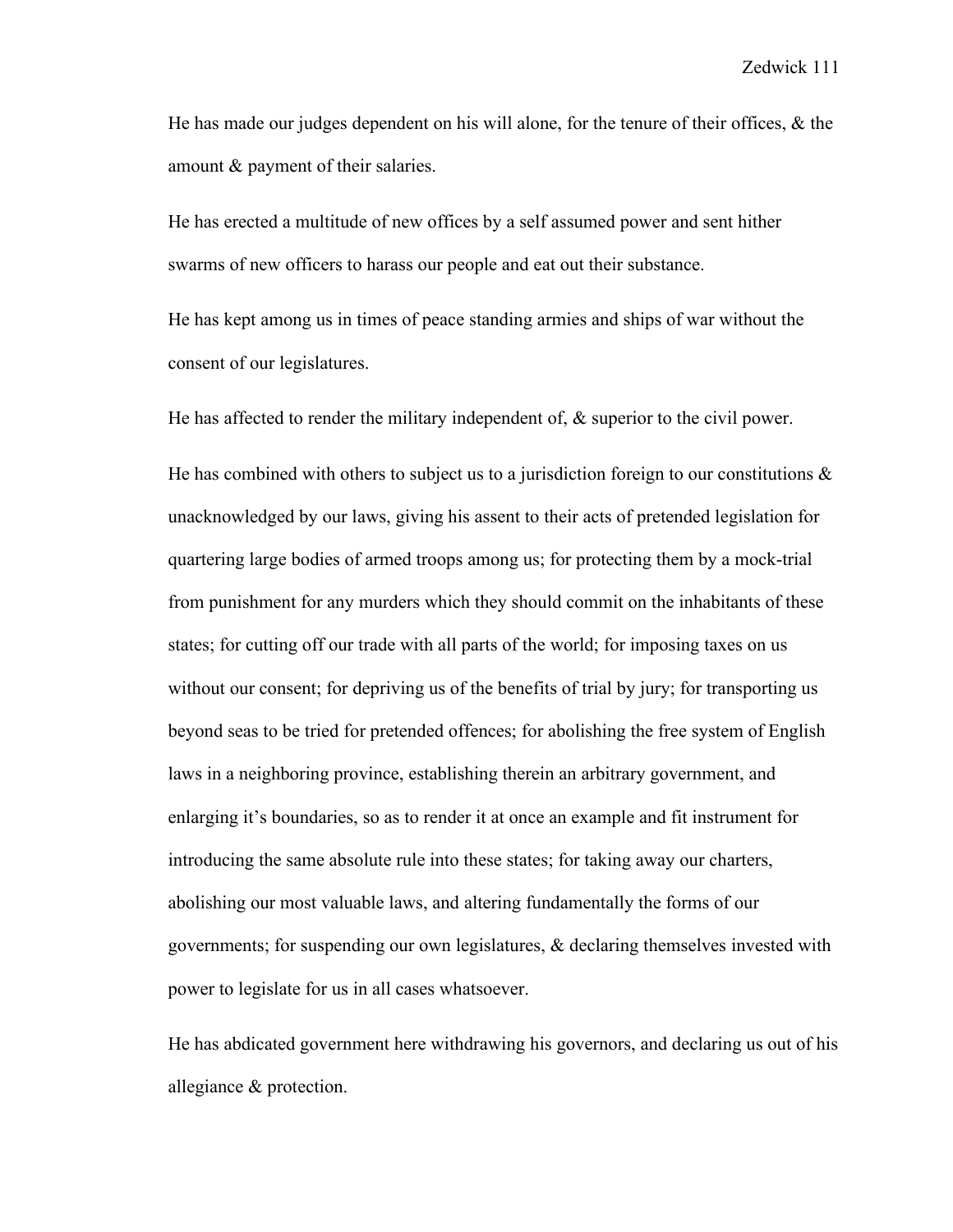He has plundered our seas, ravaged our coasts, burnt our towns, & destroyed the lives of our people.

He is at this time transporting large armies of foreign mercenaries to compleat the works of death, desolation & tyranny already begun with circumstances of cruelty and perfidy unworthy the head of a civilized nation.

He has endeavored to bring on the inhabitants of our frontiers the merciless Indian savages, whose known rule of warfare is an undistinguished destruction of all ages, sexes, & conditions of existence.

He has incited treasonable insurrections of our fellow-citizens, with the allurements of forfeiture & confiscation of our property.

He has waged cruel war against human nature itself violating it's most sacred rights of life and liberty in the persons of a distant people who never offended him, captivating  $\&$ carrying them into slavery in another hemisphere, or to incur miserable death in their transportation thither. This piratical warfare, the opprobrium of INFIDEL powers, is the warfare of the CHRISTIAN king of Great Britain. Determined to keep open a market where MEN should be bought  $\&$  sold, he has prostituted his negative for suppressing every legislative attempt to prohibit or to restrain this execrable commerce. And that this assemblage of horrors might want no fact of distinguished die, he is now exciting those very people to rise in arms among us, and to purchase that liberty of which he has deprived them, by murdering the people on whom he also obtruded them: thus paying off former crimes committed against the LIBERTIES of one people, with the crimes which he urges them to commit against the LIVES of another. (Jefferson 19-22)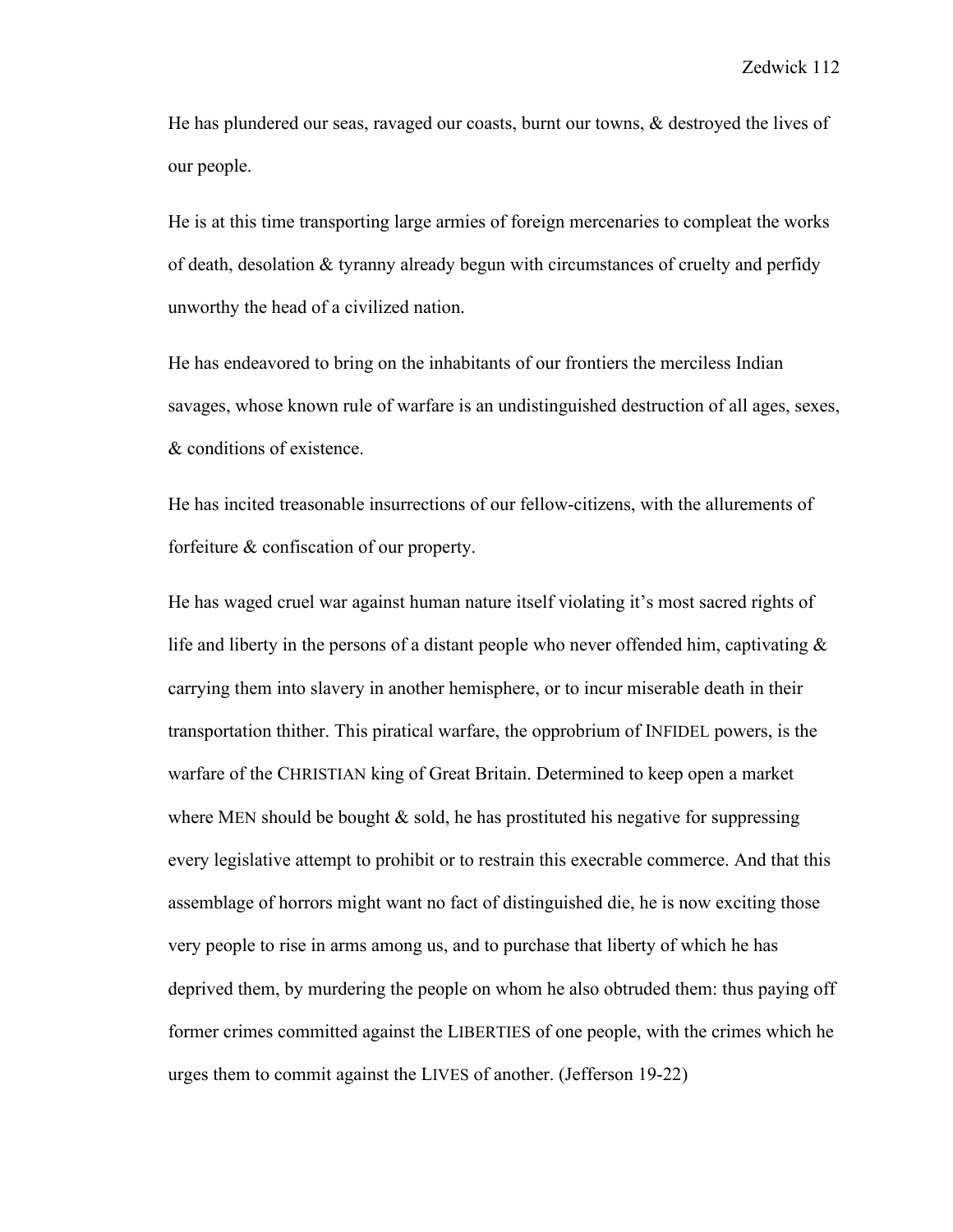He closes out with a final grievance, not against the king, but against the English people themselves.

Nor have we been wanting in attentions to our British brethren. We have warned them from time to time of attempts by their legislature to extend a jurisdiction over these our states. We have reminded them of the circumstances of our emigration & settlement here, no one of which could warrant so strange a pretension: that these were effected at the expense of our blood & treasure, unassisted by the wealth or the strength of Great Britain: that in constituting indeed our several forms of government, we had adopted one common king, thereby laying a foundation for perpetual league & amity with them: but that submission to their parliament was no part of our constitution, nor ever in idea, if history may be credited: and, we appealed to their native justice and magnanimity as well as to the ties of our common kindred to disavow these usurpations which were likely to interrupt our connection and correspondence. They too have been deaf to the voice of justice  $\&$  of consanguinity, and when occasions have been given them, by the regular course of their laws, of removing from their councils the disturbers of our harmony, they have, by their free election, re-established them in power. At this very time too they are permitting their chief magistrate to send over not only soldiers of our common blood, but Scotch & foreign mercenaries to invade & destroy us. (Jefferson 22-23)

If these grievances sound familiar, it is because many of the same grievances show up in the sermons examined earlier and in many of the secular political writings also examined. Jefferson brings together the rhetorical device of grievance and petition with the rhetorical device of presenting the colonies on the side of justice and innocence in one of the most powerful political documents in history, providing every scholar today with a concise statement of what the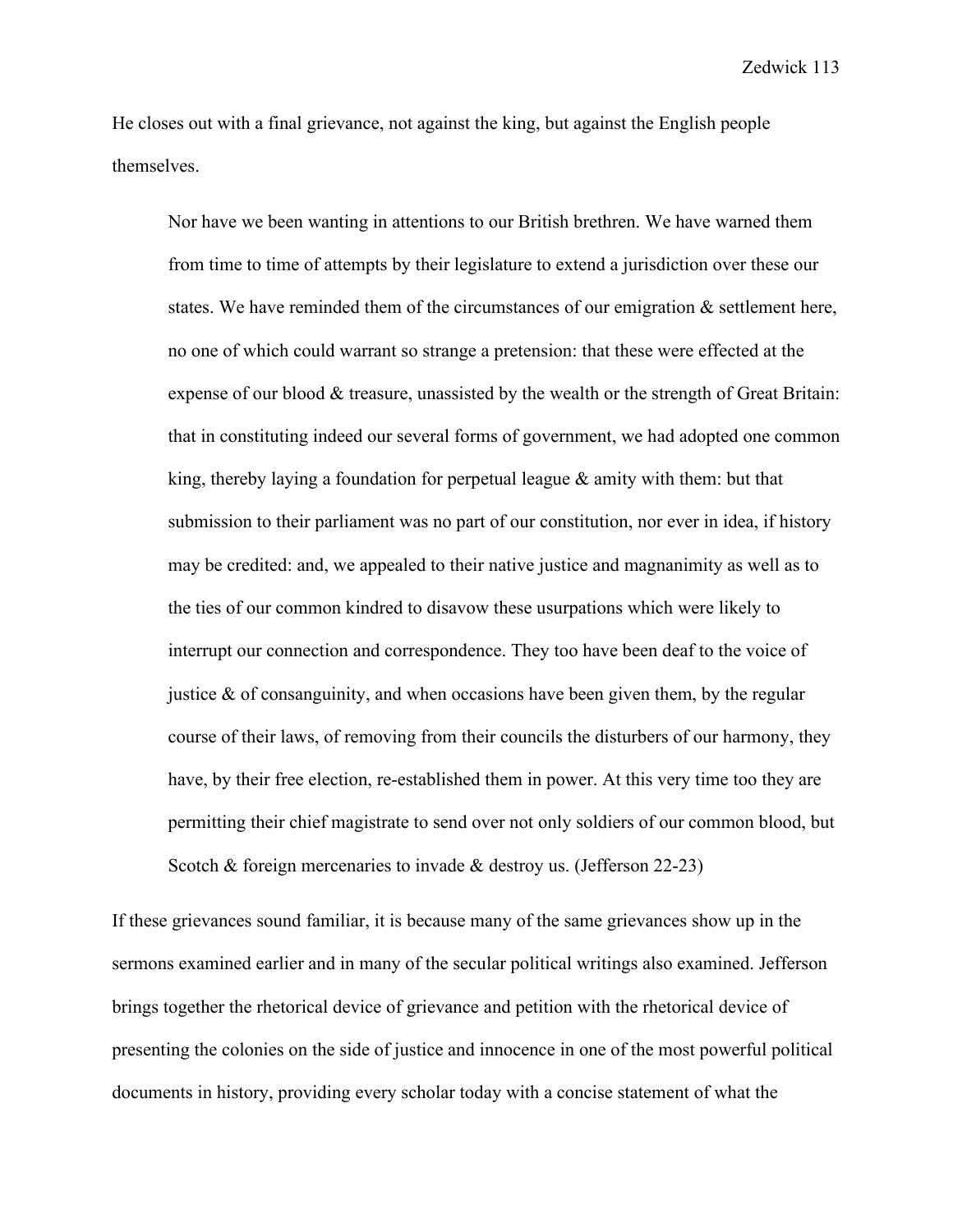rhetorical and physical wars were really about. He was the culmination of everything the colonists had been trying to work through in the years leading up to the war, the culmination of the most important parts of both religious and civil rhetoric surrounding tyranny, and the culmination of the time in which the colonists bore with Britain's oppressions for the hope of peace. His declaration was the final spark that lit the flame of Revolution, but behind him stood the revolutionaries of both the civil and religious spheres from decades past and contemporary times, and with the multitude of witnesses to stand up, the people joined the cause against tyranny and fought a war that went down in history as the dawn of freedom in America.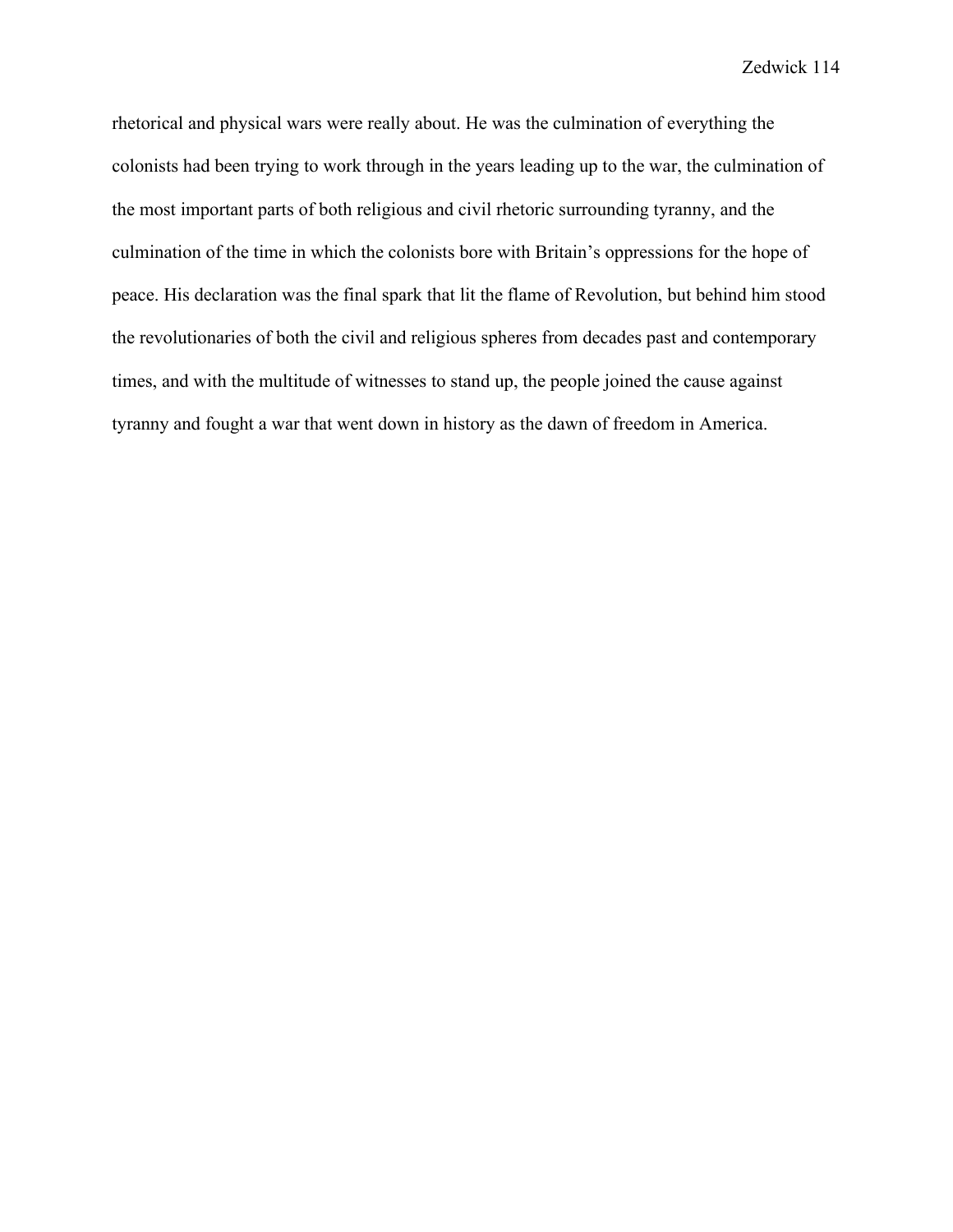# **Chapter Four: Drawing It All Together**

## **Further Study and the Importance of These Sorts of Studies to Grasping the Roots**

As mentioned in the introduction, there is a great deal left to explore regarding this pivotal rhetorical event in American history. Many scholars have made important contributions to both sides of the discussion, and some have begun to bridge the divide to begin examining the intersection between the two as this paper sought to do. However, many more studies are needed, particularly ones that examine the intersections between the political rhetoric of both secular and religious groups. Until these studies are brought into the discussion, understanding the roots of the war's rhetorical movement will remain elusive for anyone studying only one side of the discussion.

There are many areas that this paper could not explore, such as the English Civil War's rhetoric and its impact on the American Revolutionaries or the Scottish Enlightenment. One thing that becomes increasingly clear the more I delve into this topic is that it is one of interdisciplinary significance. It is impossible to narrow it down to a single field and state that the field is the only one we need to study. Similarly, it is impossible to understand the movement if it is viewed in a vacuum. It is tempting for scholars of rhetoric to narrow their focus onto one subject so closely that the rest is excluded. Given the vast nature of the study, this is an understandable temptation. It would be difficult to gain a minute understanding of every influence on the period even in a lifetime of study, so it is reasonable that scholars focus their attentions on one specific area in order to gain mastery there.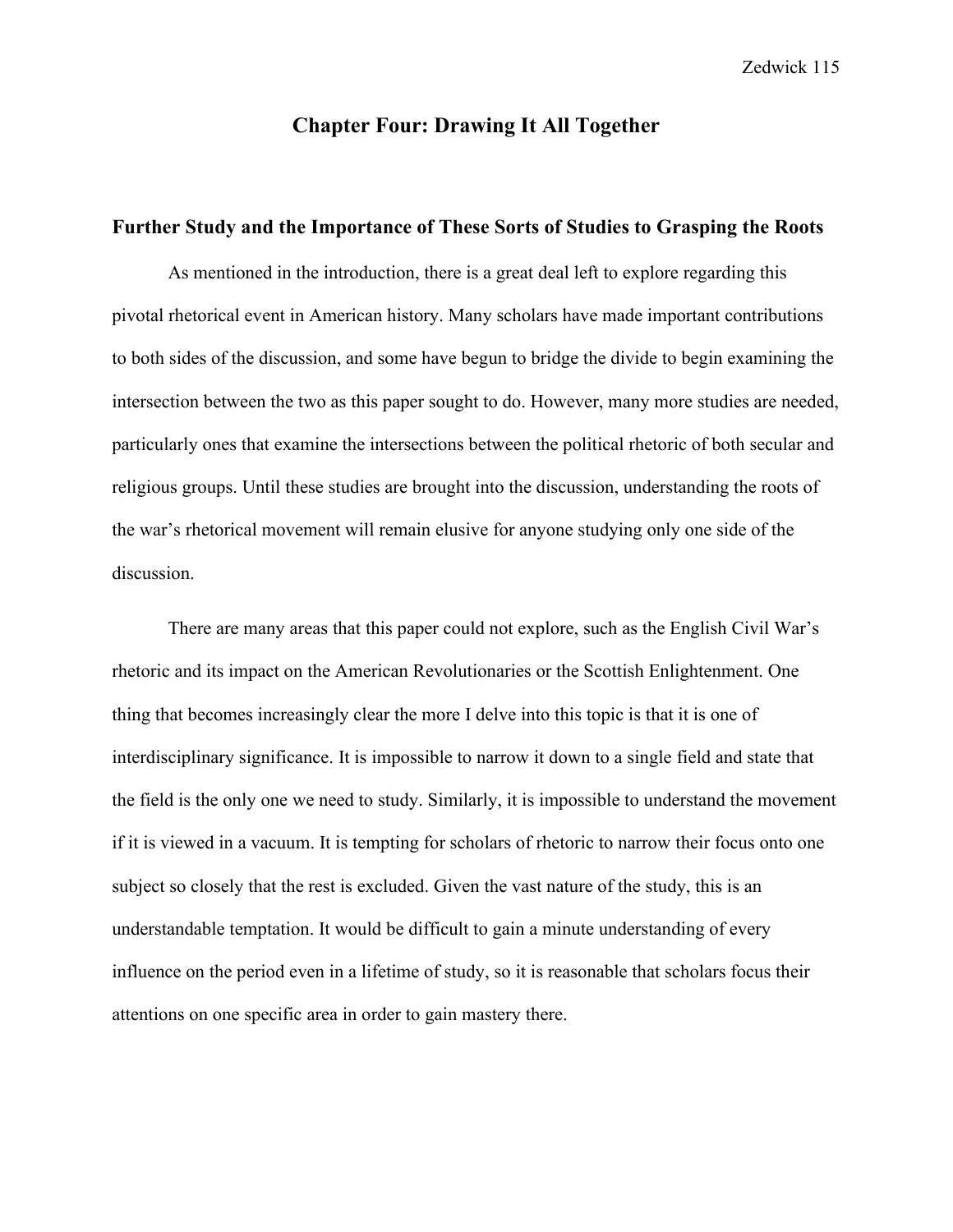This does become problematic, though, if scholars remain in that lane with blinders on and never seek to gain a more comprehensive understanding of the rhetorical moment or movement they are studying in relation to other moments or movements around it. An in-depth knowledge of these related moments is not needed, but a basic understanding of what happened and why ought to be had in order to grasp how one's own field relates. Sometimes, we as scholars tend to forget that studying the American Revolution does not mean we can exclude other portions of history from that exploration. It was not an event that stood on its own; prior movements had an impact. In order to understand our own field, we must broaden the scope to understand that impact. We do not have to become experts in the Scottish Enlightenment as well to understand the roots of the American Revolution's rhetorical movement, but we do need to have some basic understanding of the prior movement if we want to grasp the one we *are* studying.

My encouragement here in this closing chapter is first for scholars to join me in attempting to broaden the scope so that we can better grasp the full range of influences on this period's rhetorical movement. We become so narrowly focused that we often miss that full range to play only one note, and others follow in our footsteps. We are encouraged within the scholarly community, particularly for a thesis like this one or for a dissertation, to narrow our focus. That is not poor advice and is essential to writing anything. The scope must be defined. It is not my intent here to blame individual scholars for doing this. However, with such a vast array of influences to study and so many scholars studying it in the secular world, it seems reasonable to think that more blended approaches, such as the two papers covered at the end of my own literature review, should be more common. It seems rational to think that more people would narrow their focus in on the combination of sources when the primary source records are so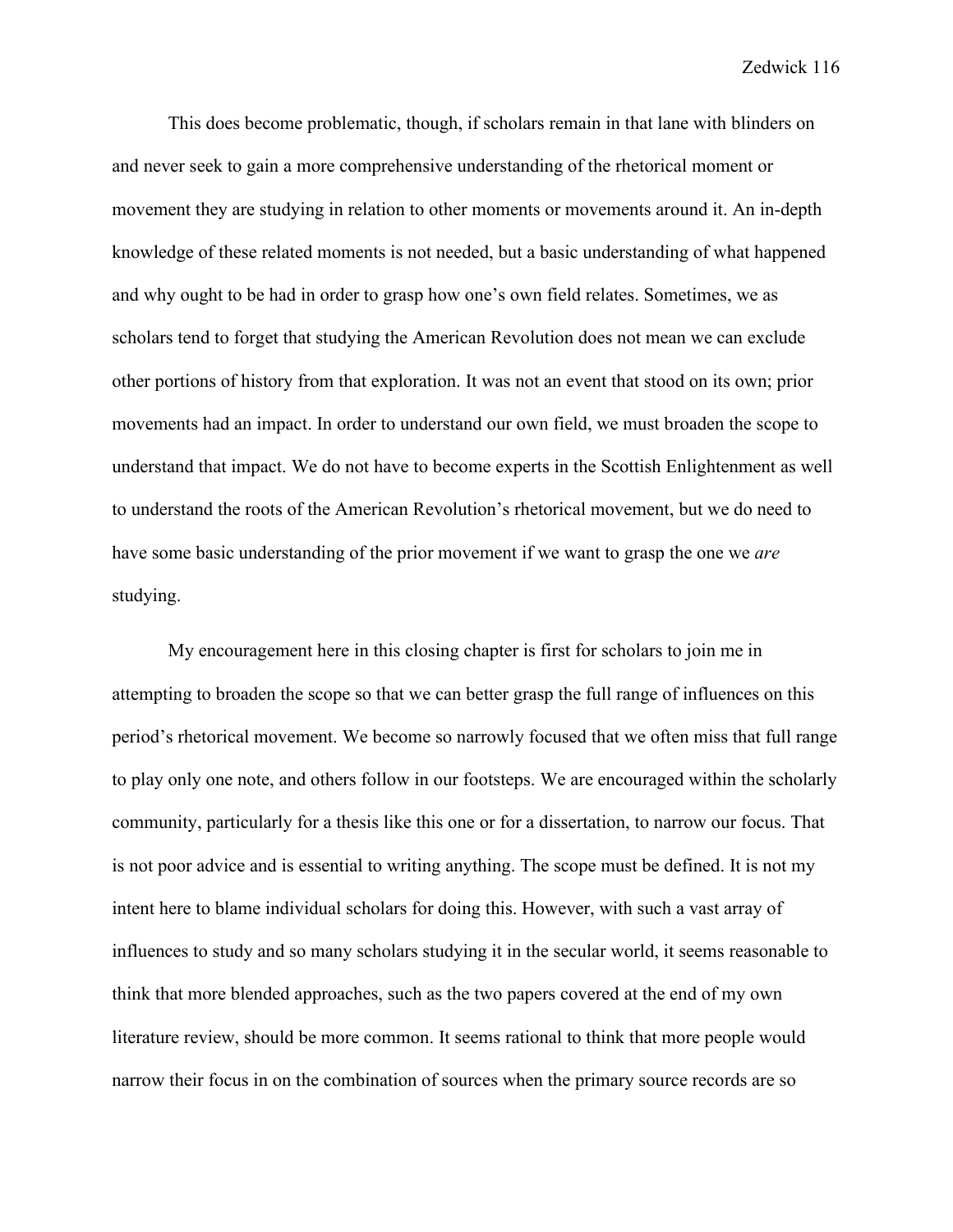intertwined themselves. That is not, however, what seems to be happening. Secular scholars and religious scholars alike seem to narrow their lane so much that as a whole group, they end up excluding areas that should be in the scope of the scholarship as a broad community. Individuals may focus only on one thing to the exclusion of others out of necessity, but the entire community should be providing a rich examination of all influences, not the ones cherry picked based on the community's preference. Doing this encourages less and less scholarship of an interdisciplinary nature or utilizing a blended approach. It makes new scholars feel that there is an established set of source material they may use if they want to fit into one community or the other, and to go outside of it feels dangerous and tenuous. For those seeking to enter the halls of scholarship, it is tempting to remain in the lane established for the community as a whole that they wish to enter to the exclusion of material that they might otherwise have considered. Worse still, it can lead to blinders on the new scholars too. They might not avoid the material out of fear that the community will reject them; they may avoid it because it never occurs to them to go looking for material in support of their topic in the sources from the other community. It is not necessarily an active, concerted effort on the part of individuals to waylay discussion and redirect it away from a particular set of influences, but the end result of a community that insists on narrowing the scope to only one set of influences deemed *the* key influences or the only acceptable and acknowledged set of influences is a community whose scholarship is anemic and deficient at a broader level. It leaves out part of the narrative on either side, whether by active intent or by innocent lack of awareness in new scholars entering the community due to the community's failure previously to discuss or acknowledge other influences. A detail-oriented approach is not a bad thing on an individual level, but it is a problem when we as scholarly communities do not step out of the mold at times to conduct a broader exploration alongside our more detail-oriented,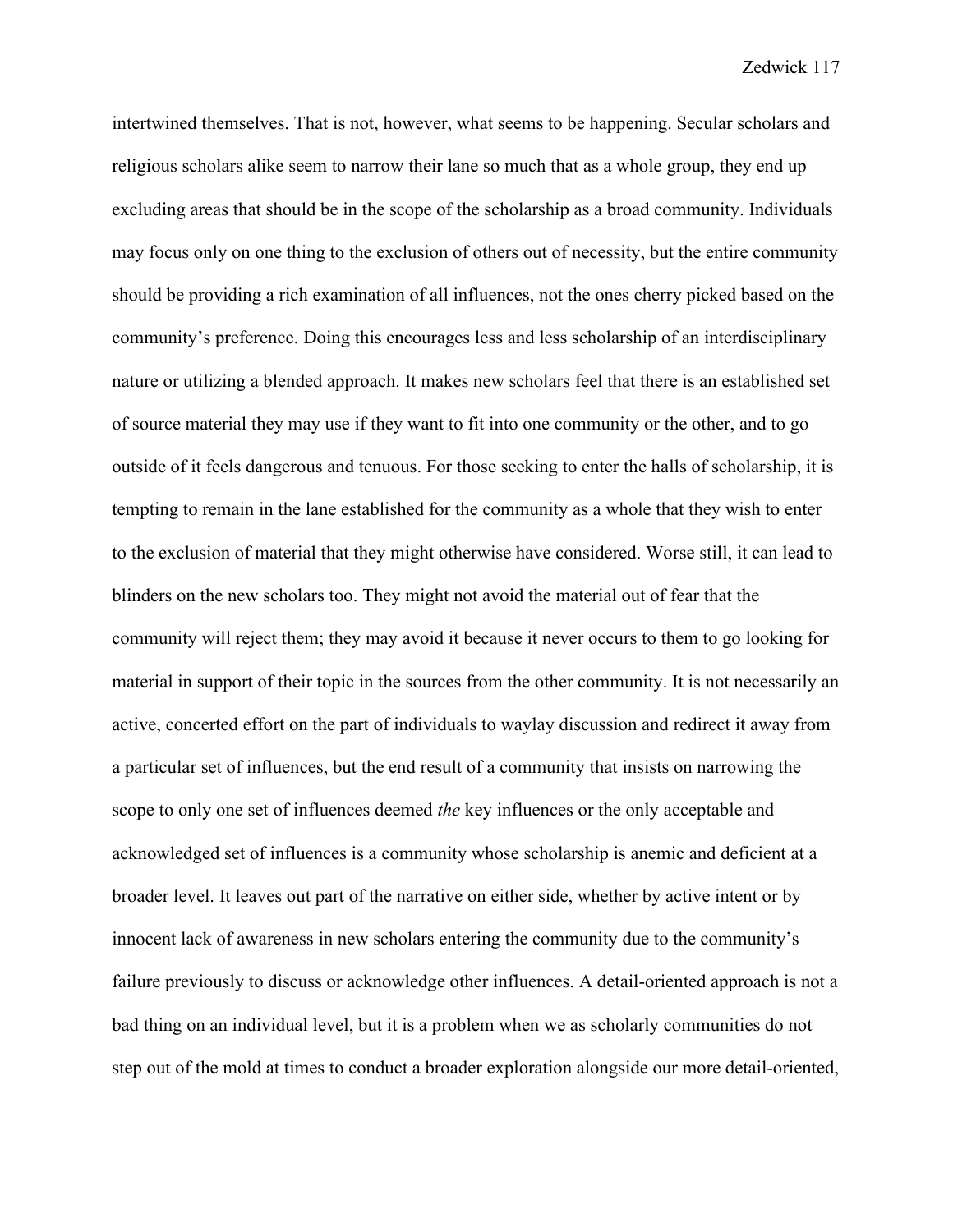microscopic examinations. It is imperative to our understanding that we sometimes remember to step outside of our bubble to connect our work more clearly with the big picture lest we cause other scholars to narrow the focus too much or our readers to misunderstand the nature and extent of the influence our area of study had on that broader picture.

As scholars, we have made it our lifelong pursuit to study and to acquire knowledge first and then, secondarily, to pass it on to others—whoever those others may be. That is a worthy goal, and it is one we all should take seriously. However, we ought to take care that in that second stage of passing that knowledge on, we do it in a way that reveals the scope of our own work, its full implications, and what we are not able to establish with what we are sharing. Too often, caught up by our own excitement over our area of research, we forget that last, and as noted in the introductory chapter, this can create a serious problem because, in our enthusiasm, we may lead readers to believe that our research establishes more than it does. Worse still, we may lead other scholars to believe the same and encourage them to put blinders on, avoiding the areas of influence or research that we couldn't delve into but deem equally important to the study. We give a false impression of the importance our studied influences may have had on the event in question if we fail to acknowledge the areas of research and influence that we could not cover. Laying claim to our accomplishments is no more important than admitting to the claims we cannot establish—regardless of whether we would like to or not. I have striven to do this in my own work by admitting to both what is outside the paper's scope—things I may know but do not have room to share—and what I cannot prove—things which I do not know or do not yet have enough evidence to claim in any confidence, and I would like to encourage others to do the same as we are all seeking to explore the Revolutionary War as a rhetorical movement. Together,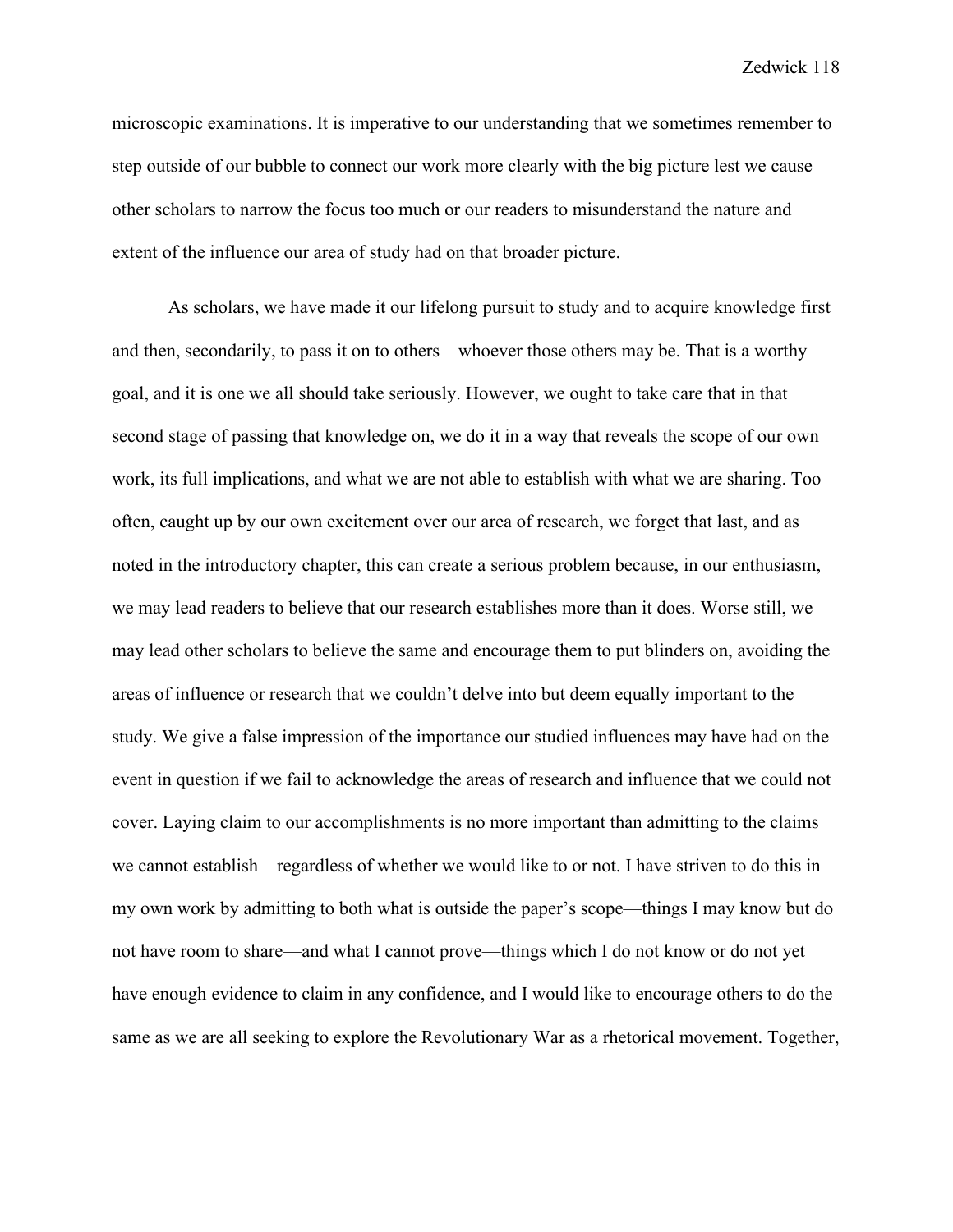we can all contribute something critical to the discussion while reminding our readers that we do not have all the answers and that it is necessary to continue studying, both for us and for them.

### **Taking a Blended Approach to the Narrative**

Here, I would like to take a moment to encourage fellow scholars and those who will follow after us to do something that seems, so far, rare in both religious and secular scholarly communities. Take a blended approach to the narrative. By this, I mean to take the primary sources in their entirety as your textbook on the movement. Read what others have to say, but compare it to what you are seeing in the sources themselves. Look for all the influences first, not just those your community traditionally focuses on, and then choose which ones you are able to focus upon for the scope of your work. Never take someone else's word for it, and do not focus your research purely on either secular or religious sources. Use both. The sources are intricately intertwined; separating them only harms your ability to explain and grasp the rhetorical movement.

First and foremost, scholars are supposed to be learners and studiers of the truth. This means that we must owe our allegiance to that truth, whatever it is, before any desired narrative or outcome. It does not matter which side of the story you are on—secular or sacred. As a scholar, each of us has a duty to the truth that goes beyond what we might prefer the truth to be. We have a duty to speak it honestly. This means we must go beyond merely being honest about our area of study and what we have found. It means that if we have found that other areas of study influence our own area, we acknowledge those influences honestly—even when we may not like that they were influences or it may seem to weaken our own area's importance. This will not mean we spend the whole paper going in a thousand directions to trace every influence; if we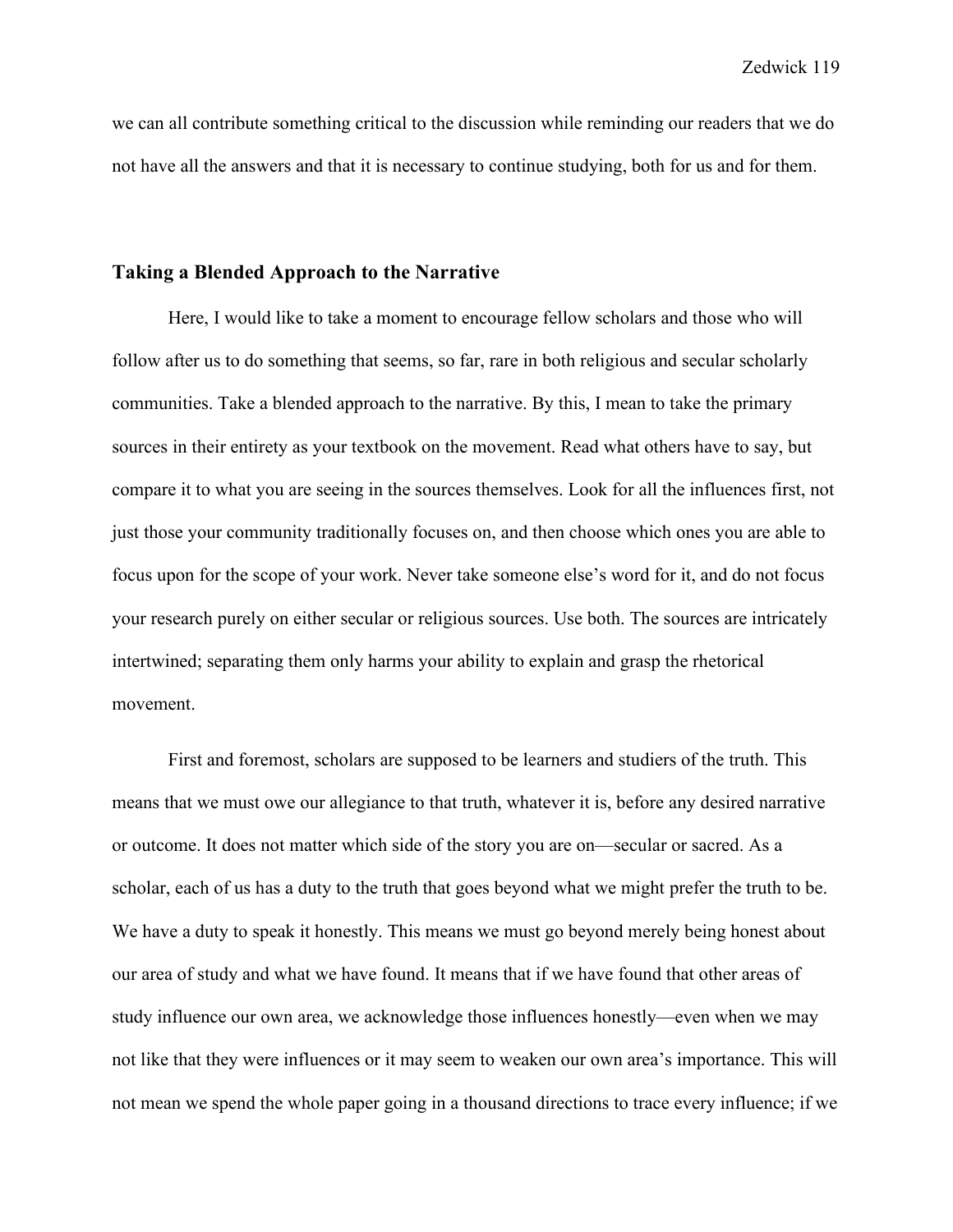did that, we would have to spend the rest of our lives writing that paper and would still not have done with it when that life came to an end. However, it does mean taking the time to acknowledge that the scope is broader than our little area of discussion. It does mean that we acknowledge sources from both sides of the discussion—religious and secular—wherever relevant. It means we give more than a passing mention to both sides where they are significant to our topic. It should not matter to use whether the truth comes from a secular source or a religious one. The point should be to give credit where it is due, not to lead a reader to assume ours is the only area of influence that matters, whether by conscious intent or by mistake. We have a duty to have the integrity to acknowledge when sources we might not prefer to see as origin points were the original of the arguments we are now studying.

For this study, I have tried to do that as much as I could with the historical backdrop period in mentioning that the influence on the early pastors came from both secular and religious sources even though this paper establishes that those pastors were the major influence on a great deal of the political rhetoric in the Revolution. Even there, I have sought to acknowledge any points where it cannot be conclusively proven that the political writers were drawing from a given pastoral source exclusively. By doing so, I hope that readers—both fellow scholars and the public—will realize what can be proven and what cannot with what I have presented, thereby offering a broader, more realistic view of how my research fits in. It is this that I would encourage fellow scholars to do. Take a blended approach. In doing so, all of us will be better able to contribute to each other's grasp of the field and to the public's knowledge on the wider movement. Let us take care not to engage, intentionally or by accident, in a plagiarism of ideas where we cut out the original source of the idea and assign it to a source more suited to our side of the discussion's preferences. We may not mean to do this, but when our entire circle of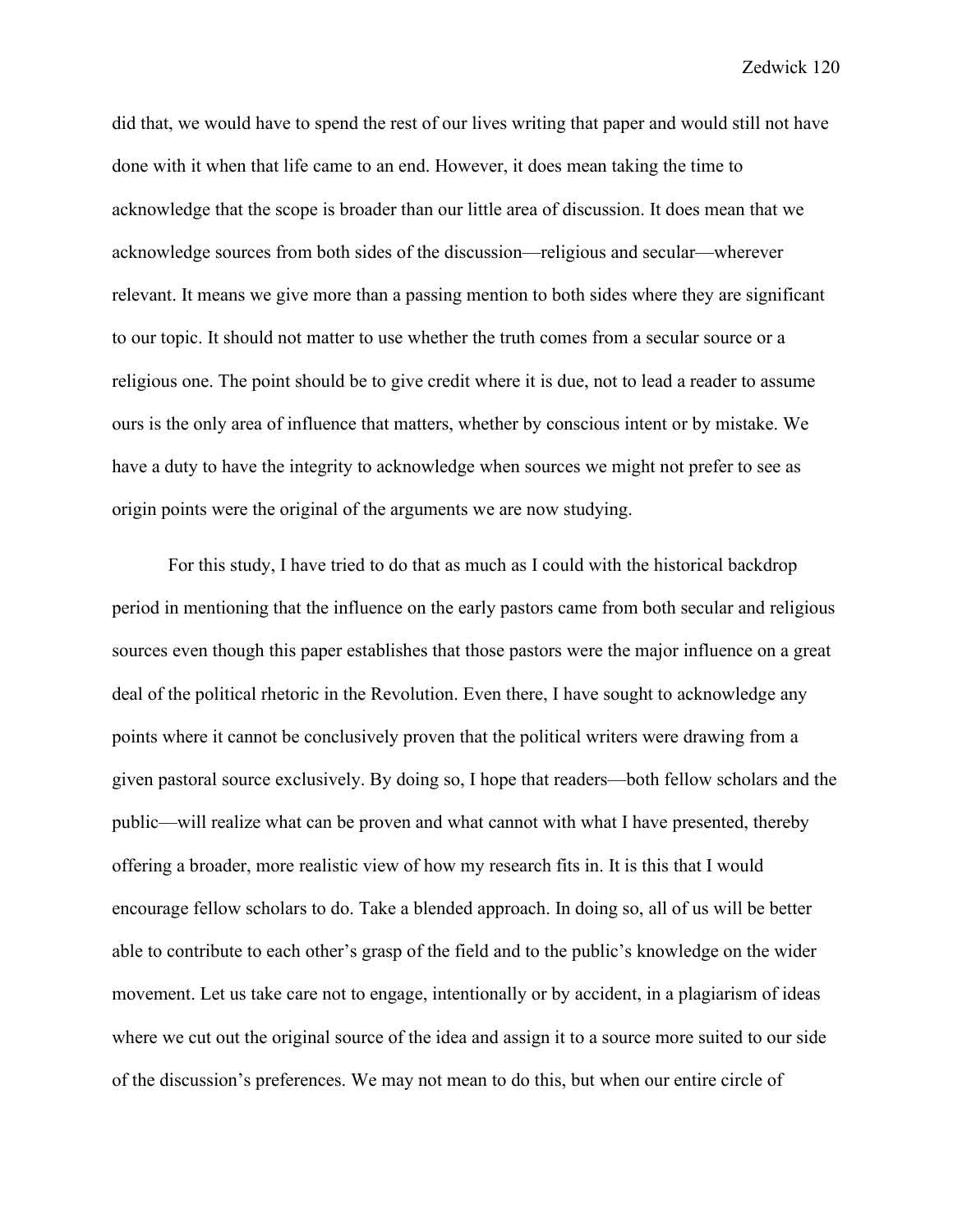scholarship fails to study an entire area of influence—particularly if it is an area that influenced the areas we do study—that is what we do. It is dangerous to do such a thing, and it destroys any hope of our grasping the movement's roots. Nor is it honest. Our integrity as scholars is rooted in our honesty about our area of expertise and what we know regarding it; let us not destroy that integrity by refusing or simply failing through neglect to take a balanced, blended approach to the narrative that can acknowledge both sets of sources where they were influential without bias to one or the other based upon personal preferences.

## **The Importance to the American Evangelical Church**

Here, I want to turn my attention to the importance of the project to the American church. While this project has significance to the scholarly community as a bridge between the two sides of scholarship, it also has great significance to the American Evangelical church. Often in these circles, the Revolution is looked back upon with wistful fondness or bold passion. We want to be like *that* church, influencing the politics and culture in a manner that produced a radical conception of liberty that created an experiment never before imagined in history. In the North, we can't even imagine having such an influence however passionate we may be about it. In the South, there is still a culture of Christianity and a strong influence, but even that is nowhere close to the influence of the church in New England during the Revolutionary War. People often pay lip service to the old ways and attend church because it is the thing to do and expected in their way of life, something which is one step ahead of the North where those people simply don't attend at all. Many still possess fervor in the South for the Judeo-Christian principles we were founding on, but the battle that was lost in the North is now on the doorstep of the South, and if care is not taken with respect to the church's approach to that battle, it will be lost there, just as it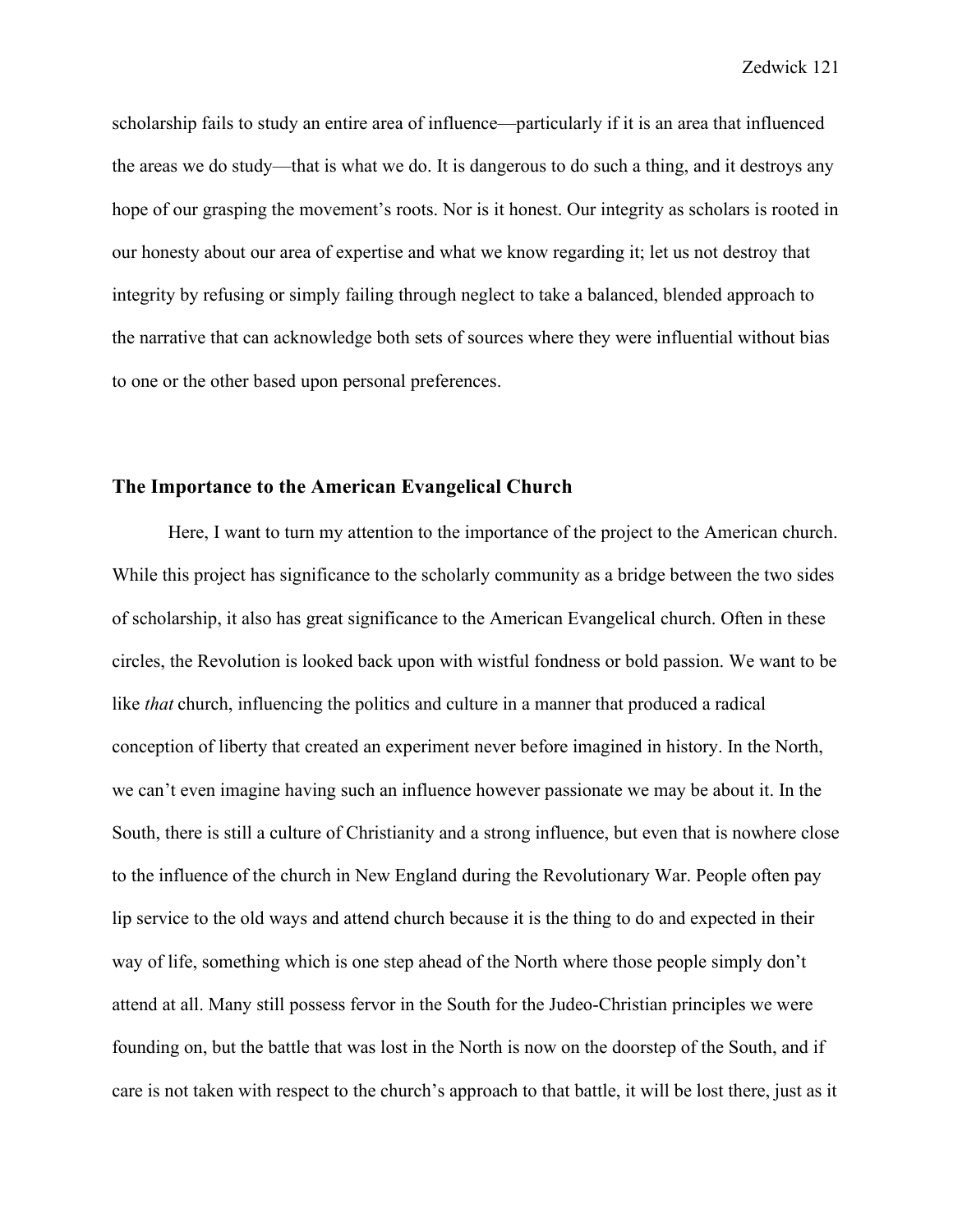was lost in the portion of the country I grew up in. Unfortunately, however fond we are of the past, we seem to have a fundamental misunderstanding of what it was the church then did to gain that influence. If we want to have and retain that influence toward a society built on morality and Judeo-Christian values surrounding freedom and government, we are going to need to understand how it was gained and the nature of it.

This paper was unable to explore every aspect of the influence the pastors and their work had. It was not the focus, really, of the work. However, I hope that through examining the themes and language of the sermons it will become readily apparent that the pastors focused first on teaching the theological basis of liberty to *believers* not on changing the culture directly. While their work often dealt with matters of politics, it began with pastors grounding themselves in a study of philosophy and theology and then teaching the people the same. Only after the people had a solid grasp of the two did the pastors delve into the way that both applied to politics and culture. If we place politics and culture at the center of our preaching today instead of the Bible, theology, and philosophy, we invert the structure that the early American church used.

This paper and other studies of the political sermons of this period are pivotal to the church's understanding of the movement because they demonstrate to us exactly what and how pastors were preaching to have such an impact on so many minds. First and foremost, they were preaching Scripture. Not political agendas, not philosophical opinions. Scripture. While it is important we also recognize that politics had a place in the pulpit, even openly political sermons began first with a non-political, strict examination of the passages that the preacher hoped to build upon later in making his point about the political situation. The Scripture and theology were the foundation, not politics. Politics and culture provided one of many areas of life that they applied Scripture to, but let us be careful not to make politics and culture the primary that they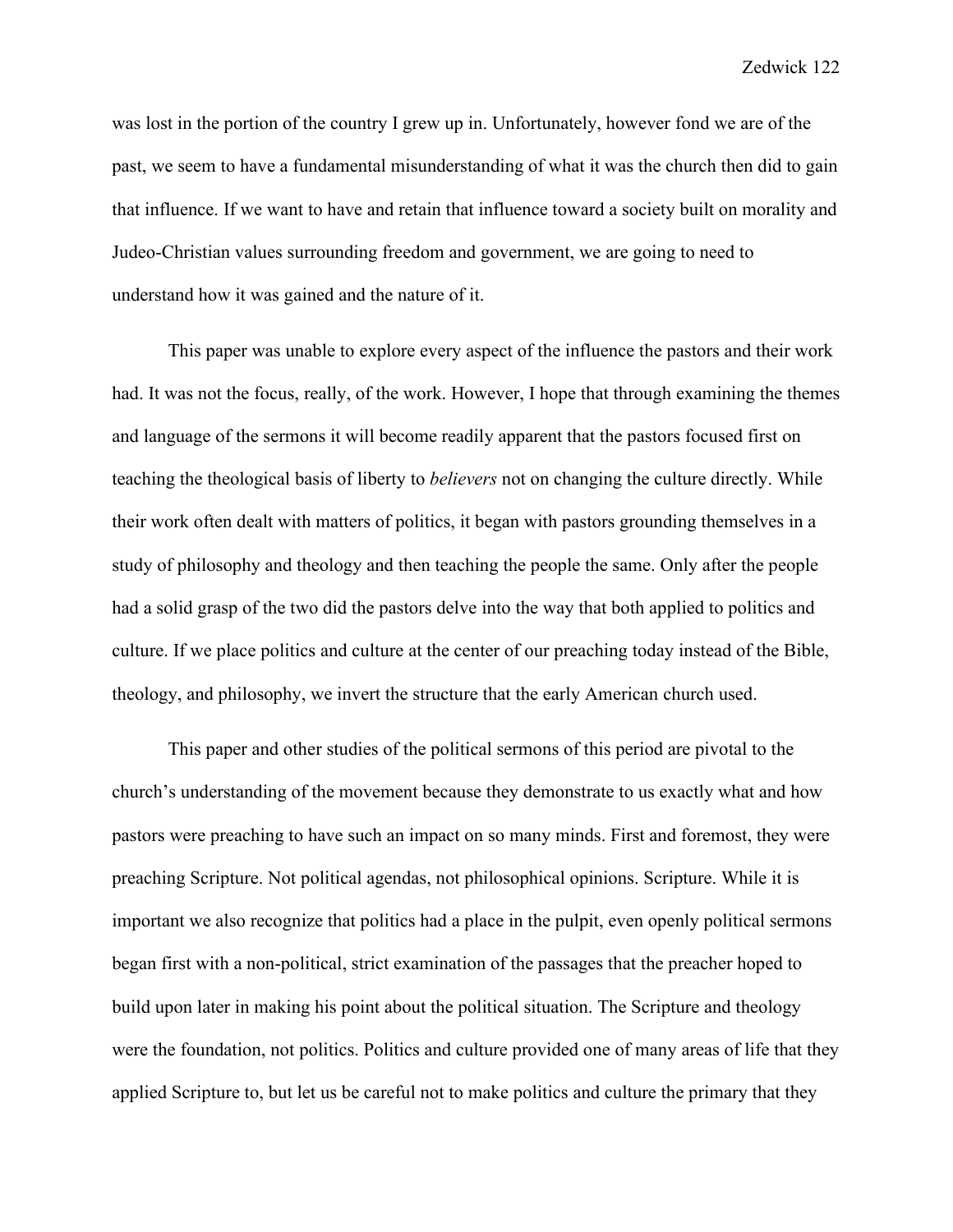built upon instead of theology itself. Here, we examined only the sermons that dealt with the intersection between faith and civic duties. However, there are many more sermons to study that dealt with other issues, and even in this selection, some such as the sermon on Nineveh, show us that the focus was first on the spiritual condition of both the people and the civil leaders and then on effecting political change. Even John Witherspoon, the Founding Father who was responsible for much of the country's early monetary and fiscal policies, told the people in his 1776 sermon that his concern was first with their souls and spiritual understanding, not with the politics of the day. In fact, he told his listeners that he only chose to speak up about the political scene from the pulpit because he believed that where civil liberty went, there religious liberty would follow. He viewed it as an important topic precisely because he believed the Bible had a great deal to say about the current situation and because he believed the security of his people's ability to worship in spirit and in truth relied upon securing their civil liberties first.

The American evangelical church can learn from this to put an end to the backwards approach we have been taking in order to adopt the approach these pastors took. We took the approach these Revolutionary church leaders had and have turned it on its head to worry about the secular world before we worry about the spiritual condition of our own pew-dwellers. That is a recipe for failure, not success. It must start within, and a serious consideration of the rhetorical movement in Revolutionary America demonstrates that is precisely how the movement came about. Before the war there was revival. That revival paved the way for the change in sentiment and religious perspective that Adams refers to in his letter to Hezekiah Niles in February 1818. It was that perspective shift Adams credits with bringing about the physical war.

If the church truly believes as so many of the Founders did that where civil liberty goes religious liberty follows, then we *must* take up the mantle left to us and start focusing on our job.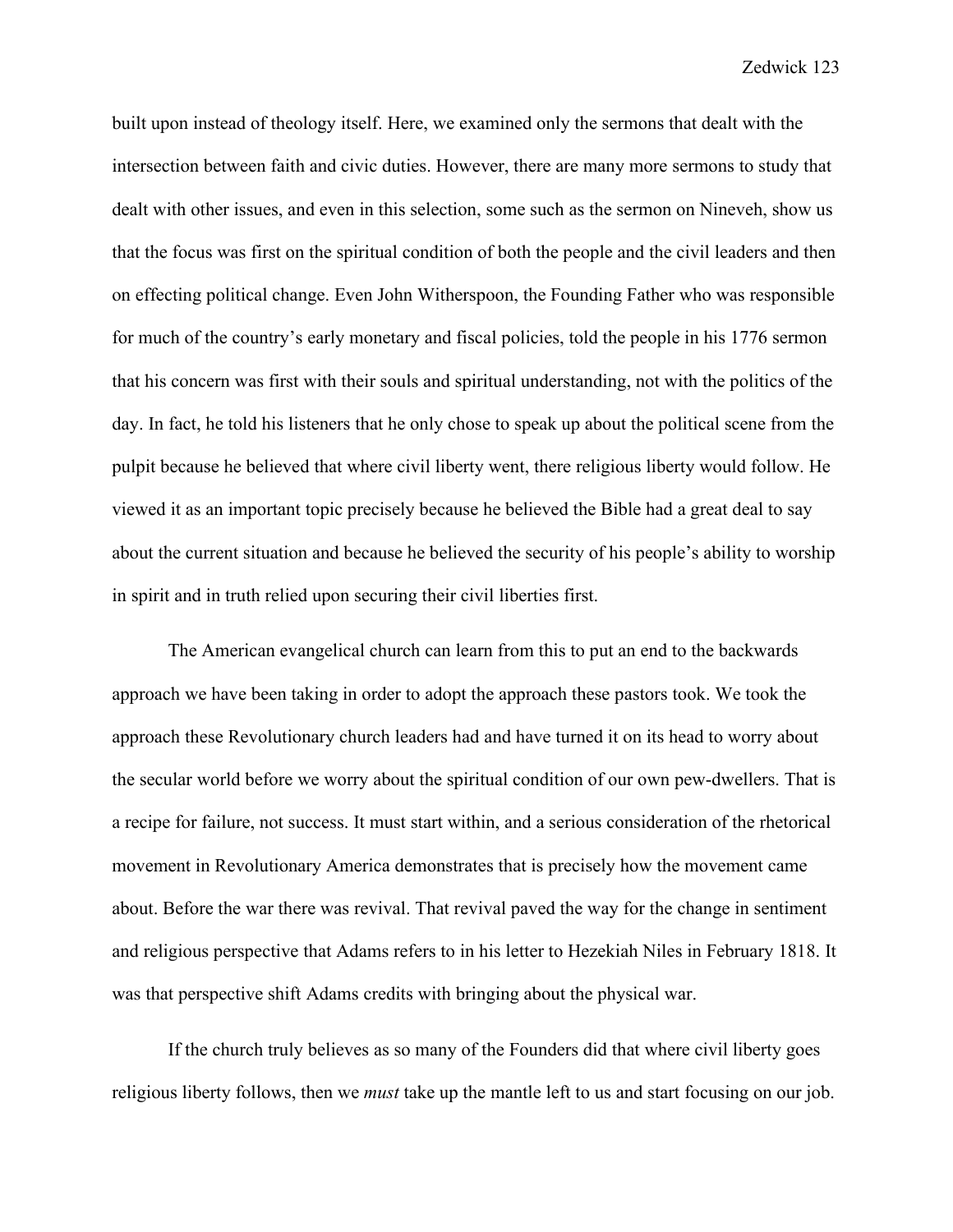Our job is not to turn the government into an institution that respects our rights. As Americans following after our forebearers, we are grateful to have that privilege through our election process. However, our forebearers were also guaranteed a right to liberty that was then stolen from them, and they still recognized that their focus had to be on the people's minds and hearts, not on the political machine. They dealt with the Bible, the heart of man, and how man viewed the world as a churchgoer first. Then they applied theology to the political scene to make practical application. They did not begin with the politics and shore up their politics with Scripture. Those who did that were on the opposite side of the Revolution, in most cases. That was the approach of the majority of the Anglican church's clergy because to err in political allegiance with the king was to commit a grave religious sin against the church. The Revolutionary pastors understood that their allegiance stood first with Scripture and then with whichever political movement most aligned with their understanding of Scripture; that was why they joined the Revolution. They did not join the Revolution without Scriptural backing and then go in search of the theological grounds for it after.

If this study establishes anything for the church, it should be that the shift in rhetoric followed the change in hearts. When hearts were cold in the church, the pastors were preaching the concepts of liberty and repentance in relation to the colonies, not England. When hearts began to warm and change began, the pastors shifted slightly to focus on a continuance of the right attitude in the people and on the appropriate response to the tyranny beginning to appear from England. When hearts were turned fully toward what was good and right, pastors began to urge them not to do anything that would turn away God's blessing and then to preach against tyranny and abuse as a perversion of the rightful authority they had spent decades preaching about. We can learn from this that the concern must first be with God's laws and precepts and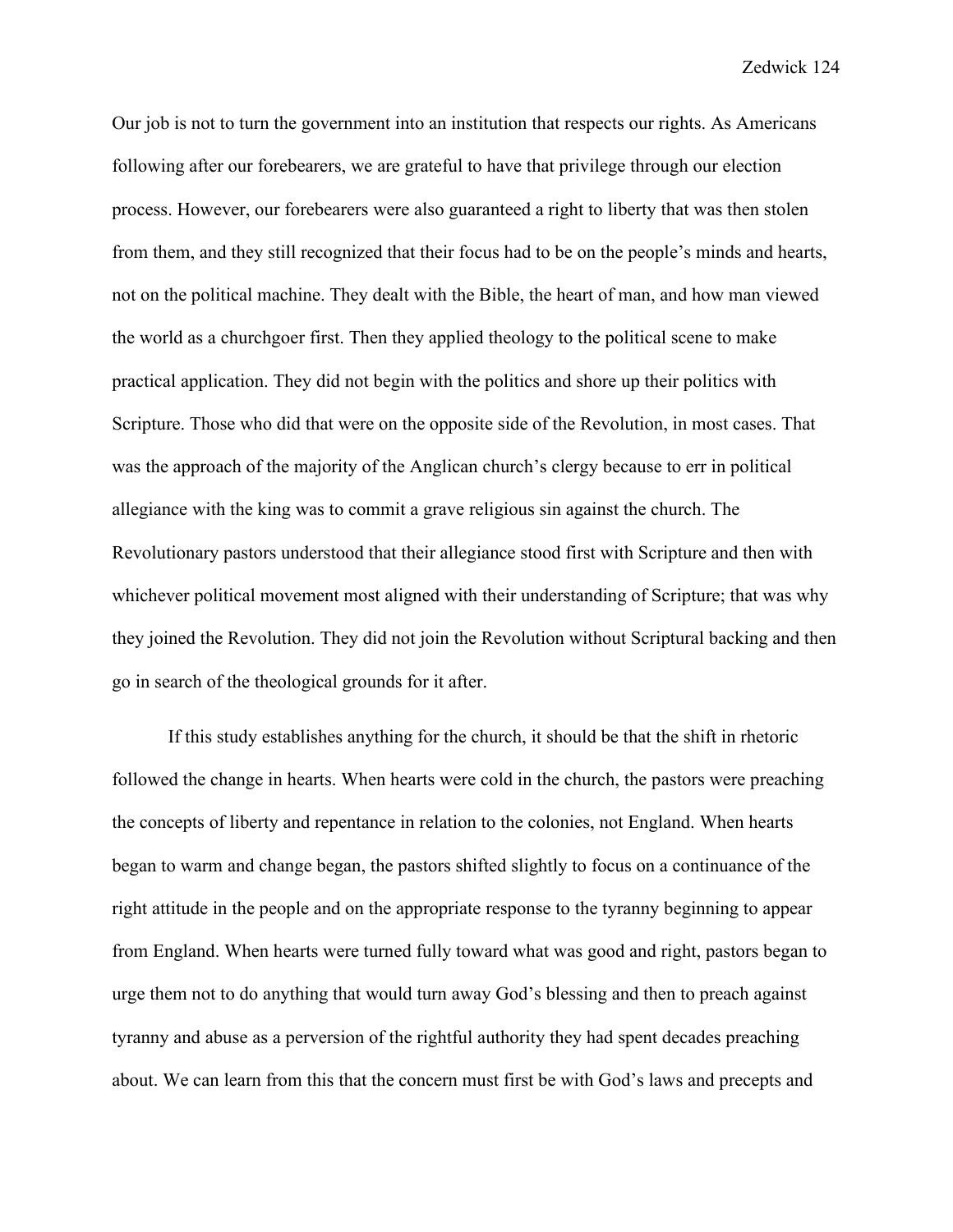then, only after those are firmly established in our churchgoers' minds, on how they may be practically applied to the culture and political scene of the day. To invert this is to see the abysmal failure of the church and its utter lack of any true power because, ultimately, her power rests in her ability to spread the Word of God to a blind, dark, lost world, not in her ability to lobby and shout over the voices of those clamoring for wickedness. They clamor for it the same as they did in the days of our forefathers, and the response of our forefathers was to deal with a cold, dead church that allowed it before they turned their attention to the political structure that enforced it. It does us no good to turn our attention to the political and cultural machines that allow tyranny and destruction of our core principles if the body that has historically done the most to defend against both stands aside and shrugs. That is what the Founders realized. That is what these pastors realized. It is what we too need to realize now, before it is too late.

The church today, particularly in the North and Midwest, has lost much of the influence they once had in many ways because they chose to subvert the order of things. Souls come first. If we attempt to build a godly system of government upon a rotten society, we will fail. If we attempt to clean up culture without addressing the foul spring of culture's rotten ideals within the hearts of the people, we will fail. God gave us one imperative in the Gospels. It was not to fix culture or government. It was to reach souls. That is what these pastors started with, and it was on this foundation of souls reached and shaken to the core that the Revolutionary pastors built. If we want the influence they had, we would do well to study not just what has been examined in this paper regarding what they were preaching but to go further and examine the movement as a whole and the shift in the hearts of the people to understand what our mission ought to be and how we ought to go about it. We have ample examples of our duty and the appropriate approach all throughout Scripture and history. We have only to stop ignoring it, clean house, and then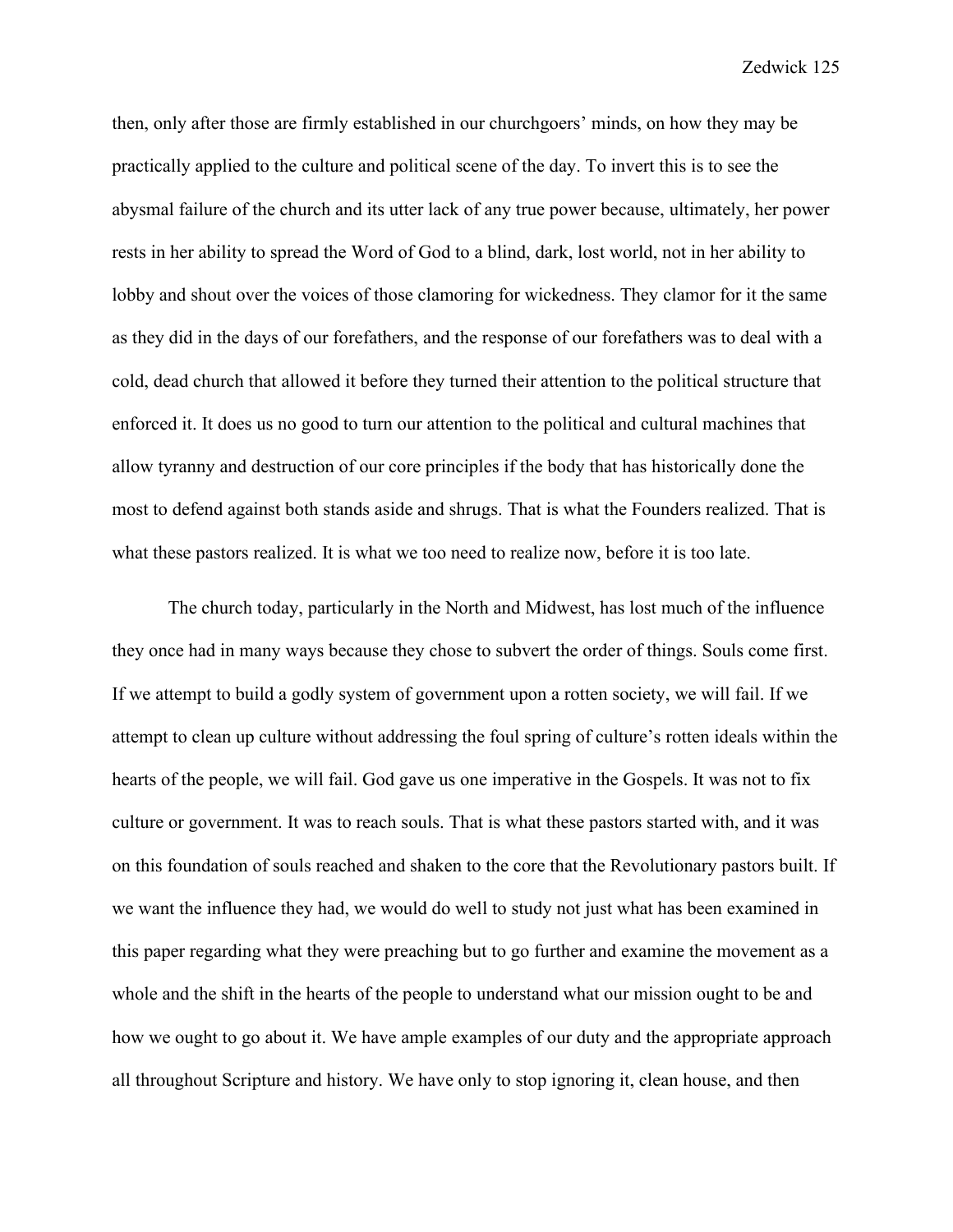shine as the light we were called to be if we wish to see a similar outpouring of God's power on us.

Perhaps we can save a nation that is headed to destruction. Perhaps not. That is not our goal, though. Our aim is to reach the cold hearts of our own people first and then to reach the hearts of the lost around us. True, we are doing so in a less religious setting than the Revolutionary pastors were. It makes it much harder in some ways because our culture is often hostile even to the veneer of religion. In other ways, we have it easier. In the days of the Revolution when everyone went to church and had a semblance of holiness, it was much harder to convince them of the need for true change; they were good enough as they were in their opinions. Today, even in some of the more religiously minded segments of America, thousands have never even heard that there is a Savior and thousands have seen the hopelessness of living in depravity. They are much quicker to see the need for truth and meaning in many ways, and this makes our job easier in so many cases. Sharing and then praying for God to enact a change is often easier with those who know they would be a sinner under God's law than with those who believe they have it all sorted out.

We should not discount God's ability to reach our generation in the same way He reached theirs, but if we want Him to do it, then we need to make sure we are not the cause for Him to withhold His grace. We must stop using manmade constructs to try to force the change that was the natural outpouring of a repentant people and faithful preachers of God's Word acting in accord with their natures. Focus on obedience and repentance for past disobedience, then when that has come, worry about preaching on how to apply theology and Scripture to the political issues of the day. That is the message that we see in the early rhetoric of the Revolutionary period. Repent and obey. Pray. Uphold righteous authority. Then, in the final stages, resist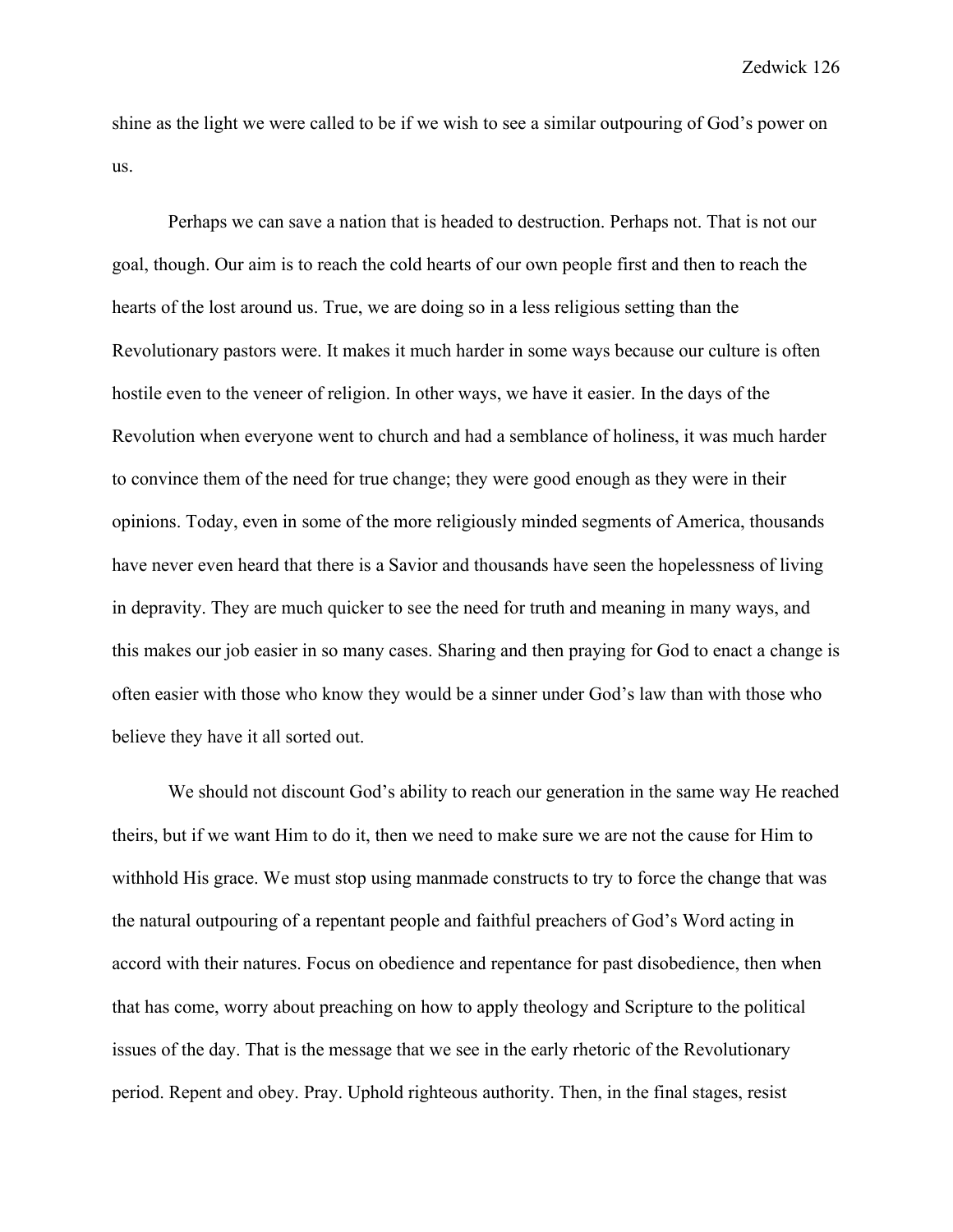tyrants who seek to pervert God's natural order and preach on how all that went before now relates to the political and cultural situations we face. We cannot start with "resist" when it is the final stage, not the foundation. To do so is to build on sand, and we can expect nothing but that the ocean of culture and tyrannical inclination will wash the house away. Build the foundation first. We must make sure we are not in the way of God's outflow of grace if we wish any hope for our nation. The message to the church here is "get out of the way." Make repentance and personal faith in God's redemptive power the focus of both life and outreach, and then get out of the way to let God move. Don't put politics and cultural issues first if God's help in the battle is truly the aim. That is the significance of this project for the American Evangelical church. It is a call to us to repent and obey just as the pastors issued that call to their own congregations, and then it is a plea to engage in a more Biblical way that puts the foundation where it belongs—the God who will fight the battle. If we heed the call, we too can see the power of God in a way we once felt might be firmly relegated to the past and impossible today.

## **Further Areas for Study and Consideration**

Finally, I want to close with a brief overview of areas that need further study and consideration. As I mentioned early on in this thesis, there are many areas I was unable to explore in this paper. These areas, such as the Scottish Enlightenment or English Civil War, are equally deserving of study as they relate to the Revolutionary War particularly. However, I think there is more study needed on the topic this paper did cover as well. I sought to establish here that there was an influence by showing the rhetorical shift in the sermons, which predates the same shift in the secular movement. This, I believe, has been well-proven by now. However, what remains to be shown fully is the extent and nature of that influence. More study could be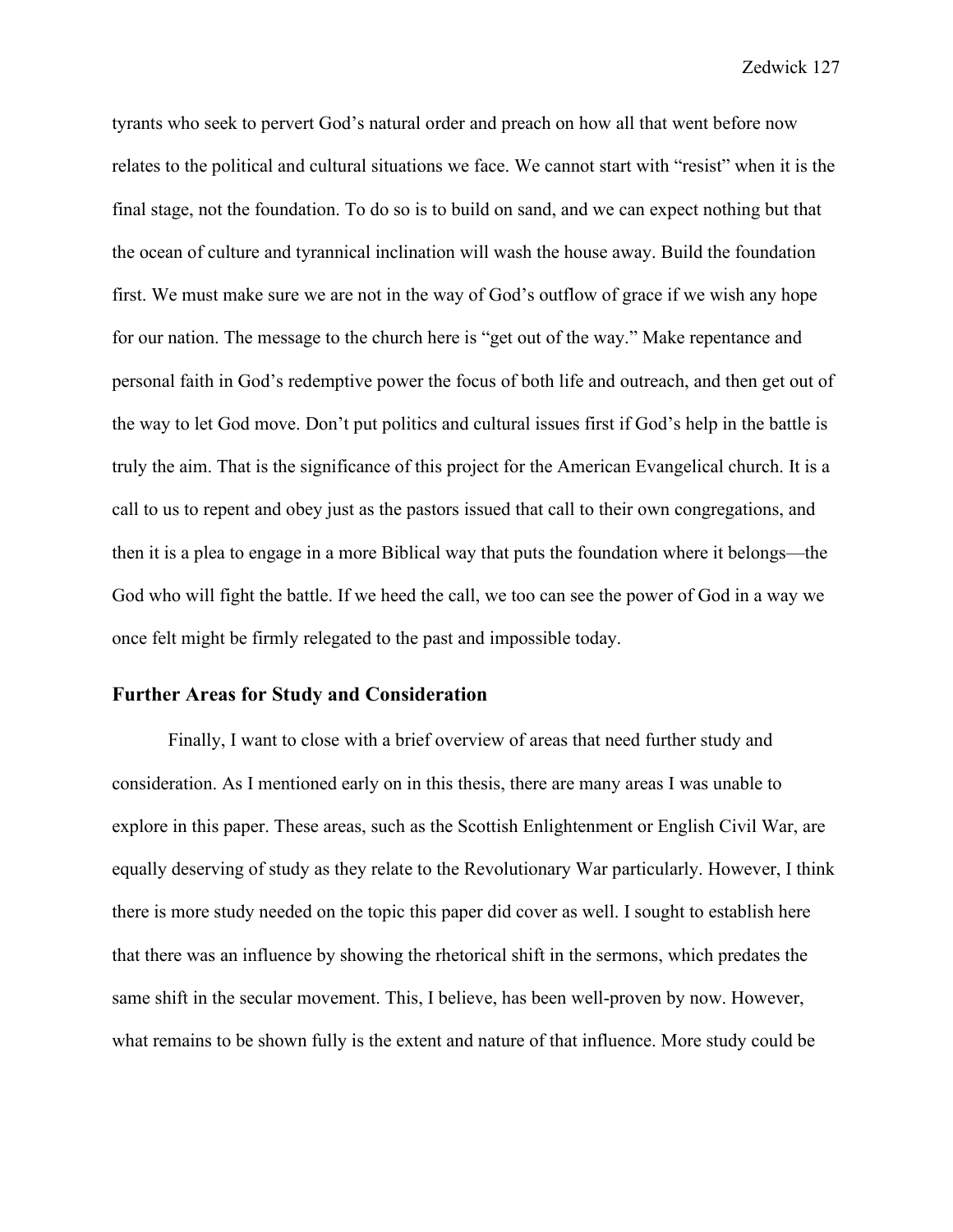done on who influenced these pastors, how natural law came to be a major force in the colonies within the pulpit, and how far the influence extends.

It would also be useful to consider what the Founders themselves had to say about the nature of the influence. Here, the goal was only to demonstrate parallels and connections, not to prove that all those parallels were present due to a religious influence. However, given the number of close friendships between pastoral figures or war chaplains and various Founders, it would bear further consideration to explore those connections to understand the nature of the influence from the perspective of those Founders who did have close friendships like this.

Another pivotal area connected with friendships that bears further study would be the connections between various Founders and pastoral figures as mentors. There are several wellknown Founders who sat under the preaching of influential pastors from the generation just before the war, and some, such as Patrick Henry, credit those pastors for influencing their oratory and developing their grasp of public speaking. Examining such connections could uncover pivotal information about the influence pastors and their sermon rhetoric exerted over the political leaders of the war generation.

Finally, and perhaps most importantly, further study of the Bible as an influential text common to both groups is needed. One of the studies reviewed in this paper's literature review delved into this connection very strongly, establishing how it was used by the Revolution's political writers, but more studies of similar nature are needed to examine the text that both sides used. Some of the commonalities may be explained by a more fundamental influence than sermons on political speech or political speech on sermons; they may have a common grounding in the text that both studied and used to ground arguments. As such, studying the King James Version specifically alongside the rhetoric from both religious and secular groups would allow a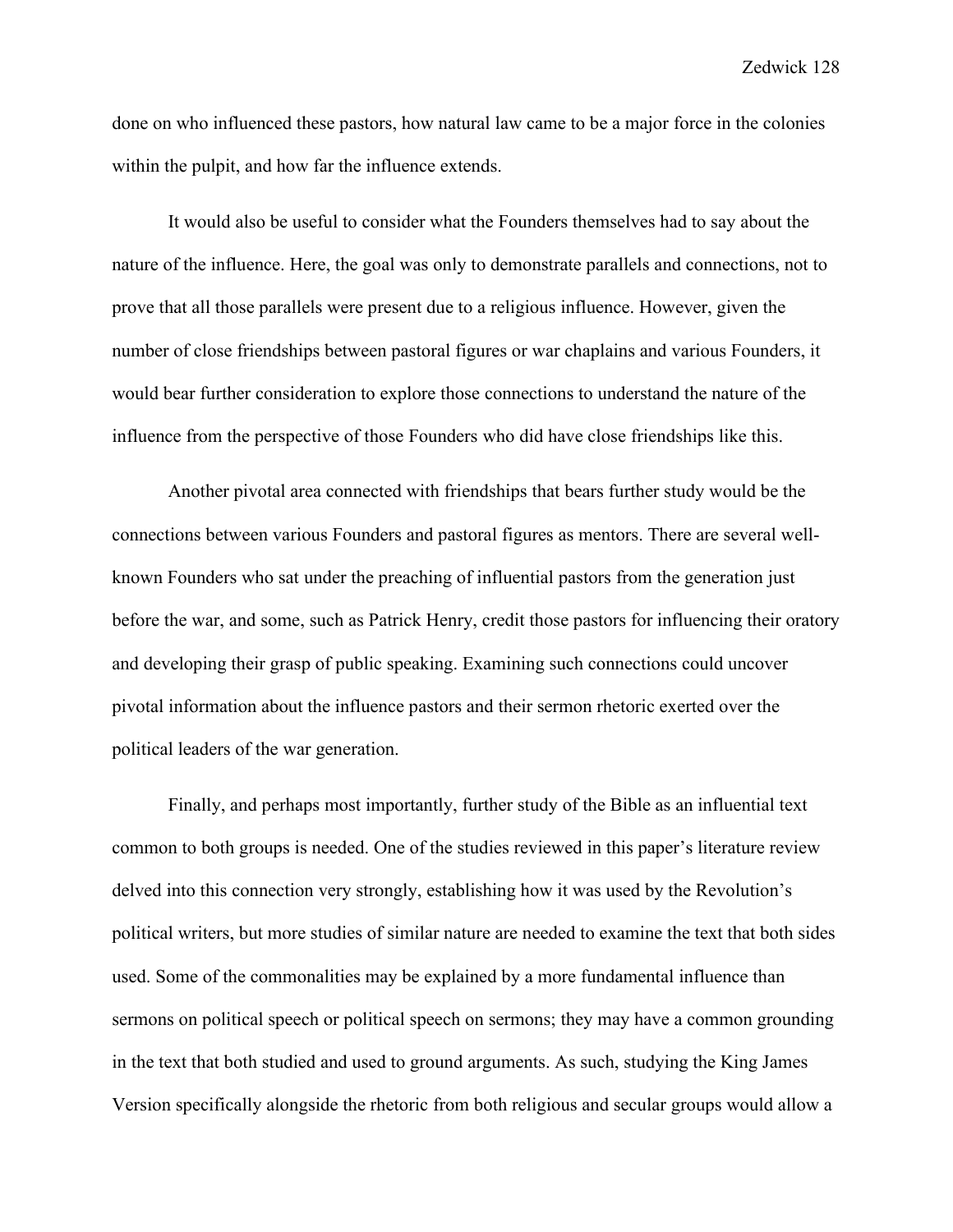better grasp of the extent to which the fundamental text common to both groups influenced them independent of the other.

All of these areas are ones in need of more study from a blended perspective that gives voice to the plethora of influences that shaped the country's birth. I would encourage scholars reading this to go beyond what I have done here to offer the academic community and the public more research on these areas that seem, to date, relatively neglected in scholarship from a blended, unbiased perspective. I hope that this study will spark many others like it in the future, and I look forward to seeing how others in scholarly circles will build out the body of research on the Revolution that we have now to include more interdisciplinary and blended studies of the movement.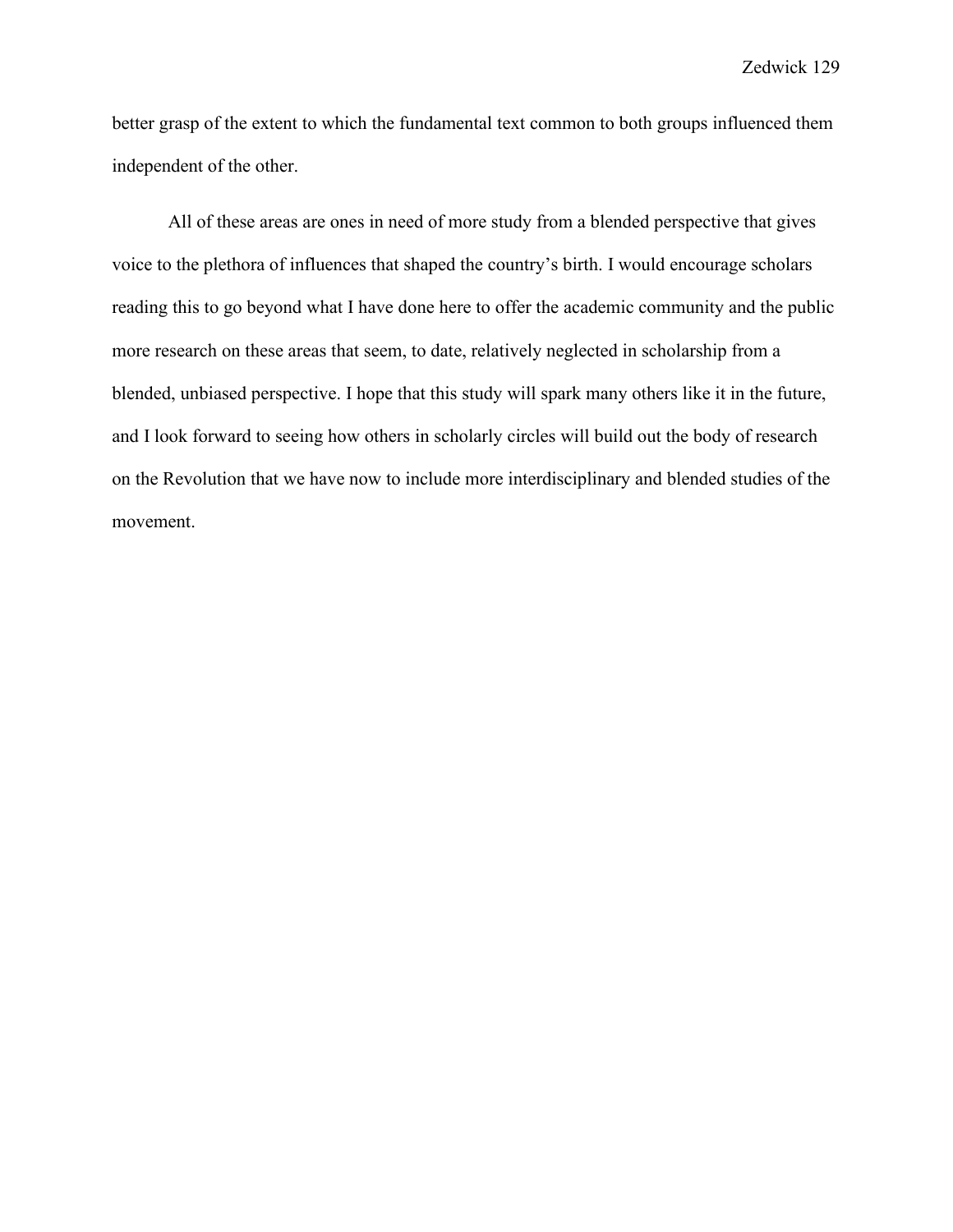# **Works Cited**

- Adams, John. "John Adams Letter to Hezekiah Niles on the American Revolution 13 February 1818 The Works of John Adams Vol. 10." *Online Library of Liberty*, 2013, https://oll.libertyfund.org/title/adams-the-works-of-john-adams-vol-10-letters-1811-1825 indexes?html=true.
- Allen, John. "An Oration Upon the Beauties of Liberty." In *Political Sermons of the American Founding Era*, edited by Ellis Sandoz, Liberty Fund, Indianapolis, IN, 1998, pp. 301–325.
- Anonymous. "A Constitutional Answer to the Rev. Mr. John Wesley's Calm Address to the American Colonies." In *Political Sermons of the American Founding Era*, edited by Ellis Sandoz, Liberty Fund, Indianapolis, IN, 1998, pp. 425–438.
- Anonymous. "A Dialogue Between the Devil, and George III, Tyrant of Britain." In *Political Sermons of the American Founding Era*, edited by Ellis Sandoz, Liberty Fund, Indianapolis, IN, 1998, pp. 687–710.
- Anonymous. "Defensive Arms Vindicated." In *Political Sermons of the American Founding Era*, edited by Ellis Sandoz, Liberty Fund, Indianapolis, IN, 1998, pp. 687–710.
- Anonymous. "The Constitution." In *The Declaration of Independence and the Constitution of the United States of America: With Index*, Bantam Books, New York, NY, 1998, pp. 59–92.
- Blackstone, William. "On The Nature of Laws in General." In *Commentaries on the Laws of England in Four Books.* Philadelphia: J. B. Lippincott Co. 1893. Volume 1, Introduction,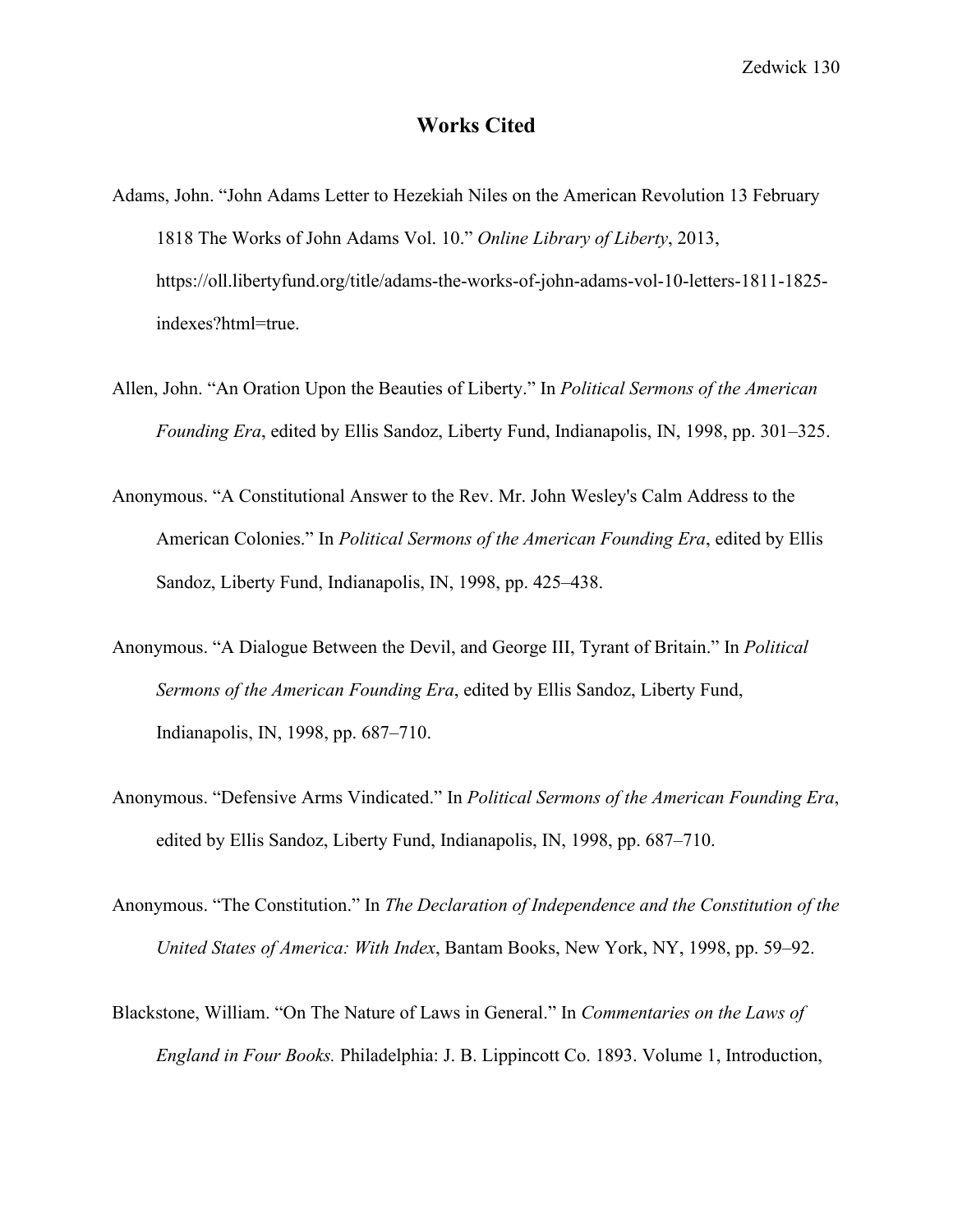Section II. The Online Library of Liberty. http://oll.libertyfund.org/titles/2140. The Liberty Fund. Accessed 17 Apr. 2022.

- Burke, Edmund. "Speech on Conciliation with the Colonies." *Fundamental Documents: Edmund Burke, Speech on Conciliation with the Colonies*, University of Chicago, https://presspubs.uchicago.edu/founders/documents/v1ch1s2.html.
- Chauncy, Charles. "Civil Magistrates Must Be Just, Ruling in the Fear of God." In *Political Sermons of the American Founding Era*, edited by Ellis Sandoz, Liberty Fund, Indianapolis, IN, 1998, pp. 139–177.
- Cleary, Sandra Vonvelsen. "Of No Party: The Independent Newspaper and The Rhetoric of Revolution, 1765‐1775." *Communication Studies*, vol. 44, no. 2, 1993, pp. 157–167., https://doi.org/10.1080/10510979309368390.
- Colman, Benjamin. "Government the Pillar of the Earth." *Political Sermons of the American Founding Era*, edited by Ellis Sandoz, Liberty Fund, Indianapolis, IN, 1998, pp. 7–24.
- Dreisbach, Daniel L. "The Bible in the Political Rhetoric of the American Founding." *Politics and Religion*, vol. 4, no. 3, 2011, pp. 401–427., https://doi.org/10.1017/s1755048311000423.
- Dunbar, Samuel. "The Presence of God with His People, Their Only Safety and Happiness." In *Political Sermons of the American Founding Era*, edited by Ellis Sandoz, Liberty Fund, Indianapolis, IN, 1998, pp. 207–230.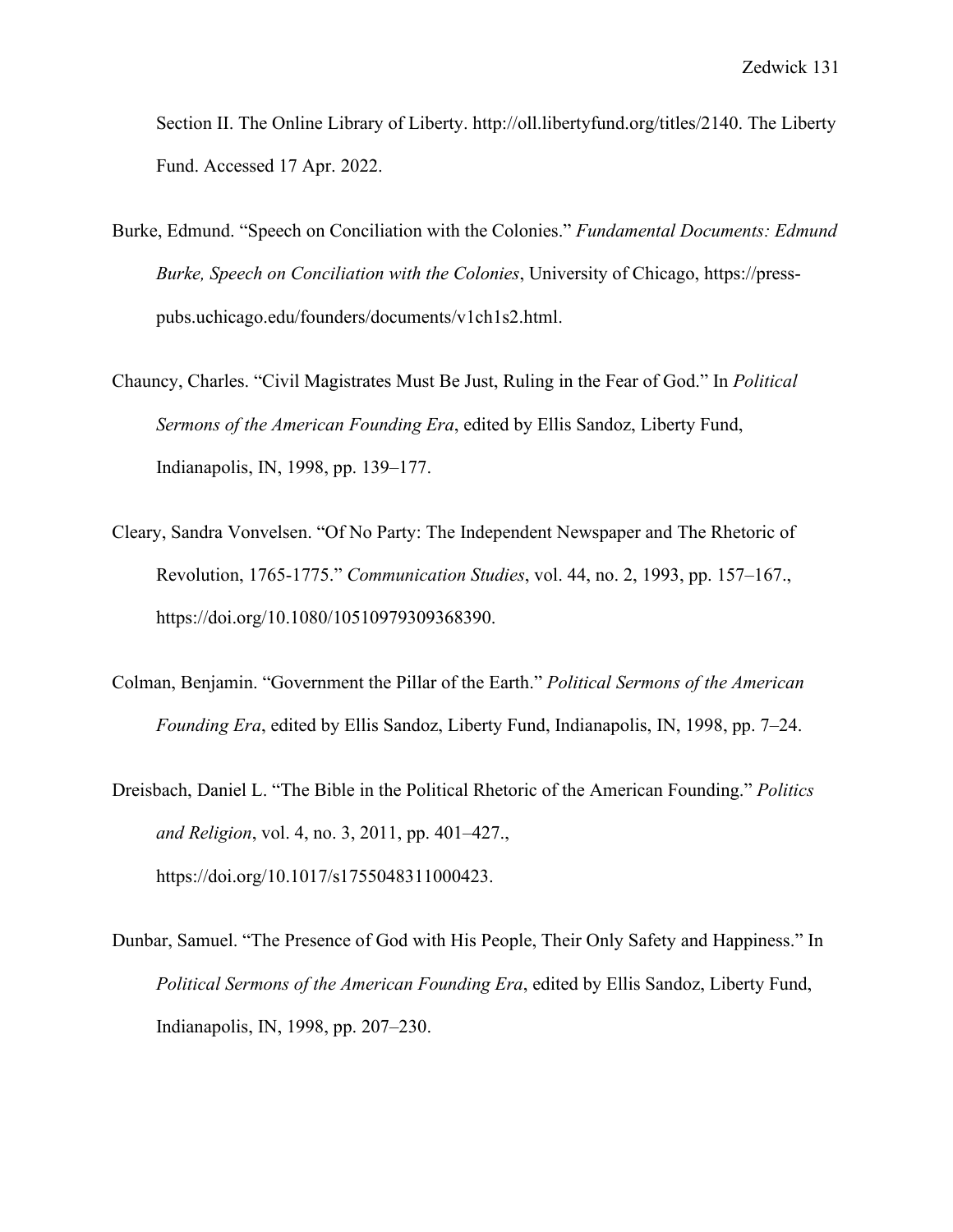- Engels, Jeremy. "Reading the Riot Act: Rhetoric, Psychology, and Counter-Revolutionary Discourse in Shays's Rebellion, 1786–1787." *Quarterly Journal of Speech*, vol. 91, no. 1, 2005, pp. 63–88., https://doi.org/10.1080/00335630500157532.
- Gifford, Frank. "The Influence of the Clergy on American Politics from 1763 to 1776." *JSTOR*, https://www.jstor.org/stable/42968831.
- Gould, Philip. "Wit and Politics in Revolutionary British America: The Case of Samuel Seabury and Alexander Hamilton." *Eighteenth-Century Studies*, vol. 41, no. 3, 2008, pp. 383–403., https://doi.org/10.1353/ecs.2008.0020.
- Great and General Court of Massachusetts Bay. "'Great and General Court of Massachusetts Bay Proclamation January 1776.'" In *Christian Life and Character of the Civil Institutions of the United States Developed in the Official and Historical Annals of the Republic*, F.B Morris, Philadelphia, PN, 1864, pp. 240–241.
- Hamilton, Alexander. "A Full Vindication of the Measures of the Congress, &c., [15 December] 1774," *Founders Online,* National Archives, https://founders.archives.gov/documents/Hamilton/01-01-02-0054. [Original source: *The Papers of Alexander Hamilton*, vol. 1, *1768–1778*, ed. Harold C. Syrett. New York: Columbia University Press, 1961, pp. 45–78.]
- Jefferson, Thomas, et al. "A Bill for Establishing Religious Freedom." In *Writings*, Library of America, New York, NY, 1984, pp. 346–348.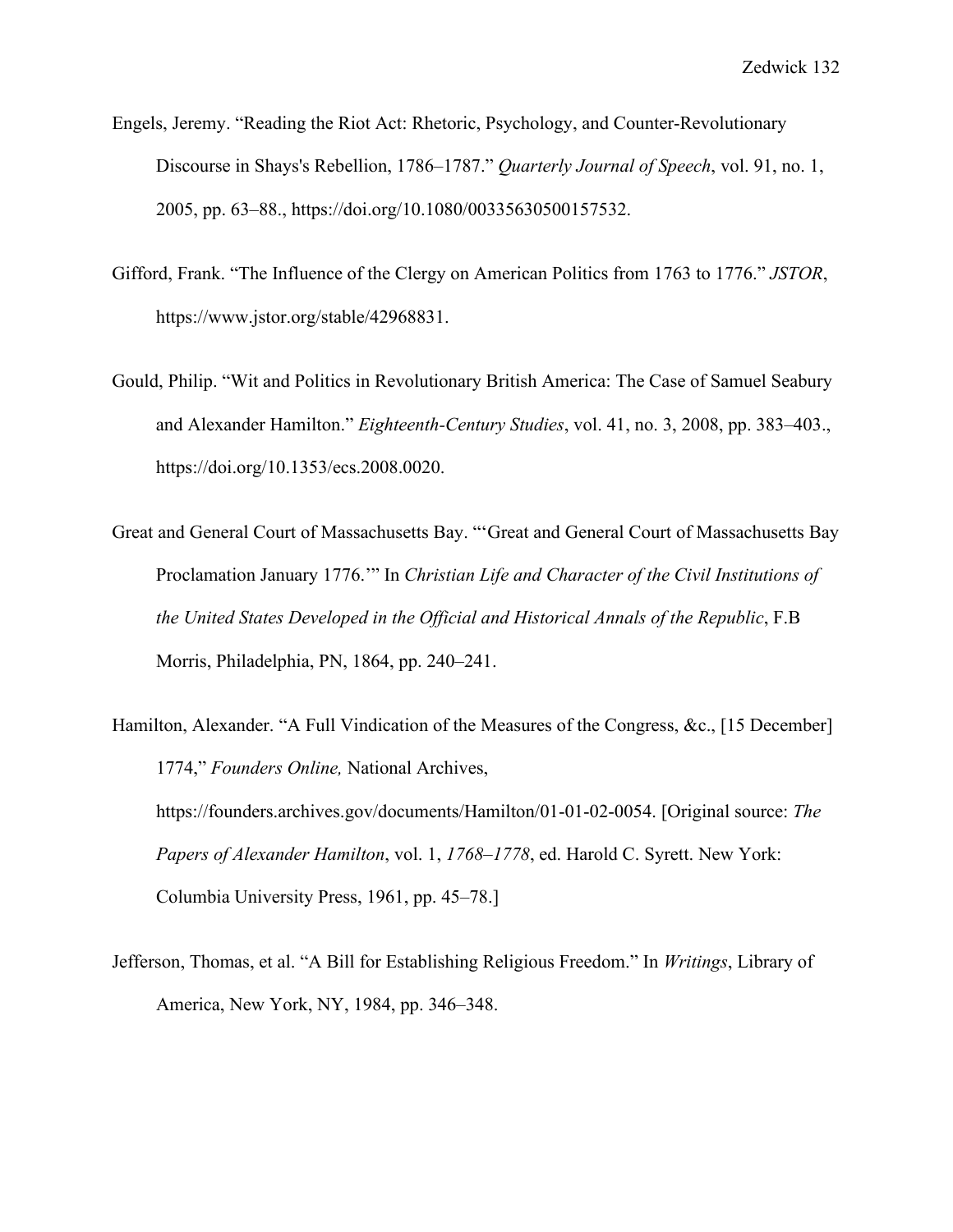- Jefferson, Thomas, et al. "A Summary View of the Rights of British America." In *Writings*, Library of America, New York, NY, 1984, pp. 105–122.
- Jefferson, Thomas, et al. "Autobiography." In *Writings*, Library of America, New York, NY, 1984, pp. 19–24.
- Jefferson, Thomas, et al. "Notes on the State of Virginia Query XIII." In *Writings*, Library of America, New York, NY, 1984, pp. 235–255.
- Keteltas, Abraham. "God Arising and Pleading His People's Cause." In *Political Sermons of the American Founding Era*, edited by Ellis Sandoz, Liberty Fund, Indianapolis, IN, 1998, pp. 579–605.
- Lambert, Frank. "Religion in the Public Square: Interactions between the Sacred and the Secular in Colonial and Revolutionary America." *Reviews in American History*, vol. 39, no. 4, 2011, pp. 594–599., https://doi.org/10.1353/rah.2011.0131.
- Mackaye, J. M. "The Founder of American Democracy." *New England Magazine Online Archives*, https://ia800200.us.archive.org/15/items/newenglandmagazi29bost/newenglandmagazi29b ost.pdf. Accessed 16 Mar. 2022.
- Madison, James. "Federalist No. 47." In *Separation of Powers: James Madison, Federalist, No. 47, 323--31*, University of Chicago Press, http://presspubs.uchicago.edu/founders/documents/v1ch10s14.html.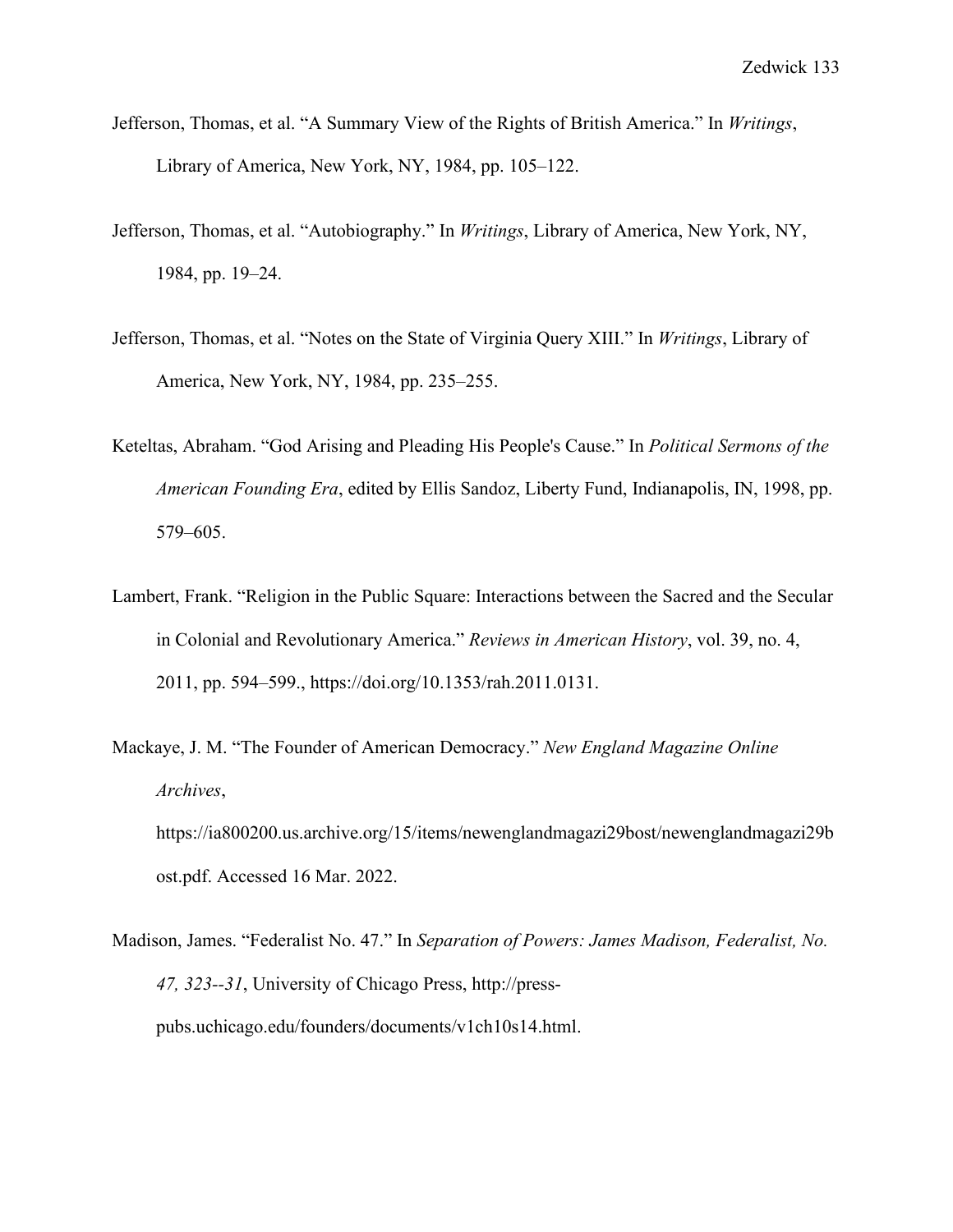- Massachusetts Bay Legislature. "'Address to the Massachusetts Bay People, January 1777'" In *Christian Life and Character of the Civil Institutions of the United States Developed in the Official and Historical Annals of the Republic*, F.B Morris, Philadelphia, PN, 1864, pp. 242.
- Mather, Moses. "America's Appeal to the Impartial World." In *Political Sermons of the American Founding Era*, edited by Ellis Sandoz, Liberty Fund, Indianapolis, IN, 1998, pp. 441–492.
- Randall, David. "The Rhetoric of Violence, the Public Sphere, and the Second Amendment." *Philosophy & Rhetoric*, vol. 49, no. 2, 2016, pp. 125–148., https://doi.org/10.5325/philrhet.49.2.0125.
- Scott, John Thomas. "On God's Side: The Problem of Submission in American Revolutionary Rhetoric." *Fides Et Historia*, XXXIV, no. 1, 2002, pp. 111–122. *Winter/Spring*.
- Sewall, Joseph. "Nineveh's Repentance and Deliverance." In *Political Sermons of the American Founding Era*, edited by Ellis Sandoz, Liberty Fund, Indianapolis, IN, 1998, pp. 25–50.
- Tanner, Laura, and James Krasner. "Exposing the 'Sacred Juggle': Revolutionary Rhetoric in Robert Rogers' Ponteach." *Early American Literature*, vol. 24, 1989, pp. 4–19.
- Warner, William. "The Invention of a Public Machine for Revolutionary Sentiment: The Boston Committee of Correspondence." *The Eighteenth Century*, vol. 50, no. 2-3, 2009, pp. 145– 164., https://doi.org/10.1353/ecy.0.0036.